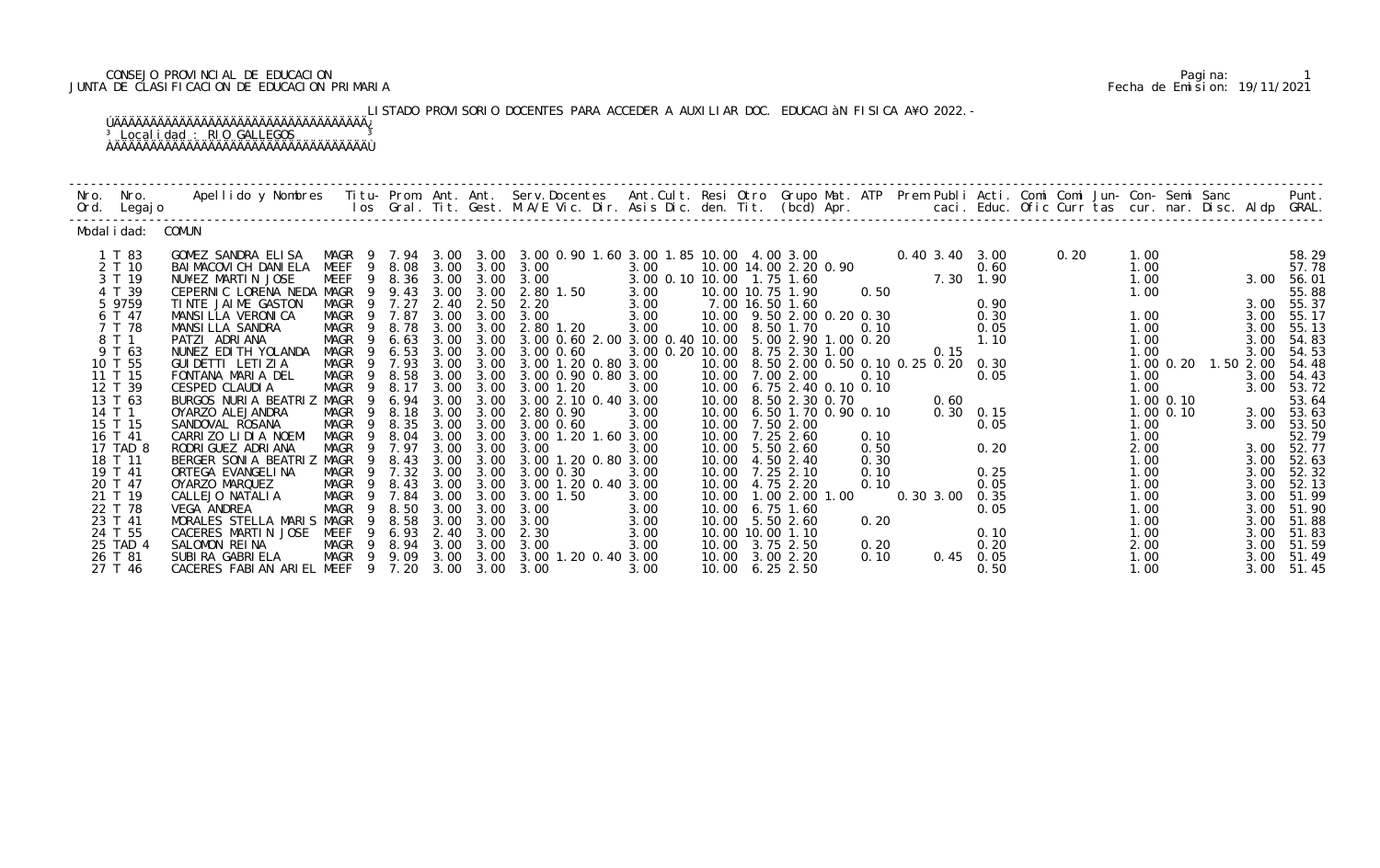# CONSEJO PROVINCIAL DE EDUCACION Pagina: 2 JUNTA DE CLASIFICACION DE EDUCACION PRIMARIA Fecha de Emision: 19/11/2021

# LISTADO PROVISORIO DOCENTES PARA ACCEDER A AUXILIAR DOC. EDUCACIàN FISICA A¥O 2022.-

| Nro. | Nro.<br>Ord. Legajo | Apellido y Nombres Titu- Prom. Ant. Ant. Serv.Docentes Ant.Cult. Resi Otro Grupo Mat. ATP Prem Publi Acti. Comi Comi Jun- Con- Semi Sanc Punt.<br>Ios Gral. Tit. Gest. M.A/E Vic. Dir. Asis Dic. den. Tit. (bcd) Apr. |                            |                       |      |           |                                                                                                                                                                                          |                                          |                               |      |                                                                                                                                                                                                                                                                                                    |             |              |  |                              |  |           |            |
|------|---------------------|-----------------------------------------------------------------------------------------------------------------------------------------------------------------------------------------------------------------------|----------------------------|-----------------------|------|-----------|------------------------------------------------------------------------------------------------------------------------------------------------------------------------------------------|------------------------------------------|-------------------------------|------|----------------------------------------------------------------------------------------------------------------------------------------------------------------------------------------------------------------------------------------------------------------------------------------------------|-------------|--------------|--|------------------------------|--|-----------|------------|
|      | 28 T 10             | GALLARDO GOMEZ                                                                                                                                                                                                        |                            |                       |      |           | MAGR 9 7.54 3.00 3.00 2.20 3.00<br>MAGR 9 8.17 3.00 3.00 3.00 0.60 3.00                                                                                                                  |                                          |                               |      | $\begin{array}{cccccccc} 10.00 & 7.75 & 1.10 & 0.40 & 0.20 & & & & & 1.00 \\ 10.00 & 5.25 & 1.80 & 0.50 & & & & 2.00 \\ 10.00 & 6.25 & 1.90 & 0.30 & 0.10 & & & & 1.00 \\ 10.00 & 1.75 & 1.90 & 0.30 & 0.10 & & & & 1.00 \\ 10.00 & 2.00 & 2.40 & & & 0.10 & & & 1.00 \\ 10.00 & 3.50 & 2.10 & 0.$ |             |              |  |                              |  |           | 3.00 51.34 |
|      | 29 TAD 4            | GIORGIS MARIANGELES                                                                                                                                                                                                   |                            |                       |      |           |                                                                                                                                                                                          |                                          |                               |      |                                                                                                                                                                                                                                                                                                    |             |              |  |                              |  | 2.00      | 51.32      |
|      | 30 T 47             | DI AZ LAURA SI LVANA                                                                                                                                                                                                  | MAGR 9 7.72 3.00 3.00 3.00 |                       |      |           |                                                                                                                                                                                          | 3.00                                     |                               |      |                                                                                                                                                                                                                                                                                                    |             |              |  |                              |  | 3.00      | 51.27      |
|      | 31 T 11             | POI SSONNEAU YANET                                                                                                                                                                                                    |                            |                       |      |           | MAGR 9 9.06 3.00 3.00 3.00 0.60                                                                                                                                                          | 3.00                                     |                               |      |                                                                                                                                                                                                                                                                                                    |             |              |  |                              |  | 3.00      | 51.16      |
|      | 32 T 46             | LARRETA ELIANA                                                                                                                                                                                                        |                            |                       |      |           | MAGR 9 9.16 3.00 3.00 3.00 1.50 0.80 3.00                                                                                                                                                |                                          |                               |      |                                                                                                                                                                                                                                                                                                    |             |              |  |                              |  | 3.00      | 50.96      |
|      | 33 T 83             | FERNANDEZ CARLOS                                                                                                                                                                                                      | MAGR 9 7.31                |                       | 3.00 | 3.00      | 3.00                                                                                                                                                                                     | 3.00                                     |                               |      |                                                                                                                                                                                                                                                                                                    |             |              |  |                              |  | 2.00      | 50.81      |
|      | 34 TAD 8            | SANCHEZ GLADYS                                                                                                                                                                                                        | MAGR 9 8.93 3.00 3.00      |                       |      |           | 3.00                                                                                                                                                                                     | 3.00                                     |                               |      |                                                                                                                                                                                                                                                                                                    |             |              |  | 2.00<br>1.00<br>1.00<br>1.00 |  | 3.00      | 50.78      |
|      | 35 T 63             | QUINTANA HUGO RENE                                                                                                                                                                                                    | MAGR 9 8.83                |                       |      |           | $3.00$ $3.00$ $3.00$ $3.00$ 1.80 0.80 $3.00$ 0.60 $10.00$ $3.25$ 2.50 0.40 0.20<br>3.00 $3.00$ 3.00 0.90 1.60 3.00 10.00 6.00 2.10 0.10<br>3.00 3.00 3.00 2.10 0.40 3.00 10.00 3.00 2.20 |                                          |                               |      |                                                                                                                                                                                                                                                                                                    |             |              |  |                              |  |           | 50.73      |
|      | 36 T 78             | PAREDES MIRTA NOEMI                                                                                                                                                                                                   | MAGR                       |                       |      |           | 9 7.92 3.00 3.00 3.00 0.90 1.60 3.00                                                                                                                                                     |                                          |                               |      |                                                                                                                                                                                                                                                                                                    |             |              |  |                              |  |           | 50.62      |
|      | 37 T 10             | GIMENEZ CARINA                                                                                                                                                                                                        | MAGR<br>$\overline{9}$     | 7.82                  |      |           |                                                                                                                                                                                          |                                          |                               |      | $0.30$<br>$0.30$<br>$0.30$<br>$0.30$<br>$0.10$<br>$0.10$                                                                                                                                                                                                                                           |             | 0.10         |  |                              |  |           | 3.00 50.62 |
|      | 38 T 11             | ASENCIO SUSANA INES                                                                                                                                                                                                   | MAGR 9 7.33                |                       | 3.00 | 3.00      | 3.00 1.20                                                                                                                                                                                | 3.00                                     | 10.00 3.25 2.50 1.00          |      |                                                                                                                                                                                                                                                                                                    |             |              |  | 1.00                         |  | 3.00      | 50.58      |
|      | 39 T 15             | BARRIA SILVIA                                                                                                                                                                                                         | MAGR 9 7.23                |                       |      |           | 3.00 3.00 3.00                                                                                                                                                                           | 3.00                                     | 10.00 6.50 1.60               |      |                                                                                                                                                                                                                                                                                                    |             |              |  | 1.00                         |  | 3.00      | 50.43      |
|      | 40 T 47             | MORILLO ZAPATA CARLA MAGR                                                                                                                                                                                             |                            | 9 8.06 3.00 3.00 3.00 |      |           |                                                                                                                                                                                          | 3.00                                     |                               |      | 10.00 5.00 1.50 0.70 0.10                                                                                                                                                                                                                                                                          |             |              |  | 1.00                         |  | 3.00      | 50.36      |
|      | 41 T 55             | PARRA RAMONA DEL                                                                                                                                                                                                      |                            |                       |      |           | MAGR 9 6.99 3.00 3.00 3.00 0.90 0.80 3.00                                                                                                                                                |                                          |                               |      | 10.00 3.25 2.20 0.60 0.30                                                                                                                                                                                                                                                                          |             |              |  | 1.00                         |  | 3.00      | 50.34      |
|      | 42 T 90             | FERMANELLI GRACIELA                                                                                                                                                                                                   | MAGR 9                     | 8.03                  | 3.00 |           | 3.00 2.20 0.90 2.00 3.00                                                                                                                                                                 |                                          | 10.00 3.25 1.90               |      |                                                                                                                                                                                                                                                                                                    |             |              |  | 1.00                         |  |           | 3.00 50.28 |
|      | 43 T 58             | MALDONADO CARDENAS                                                                                                                                                                                                    | MAGR                       | 9 8.32                |      |           | 3.00 3.00 3.00 1.20 1.20 3.00                                                                                                                                                            |                                          | 10.00 4.75 2.50 0.20          |      |                                                                                                                                                                                                                                                                                                    |             |              |  | 1.00                         |  |           | 50.27      |
|      | 44 T 15             | GALLARDO MARIA LUCIA MAGR 9 9.26 3.00 3.00 2.80 1.20 0.80 3.00                                                                                                                                                        |                            |                       |      |           |                                                                                                                                                                                          |                                          | 10.00 5.00 1.90<br>10.00 2.70 |      | $0.20$<br>1.00 0.20                                                                                                                                                                                                                                                                                |             |              |  | 1.00                         |  |           | 50.26      |
|      | 45 T 46             | DUARTE CLAUDIA                                                                                                                                                                                                        | MAGR <sub>9</sub>          | 8.18                  | 3.00 | 3.00      | 3.00 3.00<br>3.00                                                                                                                                                                        |                                          |                               |      | 2.70 1.00 0.20                                                                                                                                                                                                                                                                                     |             | 0.10         |  | 1.00                         |  |           | 3.00 50.18 |
|      | 46 T 39             | LOMBARDI GRISELDA                                                                                                                                                                                                     | MAGR 9 8.67                |                       |      |           | 3.00 3.00 3.00                                                                                                                                                                           | 3.00                                     |                               |      | 10.00 3.25 2.30 0.60 0.20                                                                                                                                                                                                                                                                          |             |              |  | 1.00                         |  | 3.00      | 50.02      |
|      | 47 T 55             | WEBER NELIDA                                                                                                                                                                                                          | MAGR 9 7.23                |                       |      |           | 3.00 3.00 2.80 1.50 1.20 3.00                                                                                                                                                            |                                          | 10.00 5.00 2.30               |      |                                                                                                                                                                                                                                                                                                    |             | 0.20         |  | 1.00                         |  | 1.50 2.00 | 49.73      |
|      | 48 T 19             | VERA ADELA MARGARITA MAGR 9 8.62 3.00 3.00 3.00                                                                                                                                                                       |                            |                       |      |           |                                                                                                                                                                                          | 1.60 3.00 0.10 10.00 3.00 3.00 0.30 0.10 |                               |      |                                                                                                                                                                                                                                                                                                    | $0.45$ 0.55 |              |  | 1.00                         |  |           | 49.72      |
|      | 49 T 19             | MILESSI MARIA ELENA MAGR 9 8.56 3.00 3.00 3.00 0.60                                                                                                                                                                   |                            |                       |      |           |                                                                                                                                                                                          | 3.00                                     | 10.00                         | 2.80 | 0.10                                                                                                                                                                                                                                                                                               |             | 2.40 0.25    |  | 1.00                         |  | 3.00      | 49.71      |
|      | 50 T 10             | BAI GORRI MARIA                                                                                                                                                                                                       | MAGR 9 8.44 3.00           |                       |      | 3.00      | 3.00 0.30                                                                                                                                                                                | 3.00                                     | 10.00 3.50 2.20               |      | 0.10                                                                                                                                                                                                                                                                                               |             | 0.15         |  | 1.00                         |  | 3.00      | 49.69      |
|      | 51 9825             | BULNES ROMERO RAMONA MAGR                                                                                                                                                                                             |                            | 9 8.56                | 1.80 | 2.50      | 1.50                                                                                                                                                                                     | 3.00                                     | 10.00 9.50 0.70               |      |                                                                                                                                                                                                                                                                                                    |             |              |  |                              |  | 3.00      | 49.56      |
|      | 52 T 41             | CARRIZO SILVINA H                                                                                                                                                                                                     | MAGR 9 7.15                |                       |      |           | 3.00 3.00 3.00 1.50                                                                                                                                                                      | 3.00                                     | 10.00 3.25 2.40               |      | 0.20                                                                                                                                                                                                                                                                                               |             |              |  | 1.00                         |  | 3.00      | 49.50      |
|      | 53 T 41             | CARDENAS AGUI LAR                                                                                                                                                                                                     | MAGR<br>$\overline{9}$     | 8.02                  |      | 2.80 3.00 | 2.80                                                                                                                                                                                     | 2.65                                     | 10.00 5.50 1.40               |      | 0.30                                                                                                                                                                                                                                                                                               |             |              |  | 1.00                         |  | 3.00      | 49.47      |
|      | 54 4787             | BARCIA CLAUDIO                                                                                                                                                                                                        | <b>MEEF</b>                | 9 7.59                | 3.00 | 3.00      | 3.00                                                                                                                                                                                     | 3.00                                     | 10.00 8.50 1.50               |      |                                                                                                                                                                                                                                                                                                    |             | 0.85         |  |                              |  |           | 49.44      |
|      | 55 T 39             | FRANCHINI DANIELA                                                                                                                                                                                                     | MAGR 9 9.34 3.00 3.00 3.00 |                       |      |           | MAGR 9 8.67 3.00 3.00 2.20 2.10 0.40 3.00 0.30 10.00 4.00 2.00 0.40 0.20<br>MAGR 9 9.34 3.00 3.00 3.00   3.00   3.00   10.00  3.00 1.90<br>3.00                                          |                                          |                               |      |                                                                                                                                                                                                                                                                                                    |             | 0.15<br>0.05 |  | 1.00                         |  |           | 49.42      |
|      | 56 T 33             | TERRON GONZALEZ                                                                                                                                                                                                       |                            |                       |      |           |                                                                                                                                                                                          |                                          |                               |      |                                                                                                                                                                                                                                                                                                    |             |              |  | 1.00                         |  |           | 3.00 49.29 |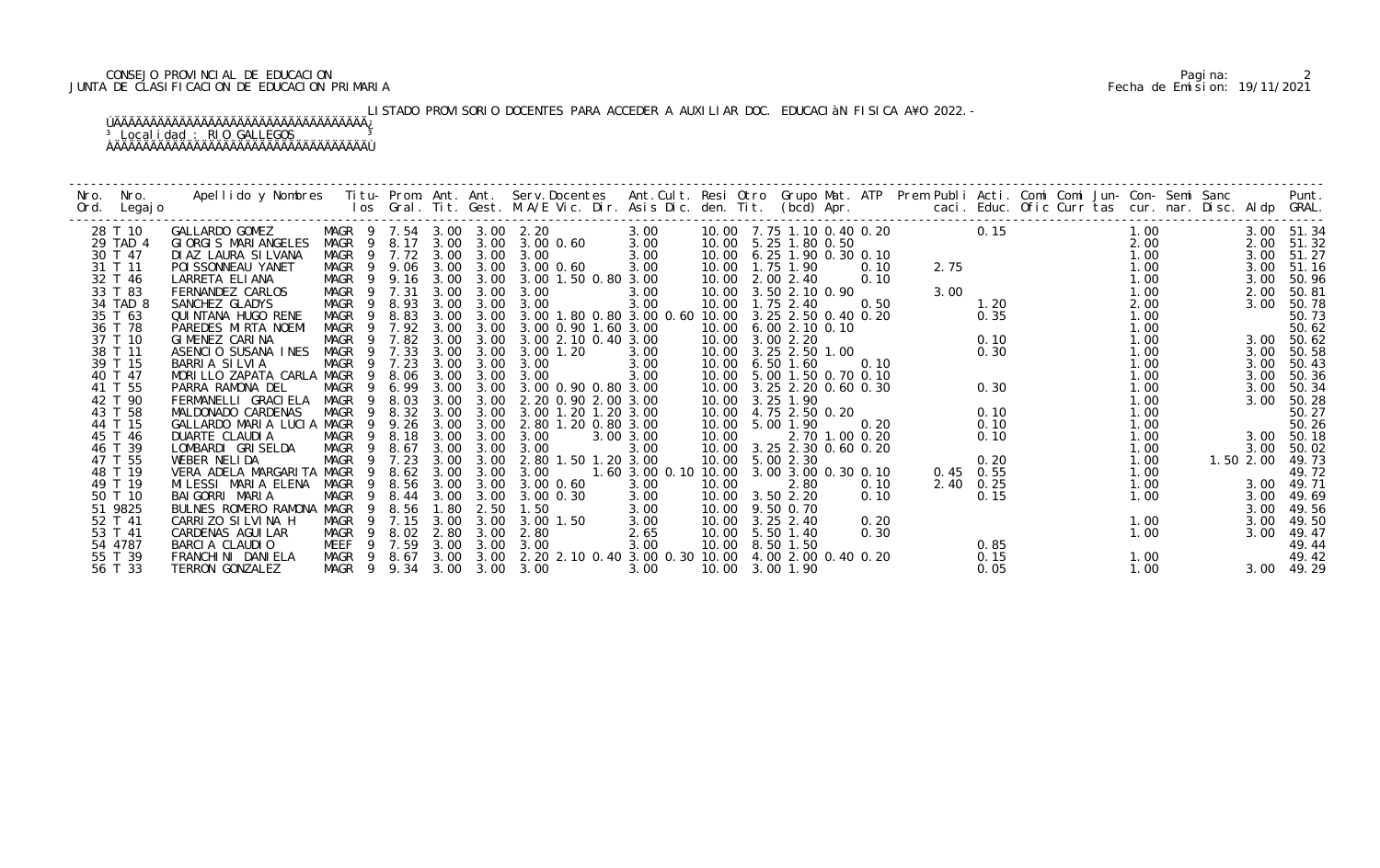# CONSEJO PROVINCIAL DE EDUCACION Pagina: 3 JUNTA DE CLASIFICACION DE EDUCACION PRIMARIA Fecha de Emision: 19/11/2021

# LISTADO PROVISORIO DOCENTES PARA ACCEDER A AUXILIAR DOC. EDUCACIÀN FISICA A¥O 2022.-

| Nro.<br>Ord. | Nro.<br>Legaj o | Apellido y Nombres - Titu- Prom. Ant. Ant. Serv.Docentes - Ant.Cult. Resi Otro Grupo Mat. ATP Prem Publi Acti. Comi Comi Jun- Con- Semi Sanc - - - Punt.<br>Ios Gral. Tit. Gest. M.A/E Vic. Dir. Asis Dic. den. Tit. (bcd) Apr. - |        |                            |      |      |                          |                                |       |                       |                |                           |      |                                                                      |      |  |             |  |      |            |
|--------------|-----------------|-----------------------------------------------------------------------------------------------------------------------------------------------------------------------------------------------------------------------------------|--------|----------------------------|------|------|--------------------------|--------------------------------|-------|-----------------------|----------------|---------------------------|------|----------------------------------------------------------------------|------|--|-------------|--|------|------------|
| 57 T 11      |                 | PAOLETTI ANDREA                                                                                                                                                                                                                   |        | MAGR 9 6.85 2.80 3.00 2.00 |      |      |                          | 3.00                           |       | 10.00 7.00 1.40       |                |                           |      |                                                                      |      |  | 1.00        |  |      | 3.00 49.05 |
| 58 T 44      |                 | ROJEL GRACI ELA                                                                                                                                                                                                                   |        | MAGR 9 6.95 3.00 3.00      |      |      | 3.00 1.20                | 3.00                           |       | 10.00 3.00 2.80       |                | 0.10                      |      |                                                                      |      |  | 1.00        |  | 3.00 | 49.05      |
| 59 T 58      |                 | SAEZ ANGEL MARIANO                                                                                                                                                                                                                |        | MAGR 9 7.79                | 3.00 |      | 3.00 2.40 0.90           | 3.00                           |       | 10.00 5.25 1.60       |                |                           | 0.10 |                                                                      |      |  | 1.00        |  | 2.00 | 49.04      |
| 60 T 71      |                 | SOULEZ MARIANA LAURA MAGR                                                                                                                                                                                                         |        | 8.04<br>- 9                | 3.00 | 3.00 | 3.00 1.20                | 3.00 0.40 10.00 1.00 2.00 0.60 |       |                       |                |                           |      | $0.15$ 0.50<br>$0.10$<br>$0.10$<br>$0.15$<br>$1.2$<br>$1.2$<br>$1.5$ |      |  | $1.00$ 0.10 |  | 3.00 | 48.99      |
| 61 T 15      |                 | ZELAYA SANDRA                                                                                                                                                                                                                     | MAGR   | 9 8.00                     | 3.00 | 3.00 | 3.00                     | 3.00                           |       |                       |                | 10.00 2.50 2.80 0.40 0.10 |      |                                                                      |      |  | 1.00        |  | 3.00 | 48.90      |
| 62 T 44      |                 | BAHAMONDE VERONICA                                                                                                                                                                                                                |        | MAGR 9 7.77                | 3.00 | 3.00 | 2.80 1.50 1.20 3.00      |                                |       | 10.00  1.25  2.20     |                |                           |      |                                                                      |      |  | 1.00        |  | 3.00 | 48.87      |
| 63 T 91      |                 | BARRIA PABLO RUBEN                                                                                                                                                                                                                | MAGR   | 9 8.59                     | 3.00 | 3.00 | 3.00 0.60                | 3.00                           | 10.00 |                       | 1.90           |                           |      |                                                                      |      |  | 1.00        |  | 3.00 | 48.84      |
| 64 T 90      |                 | GUEVARA SILVIA                                                                                                                                                                                                                    | MAGR   | 8.30<br>- 9                | 3.00 | 3.00 | 3.00                     | 3.00                           |       | 10.00 2.25 3.00       |                | 0.10                      |      |                                                                      |      |  | 1.00        |  | 3.00 | 48.65      |
| 65 T 47      |                 | GUERRA CLAUDIA                                                                                                                                                                                                                    | MAGR   | 6.43<br>9                  | 3.00 | 3.00 | 3.00 0.30                | 3.00                           |       | 10.00 4.50 1.80       |                |                           |      |                                                                      | 0.60 |  | 1.00        |  | 3.00 | 48.63      |
| 66 9938      |                 | LUCERO MARCELA                                                                                                                                                                                                                    | MAGR   | 7.46<br>- 9                | 1.80 | 2.25 | 1.80                     | 0.75                           |       | 10.00 11.00 0.90 0.40 |                |                           |      |                                                                      | 0.25 |  |             |  | 3.00 | 48.61      |
| 67 T 70      |                 | BLANCA I TATI LAURA                                                                                                                                                                                                               | MAGR   | 7.91<br>$\overline{9}$     | 3.00 | 3.00 | 3.00 1.20 0.80 3.00 0.60 |                                | 10.00 |                       |                | 2.40 0.40 0.30            |      |                                                                      |      |  | 1.00        |  | 3.00 | 48.61      |
| 68 T 1       |                 | <b>CUEVAS GABRI ELA</b>                                                                                                                                                                                                           | MAGR   | 8.15<br>- 9                | 3.00 | 3.00 | 3.00                     | 3.00                           |       | 10.00 3.50 1.90       |                |                           |      |                                                                      |      |  | 1.00        |  | 3.00 | 48.55      |
| 69 T 71      |                 | MACIAS PAOLA DE LOS                                                                                                                                                                                                               | MAGR 9 | 8.05                       | 3.00 | 3.00 | 3.00 0.30                | 3.00                           |       | 10.00 2.50 2.10 0.40  |                |                           |      |                                                                      |      |  | 1.00        |  | 3.00 | 48.35      |
| 70 10533     |                 | ORTIZ CRISTINA                                                                                                                                                                                                                    | MAGR   | 9 8.76                     | 1.40 | 1.75 | 0.60                     | 3.00                           |       | 10.00 13.25 0.30      |                |                           |      | 0. 20<br>0. 20<br>2. 50<br>0. 30<br>2. 50<br>0. 30                   |      |  |             |  |      | 48.26      |
| 71 T 33      |                 | LEDESMA GRACI ELA                                                                                                                                                                                                                 | MAGR   | 9 7.67                     | 3.00 | 3.00 | 3.00 2.40                | 3.00                           | 10.00 |                       | 2.70           |                           |      |                                                                      |      |  | 1.00        |  | 3.00 | 48.22      |
| 72 T 19      |                 | MANAY MARCO ANTONIO                                                                                                                                                                                                               | MAGR   | 6.58<br>9                  | 3.00 | 3.00 | 3.00 0.30 0.80 3.00      |                                | 10.00 |                       | 2.70           |                           |      |                                                                      |      |  | 1.00        |  | 3.00 | 48.18      |
| 73 TAD 1     |                 | WILCHE ROSANA INES                                                                                                                                                                                                                | MAGR   | 8.19<br>-9                 | 3.00 | 3.00 | 3.00                     | 3.00                           |       | 10.00  1.00  2.20     |                |                           |      |                                                                      | 0.75 |  | 2.00        |  | 3.00 | 48.14      |
| 74 T 90      |                 | ABRAMENKO MARIA                                                                                                                                                                                                                   | MAGR   | 9 8.63                     | 3.00 | 3.00 | 3.00                     | 3.00                           | 10.00 |                       | 1.00 2.10 1.00 |                           |      |                                                                      | 0.30 |  | 1.00        |  | 3.00 | 48.03      |
| 75 T 10      |                 | BELEIZAN RAMONA                                                                                                                                                                                                                   | MAGR   | 9 7.87                     | 3.00 | 3.00 | 3.00 2.70                | 3.00                           |       | 10.00 2.25 2.80       |                |                           | 0.40 |                                                                      |      |  | 1.00        |  |      | 48.02      |
| 76 T 90      |                 | LONCON EDUARDO ARIEL MEEF                                                                                                                                                                                                         |        | 9 7.54                     | 3.00 | 3.00 | 2.80                     | 3.00                           | 10.00 |                       | 3.25 1.40      |                           |      |                                                                      | 1.00 |  | 1.00        |  | 3.00 | 47.99      |
| 77 8443      |                 | ACOSTA SILVIA MARIEL MAGR                                                                                                                                                                                                         |        | 9 7.47                     | 3.00 | 3.00 | 2.40                     | 3.00                           | 8.40  |                       | 7.50 1.20      |                           |      |                                                                      |      |  |             |  | 3.00 | 47.97      |
| 78 T 78      |                 | DI AZ CLAUDI A                                                                                                                                                                                                                    |        | MAGR 9 7.74                | 3.00 | 3.00 | 3.00                     | 3.00                           |       | 10.00 3.00 1.90       |                |                           | 0.10 |                                                                      | 0.20 |  | 1.00        |  | 3.00 | 47.94      |
| 79 T 55      |                 | RIOS WALTER ALDO                                                                                                                                                                                                                  | MAGR   | 9 7.37                     | 3.00 | 3.00 | 3.00 0.60                | 3.00                           | 10.00 |                       |                | 2.40 0.10 0.10            |      | 2.25                                                                 |      |  | 1.00        |  | 3.00 | 47.82      |
| 80 T 33      |                 | MENDOZA EMILIA                                                                                                                                                                                                                    | MAGR   | 8.49<br>-9                 | 3.00 | 3.00 | 3.00 0.30                | 3.00                           | 10.00 |                       | 1.002.60       |                           | 0.30 |                                                                      | 0.10 |  | 1.00        |  | 3.00 | 47.79      |
| 81 T 71      |                 | TERAN CARMEN NOEMI                                                                                                                                                                                                                | MAGR   | 6.95<br>- 9                | 3.00 | 3.00 | 3.00 0.60 1.20 3.00      |                                | 10.00 |                       | 2.25 2.40      |                           | 0.30 |                                                                      |      |  | 1.00        |  | 2.00 | 47.70      |
| 82 T 62      |                 | GALVAN CARLOS                                                                                                                                                                                                                     | MAGR   | 9 7.16                     | 3.00 | 3.00 | 3.00 1.50                | 3.00                           |       | 10.00 2.00 2.40       |                |                           | 0.20 |                                                                      | 0.35 |  | 1.00        |  | 2.00 | 47.61      |
| 83 T 55      |                 | ORSINI GISELA                                                                                                                                                                                                                     | MAGR   | 8.80<br>- 9                | 3.00 | 3.00 | 3.00 0.60                | 3.00 0.20 10.00 1.50 2.30      |       |                       |                |                           | 0.20 |                                                                      |      |  | 1.00        |  | 2.00 | 47.60      |
| 84 T 83      |                 | CABANA SONIA BEATRIZ MAGR 9                                                                                                                                                                                                       |        | 6.95                       | 3.00 | 3.00 | 3.00 1.20                | 3.00                           | 10.00 |                       | $1.25$ 2.30    |                           | 0.20 |                                                                      | 0.70 |  | 1.00        |  | 3.00 | 47.60      |
| 85 T 1       |                 | REI NOZO MARI ELA                                                                                                                                                                                                                 |        | MEEF 9 6.99 3.00 3.00 3.00 |      |      |                          | 3.00                           |       | 10.00 3.25 1.50       |                |                           |      |                                                                      | 0.85 |  | 1.00        |  | 3.00 | 47.59      |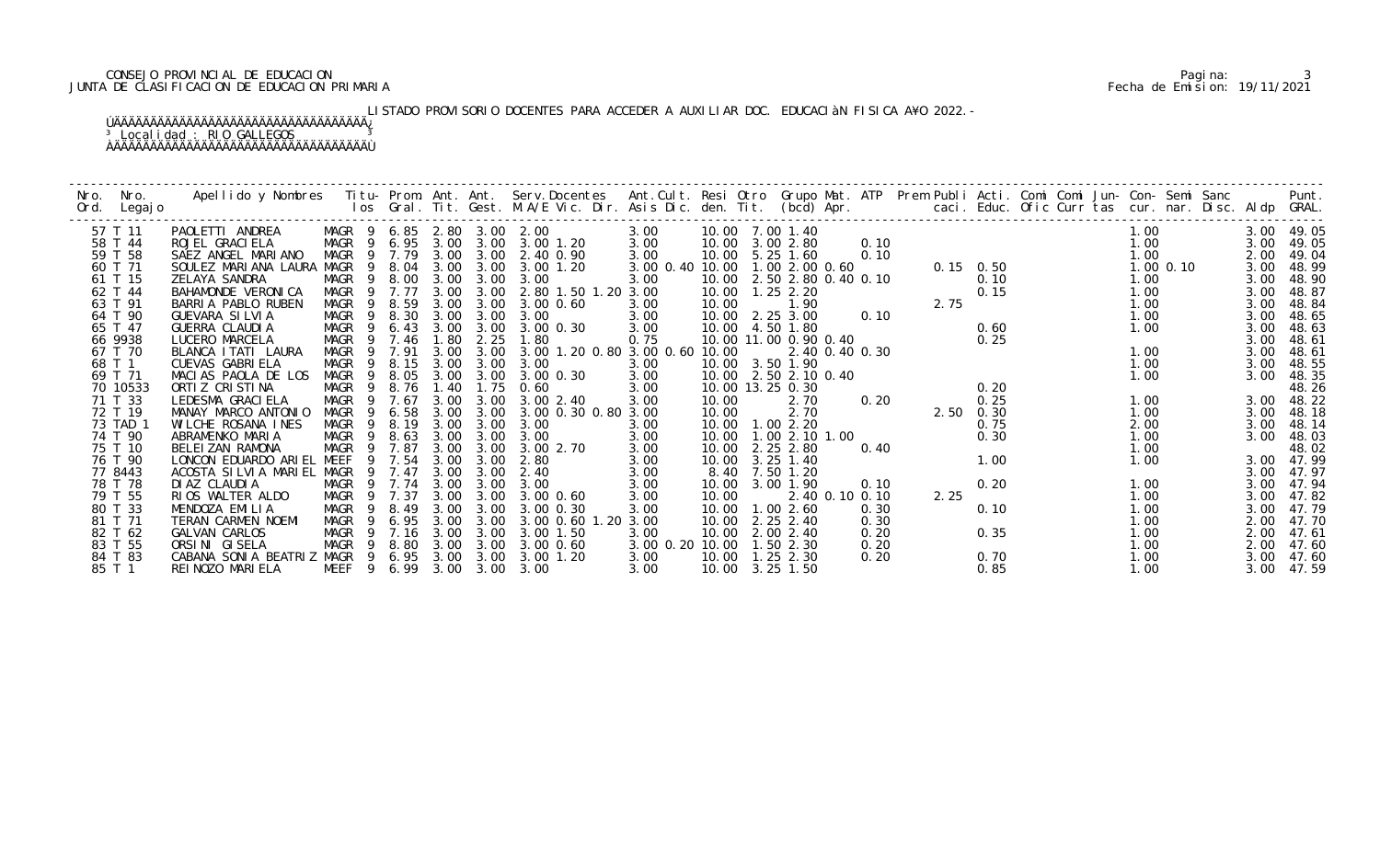# CONSEJO PROVINCIAL DE EDUCACION Pagina: 4 JUNTA DE CLASIFICACION DE EDUCACION PRIMARIA Fecha de Emision: 19/11/2021

# LISTADO PROVISORIO DOCENTES PARA ACCEDER A AUXILIAR DOC. EDUCACIÀN FISICA A¥O 2022.-

| Nro.<br>Nro.<br>Ord.<br>Legaj o | Apellido y Nombres - Titu- Prom. Ant. Ant. Serv.Docentes - Ant.Cult. Resi Otro Grupo Mat. ATP Prem Publi Acti. Comi Comi Jun- Con- Semi Sanc - - - Punt.<br>Ios Gral. Tit. Gest. M.A/E Vic. Dir. Asis Dic. den. Tit. (bcd) Apr. - |                            |        |      |           |                     |                 |       |                               |                |               |               |      |                                        |      |      |            |
|---------------------------------|-----------------------------------------------------------------------------------------------------------------------------------------------------------------------------------------------------------------------------------|----------------------------|--------|------|-----------|---------------------|-----------------|-------|-------------------------------|----------------|---------------|---------------|------|----------------------------------------|------|------|------------|
| 86 T 46                         | CASTRO ANGELICA B                                                                                                                                                                                                                 | MAGR 9 8.38 3.00 3.00 3.00 |        |      |           |                     | 3.00            |       |                               | 0.20           |               |               | 0.15 |                                        | 1.00 |      | 3.00 47.58 |
| 87 T 62                         | BARCOS GLADIS                                                                                                                                                                                                                     | MAGR 9 7.56                |        | 3.00 | 3.00      | 3.00 1.20 1.60 3.00 |                 |       | 10.00 2.25 2.60               |                | 0.20          |               | 0.10 |                                        | 1.00 |      | 47.51      |
| 88 0348                         | VI LLARREAL MARI ANA                                                                                                                                                                                                              | MAGR                       | 9 8.49 | 3.00 | 3.00      | 3.00                | 3.00            |       | 10.00  1.00  2.10  0.60  0.10 |                |               |               |      | 0. 10 1. 00<br>0. 10 1. 00 0. 10 1. 00 |      |      | 3.00 47.49 |
| 89 T 1                          | REINOSO NORMA DEL                                                                                                                                                                                                                 | MAGR 9 5.45                |        | 3.00 | 3.00      | 3.00 1.50 1.20 3.00 |                 | 10.00 |                               | 2.90 0.30 0.50 |               |               | 0.60 |                                        | 1.00 | 3.00 | 47.45      |
| 90 T 90                         | AVALOS LUCIA INES                                                                                                                                                                                                                 | MAGR 9 7.53                |        | 3.00 | 3.00      | 3.00 1.50           | 3.00            | 10.00 | 2.90                          |                | 0.30          |               | 0.20 |                                        | 1.00 | 3.00 | 47.43      |
| 91 TAD 8                        | NUNEZ GABRIELA                                                                                                                                                                                                                    | MAGR 9                     | 8.19   | 3.00 | 3.00      | 3.00                | 3.00            | 10.00 | 3.00                          |                | 0.20          |               |      |                                        | 2.00 | 3.00 | 47.39      |
| 92 T 47                         | ALARCON MARIA EMILIA MAGR 9 7.18                                                                                                                                                                                                  |                            |        | 3.00 | 3.00      | 3.00 1.20 0.80 3.00 |                 |       | 10.00 2.50 3.00 0.50 0.10     |                |               |               | 0.10 |                                        | 1.00 |      | 47.38      |
| 93 T 83                         | FERNANDEZ GUSTAVO                                                                                                                                                                                                                 | MAGR 9 8.51                |        | 3.00 | 3.00      | 3.00                | 3.00            | 10.00 | 2.30                          |                |               | $1.45$ 0.10   |      |                                        | 1.00 |      | 3.00 47.36 |
| 94 T 71                         | FERNANDEZ CLAUDIO                                                                                                                                                                                                                 | MEEF                       | 9 7.20 | 3.00 | 3.00      | 3.00                | 3.00 1.20 10.00 |       | 3.502.10                      | 0.30           |               |               | 1.35 |                                        | 1.00 |      | 47.35      |
| 95 TAD 4                        | DI AZ CLAUDI A VANESA                                                                                                                                                                                                             | MAGR<br>-9                 | 7.63   | 3.00 | 3.00      | 3.00                | 3.00            | 10.00 | 2.50 1.90                     |                |               |               |      |                                        | 1.00 | 3.00 | 47.33      |
| 96 T 83                         | MANCILLA ANA ESTHER                                                                                                                                                                                                               | MAGR                       | 9 7.55 | 3.00 | 3.00      | 2.60 1.20 1.60 3.00 |                 | 10.00 | 3.00 2.20                     |                |               |               | 0.10 |                                        | 1.00 |      | 47.25      |
| 97 T 78                         | ZAPICO MARCELA                                                                                                                                                                                                                    | MAGR 9 7.90                |        | 3.00 | 3.00      | 3.00                | 3.00            |       | 10.00 2.00 2.20               |                |               | 0.15          |      |                                        | 1.00 |      | 3.00 47.25 |
| 98 T 44                         | PACHECO SANDRA DEL                                                                                                                                                                                                                | MAGR                       | 9 7.88 | 3.00 | 3.00      | 3.00                | 3.00            |       | 10.00  1.50  2.10  0.70       |                |               |               | 0.05 |                                        | 1.00 | 3.00 | 47.23      |
| 99 T 78                         | AGUERO LORENA OLGA                                                                                                                                                                                                                | MAGR<br>-9                 | 8.91   | 3.00 | 3.00      | 3.00 0.90           | 3.00            | 10.00 | 2. 25 2. 10 1. 00             |                |               |               | 0.05 |                                        | 1.00 |      | 47.21      |
| 100 T 47                        | DESCH ANDREA LORENA                                                                                                                                                                                                               | MAGR                       | 9 8.12 | 3.00 | 3.00      | 3.00                | 2.55            | 10.00 | 2.50 2.00                     |                |               |               |      |                                        | 1.00 |      | 3.00 47.17 |
| 101 T 15                        | ALVADO CINTIA                                                                                                                                                                                                                     | MEEF                       | 9 7.63 | 3.00 | 3.00      | 3.00                | 3.00            |       | 10.00 2.50 1.70               |                |               |               | 0.30 |                                        | 1.00 | 3.00 | 47.13      |
| 102 T 10                        | NAVARRO EMILIO                                                                                                                                                                                                                    | MAGR<br>9                  | 7.51   | 3.00 | 3.00      | 3.00                | 3.00            | 10.00 | 2.50 2.00                     |                | 0.10          |               |      |                                        | 1.00 | 3.00 | 47.11      |
| 103 T 70                        | GOMEZ GUSTAVO                                                                                                                                                                                                                     | MEEF<br>-9                 | 6.91   | 3.00 | 3.00      | 3.00                | 3.00            | 10.00 | 2.70                          |                |               | $0.30$ $2.20$ |      |                                        | 1.00 | 3.00 | 47.11      |
| 104 T 91                        | SOLIS ANDREA DEL                                                                                                                                                                                                                  | MAGR                       | 7.11   | 3.00 | 3.00      | 2.60                | 3.00            | 9.80  | 3.25 1.30 1.00                |                |               |               |      |                                        | 1.00 | 3.00 | 47.06      |
| 105 T 38                        | GIMENEZ MARCELA                                                                                                                                                                                                                   | MAGR<br>- 9                | 8.06   | 3.00 | 3.00      | 3.00                | 3.00            |       | 10.00  1.50  2.10             |                | 0.20          |               |      |                                        | 1.00 | 3.00 | 46.86      |
| 106 T 11                        | BARRIA ALBA FLOR                                                                                                                                                                                                                  | MAGR<br>$\overline{9}$     | 7.46   | 3.00 | 3.00      | 3.00 0.30           | 3.00            | 10.00 | 1.00 2.40 0.20 0.10           |                |               |               | 0.40 |                                        | 1.00 | 3.00 | 46.86      |
| 107 T 10                        | OYARZO PAMELA DEL                                                                                                                                                                                                                 | MAGR                       | 7.75   | 3.00 | 3.00      | 3.00                | 3.00            | 10.00 | 2.00 1.80 0.30                |                |               |               |      |                                        | 1.00 | 3.00 | 46.85      |
| 108 T 71                        | VAZQUEZ FERNANDO                                                                                                                                                                                                                  | MEEF                       | 9 7.04 | 3.00 | 3.00      | 3.00                | 3.00 1.00 10.00 |       | 1.502.10                      |                |               |               | 0.20 |                                        | 1.00 | 3.00 | 46.84      |
| 109 T 78                        | ACU¥A GERMAN DE LOS                                                                                                                                                                                                               | MAGR<br>9                  | 8.08   | 3.00 | 3.00      | 3.00 1.80           | 3.00            |       | 10.00  1.25  3.00             |                | 0.40          |               | 0.30 |                                        | 1.00 |      | 46.83      |
| 110 T 33                        | CEPEDA MANUEL SANTOS MAGR                                                                                                                                                                                                         | -9                         | 7.58   | 3.00 | 3.00      | 3.00                | 3.00            | 10.00 | 1.50 2.20                     |                | 0.30          |               | 0.20 |                                        | 1.00 | 3.00 | 46.78      |
| 111 T 38                        | DAZA SONIA                                                                                                                                                                                                                        | MAGR<br>$\overline{9}$     | 6.53   | 3.00 | 3.00      | 3.00 1.20 0.80 3.00 |                 | 10.00 | $3.25$ $2.40$                 |                | $0.10$ $0.25$ |               | 0.15 |                                        | 1.00 |      | 46.68      |
| 112 TAD 4                       | ACCARINO ADRIANA                                                                                                                                                                                                                  | MAGR                       | 9 9.18 | 3.00 | 3.00      | 2.90                | 3.00            |       | 10.00  1.00  1.40             |                | 0.20          |               |      |                                        | 1.00 |      | 3.00 46.68 |
| 113 T 10                        | GONZALEZ ADRIANA                                                                                                                                                                                                                  | MAGR 9 7.67                |        |      | 3.00 3.00 | 3.00 1.50           | 3.00            | 10.00 | 2.50                          |                |               |               |      |                                        | 1.00 | 3.00 | 46.67      |
| 114 T 15                        | RIPOLL CLAUDIA                                                                                                                                                                                                                    | MAGR 9 7.74 2.20           |        |      | 2.75      | 2.30                | 1.90            |       | 10.00 5.50 1.10               |                |               | 0.15          |      |                                        | 1.00 | 3.00 | 46.64      |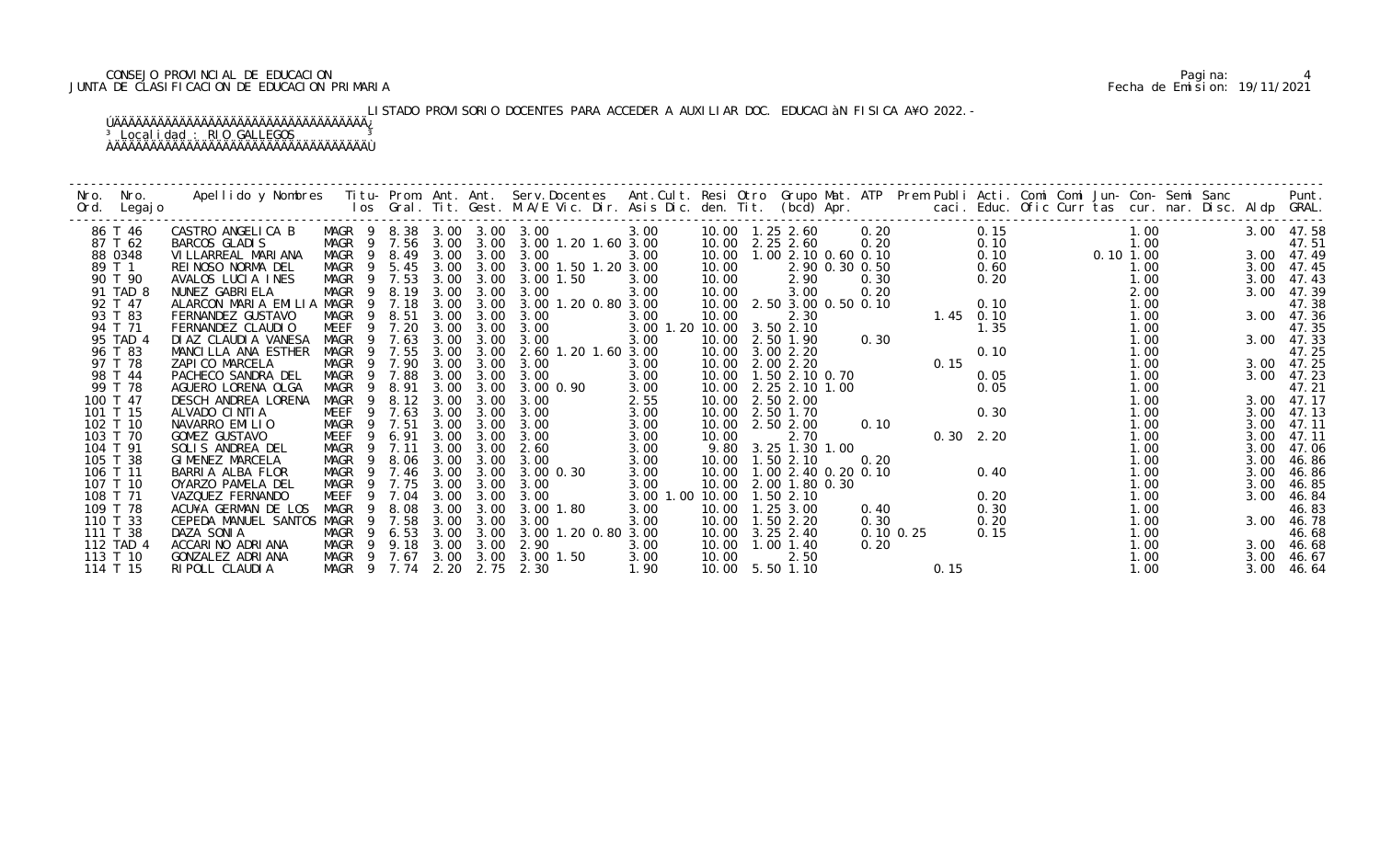# CONSEJO PROVINCIAL DE EDUCACION Pagina: 5 JUNTA DE CLASIFICACION DE EDUCACION PRIMARIA Fecha de Emision: 19/11/2021

# LISTADO PROVISORIO DOCENTES PARA ACCEDER A AUXILIAR DOC. EDUCACIÀN FISICA A¥O 2022.-

| Nro.    | Nro.      | Apellido y Nombres - Titu- Prom. Ant. Ant. Serv.Docentes - Ant.Cult. Resi Otro Grupo Mat. ATP Prem Publi Acti. Comi Comi Jun- Con- Semi Sanc - - - Punt.<br>Ios Gral. Tit. Gest. M.A/E Vic. Dir. Asis Dic. den. Tit. (bcd) Apr. - |                            |        |      |      |               |                           |       |                   |      |      |             |  |      |      |            |
|---------|-----------|-----------------------------------------------------------------------------------------------------------------------------------------------------------------------------------------------------------------------------------|----------------------------|--------|------|------|---------------|---------------------------|-------|-------------------|------|------|-------------|--|------|------|------------|
| Ord.    | Legaj o   |                                                                                                                                                                                                                                   |                            |        |      |      |               |                           |       |                   |      |      |             |  |      |      |            |
|         | 115 T 47  | MARTINEZ LUIS                                                                                                                                                                                                                     | MAGR 9 9.07 3.00 3.00 3.00 |        |      |      |               | 3.00                      | 10.00 | 2.50              |      |      | 0.05        |  | 1.00 |      | 3.00 46.62 |
| 116 T 1 |           | VILLAGRA MARTA DEL                                                                                                                                                                                                                | MAGR                       | 9 7.41 | 3.00 | 3.00 | 3.00 1.20     | 3.00                      |       | 10.00 4.00 2.00   |      |      |             |  | 1.00 |      | 46.61      |
|         | 117 TAD 4 | NANT MARISA ANGELICA MAGR 9 7.75                                                                                                                                                                                                  |                            |        | 3.00 | 3.00 | 3.00          | 3.00                      | 10.00 | 4.25 2.20         | 0.10 |      | $0.05$ 0.20 |  | 1.00 |      | 46.55      |
|         | 118 T 91  | DI AZ NORA                                                                                                                                                                                                                        | MAGR 9 6.32 3.00           |        |      | 3.00 | 3.00          | 3.00                      | 10.00 | 3.50 1.70         |      |      |             |  | 1.00 | 3.00 | 46.52      |
|         | 119 TAD 8 | CAMPUZANO ISABEL                                                                                                                                                                                                                  | MAGR                       | 9 7.97 | 3.00 | 3.00 | 3.00          | 2.85                      | 10.00 | 2.50              | 0.10 |      |             |  | 2.00 | 3.00 | 46.42      |
|         | 120 T 58  | GAMARRA MARIA ITATI                                                                                                                                                                                                               | MAGR 9                     | 6.60   | 3.00 | 3.00 | 3.00 0.60     | 3.00                      | 10.00 | $1.25$ 2.50       | 0.20 |      | 0.25        |  | 1.00 | 3.00 | 46.40      |
|         | 121 T 46  | ARGI ROPULOS ANDREA                                                                                                                                                                                                               | MAGR                       | 9 8.04 | 3.00 | 3.00 | 3.00          | 3.00                      | 10.00 | 4.50 1.70         | 0.10 |      | 0.05        |  | 1.00 |      | 46.39      |
|         | 122 T 39  | MARTINEZ JAVIER                                                                                                                                                                                                                   | MAGR<br>- 9                | 8.44   | 3.00 | 3.00 | 3.00          | 3.00                      | 10.00 | 2.50              | 0.10 |      | 0.35        |  | 1.00 | 3.00 | 46.39      |
|         | 123 T 15  | PEREZ OSVALDO ARIEL                                                                                                                                                                                                               | <b>MEEF</b><br>9           | 7.28   | 3.00 | 3.00 | 3.00          | 3.00 0.70 10.00           |       | 0.502.30          |      |      | 0.60        |  | 1.00 | 3.00 | 46.38      |
|         | 124 T 90  | SAAVEDRA NANCY                                                                                                                                                                                                                    | MAGR                       | 9 7.76 | 3.00 | 3.00 | 3.00          | 3.00                      | 10.00 | 1.50 2.00         | 0.10 |      |             |  | 1.00 | 3.00 | 46.36      |
|         | 125 T 19  | SOSA ALEJANDRA DEL                                                                                                                                                                                                                | MAGR                       | 9 7.90 | 3.00 | 3.00 | 3.00 0.30     | 3.00                      | 10.00 | 2.80              | 0.30 |      |             |  | 1.00 | 3.00 | 46.30      |
|         | 126 T 71  | JURADO FLORES ISABEL MAGR 9 7.60                                                                                                                                                                                                  |                            |        | 3.00 | 3.00 | 3.00          | 3.00                      | 10.00 | 1.00 2.10 0.50    |      |      | 0.05        |  | 1.00 | 3.00 | 46.25      |
|         | 127 T 47  | ARRA¥O MARIA                                                                                                                                                                                                                      | MAGR                       | 9 7.22 | 3.00 | 3.00 | 3.00          | 3.00                      | 10.00 | 3.00 2.00         |      |      |             |  | 1.00 | 2.00 | 46.22      |
|         | 128 T 41  | RODRI GUEZ MARCELO                                                                                                                                                                                                                | MEEF<br>- 9                | 7.08   | 3.00 | 3.00 | 3.00          | 3.00                      | 10.00 | 1.002.40          |      |      | 0.70        |  | 1.00 | 3.00 | 46.18      |
| 129 T44 |           | CAPOBLANCO SARA IRMA MAGR                                                                                                                                                                                                         |                            | 9 7.36 | 3.00 | 3.00 | $3.00$ $0.30$ | 3.00                      |       | 10.00  1.25  2.10 |      |      | 0.15        |  | 1.00 | 3.00 | 46.16      |
|         | 130 T 11  | NAVARRO SARA AZUCENA MAGR                                                                                                                                                                                                         | 9                          | 8.19   | 3.00 | 3.00 | 3.00          | 3.00                      | 10.00 | 2.50              | 0.30 |      | 0.15        |  | 1.00 | 3.00 | 46.14      |
|         | 131 T 10  | CEPERNIC IVAN                                                                                                                                                                                                                     | MEEF<br>9                  | 8.45   | 3.00 | 3.00 | 3.00          | 3.00 0.40                 | 10.00 | 2.40              |      | 0.15 | 2.65        |  | 1.00 |      | 46.05      |
|         | 132 T 44  | MILLER DANIEL                                                                                                                                                                                                                     | MEEF<br>9                  | 7.74   | 3.00 | 3.00 | 3.00          | 3.00                      | 10.00 | 1.60              |      |      | 1.65        |  | 1.00 | 3.00 | 45.99      |
| 133 496 |           | ANTI NAO ADRI ANA                                                                                                                                                                                                                 | MAGR<br>9                  | 7.95   | 3.00 | 3.00 | 3.00          | 3.00 1.00 10.00 3.00 2.00 |       |                   |      |      |             |  | 1.00 |      | 45.95      |
|         | 134 T 10  | NARANJO MARIANA                                                                                                                                                                                                                   | MAGR<br>-9                 | 8.55   | 3.00 | 3.00 | 3.00          | 3.00                      | 10.00 | 2.40              |      |      |             |  | 1.00 | 3.00 | 45.95      |
|         | 135 T 44  | AGUERO EVANGELINA                                                                                                                                                                                                                 | <b>MAGR</b><br>9           | 8.67   | 3.00 | 3.00 | 3.00          | 3.00                      | 10.00 | 2.00              |      |      | 0.20        |  | 1.00 | 3.00 | 45.87      |
|         | 136 T 63  | FLORES VICTOR MANUEL                                                                                                                                                                                                              | MAGR<br>-9                 | 8.00   | 3.00 | 3.00 | 3.00          | 3.00                      | 10.00 | 2.60              | 0.10 |      | 3.00 0.15   |  | 1.00 |      | 45.85      |
|         | 137 T 15  | VEGA MARIA SOLEDAD                                                                                                                                                                                                                | MAGR                       | 9 7.30 | 2.80 | 3.00 | 3.00          | 3.00                      | 10.00 | 2.00 1.50         | 0.20 |      |             |  | 1.00 | 3.00 | 45.80      |
|         | 138 T 19  | SANCHEZ VI VI ANA                                                                                                                                                                                                                 | MAGR<br>9                  | 7.18   | 3.00 | 3.00 | 3.00          | 3.00                      | 10.00 | 2.00 1.50         | 0.10 |      |             |  | 1.00 | 3.00 | 45.78      |
| 139 T 1 |           | ALONSO MARCELO                                                                                                                                                                                                                    | MEEF<br>9                  | 6.83   | 3.00 | 3.00 | 3.00          | 3.00                      | 10.00 | 1.75 1.80         |      |      | 0.40        |  | 1.00 | 3.00 | 45.78      |
|         | 140 T 44  | TANUZ NATALIA                                                                                                                                                                                                                     | MAGR<br>-9                 | 8.01   | 3.00 | 3.00 | 3.00          | 3.00                      | 10.00 | 2.00 0.60         |      |      | 0.15        |  | 1.00 | 3.00 | 45.76      |
|         | 141 T 15  | BEROIZA MIRTA MABEL                                                                                                                                                                                                               | MAGR<br>- 9                | 8.08   | 3.00 | 3.00 | 3.00          | 3.00                      | 10.00 | 3.50 2.00         | 0.10 |      |             |  | 1.00 |      | 45.68      |
|         | 142 T 46  | ROJAS MARIANA IRENE                                                                                                                                                                                                               | MAGR<br>$\overline{9}$     | 8.48   | 3.00 | 3.00 | 3.00          | 3.00                      | 10.00 | 2.00 0.20         |      |      |             |  | 1.00 | 3.00 | 45.68      |
|         | 143 T 19  | CARDENAS NEGRON                                                                                                                                                                                                                   | MAGR 9 7.71                |        | 3.00 | 3.00 | 3.00          | 3.00                      | 10.00 | 2.60              | 0.30 |      | 0.05        |  | 1.00 | 3.00 | 45.66      |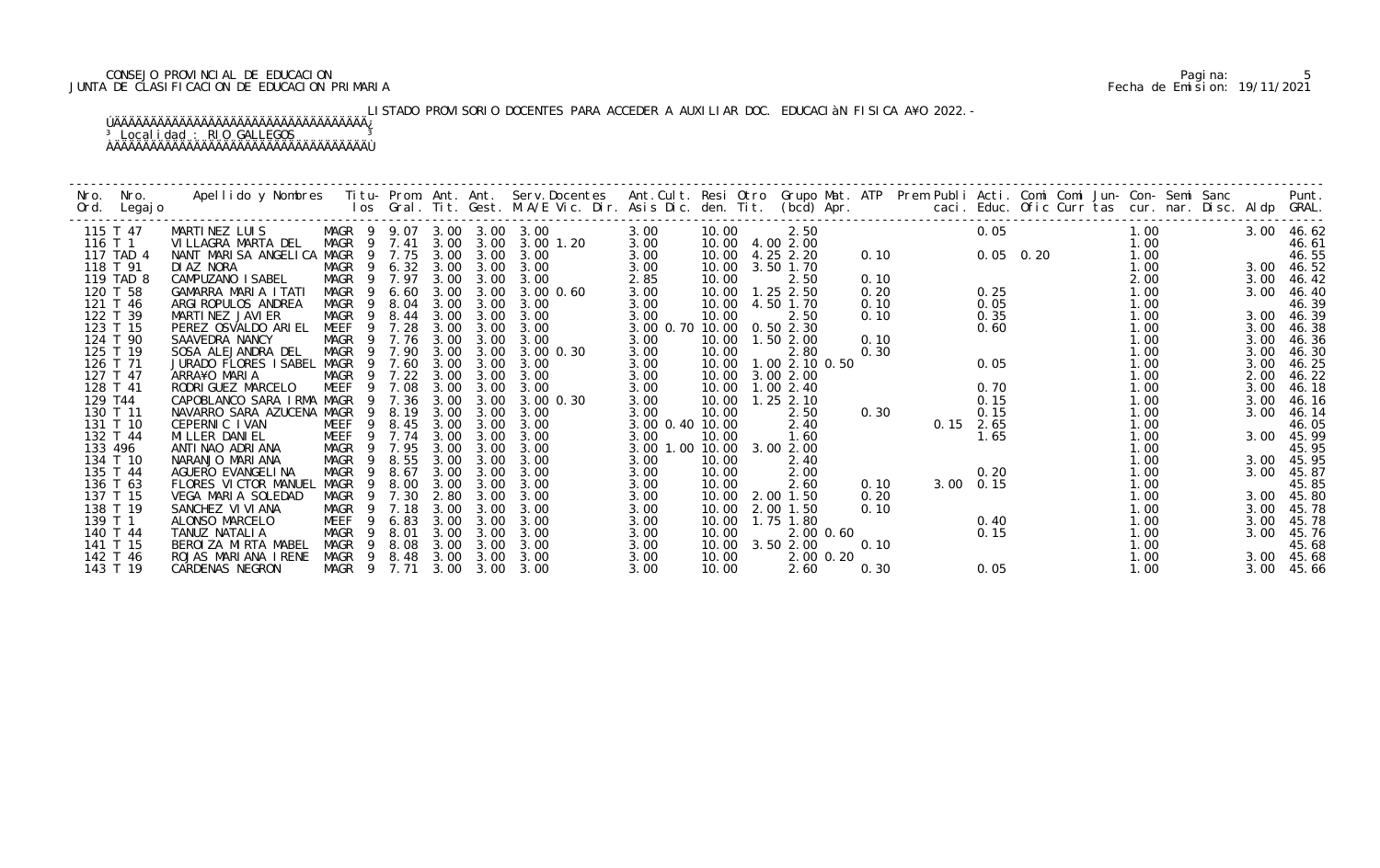# CONSEJO PROVINCIAL DE EDUCACION Pagina: 6 JUNTA DE CLASIFICACION DE EDUCACION PRIMARIA Fecha de Emision: 19/11/2021

# LISTADO PROVISORIO DOCENTES PARA ACCEDER A AUXILIAR DOC. EDUCACIÀN FISICA A¥O 2022.-

| Nro. | Nro.      | Apellido y Nombres - Titu- Prom. Ant. Ant. Serv.Docentes - Ant.Cult. Resi Otro Grupo Mat. ATP - Prem Publi Acti. Comi Comi Jun- Con- Semi Sanc |                            |             |      |      |                                                                     |      |       |                |      |      |      |                                                      |      |      | Punt.      |
|------|-----------|------------------------------------------------------------------------------------------------------------------------------------------------|----------------------------|-------------|------|------|---------------------------------------------------------------------|------|-------|----------------|------|------|------|------------------------------------------------------|------|------|------------|
| Ord. | Legaj o   |                                                                                                                                                |                            |             |      |      | los Gral. Tit. Gest. M.A/E Vic. Dir. Asis Dic. den. Tit. (bcd) Apr. |      |       |                |      |      |      | caci. Educ. Ofic Curr tas cur. nar. Disc. Aldp GRAL. |      |      |            |
|      |           |                                                                                                                                                |                            |             |      |      |                                                                     |      |       |                |      |      |      |                                                      |      |      |            |
|      | 144 T 46  | DUAMANTE ANGELA                                                                                                                                | MAGR 9 8.05 3.00 3.00 3.00 |             |      |      |                                                                     | 3.00 | 10.00 | 2.20           | 0.20 |      | 0.20 |                                                      | 1.00 |      | 3.00 45.65 |
|      | 145 T 70  | DI AZ CLAUDI A                                                                                                                                 | MAGR                       | 9 8.45      | 3.00 | 3.00 | 3.00                                                                | 3.00 | 10.00 | 1.90           | 0.30 |      |      | 0.15                                                 | 1.00 | 3.00 | 45.65      |
|      | 146 T 1   | SANTILLAN RUTH MARTA MAGR                                                                                                                      |                            | 9 7.48      | 3.00 | 3.00 | 3.00                                                                | 3.00 | 10.00 | 2.60 0.20 0.20 |      |      |      |                                                      | 1.00 | 3.00 | 45.63      |
|      | 147 T 39  | LARA GLORIA VIVIANA                                                                                                                            | MAGR                       | 9 7.92      | 3.00 | 3.00 | 3.00                                                                | 3.00 | 10.00 | 2.40           | 0.20 |      | 0.10 |                                                      | 1.00 | 3.00 | 45.62      |
|      |           | 148 TP 7035 GARCIA VERONICA                                                                                                                    | MAGR<br>$\overline{9}$     | 8.56        | 3.00 | 3.00 | 3.00                                                                | 3.00 | 10.00 | $1.25$ $1.80$  |      |      |      |                                                      |      | 3.00 | 45.61      |
|      | 149 T 41  | SERRES MARIA LAURA                                                                                                                             | MAGR 9                     | 7.40        | 3.00 | 3.00 | 3.00                                                                | 3.00 | 10.00 | 1.002.20       |      |      |      |                                                      | 1.00 | 3.00 | 45.60      |
|      | 150 T 11  | TAVERNA FAVI ANA                                                                                                                               | MAGR                       | 9 7.40      | 3.00 | 3.00 | 3.00                                                                | 3.00 | 10.00 | 2.70           | 0.10 |      | 0.35 |                                                      | 1.00 | 3.00 | 45.55      |
|      | 151 8804  | DERENCIA ANDREA                                                                                                                                | MAGR<br>- 9                | 8.49        | 2.40 | 3.00 | 2.00                                                                | 2.80 | 10.00 | 6.75 1.00      | 0.10 |      |      |                                                      |      |      | 45.54      |
|      | 152 T 1   | DI AZ VELAZQUEZ                                                                                                                                | <b>MAGR</b><br>9           | 7.89        | 3.00 | 3.00 | 3.00                                                                | 3.00 | 10.00 | 2.10 0.50      |      |      | 0.05 |                                                      | 1.00 | 3.00 | 45.54      |
|      | 153 5628  | OTTI NO WALDO JUAN                                                                                                                             | MAGR                       | 7.79<br>- 9 | 3.00 | 3.00 | 3.00                                                                | 1.60 | 10.00 | $3.50$ 1.60    |      |      |      |                                                      |      | 3.00 | 45.49      |
|      | 154 T 11  | HERRERA JULIO                                                                                                                                  | MAGR<br>$\overline{9}$     | 8.19        | 3.00 | 3.00 | 3.00                                                                | 3.00 | 10.00 | 2.20           | 0.10 |      |      |                                                      | 1.00 | 3.00 | 45.49      |
|      | 155 T 58  | CAVALLO VANESA                                                                                                                                 | MAGR<br>- 9                | 8.64        | 3.00 | 3.00 | 3.00                                                                | 2.25 | 10.00 | 2.40           | 0.20 |      |      |                                                      | 1.00 | 3.00 | 45.49      |
|      | 156 T 19  | GOMEZ ANA LIA                                                                                                                                  | MAGR<br>9                  | 8.22        | 3.00 | 3.00 | 3.00                                                                | 3.00 | 10.00 | 2.10           | 0.10 |      | 0.05 |                                                      | 1.00 | 3.00 | 45.47      |
|      | 157 T 15  | SAVALA RAUL                                                                                                                                    | MAGR<br>- 9                | 6.05        | 3.00 | 3.00 | $3.00 \, 0.60$                                                      | 3.00 | 10.00 | 1.50 2.30      |      |      |      |                                                      | 1.00 | 3.00 | 45.45      |
|      | 158 5050  | VI LLORDO MATI LDE                                                                                                                             | MAGR<br>- 9                | 8.10        | 3.00 | 3.00 | 3.00                                                                | 3.00 | 10.00 | 2.30           |      |      |      |                                                      | 1.00 | 3.00 | 45.40      |
|      | 159 T 38  | SILVA ADRIANA                                                                                                                                  | MAGR<br>9                  | 6.93        | 3.00 | 3.00 | $2.60$ $0.60$                                                       | 3.00 | 10.00 | 4.00 1.50      | 0.30 |      | 0.45 |                                                      | 1.00 |      | 45.38      |
|      | 160 T 44  | PALMA EDUARDO FABIAN MEEF                                                                                                                      |                            | 7.38<br>9   | 3.00 | 3.00 | 3.00                                                                | 3.00 | 10.00 | 2.50           |      |      | 0.50 |                                                      | 1.00 | 3.00 | 45.38      |
|      | 161 T 70  | LARUFFA SANDRA MABEL MAGR                                                                                                                      |                            | 6.77<br>-9  | 3.00 | 3.00 | 3.00                                                                | 3.00 | 10.00 | 0.50 2.70      | 0.40 |      |      |                                                      | 1.00 | 3.00 | 45.37      |
|      | 162 T 33  | GRANEROS JULIA ESTER MAGR                                                                                                                      |                            | 9 6.56      | 3.00 | 3.00 | 3.00                                                                | 3.00 | 10.00 | 1.502.20       |      |      | 0.10 |                                                      | 1.00 | 3.00 | 45.36      |
|      | 163 T 33  | JUAREZ SANDRA                                                                                                                                  | MAGR                       | 9 7.46      | 3.00 | 3.00 | 3.00                                                                | 3.00 | 10.00 | 2.50           | 0.40 |      |      |                                                      | 1.00 | 3.00 | 45.36      |
|      | 164 T 46  | GIMENEZ ADRIANA                                                                                                                                | MAGR<br>9                  | 7.45        | 3.00 | 3.00 | 3.00                                                                | 3.00 | 10.00 | 2.90           |      |      |      |                                                      | 1.00 | 3.00 | 45.35      |
|      | 165 T 71  | SAAVEDRA CLARA                                                                                                                                 | MAGR                       | 8.04<br>9   | 3.00 | 3.00 | 3.00                                                                | 3.00 | 10.00 | 2.10           | 0.20 |      |      |                                                      | 1.00 | 3.00 | 45.34      |
|      | 166 T 10  | CARRIZO SONIA                                                                                                                                  | MAGR<br>- 9                | 8.39        | 3.00 | 3.00 | 3.00                                                                | 3.00 | 10.00 | 1.80           | 0.10 |      | 0.05 |                                                      | 1.00 | 3.00 | 45.34      |
|      | 167 TAD 4 | ZARACHO MARIA                                                                                                                                  | MAGR<br>-9                 | 7.31        | 3.00 | 3.00 | 3.00                                                                | 3.00 | 10.00 | 3.00           |      |      |      |                                                      | 1.00 | 3.00 | 45.31      |
|      | 168 6860  | TAVERNA SOLEDAD                                                                                                                                | MAGR                       | 7.00        | 3.00 | 3.00 | 2.80                                                                | 3.00 | 10.00 | $3.00$ 1.40    | 0.10 |      |      |                                                      |      | 3.00 | 45.30      |
|      | 169 T 10  | MANSILLA PATRICIA                                                                                                                              | MAGR<br>-9                 | 8.48        | 3.00 | 3.00 | 3.00                                                                | 3.00 | 10.00 | 1.80           |      |      |      |                                                      | 1.00 | 3.00 | 45.28      |
|      | 170 T 10  | CAMPORRO RODOLFO M                                                                                                                             |                            | MAGR 9 7.68 | 3.00 | 3.00 | 3.00                                                                | 1.90 | 10.00 | 2.00 0.70      |      | 1.00 |      |                                                      | 1.00 | 3.00 | 45.28      |
|      | 171 T 70  | ARGA¥ARAZ BARBARA                                                                                                                              |                            | MAGR 9 7.57 | 3.00 | 3.00 | 3.00                                                                | 2.70 | 10.00 | 2.60           |      | 0.10 | 0.30 |                                                      | 1.00 | 3.00 | 45.27      |
|      | 172 T 90  | PEREZ ELIANA VALERIA MAGR 9 7.78 3.00                                                                                                          |                            |             |      | 3.00 | 3.00                                                                | 3.00 | 10.00 | 2.10 0.10 0.20 |      |      | 0.05 |                                                      | 1.00 | 3.00 | 45.23      |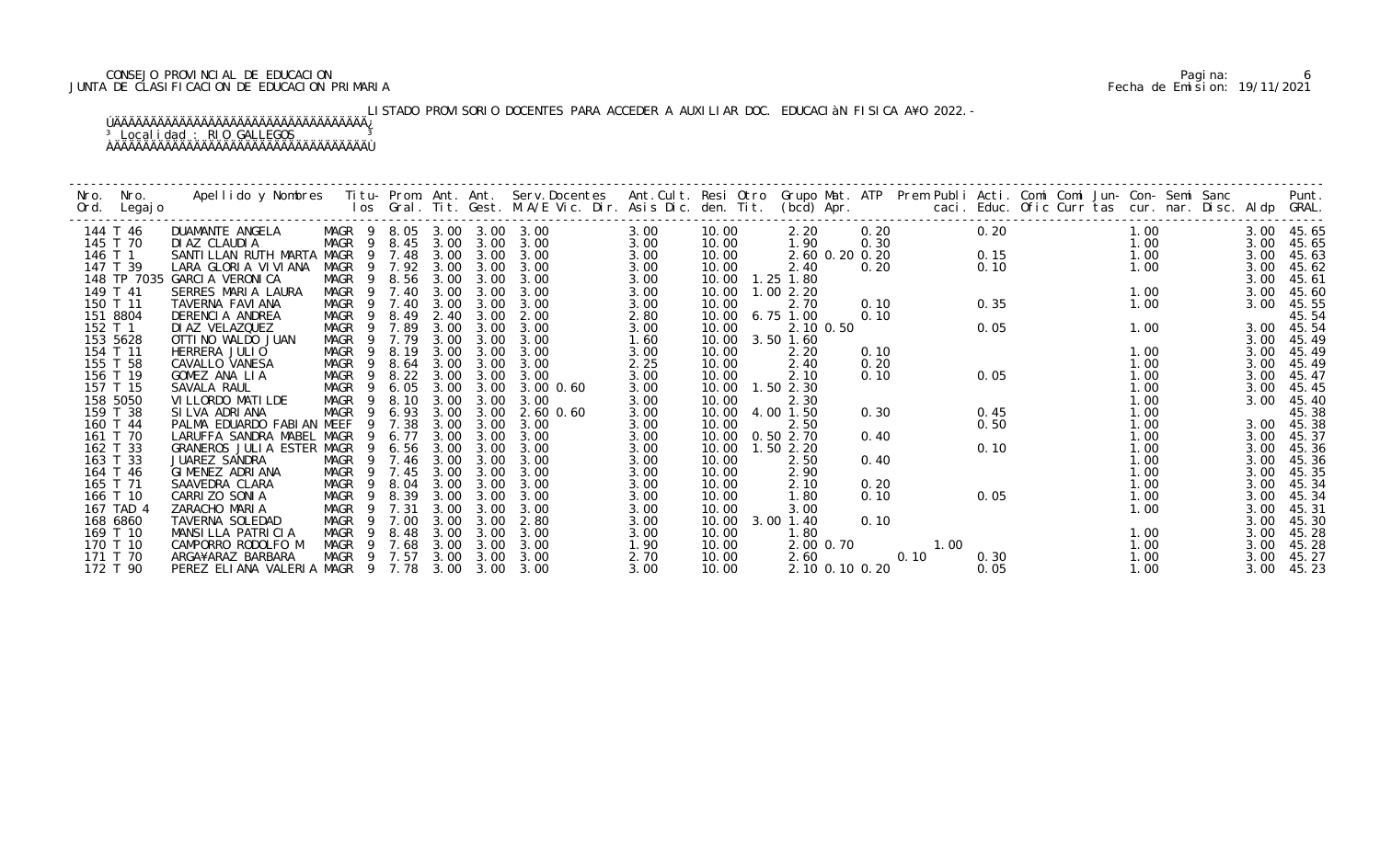# CONSEJO PROVINCIAL DE EDUCACION Pagina: 7 JUNTA DE CLASIFICACION DE EDUCACION PRIMARIA Fecha de Emision: 19/11/2021

# LISTADO PROVISORIO DOCENTES PARA ACCEDER A AUXILIAR DOC. EDUCACIÀN FISICA A¥O 2022.-

| Nro. | Nro.<br>Ord. Legajo  | Apellido y Nombres  Titu- Prom. Ant. Ant. Serv.Docentes  Ant.Cult. Resi Otro  Grupo Mat. ATP  Prem Publi Acti. Comi Comi Jun- Con- Semi Sanc              Punt.<br>Ios Gral. Tit. Gest. M.A/E Vic. Dir. Asis Dic. den. Tit. (bcd) |                                 |                |                  |              |              |                            |                           |                   |                     |           |                |      |             |                        |              |              |                     |
|------|----------------------|-----------------------------------------------------------------------------------------------------------------------------------------------------------------------------------------------------------------------------------|---------------------------------|----------------|------------------|--------------|--------------|----------------------------|---------------------------|-------------------|---------------------|-----------|----------------|------|-------------|------------------------|--------------|--------------|---------------------|
|      | 173 T 47             | ORELLANA JORGELINA                                                                                                                                                                                                                |                                 |                |                  |              |              | MAGR 9 7.42 3.00 3.00 3.00 | 3.00                      | 10.00             | 2.80                |           |                |      |             |                        | 1.00         |              | 3.00 45.22          |
|      | 174 T 83<br>175 T 44 | RODRI GUEZ SUAREZ                                                                                                                                                                                                                 | MEEF 9 7.56 3.00                |                |                  |              | 3.00         | 2.40<br>3.00               | 3.00 0.50 10.00 0.50 1.30 |                   |                     |           | 2.20 0.40 0.20 |      |             | $0.95$<br>0.05<br>0.15 | 1.00<br>1.00 | 3.00         | 45.21               |
|      | 176 4864             | CARDENAS NORMA<br>ZAPATA LUIS                                                                                                                                                                                                     | MAGR 9 7.34 3.00<br>MAGR 9 7.66 |                |                  | 3.00         | 3.00<br>3.00 | 3.00                       | 3.00<br>3.00              | 10.00<br>10.00    | 2.40                |           |                |      |             |                        | 1.00         | 3.00<br>3.00 | 45.14<br>45.11      |
|      | 177 T 44             | BOCKELMANN MARIA                                                                                                                                                                                                                  | MAGR                            | 9              | 8.66             | 3.00         | 3.00         | 3.00                       | 2.80                      | 10.00             | 1.50                |           |                |      |             |                        | 1.00         | 3.00         | 45.11               |
|      | 178 T 19             | RUIZ MABEL DEL                                                                                                                                                                                                                    | MAGR 9                          |                | 7.67             | 3.00         | 3.00         | 3.00                       | 3.00                      | 10.00             | 2.30                |           | 0.10           |      |             |                        | 1.00         | 3.00         | 45.07               |
|      | 179 T 81             | RAMIREZ MABEL MARIA                                                                                                                                                                                                               | MAGR                            | $\overline{9}$ | 8.64             | 3.00         | 3.00         | 3.00                       | 3.00                      | 10.00             | 2.30                |           | 0.10           |      |             |                        | 1.00         | 2.00         | 45.04               |
|      | 180 T 90             | SIAREZ ROSANA LUCIA                                                                                                                                                                                                               | MAGR                            |                | 9 7.59           | 3.00         | 3.00         | 3.00                       | 3.00                      | 10.00             | 2.30                |           |                |      | 0.10        |                        | 1.00         | 3.00         | 44.99               |
|      | 181 T 1              | FLEITA CECILIA                                                                                                                                                                                                                    | MAGR                            | 9              | 7.09             | 3.00         | 3.00         | 3.00                       | 3.00                      | 10.00             |                     |           | 2.20 0.50 0.20 |      |             |                        | 1.00         | 3.00         | 44.99               |
|      | 182 T 78             | PEREZ JORGE OMAR                                                                                                                                                                                                                  | MAGR                            | -9             | 8.63             | 3.00         | 3.00         | 3.00                       | 3.00                      | 10.00             | 1.80                |           |                |      | $0.25$ 0.30 |                        | 1.00         | 2.00         | 44.98               |
|      | 183 T 83             | PRUYAS JORGE ALBERTO                                                                                                                                                                                                              | MAGR                            | - 9            | 7.16             | 3.00         | 3.00         | 3.00                       | 3.00                      | 10.00             | 2.60                |           | 0.20           |      |             |                        | 1.00         | 3.00         | 44.96               |
|      | 184 T 1<br>185 T 39  | BARRAGAN CARINA<br>OVI EDO BEATRIZ                                                                                                                                                                                                | MAGR<br>MAGR                    |                | 9 8.30<br>9 8.23 | 3.00<br>3.00 | 3.00<br>3.00 | 3.00<br>3.00               | 3.00<br>3.00              | 10.00<br>10.00    | 3.00 1.70           | 2.30 0.20 |                |      | 0.15        |                        | 1.00<br>1.00 | 2.00         | 44.95<br>44.93      |
|      | 186 T 11             | ARIAS CARLOS ARIEL                                                                                                                                                                                                                | MAGR 9                          |                | 7.78             | 3.00         | 3.00         | 2.80                       | 2.70                      | 10.00             | $1.00$ $1.40$       |           |                |      | 0.25        |                        | 1.00         |              | 3.00 44.93          |
|      | 187 T 1              | OJEDA MONICA ROSA                                                                                                                                                                                                                 | MAGR 9 7.71                     |                |                  | 3.00         | 3.00         | 3.00                       | 3.00                      | 10.00             | 2.20                |           |                |      |             |                        | 1.00         | 3.00         | 44.91               |
|      | 188 T 46             | VILLALBA PABLO DARIO MEEF                                                                                                                                                                                                         |                                 |                | 9 7.15           | 3.00         | 3.00         | 3.00                       | 3.00                      | 10.00             | 2.60 0.10           |           |                |      | 0.05        |                        | 1.00         | 3.00         | 44.90               |
|      | 189 T 70             | ODASSO SILVINA NOEMI MAGR                                                                                                                                                                                                         |                                 | -9             | 8.62             | 3.00         | 3.00         | 3.00                       | 3.00                      | 10.00             | 1.00 2.50 0.50 0.20 |           |                |      | 0.05        |                        | 1.00         |              | 44.87               |
|      | 190 T 39             | FLORES VI LLAGRA                                                                                                                                                                                                                  | MAGR                            | 9              | 8.07             | 3.00         | 3.00         | 3.00                       | 3.00                      | 10.00             | 1.80                |           |                |      |             |                        | 1.00         | 3.00         | 44.87               |
|      | 191 T 70             | GARCIA DI EGO ALBERTO MEEF                                                                                                                                                                                                        |                                 | -9             | 7.81             | 3.00         | 3.00         | 3.00                       | 2.70                      | 10.00             | 2.10                |           |                |      | 0.20        |                        | 1.00         | 3.00         | 44.81               |
|      | 192 T 78             | CORDOVA PAULA VANINA MAGR                                                                                                                                                                                                         |                                 |                | 9 8.24           | 3.00         | 3.00         | 3.00                       | 3.00                      | 10.00             | 2.10                |           | 0.20           |      | 0.25        |                        | 1.00         | 2.00         | 44.79               |
|      | 193 T 47             | ROMERO NI LDA ROSA                                                                                                                                                                                                                | MAGR 9 7.45                     |                |                  | 3.00         | 3.00         | 3.00                       | 3.00                      | 10.00             | 2.20                |           | 0.10           |      |             |                        | 1.00         | 3.00         | 44.75               |
|      | 194 T 78             | GODOY ROXANA MABEL                                                                                                                                                                                                                | MAGR 9                          |                | 7.30             | 3.00         | 3.00         | 3.00                       | 3.00                      | 10.00             | 2.30                |           |                | 0.15 |             |                        | 1.00         | 3.00         | 44.75               |
|      | 195 T 19<br>196 T 33 | DUARTE MARIA<br>ZELAYA ELIZABETH DEL                                                                                                                                                                                              | MAGR<br>MAGR                    |                | 9 7.65<br>9 7.30 | 3.00<br>3.00 | 3.00<br>3.00 | 3.00<br>3.00               | 3.00                      | 10.00             | 2.00                |           | 0.10           |      | 0.10        |                        | 1.00<br>1.00 | 3.00         | 44.75               |
|      | 197 T 41             | VALENZUELA MARIA                                                                                                                                                                                                                  | MAGR                            |                | 9 7.50           | 3.00         | 3.00         | 3.00                       | 3.00<br>3.00              | 10.00<br>10.00    | 2.20<br>1.90        |           | 0.10<br>0.30   |      |             |                        | 1.00         | 3.00         | 3.00 44.70<br>44.70 |
|      | 198 T 90             | ERRI CO MARI ANELA                                                                                                                                                                                                                | MEEF                            | 9              | 9.05             | 3.00         | 3.00         | 2.40                       | 3.00                      | 10.00             | 3.00 1.20           |           |                |      | 0.05        |                        | 1.00         |              | 44.70               |
|      | 199 T 11             | LAMAS PAULA ANDREA                                                                                                                                                                                                                | MAGR                            | $\overline{9}$ | 7.49             | 3.00         | 3.00         | 3.00                       | 3.00                      | 10.00             | 2.20                |           |                |      |             |                        | 1.00         | 3.00         | 44.69               |
|      | 200 T 46             | CRUZ ELISA EUNICE                                                                                                                                                                                                                 | MAGR 9 7.42                     |                |                  | 3.00         | 3.00         | 3.00 1.50                  | 3.00                      | 10.00  1.25  2.50 |                     |           |                |      |             |                        | 1.00         |              | 44.67               |
|      | 201 5594             | SORAIRE CECILIA                                                                                                                                                                                                                   | MAGR 9 8.17 3.00                |                |                  |              | 3.00         | 3.00                       | 3.00                      | 10.00  0.50  1.90 |                     |           |                |      | 0.10        |                        |              |              | 3.00 44.67          |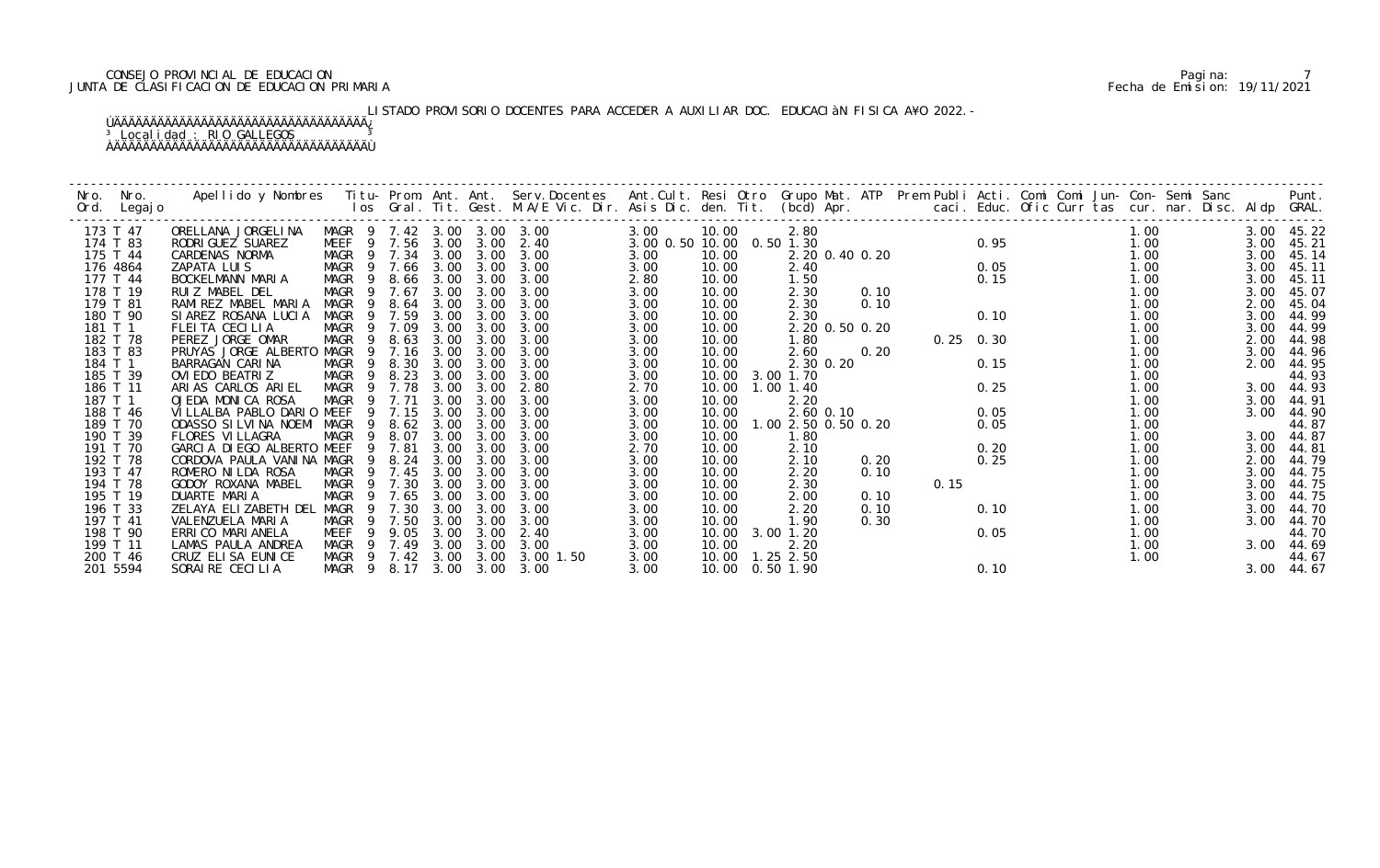# CONSEJO PROVINCIAL DE EDUCACION Pagina: 8 JUNTA DE CLASIFICACION DE EDUCACION PRIMARIA Fecha de Emision: 19/11/2021

# LISTADO PROVISORIO DOCENTES PARA ACCEDER A AUXILIAR DOC. EDUCACIÀN FISICA A¥O 2022.-

| Nro.<br>Ord. | Nro.<br>Legaj o      |                                                |                            |                        |                  |                   |                          |                 |                          |                     |      |      |      |  |               |              |      |                |
|--------------|----------------------|------------------------------------------------|----------------------------|------------------------|------------------|-------------------|--------------------------|-----------------|--------------------------|---------------------|------|------|------|--|---------------|--------------|------|----------------|
|              | 202 T 78             | LEDESMA SANDRA ROSA MAGR 9 7.06 3.00 3.00 3.00 |                            |                        |                  |                   |                          | 3.00            | 10.00                    | 2.50                | 0.10 |      |      |  |               | 1.00         |      | 3.00 44.66     |
|              | 203 7808             | ROSALES MARIA ELENA                            |                            |                        | MAGR 9 8.36 3.00 | 3.00              | 3.00                     | 3.00            | 9.80                     | 2.50                |      |      |      |  |               |              | 3.00 | 44.66          |
|              | 204 T 58             | DI AZ ANA ELIZABETH                            | MAGR                       |                        | 9 8.14 3.00      | 3.00              | 3.00                     | 2.55            | 10.00 2.75 2.10          |                     | 0.10 |      |      |  |               | 1.00         |      | 44.64          |
|              | 205 T 83             | AGUI LAR EDUARDO                               | MEEF                       | 9 7.29                 | 3.00             | 3.00              | 2.80                     | 3.00            | 10.00                    | $0.50$ 1.40         |      |      | 0.65 |  |               | 1.00         | 3.00 | 44.64          |
|              | 206 T 81             | CARO MARLEN ROXANA                             | MAGR                       | 6.92<br>$\overline{9}$ |                  | 3.00 3.00         | 3.00 0.30                | 3.00            | 10.00                    | 2.30                |      |      | 0.05 |  |               | 1.00         | 3.00 | 44.57          |
|              | 207 T 47             | OYARZO MARCELA DEL                             | MEEF                       | 7.25                   | 3.00             | 3.00              | 3.00                     | 3.00            | 10.00                    | $1.60$ $0.50$       |      |      | 1.20 |  |               | 1.00         | 2.00 | 44.55          |
|              | 208 T 15             | MUNOZ CUITINO<br>BURGOS CLAUDIO                | MAGR 9 7.29<br><b>MEEF</b> | 9 7.58                 | 2.60<br>3.00     | 3.00<br>3.00      | 2.60<br>3.00             | 3.00            | 10.00 4.75 1.30          |                     |      |      |      |  |               | 1.00         |      | 44.54          |
|              | 209 T 39<br>210 T 70 | LIND INDIANA ISABEL                            | MAGR                       | 7.62<br>9              | 3.00             | 3.00              | 3.00                     | 3.00            | 10.00 3.00 1.50<br>10.00 | 1.80                | 0.10 |      | 0.45 |  |               | 1.00<br>1.00 | 3.00 | 44.53          |
|              | 211 T 15             | GODOY MELISA BEATRIZ MEEF                      |                            | 8.32<br>9              | 3.00             | 3.00              | 3.00                     | 3.00<br>2.40    | 10.00                    | 2.50 1.50           |      |      | 0.80 |  |               | 1.00         |      | 44.52<br>44.52 |
|              | 212 T 58             | MARTINEZ CARLOS                                | MAGR                       | 7.70<br>- 9            | 3.00             | 3.00              | 3.00                     | 3.00            | 10.00                    | 1.80                |      |      |      |  |               | 1.00         | 3.00 | 44.50          |
|              | 213 T 10             | MORALES PAMELA                                 | MAGR                       | 9 7.40                 | 3.00             | 3.00              | 3.00                     | 3.00            | 10.00                    | 1.90                | 0.20 |      |      |  |               | 1.00         | 3.00 | 44.50          |
|              | 214 T 63             | GONZALEZ SANDRA                                | MAGR                       | - 9<br>6.44            | 3.00             | 3.00              | 3.00                     | 3.00            | 10.00                    | 3.25 2.20 0.60      |      |      |      |  |               | 1.00         |      | 44.49          |
|              | 215 T 62             | MARIN CARLOS HUGO                              | MEEF                       | 7.23                   | 3.00             | 3.00              | 3.00                     | 3.00            | 10.00                    | 2.00                |      |      | 0.25 |  |               | 1.00         | 3.00 | 44.48          |
|              | 216 T 55             | CRUZ CRISPECIONA                               | MAGR                       | 6.57<br>9              | 3.00             | 3.00              | 3.00 1.20 1.60 3.00 0.25 |                 | 10.00                    | 2.70 1.00 0.40      |      |      | 0.15 |  | $0.10$ $1.00$ |              | 1.50 | 44.47          |
|              | 217 T 10             | GARRIBIA MARIA LAURA MAGR                      |                            | 8.46<br>-9             | 3.00             | 3.00              | 3.00                     | 3.00            | 10.00                    | 2.00                |      |      |      |  |               | 1.00         | 2.00 | 44.46          |
|              | 218 T 15             | <b>CASTROGI OVANNI</b>                         | MEEF                       | 6.81<br>9              | 3.00             | 3.00              | 2.40                     | 2.00            | 10.00                    | 3.00 1.20           |      |      | 0.05 |  |               | 1.00         | 3.00 | 44.46          |
|              | 219 T 44             | CASTRO SOLEDAD                                 | <b>MEEF</b>                | 8.10<br>9              | 3.00             | 3.00              | 3.00                     | 2.15 0.10 10.00 |                          | 1.70                |      |      | 0.35 |  |               | 1.00         | 3.00 | 44.40          |
|              | 220 T 70             | PILLON MARIA ADRIANA                           | MAGR                       | 8.32                   | 3.00             | 3.00              | 3.00                     | 3.00            | 10.00                    | 1.25 2.30 0.40 0.10 |      |      |      |  |               | 1.00         |      | 44.37          |
|              | 221 0359             | <b>COI FMAN ERNESTO</b>                        | MEEF                       | 7.64<br>9              | 3.00             | 3.00              | 2.00                     | 3.00 0.30 10.00 |                          | 5.25 1.00           |      |      | 0.15 |  |               |              |      | 44.34          |
|              | 222 TAD 1            | VALI ENTE ROSSANA                              | MAGR                       | 6.58<br>- 9            | 3.00             | 3.00              | 3.00                     | 3.00            | 10.00                    | 2.60                | 0.10 |      | 0.05 |  |               | 1.00         | 3.00 | 44.33          |
| 223 T 1      |                      | <b>GUAQUIN MARCELA</b>                         | MAGR                       | 7.23                   | 3.00             | 3.00              | 3.00                     | 3.00            | 10.00                    | 2.10                |      |      |      |  |               | 1.00         | 3.00 | 44.33          |
|              | 224 T 91             | LARRALDE NESTOR                                | MEEF                       | 7.13<br>9              | 3.00             | 3.00              | 3.00                     | 2.05            | 10.00                    | 2.40                |      |      | 0.75 |  |               | 1.00         | 3.00 | 44.33          |
| 225 T 1      |                      | FLORES CASTRO HILDA                            | MAGR                       | 6.41<br>9              | 3.00             | 3.00              | 3.00                     | 3.00            | 10.00                    | 2.80                |      |      | 0.10 |  |               | 1.00         | 3.00 | 44.31          |
|              | 226 T 70             | ZAPATA DANI ELA                                | MAGR                       | 9.01<br>9              | 3.00             | 3.00              | 2.80                     | 2.00            | 10.00                    | 1.40                |      |      | 0.10 |  |               | 1.00         | 3.00 | 44.31          |
|              | 227 4841             | BUJACI CH MONICA                               | MAGR                       | 8.14<br>9              | 3.00             | 3.00              | 3.00                     | 0.40            | 10.00                    | 1.00 2.00 0.90 0.10 |      | 0.75 |      |  |               |              | 3.00 | 44.29          |
|              | 228 T 78             | ABBATE GABRI ELA                               | MAGR                       | 8.47<br>9              | 3.00             | 3.00              | 3.00                     | 3.00            | 10.00                    | 1.50 1.90 0.30 0.10 |      |      |      |  |               | 1.00         |      | 44.27          |
|              | 229 T 15             | ROSI NGANA NORMA                               | MAGR 9 7.51                |                        |                  | 3.00 3.00         | 3.00                     | 2.05            | 10.00                    | 2.70                |      |      |      |  |               | 1.00         | 3.00 | 44.26          |
|              | 230 T 10             | MU¥OZ PAOLA                                    | MAGR 9 7.54                |                        |                  | $3.00 \quad 3.00$ | 3.00                     | 3.00            | 10.00                    | 1.70                |      |      |      |  |               | 1.00         | 3.00 | 44.24          |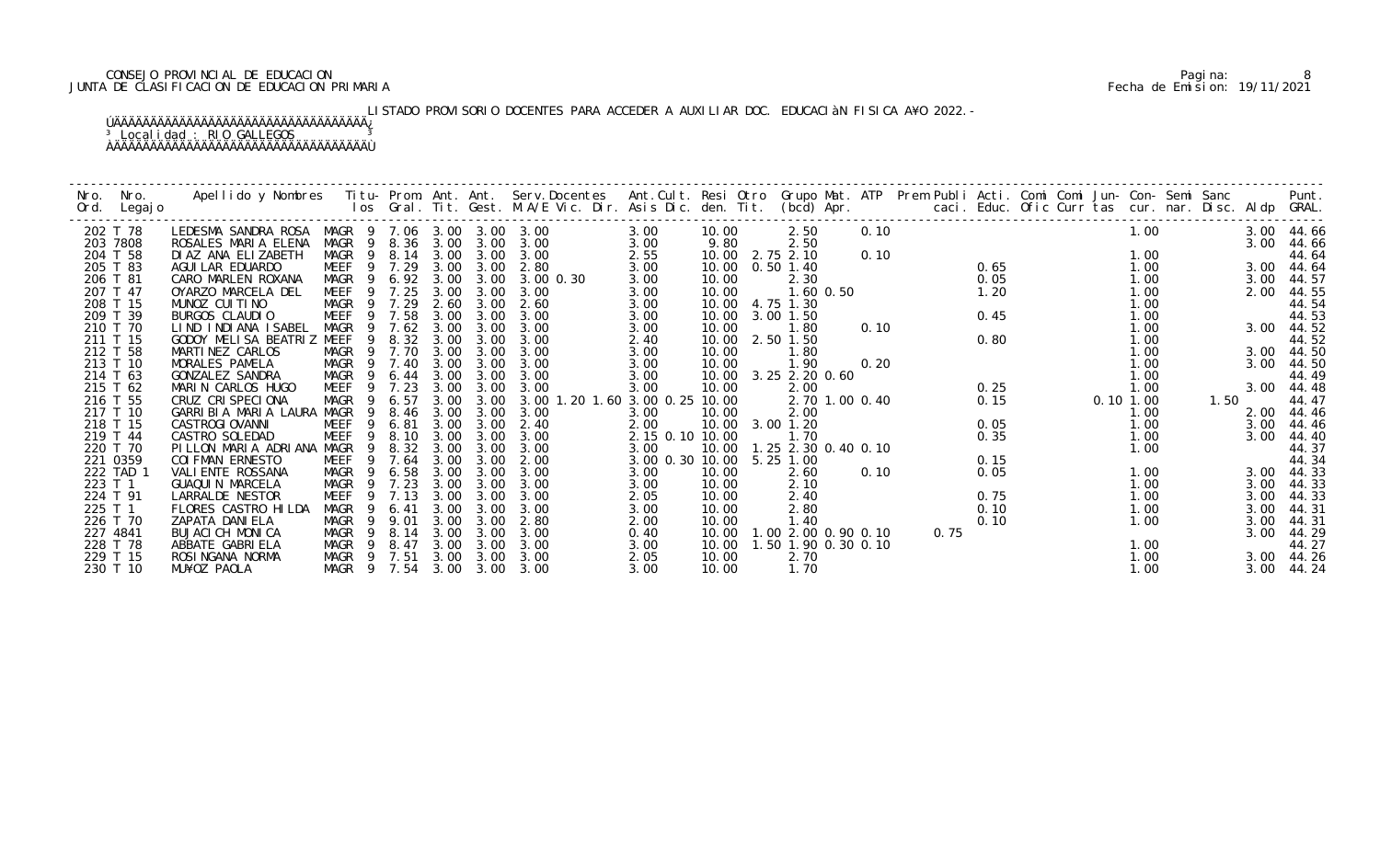# CONSEJO PROVINCIAL DE EDUCACION Pagina: 9 JUNTA DE CLASIFICACION DE EDUCACION PRIMARIA Fecha de Emision: 19/11/2021

# LISTADO PROVISORIO DOCENTES PARA ACCEDER A AUXILIAR DOC. EDUCACIÀN FISICA A¥O 2022.-

| Nro.   | Nro.<br>Ord. Legajo | Apellido y Nombres  Titu- Prom. Ant. Ant. Serv.Docentes  Ant.Cult. Resi Otro Grupo Mat. ATP  Prem Publi Acti. Comi Comi Jun- Con- Semi Sanc        Punt.<br>Ios Gral. Tit. Gest. M.A/E Vic. Dir. Asis Dic. den. Tit. (bcd) Apr. |                            |                            |      |           |                     |           |                   |                      |      |                         |      |  |                         |      |            |
|--------|---------------------|---------------------------------------------------------------------------------------------------------------------------------------------------------------------------------------------------------------------------------|----------------------------|----------------------------|------|-----------|---------------------|-----------|-------------------|----------------------|------|-------------------------|------|--|-------------------------|------|------------|
|        | 231 3577            | DOMINGUEZ CLAUDIA MAGR 9 8.07 3.00 3.00 2.60                                                                                                                                                                                    |                            |                            |      |           |                     | 3.00      |                   |                      |      | 10.00  4.00  1.30  0.20 | 0.05 |  |                         |      | 44.22      |
|        | 232 T 91            | CUCCURU HUGO ERNESTO MAGR 9 6.41                                                                                                                                                                                                |                            |                            |      |           | 3.00 3.00 3.00 0.60 | 3.00      | 10.00             | 2.20                 |      |                         |      |  | 1.00                    |      | 3.00 44.21 |
|        | 233 T 55            | BENDER JORNADES                                                                                                                                                                                                                 |                            | MAGR 9 7.62 3.00 3.00 3.00 |      |           |                     | 2.45      | 10.00             | 1.60 0.50            |      |                         |      |  | 1.00                    |      | 3.00 44.17 |
|        | 234 T 47            | GALLO MATILDE DEL                                                                                                                                                                                                               | MAGR 9 8.88                |                            |      |           | 3.00 3.00 3.00      | 2.70      | 10.00  1.25  2.30 |                      |      | $0.65$<br>0.65          |      |  | 1.00                    |      | 44.13      |
|        | 235 T 47            | GALLEGO ROBERTO                                                                                                                                                                                                                 |                            | MEEF 9 8.36 3.00           |      | 3.00      | 1.80                | 2.30      | 10.00  1.75  0.90 |                      |      |                         |      |  | 1.00                    |      | 3.00 44.11 |
|        | 236 T 44            | ANTI PANI CRISTIAN                                                                                                                                                                                                              | MAGR 9 7.48                |                            | 3.00 | 3.00      | 3.00                | 3.00      |                   | 10.00 2.50 2.00 0.10 |      |                         |      |  | 1.00                    |      | 44.08      |
|        | 237 T 38            | NOGUEIRA MARTIN                                                                                                                                                                                                                 | MEEF 9 7.19                |                            | 3.00 | 3.00      | 3.00                | 3.00      | 10.00             | 2.20                 |      |                         |      |  | 1.00                    |      | 2.00 44.04 |
|        | 238 T 33            | LEDESMA CELIA ESTHER MAGR 9 7.58                                                                                                                                                                                                |                            |                            | 3.00 | 3.00      | 3.00                | 2.50      | 10.00             | 1.80                 |      |                         | 0.15 |  | 1.00                    | 3.00 | 44.03      |
|        | 239 4661            | ARREBOLA RAFAEL                                                                                                                                                                                                                 | MAGR                       | 9 8.13 3.00                |      | 3.00      | 3.00                | 2.40      | 10.00             | 2.40                 | 0.10 |                         |      |  |                         | 3.00 | 44.03      |
|        | 240 T 44            | CARDOZO ANA BEATRIZ                                                                                                                                                                                                             |                            | MAGR 9 6.26                | 3.00 | 3.00      | 3.00                | 3.00      | 10.00             | 2.60                 |      |                         | 0.15 |  | 1.00                    | 3.00 | 44.01      |
|        | 241 T 10            | AGARZUA ANA ANDREA                                                                                                                                                                                                              |                            | MEEF 9 6.91                | 3.00 | 3.00      | 3.00                | 3.00      |                   | 10.00 3.00 1.70      |      |                         | 0.40 |  | 1.00                    |      | 44.01      |
| 242 33 |                     | VARGAS PAULA LORENA                                                                                                                                                                                                             | MAGR 9 8.50 3.00           |                            |      | 3.00      | 3.00                | 3.00      | 10.00             | 0.502.20             | 0.80 |                         |      |  | 1. 00<br>1. 00<br>1. 00 |      | 44.00      |
|        | 243 T 19            | COPA GLORIA DEL                                                                                                                                                                                                                 |                            | MAGR 9 7.24                | 3.00 | 3.00      | 2.10                | 3.00 3.00 | 10.00             | 2.50                 |      |                         | 0.15 |  |                         |      | 43.99      |
|        | 244 413             | MU¥OZ SABRINA PAOLA                                                                                                                                                                                                             | MAGR 9 7.68                |                            | 3.00 | 3.00      | 3.00                | 3.00      | 10.00             | 1.90 0.30 0.10       |      |                         |      |  |                         |      | 3.00 43.98 |
|        | 245 T 1             | GERVAN RODRI GO                                                                                                                                                                                                                 | MEEF 9 5.93                |                            | 3.00 | 3.00      | 2.80                | 3.00      | 10.00             | 1.40                 |      |                         | 1.85 |  | 1.00                    | 3.00 | 43.98      |
|        | 246 T 47            | DOMI NGUEZ DANTE                                                                                                                                                                                                                | MEEF 9 7.68                |                            | 3.00 | 3.00      | 3.00                | 2.55      | 10.00             | 1.70                 |      |                         | 0.05 |  | 1.00                    | 3.00 | 43.98      |
|        | 247 T 19            | MENDOZA CLAUDIO                                                                                                                                                                                                                 | MEEF                       | 9<br>6.48                  | 3.00 | 3.00      | 3.00                | 3.00      | 10.00             | 2.40                 |      |                         | 0.05 |  | 1.00                    | 3.00 | 43.93      |
|        | 248 T 90            | TREBOTIC CRISTINA C                                                                                                                                                                                                             |                            | MAGR 9 7.47                | 3.00 | 3.00      | 3.00                | 3.00      | 10.00             | 2.30                 | 0.10 |                         | 0.05 |  |                         | 3.00 | 43.92      |
|        | 249 T 38            | DOOLAN ANA MARIA                                                                                                                                                                                                                |                            | MAGR 9 8.00                | 3.00 | 3.00      | 3.00                | 1.30      |                   | 10.00 3.00 2.50      | 0.10 |                         |      |  | 1.00                    |      | 43.90      |
|        | 250 T 90            | FREYTES MARIA BELEN                                                                                                                                                                                                             |                            | MEEF 9 7.34 3.00           |      | 3.00      | 3.00                | 3.00      | 10.00             | 1.50                 |      |                         | 0.05 |  | 1.00                    |      | 3.00 43.89 |
|        | 251 T 62            | MENCHINI ROSSANA M                                                                                                                                                                                                              | MAGR                       | 9 9.28                     | 3.00 | 3.00      | 3.00                | 3.00      | 10.00             | 2.20                 | 0.20 |                         | 0.20 |  | 1.00                    |      | 43.88      |
|        | 252 T 61            | SAADE NADIA MARIA                                                                                                                                                                                                               |                            | MEEF 9 6.88 3.00           |      | 3.00      | 3.00                | 3.00      | 10.00             | 1.70                 |      |                         | 0.25 |  | 1.00                    |      | 3.00 43.83 |
|        | 253 T 15            | ESCALANTE PAULA                                                                                                                                                                                                                 | MEEF 9 6.89                |                            | 3.00 | 3.00      | 3.00                | 3.00      | 10.00             | 1.80                 |      |                         | 0.10 |  | 1.00                    |      | 3.00 43.79 |
|        | 254 8436            | TORRES NORMA DEL                                                                                                                                                                                                                | MAGR 9 5.77                |                            | 3.00 | 3.00      | 3.00                | 2.20      |                   | 10.00  1.25  2.40    |      |                         | 0.15 |  | 1.00                    | 3.00 | 43.77      |
|        |                     | 255 T 54/67 LUCERO FEDERICO                                                                                                                                                                                                     | MEEF<br>9                  | 6.71                       | 3.00 | 3.00      | 2.40 0.90 1.20 3.00 |           | 10.00             | 3.00                 |      |                         | 0.55 |  | 1.00                    |      | 43.76      |
|        | 256 8243            | FERRER VALERIA CARLA MEEF 9 7.85                                                                                                                                                                                                |                            |                            |      | 3.00 3.00 | 2.20                | 3.00      | 10.00             | 2.40                 |      |                         | 0.30 |  |                         |      | 3.00 43.75 |
|        | 257 T 81            | ZALAZAR MARCELO                                                                                                                                                                                                                 |                            | MAGR 9 7.69 3.00 3.00      |      |           | 3.00                | 2.45      | 10.00             | 1.60                 |      |                         |      |  | 1.00                    | 3.00 | 43.74      |
|        | 258 10130           | SANCHEZ MARIA                                                                                                                                                                                                                   | MAGR 9 7.72 3.00 2.25 2.40 |                            |      |           |                     | 3.00      |                   | 5.60 6.50 1.20       |      |                         |      |  |                         | 3.00 | 43.67      |
|        | 259 3838            | RIVADENEIRA ARNOLDO MAGR 9 6.42 3.00 3.00 3.00                                                                                                                                                                                  |                            |                            |      |           |                     | 1.15      | 10.00 3.00 2.10   |                      |      |                         |      |  |                         | 3.00 | 43.67      |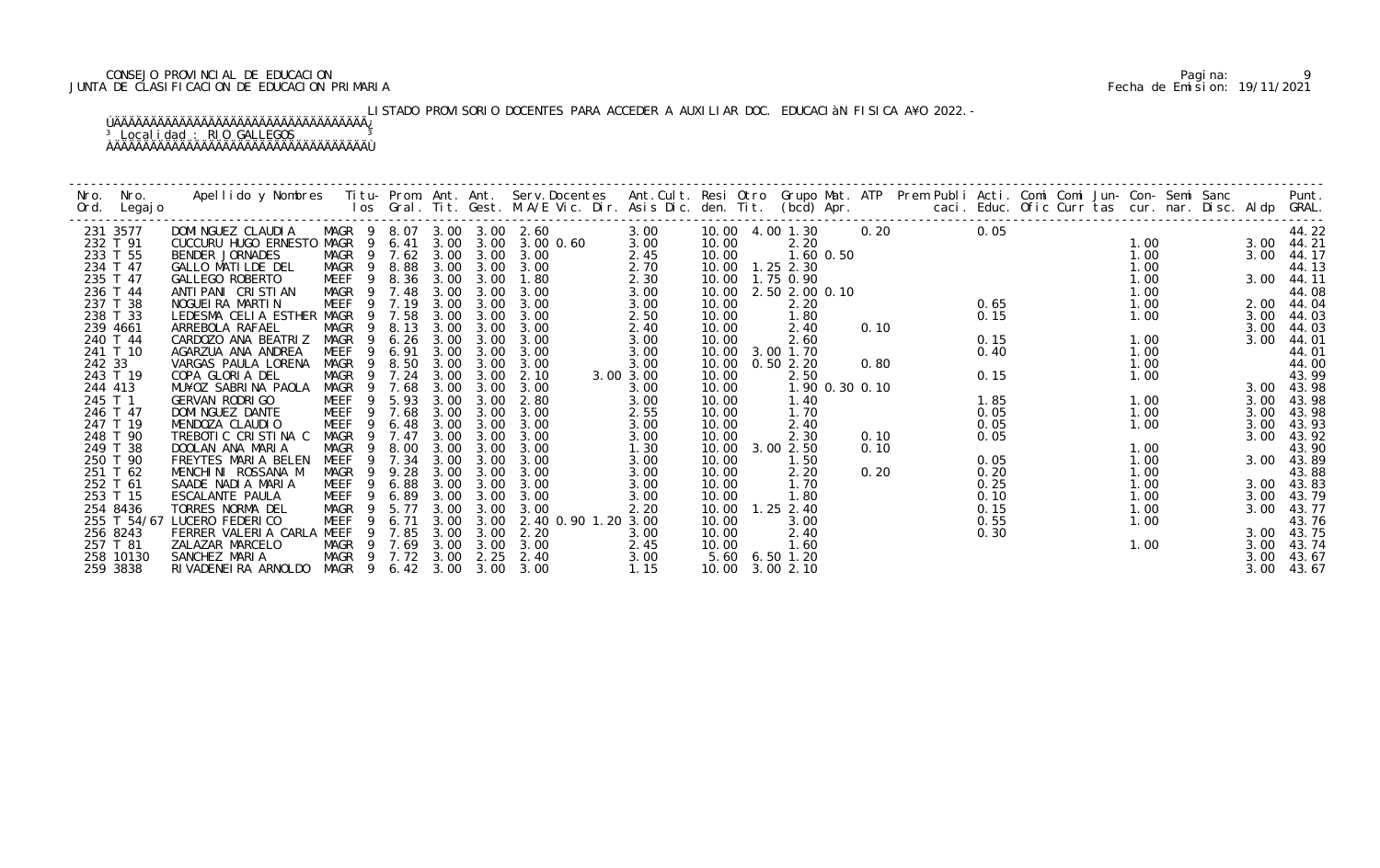# CONSEJO PROVINCIAL DE EDUCACION Pagina: 10 JUNTA DE CLASIFICACION DE EDUCACION PRIMARIA Fecha de Emision: 19/11/2021

# LISTADO PROVISORIO DOCENTES PARA ACCEDER A AUXILIAR DOC. EDUCACIÀN FISICA A¥O 2022.-

| Nro.<br>Ord. | Nro.<br>Legaj o      | Apellido y Nombres - Titu- Prom. Ant. Ant. Serv.Docentes - Ant.Cult. Resi Otro Grupo Mat. ATP - Prem Publi Acti. Comi Comi Jun- Con- Semi Sanc - - - - Punt.<br>Ios Gral. Tit. Gest. M.A/E Vic. Dir. Asis Dic. den. Tit. (bcd) Ap |                                                |              |              |              |                |                 |                |                           |                |  |              |  |              |  |      |                |
|--------------|----------------------|-----------------------------------------------------------------------------------------------------------------------------------------------------------------------------------------------------------------------------------|------------------------------------------------|--------------|--------------|--------------|----------------|-----------------|----------------|---------------------------|----------------|--|--------------|--|--------------|--|------|----------------|
|              | 260 T 10             | JOSA PERALTA VALERIA MAGR 9 8.64 3.00 3.00 3.00                                                                                                                                                                                   |                                                |              |              |              |                | 3.00            |                | 10.00  1.00  1.70         | 0.30           |  |              |  | 1.00         |  |      | 43.64          |
|              | 261 T 62             | NU EZ RENE RAFAEL                                                                                                                                                                                                                 | MAGR 9 8.34 3.00                               |              |              | 3.00         | 3.00           | 2.90            | 10.00          | 1.002.40                  |                |  |              |  | 1.00         |  |      | 43.64          |
|              | 262 0447<br>263 5252 | DIAZ SILVIA VANESA<br>OTTINO NADIA ESTER                                                                                                                                                                                          | MAGR 9 8.53<br>MAGR 9 9.01                     |              | 3.00<br>3.00 | 3.00<br>3.00 | 2.90<br>3.00   | 2.55<br>3.00    | 10.00<br>10.00 | 3.00 1.40<br>2.30         | 0.20<br>0.10   |  | 0.05<br>0.20 |  | 1.00         |  |      | 43.63<br>43.61 |
|              | 264 TAD 1            | INFRAN LUIS ALBERTO                                                                                                                                                                                                               | MAGR                                           | 9 6.70       | 3.00         | 3.00         | 3.00           | 3.00            | 10.00          |                           | 2.70 0.80 0.30 |  | 0.10         |  | 2.00         |  |      | 43.60          |
|              | 265 T 15             | RIVEROS CELIA                                                                                                                                                                                                                     | MAGR 9 9.50                                    |              | 3.00         | 3.00         | 2.60           | 1.15            | 10.00          | 1.30                      |                |  | 0.05         |  | 1.00         |  | 3.00 | 43.60          |
|              | 266 T 71             | LAZARTE JORGE VICTOR MEEF                                                                                                                                                                                                         |                                                | 9 8.10       | 2.40         | 3.00         | 2.40           | 2.35            |                | 10.00  1.00  1.20         |                |  | 0.15         |  | 1.00         |  | 3.00 | 43.60          |
|              | 267 T 91             | TOLEDO LI LI AN                                                                                                                                                                                                                   | MAGR                                           | 9 7.59       | 3.00         | 3.00         | 2.80           | 3.00            | 9.80           | 1.40                      |                |  |              |  | 1.00         |  | 3.00 | 43.59          |
|              | 268 T 33             | BONTES OYARZUN LUIS                                                                                                                                                                                                               | MEEF                                           | 9 6.44       | 3.00         | 3.00         | 3.00           | 3.00            | 10.00          | 1.90                      |                |  | 0.25         |  | 1.00         |  | 3.00 | 43.59          |
|              | 269 T 39             | FLORES HEBE ROSSANA                                                                                                                                                                                                               | MAGR                                           | 7.22         | 3.00         | 3.00         | 3.00           | 2.85            | 10.00          | 3.00 1.50                 |                |  |              |  | 1.00         |  |      | 43.57          |
|              | 270 T 91             | RICCIARDI CAROLINA                                                                                                                                                                                                                | MAGR                                           | 9 7.90       | 3.00         | 3.00         | 3.00           | 1.15            | 10.00          | $1.00$ $1.50$             |                |  |              |  | 1.00         |  | 3.00 | 43.55          |
|              | 271 T 71             | PESO MATILDE                                                                                                                                                                                                                      | MAGR 9 8.20                                    |              | 3.00         | 3.00         | $3.00 \, 0.60$ | 3.00            | 10.00          | 2.60                      | 0.10           |  | 0.05         |  | 1.00         |  |      | 43.55          |
|              | 272 9891             | ACU¥A MARIA OFELIA                                                                                                                                                                                                                | MAGR                                           | 9 7.44       | 1.80         | 2.25         | 1.80           | 2.55            | 6.30           | 8.50 0.90                 |                |  |              |  |              |  |      | 3.00 43.54     |
|              | 273 T 91             | BARRA CARMEN ELISA                                                                                                                                                                                                                | MAGR 9                                         | 8.52         | 2.00         | 2.50         | 2.00           | 2.75            | 10.00          | 1.50 1.20                 |                |  |              |  | 1.00         |  | 3.00 | 43.47          |
|              | 274 T 44             | BARRIA SILVA                                                                                                                                                                                                                      | MAGR                                           | 9 7.51       | 3.00         | 3.00         | 3.00           | 2.05            | 10.00          |                           | 1.60 0.20 0.10 |  |              |  | 1.00         |  | 3.00 | 43.46          |
|              | 275 T 1<br>276 T 19  | MANSILLA SILVIA<br>ROJAS CRISTINA                                                                                                                                                                                                 | MAGR<br>- 9<br>MAGR<br>9                       | 8.04<br>8.44 | 3.00<br>3.00 | 3.00<br>3.00 | 3.00<br>3.00   | 3.00            | 10.00          | 10.00  1.00  2.40<br>2.60 | 0.40           |  |              |  | 1.00<br>1.00 |  |      | 43.44<br>43.44 |
|              | 277 T 39             | TRAYO GUI LLERMO                                                                                                                                                                                                                  | MAGR<br>9                                      | 6.44         | 3.00         | 3.00         | 3.00           | 3.00<br>2.50    | 10.00          | 2.30                      | 0.10           |  | 0.10         |  | 1.00         |  | 3.00 | 43.44          |
|              | 278 8246             | PAZ MARIA EMILIA DEL                                                                                                                                                                                                              | MAGR<br>9                                      | 6.66         | 2.60         | 3.00         | 2.00           | 2.70            | 9.10           | 7.00 1.00 0.30            |                |  |              |  |              |  |      | 43.36          |
|              | 279 T 10             | COLMAN ROSANA MARIA                                                                                                                                                                                                               | MAGR<br>9                                      | 8.25         | 3.00         | 3.00         | 3.00           | 3.00            | 10.00          | 1.50 1.50                 | 0.10           |  |              |  | 1.00         |  |      | 43.35          |
|              | 280 3538             | ZAVALA MARIA JOSE                                                                                                                                                                                                                 | MAGR<br>- 9                                    | 8.25         | 3.00         | 3.00         | 3.00           | 2.70            | 10.00          | 2.10                      | 0.10           |  | 0.20         |  |              |  |      | 2.00 43.35     |
|              | 281 6711             | DELGADO GRI SELDA                                                                                                                                                                                                                 | MAGR 9                                         | 7.77         | 3.00         | 3.00         | 3.00           | 3.00            | 10.00          | 3.00 1.50                 |                |  |              |  |              |  |      | 43.27          |
|              | 282 T 39             | VARGAS ANA JANET                                                                                                                                                                                                                  | MAGR<br>$\overline{9}$                         | 7.02         | 3.00         | 3.00         | 3.00           | 2.90            | 10.00          | $1.25$ $1.60$             | 0.20           |  | 1.30         |  | 1.00         |  |      | 43.27          |
|              | 283 T 44             | CARRIZO MARISA                                                                                                                                                                                                                    | MAGR                                           | 9 7.16       | 2.80         | 3.00         | 2.80           | 3.00            | 10.00          | 1.40                      | 0.10           |  |              |  | 1.00         |  | 3.00 | 43.26          |
|              | 284 4476             | ANDREATTA ARTURO                                                                                                                                                                                                                  | MAGR<br>9                                      | 7.22         | 3.00         | 3.00         | 3.00           | 3.00            | 10.00          | 3.00 2.00                 |                |  |              |  |              |  |      | 43.22          |
|              | 285 T 71             | REI NOSO CLAUDI A                                                                                                                                                                                                                 | MAGR                                           | 7.66         | 2.80         | 3.00         | 2.40 0.60      | 3.00            | 10.00          | 2.25 1.40                 |                |  | 0.10         |  | 1.00         |  |      | 43.21          |
|              | 286 T 71             | LAFRAGETTE NATALIA                                                                                                                                                                                                                | MAGR<br>9                                      | 8.71         | 3.00         | 3.00         | 3.00           | 3.00            | 10.00          | 2.50                      |                |  |              |  | 1.00         |  |      | 43.21          |
|              | 287 7804             | MENDOZA PAMELA                                                                                                                                                                                                                    | MAGR 9 7.44 2.80 3.00<br>MEEF 9 6.10 3.00 3.00 |              |              |              | 2.80<br>3.00   | 2.70            |                | 10.00 3.75 1.40<br>1.90   | 0.30           |  |              |  |              |  |      | 43.19          |
|              | 288 T 11             | SOTO ALEJANDRA                                                                                                                                                                                                                    |                                                |              |              |              |                | 3.00 0.10 10.00 |                |                           |                |  | 0.05         |  | 1.00         |  | 3.00 | 43.15          |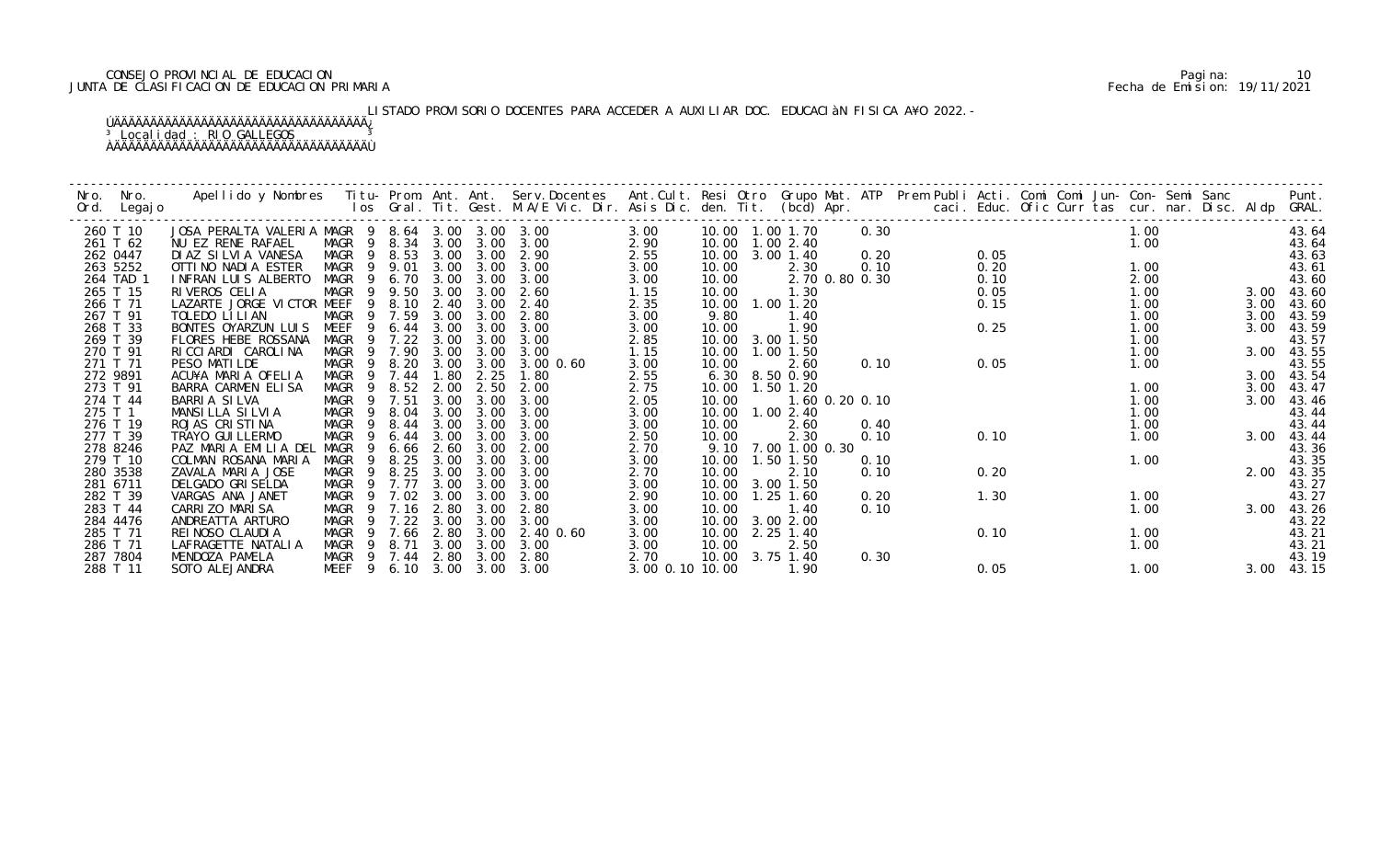# CONSEJO PROVINCIAL DE EDUCACION Pagina: 11 JUNTA DE CLASIFICACION DE EDUCACION PRIMARIA Fecha de Emision: 19/11/2021

# LISTADO PROVISORIO DOCENTES PARA ACCEDER A AUXILIAR DOC. EDUCACIàN FISICA A¥O 2022.-

| Nro. | Nro.                 |                                                                                                                                                                                                                       |                            |              |              |              |                     |                 |                |                   |                |      |      |              |             |      |      | Punt.          |
|------|----------------------|-----------------------------------------------------------------------------------------------------------------------------------------------------------------------------------------------------------------------|----------------------------|--------------|--------------|--------------|---------------------|-----------------|----------------|-------------------|----------------|------|------|--------------|-------------|------|------|----------------|
| Ord. | Legaj o              | Apellido y Nombres  Titu- Prom. Ant. Ant.  Serv.Docentes  Ant.Cult. Resi Otro  Grupo Mat. ATP  Prem Publi Acti. Comi Comi Jun- Con- Semi Sanc<br>Ios Gral. Tit. Gest. M.A/E Vic. Dir. Asis Dic. den. Tit.  (bcd) Apr. |                            |              |              |              |                     |                 |                |                   |                |      |      |              |             |      |      | GRAL.          |
|      | 289 T 61             | GONZALEZ LETICIA                                                                                                                                                                                                      | MAGR 9 7.79 3.00 3.00 3.00 |              |              |              |                     | 3.00            |                | 10.00  1.00  2.00 |                |      |      | 0.35         |             | 1.00 |      | 43.14          |
|      | 290 T 58             | JUAREZ MARIA CLAUDIA MAGR                                                                                                                                                                                             | -9                         | 8.04         | 3.00         | 3.00         | 3.00                | 3.00            | 10.00          | 1.002.10          |                |      |      |              |             | 1.00 |      | 43.14          |
|      | 291 T 58             | ALINCASTRO MARIA                                                                                                                                                                                                      | MAGR<br>-9                 | 8.53         | 3.00         | 3.00         | 3.00                | 3.00            | 10.00          | 2.30              |                | 0.30 |      |              |             | 1.00 |      | 43.13          |
|      | 292 5420             | MATEOS PEREZ MARIA F MAGR                                                                                                                                                                                             | 9                          | 9.32         | 3.00         | 3.00         | 1.40 1.20 0.40 1.15 |                 | 10.00          | 3.00 1.20         |                |      |      | 0.45         |             |      |      | 43.12          |
|      | 293 085              | CARRIZO ROXANA DEL                                                                                                                                                                                                    | MAGR<br>- 9                | 6.87         | 3.00         | 3.00         | 3.00                | 3.00            | 10.00          | $1.25$ $3.00$     |                |      |      |              |             | 1.00 |      | 43.12          |
|      | 294 T 44             | HENRI QUEZ LUI SA                                                                                                                                                                                                     | MAGR 9                     | 7.30         | 3.00         | 3.00         | 2.80                | 1.60            | 10.00          | 2.40              |                |      |      |              |             | 1.00 | 3.00 | 43.10          |
|      | 295 T 91             | BALMACEDA HERNAN                                                                                                                                                                                                      | <b>MEEF</b><br>-9          | 6.88         | 3.00         | 3.00         | 2.60                | 3.00            |                | 9.80 0.50 1.30    |                |      |      |              |             | 1.00 | 3.00 | 43.08          |
|      | 296 T 33             | CETTA CESAR NICOLAS                                                                                                                                                                                                   | MEEF<br>9                  | 7.31         | 3.00         | 3.00         | 1.20                | 3.00 0.30 10.00 |                | 1.60              |                |      |      | 0.65         |             | 1.00 | 3.00 | 43.06          |
|      | 297 9467             | GARCIA PATRICIA                                                                                                                                                                                                       | MEEF<br>9                  | 7.71         | 3.00         | 2.50         | 1.60                | 1.40            | 10.00          | 4.00 0.80         |                |      |      |              |             |      | 3.00 | 43.01          |
|      | 298 T 11             | DI AZ ROSANA VANESA                                                                                                                                                                                                   | MAGR<br>9                  | 7.70         | 3.00         | 3.00         | 3.00                | 1.20 3.00       | 10.00          | 1.90              |                | 0.10 |      | 0.10         |             | 1.00 |      | 43.00          |
|      | 299 T 46             | ESCOBAR JULIO CESAR<br>MENDOZA MARTINEZ                                                                                                                                                                               | <b>MAGR</b><br>9<br>9      | 6.99<br>8.69 | 3.00<br>3.00 | 3.00<br>3.00 | $3.00 \, 0.60$      | 3.00            | 10.00          |                   | 2.20 0.30 0.30 |      |      | 0.60         |             | 1.00 |      | 42.99          |
|      | 300 0356<br>301 8833 | ROBLES MARTHA FATIMA MAGR                                                                                                                                                                                             | MEEF<br>9                  | 8.83         | 2.40         | 3.00         | 2.60<br>2.40        | 3.00<br>3.00    | 10.00<br>10.00 | 3.00<br>1.20      |                |      |      | 0.70<br>0.15 |             |      | 3.00 | 42.99<br>42.98 |
|      | 302 T 81             | BEROI Z GRACI ELA                                                                                                                                                                                                     | MEEF                       | 7.06         | 3.00         | 3.00         | 3.00                | 3.00            |                | 10.00 2.00 1.80   |                |      |      | 0.10         |             | 1.00 |      | 42.96          |
|      | 303 0654             | RUI Z CARLOS                                                                                                                                                                                                          | MEEF<br>- 9                | 7.84         | 3.00         | 3.00         | 1.10                | 3.00            | 10.00          | 0.50 0.50 0.80    |                |      |      | 1.20         |             |      | 3.00 | 42.94          |
|      | 304 T 90             | SALDIVIA MARCELA                                                                                                                                                                                                      | MAGR<br>- 9                | 7.28         | 3.00         | 3.00         | 3.00                | 1.95            | 10.00          | 1.70              |                |      |      |              |             | 1.00 | 3.00 | 42.93          |
|      | 305 T 38             | FLORES KARINA ANDREA MAGR                                                                                                                                                                                             | 9                          | 8.30         | 3.00         | 3.00         | 3.00                | 3.00            | 10.00          | 2.50              |                | 0.10 |      |              |             | 1.00 |      | 42.90          |
|      | 306 T 70             | AGUI LAR NORA BEATRIZ MAGR                                                                                                                                                                                            |                            | 7.49         | 3.00         | 3.00         | 3.00                | 3.00            | 10.00          | 1.00 1.70 0.70    |                |      |      |              |             | 1.00 |      | 42.89          |
|      | 307 T 44             | NU¥EZ ELISA NELIDA                                                                                                                                                                                                    | MAGR<br>-9                 | 8.50         | 3.00         | 3.00         | 3.00                | 3.00            | 10.00          | 2.30              |                |      |      | 0.05         |             | 1.00 |      | 42.85          |
|      | 308 T 39             | LEGAL SANDRA MARCELA MAGR                                                                                                                                                                                             | 9                          | 7.92         | 3.00         | 3.00         | 3.00                | 3.00            | 10.00          | 0.502.20          |                | 0.10 |      | 0.10         |             | 1.00 |      | 42.82          |
|      | 309 T 61             | ALDERETE MARCELO                                                                                                                                                                                                      | <b>MAGR</b><br>-9          | 6.22         | 3.00         | 3.00         | 3.00                | 3.00            | 10.00          | 2.60              |                |      |      |              |             | 1.00 | 2.00 | 42.82          |
|      | 310 T 83             | ROCHA PAOLA DEBORA                                                                                                                                                                                                    | MAGR                       | 7.20         | 3.00         | 3.00         | 2.80                | 2.40            | 10.00          | 1.40              |                |      |      |              |             | 1.00 | 3.00 | 42.80          |
|      | 311 7900             | ENRI QUETE MI RTA                                                                                                                                                                                                     | <b>MAGR</b>                | 7.18         | 3.00         | 3.00         | 2.10                | 3.00            | 10.00          | 2.50 1.00         |                |      |      |              |             |      | 2.00 | 42.78          |
|      | 312 T 63             | CEBALLOS MARIA AIDEE MAGR                                                                                                                                                                                             | 9                          | 6.36         | 3.00         | 3.00         | 3.00 1.20           | 3.00            | 10.00          | 3.00              |                | 0.10 |      | 0.10         |             | 1.00 |      | 42.76          |
|      | 313 T 78             | BARROS PATRICIA                                                                                                                                                                                                       | MAGR                       | 7.53         | 3.00         | 3.00         | 3.00                | 3.00            | 10.00          | 1.002.20          |                |      |      |              |             | 1.00 |      | 42.73          |
|      | 314 T 70             | CARDOZO MATILDE                                                                                                                                                                                                       | MEEF<br>9                  | 8.07         | 3.00         | 3.00         | 2.80                | 1.40            | 10.00          | 1.40              |                |      |      |              |             | 1.00 | 3.00 | 42.67          |
|      | 315 T 78             | OJEDA HARO JULIO                                                                                                                                                                                                      | MAGR<br>9                  | 7.35         | 3.00         | 3.00         | 2.80                | 1.65            | 10.00          | 1.40              |                |      |      | 0.40         |             | 1.00 | 3.00 | 42.60          |
|      | 316 T 15             | GALLEGO GISELA PAULA MAGR                                                                                                                                                                                             |                            | 9 7.19       | 3.00         | 3.00         | 3.00                | 3.00 0.10 10.00 |                | 1.50 1.50         |                | 0.10 |      |              | $0.20$ 1.00 |      |      | 42.59          |
|      | 317 T 58             | BAHAMONDE PAMELA                                                                                                                                                                                                      | MAGR 9 8.22 3.00           |              |              | 3.00         | 3.00                | 3.00            | 10.00          | 2.00              |                | 0.20 | 0.15 |              |             | 1.00 |      | 42.57          |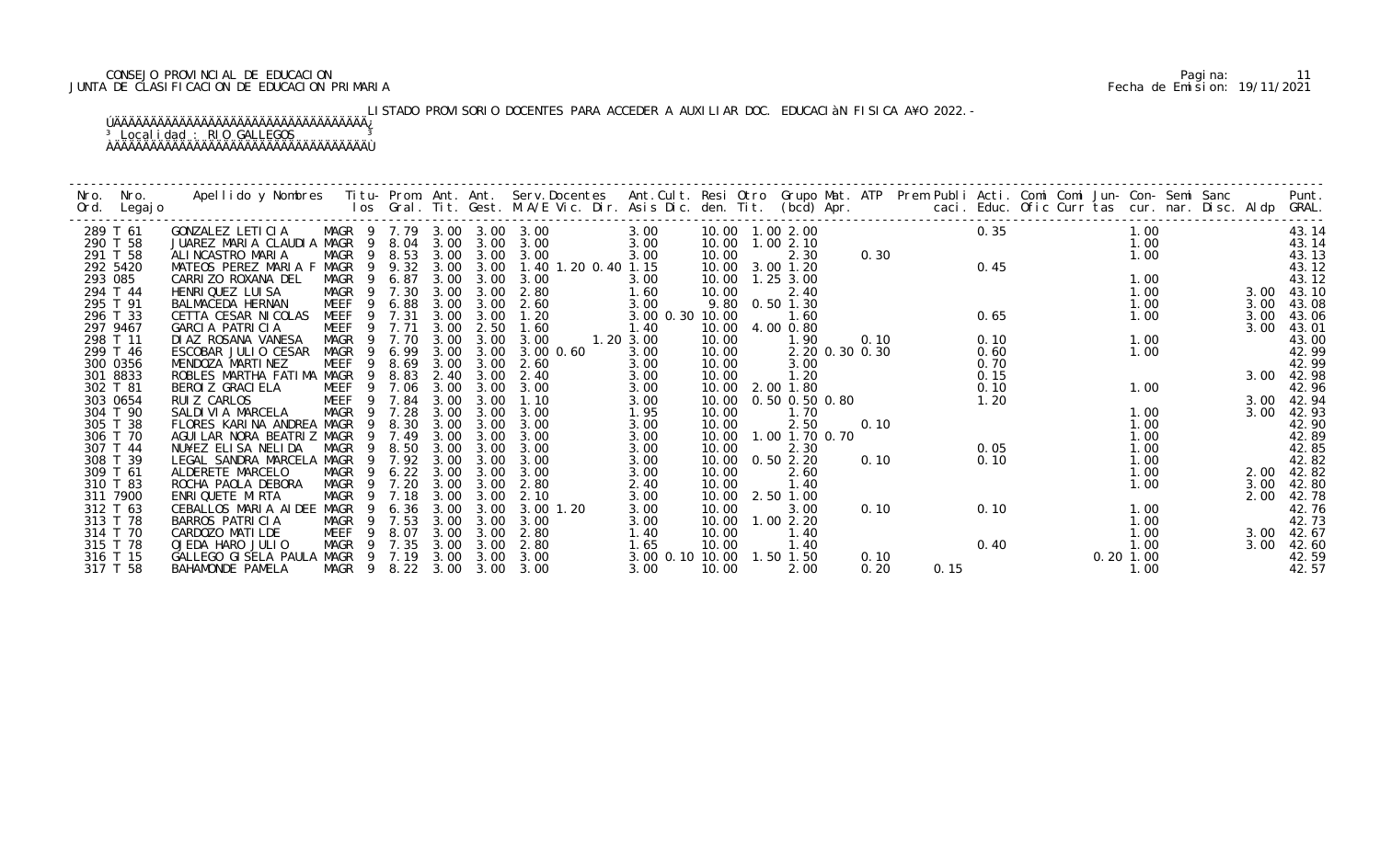# CONSEJO PROVINCIAL DE EDUCACION Pagina: 12 JUNTA DE CLASIFICACION DE EDUCACION PRIMARIA Fecha de Emision: 19/11/2021

# LISTADO PROVISORIO DOCENTES PARA ACCEDER A AUXILIAR DOC. EDUCACIàN FISICA A¥O 2022.-

| Nro.<br>Ord. | Nro.<br>Legaj o | Apellido y Nombres - Titu- Prom. Ant. Ant. Serv.Docentes - Ant.Cult. Resi Otro Grupo Mat. ATP Prem Publi Acti. Comi Comi Jun- Con- Semi Sanc - - - Punt.<br>Ios Gral. Tit. Gest. M.A/E Vic. Dir. Asis Dic. den. Tit. (bcd) Apr. - |             |        |      |      |      |           |       |                                   |      |               |      |  |      |      |            |
|--------------|-----------------|-----------------------------------------------------------------------------------------------------------------------------------------------------------------------------------------------------------------------------------|-------------|--------|------|------|------|-----------|-------|-----------------------------------|------|---------------|------|--|------|------|------------|
|              | 318 T 70        | BARRIA GABRIELA IVON MAGR 9 7.05 2.80 3.00 2.80                                                                                                                                                                                   |             |        |      |      |      | 2.50      | 10.00 | 1.40                              |      |               |      |  | 1.00 |      | 3.00 42.55 |
|              | 319 8253        | LAGOS TAPIA JORGE                                                                                                                                                                                                                 | MAGR 9 8.24 |        | 2.80 | 3.00 | 2.80 | 3.00      | 9.10  | 1.40                              | 0.10 |               | 0.10 |  |      | 3.00 | 42.54      |
|              | 320 T 47        | CLARKE DANI ELA                                                                                                                                                                                                                   | MEEF        | 9 7.11 | 3.00 | 3.00 | 2.20 | 2.95      | 10.00 | 1.10                              |      |               | 0.15 |  | 1.00 | 3.00 | 42.51      |
|              | 321 T 70        | CASASOLA NORMA                                                                                                                                                                                                                    | MAGR        | 9 7.80 | 3.00 | 3.00 | 3.00 | 3.00      | 10.00 | 2.20                              | 0.40 |               | 0.10 |  | 1.00 |      | 42.50      |
|              | 322 7531        | VI LLAGRAN ANTONIO                                                                                                                                                                                                                | MAGR        | 9 7.20 | 3.00 | 3.00 | 3.00 | 2.70      | 10.00 | 1.50                              | 0.10 |               |      |  |      | 3.00 | 42.50      |
|              | 323 T 39        | HERNANDEZ CLAUDIO                                                                                                                                                                                                                 | MEEF        | 7.19   | 3.00 | 3.00 | 3.00 | 3.00      | 10.00 | 0.502.30                          |      |               | 0.50 |  | 1.00 |      | 42.49      |
|              | 324 T 78        | VIDART MIRIAM                                                                                                                                                                                                                     | MAGR<br>- 9 | 8.24   | 3.00 | 3.00 | 3.00 | 3.00      | 10.00 | 2.00                              | 0.10 |               | 0.10 |  | 1.00 |      | 42.44      |
|              | 325 T 78        | BURYAI LE OLGA                                                                                                                                                                                                                    | MAGR<br>- 9 | 8.42   | 3.00 | 2.50 | 3.00 | 3.00      | 6.30  | 3.00                              |      |               | 0.20 |  | 1.00 |      | 3.00 42.42 |
|              | 326 T 11        | <b>CUESTAS TERESA</b>                                                                                                                                                                                                             | MAGR<br>9   | 7.72   | 3.00 | 3.00 | 2.70 | 0.55      | 9.10  | 5.00 1.30                         |      |               |      |  | 1.00 |      | 42.37      |
|              | 327 4068        | KOVALUK SILVIA                                                                                                                                                                                                                    | MAGR<br>9   | 8.19   | 3.00 | 3.00 | 3.00 | 3.00      | 10.00 | 1.25 1.80                         | 0.10 |               |      |  |      |      | 42.34      |
|              | 328 9901        | KRECUL KARENINA                                                                                                                                                                                                                   | MAGR<br>9   | 8.38   | 1.80 | 2.25 | 1.80 | 1.70      | 10.00 | 3.50 0.90                         |      |               |      |  |      | 3.00 | 42.33      |
|              | 329 T 33        | DI AZ ROSA MAGDALENA                                                                                                                                                                                                              | MAGR<br>-9  | 6.63   | 3.00 | 3.00 | 3.00 | 0.80 2.90 | 10.00 | 3.00                              |      |               |      |  | 1.00 |      | 42.33      |
|              |                 | 330 T 19/55 ASTETE MARISA ISABEL                                                                                                                                                                                                  | MEEF<br>9   | 6.58   | 3.00 | 3.00 | 3.00 | 2.20      | 10.00 | 1.50                              |      |               | 0.05 |  | 1.00 | 3.00 | 42.33      |
|              | 331 T 83        | NIEVA CECILIA DEL                                                                                                                                                                                                                 | MAGR        | 7.47   | 3.00 | 3.00 | 3.00 | 2.60      | 10.00 | 1.75 1.50                         |      |               |      |  | 1.00 |      | 42.32      |
|              | 332 T 62        | CASTRO PATRICIA                                                                                                                                                                                                                   | MAGR<br>-9  | 8.02   | 3.00 | 3.00 | 3.00 | 3.00      | 10.00 | 2.30                              |      |               |      |  | 1.00 |      | 42.32      |
|              | 333 9937        | GIMENEZ SANDRA                                                                                                                                                                                                                    | MAGR<br>-9  | 9.01   | 1.80 | 2.25 | 1.70 | 2.00      | 10.00 | 2.75 0.80                         |      |               |      |  |      | 3.00 | 42.31      |
|              | 334 T 62        | SALVATI ERRA MARIA                                                                                                                                                                                                                | MAGR<br>-9  | 7.81   | 3.00 | 3.00 | 3.00 | 3.00      | 10.00 | 2.00 0.50                         |      |               |      |  | 1.00 |      | 42.31      |
|              | 335 T 58        | MARTINEZ FABIANA                                                                                                                                                                                                                  | MAGR<br>-9  | 8.30   | 3.00 | 3.00 | 3.00 | 3.00      | 10.00 | 1.70                              | 0.20 |               | 0.10 |  | 1.00 |      | 42.30      |
|              | 336 T 58        | DARIO CAROLINA                                                                                                                                                                                                                    | MEEF<br>9   | 8.02   | 3.00 | 3.00 | 3.00 | 3.00 0.30 | 10.00 | 1.80                              |      |               | 0.15 |  | 1.00 |      | 42.27      |
|              | 337 T 58        | SARAVI A VALENTI NA                                                                                                                                                                                                               | MAGR<br>-9  | 7.26   | 3.00 | 3.00 | 3.00 | 3.00      | 10.00 | 2.60                              |      | $0.10$ $0.30$ |      |  | 1.00 |      | 42.26      |
|              | 338 7809        | ANDREANELLI IRMA                                                                                                                                                                                                                  | MAGR<br>9   | 7.14   | 2.80 | 3.00 | 2.80 | 3.00      | 10.00 | 3.00 1.40                         | 0.10 |               |      |  |      |      | 42.24      |
|              | 339 T 58        | ORSINI CARINA PAOLA                                                                                                                                                                                                               | MAGR        | 7.82   | 3.00 | 3.00 | 3.00 | 3.00      | 10.00 | 2.40                              |      |               |      |  | 1.00 |      | 42.22      |
|              | 340 T 91        | SLY VERONICA                                                                                                                                                                                                                      | MAGR        | 9 7.94 | 3.00 | 3.00 | 3.00 | 0.55      | 10.00 | 1.50                              | 0.10 |               | 0.10 |  | 1.00 | 3.00 | 42.19      |
|              | 341 T 62        | GARECA BEATRIZ                                                                                                                                                                                                                    | MAGR<br>-9  | 7.87   | 3.00 | 3.00 | 3.00 | 3.00      | 10.00 | 2.30                              |      |               |      |  | 1.00 |      | 42.17      |
|              | 342 T 33        | LOPEZ GRACI ELA                                                                                                                                                                                                                   | MEEF        | 7.17   | 3.00 | 3.00 | 3.00 | 3.00      | 10.00 | 2.20                              |      |               | 0.80 |  | 1.00 |      | 42.17      |
|              | 343 T 39        | DI ARTES RAMON                                                                                                                                                                                                                    | MAGR<br>-9  | 7.08   | 3.00 | 3.00 | 3.00 | 3.00      | 10.00 | 2.60                              | 0.10 |               | 0.35 |  | 1.00 |      | 42.13      |
|              | 344 7827        | KRISTOF VALERIA                                                                                                                                                                                                                   | MAGR<br>-9  | 7.52   | 2.80 | 3.00 | 2.10 | 3.00      |       | 7.70 3.00 1.00                    |      |               |      |  |      | 3.00 | 42.12      |
|              | 345 T 62        | LARCHER ROSANA DEL                                                                                                                                                                                                                | MAGR        | 9 7.90 | 3.00 | 3.00 | 2.40 | 3.00      |       | 10.00   1.25   1.20   0.10   0.10 |      |               | 0.15 |  | 1.00 |      | 42.10      |
|              | 346 T 78        | MORALES DAI ANA                                                                                                                                                                                                                   | MAGR 9 8.34 |        | 1.80 | 2.50 | 1.60 | 3.00      |       | 10.00  1.00  0.80                 |      |               | 0.05 |  | 1.00 |      | 3.00 42.09 |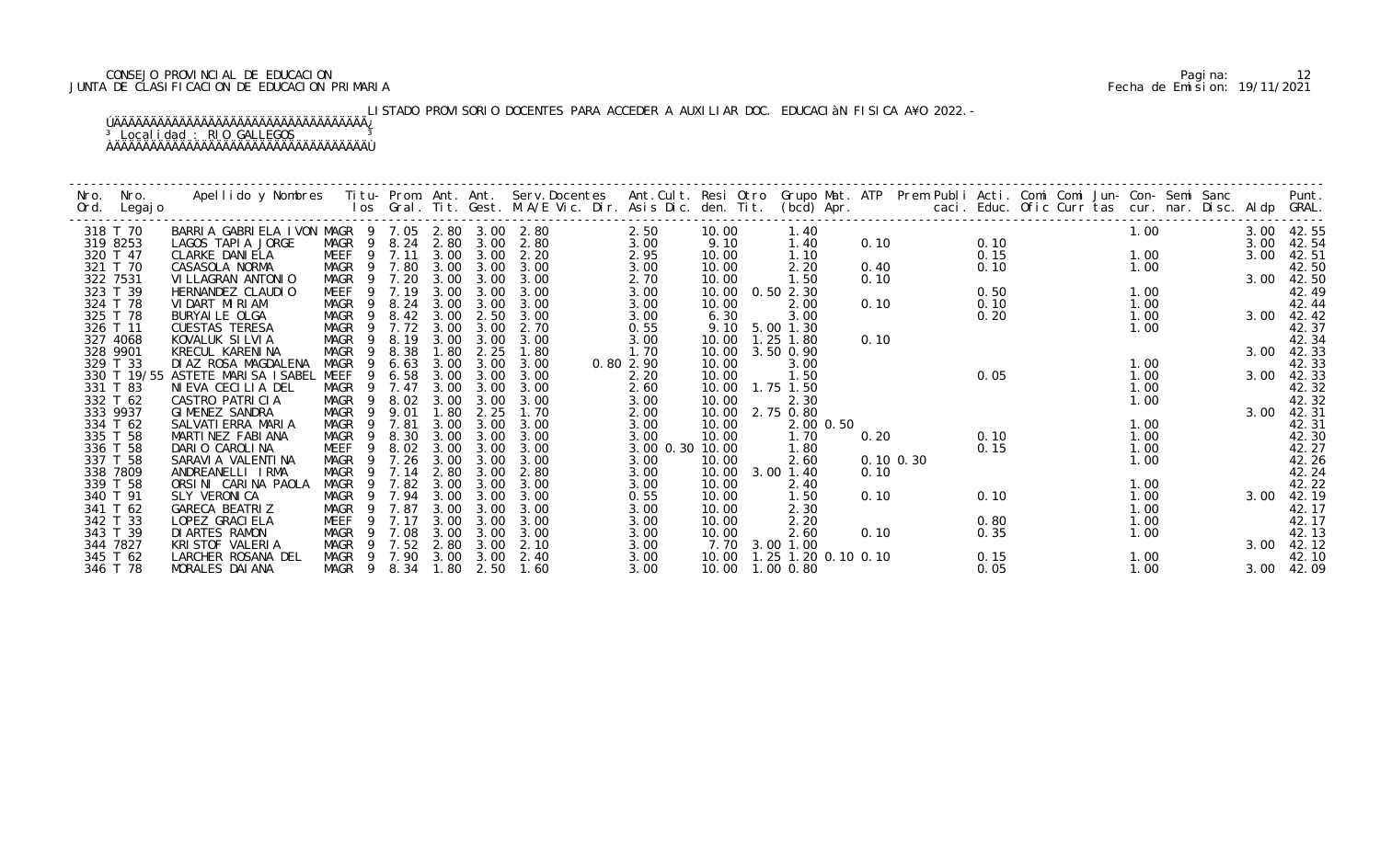# CONSEJO PROVINCIAL DE EDUCACION Pagina: 13 JUNTA DE CLASIFICACION DE EDUCACION PRIMARIA Fecha de Emision: 19/11/2021

# LISTADO PROVISORIO DOCENTES PARA ACCEDER A AUXILIAR DOC. EDUCACIàN FISICA A¥O 2022.-

| Nro.<br>Ord. | Nro.<br>Legaj o | Apellido y Nombres - Titu- Prom. Ant. Ant. Serv.Docentes - Ant.Cult. Resi Otro Grupo Mat. ATP - Prem Publi Acti. Comi Comi Jun- Con- Semi Sanc<br>Ios Gral. Tit. Gest. M.A/E Vic. Dir. Asis Dic. den. Tit. (bcd) Apr. |                            |              |              |              |              |              |                   |              |                |      |              |  |              |      | Punt.<br>GRAL. |
|--------------|-----------------|-----------------------------------------------------------------------------------------------------------------------------------------------------------------------------------------------------------------------|----------------------------|--------------|--------------|--------------|--------------|--------------|-------------------|--------------|----------------|------|--------------|--|--------------|------|----------------|
|              | 347 T 62        | TORRES LUCIA DEL                                                                                                                                                                                                      | MAGR 9 8.48 3.00 3.00 3.00 |              |              |              |              | 3.00         | 8.40              |              | 2.50 0.60      |      | 0.10         |  | 1.00         |      | 42.08          |
|              | 348 T 78        | <b>CRESPO MARIELA</b>                                                                                                                                                                                                 | MAGR 9 7.48                |              |              | 3.00 3.00    | 3.00         | 3.00         | 10.00             | 2.20         |                | 0.30 |              |  | 1.00         |      | 41.98          |
|              | 349 10666       | CESTARE NATALIA DEL                                                                                                                                                                                                   | MEEF                       | 9 7.48       | 2.60         | 1.75         | 1.00         | 3.00         | 10.00 3.75 0.40   |              |                |      |              |  |              | 3.00 | 41.98          |
|              | 350 T 10        | ALARCON FERNANDO                                                                                                                                                                                                      | MEEF<br>9                  | 6.68         | 3.00         | 3.00         | 3.00         | 3.00         | 10.00             | 1.002.10     |                |      | 0.20         |  | 1.00         |      | 41.98          |
|              | 351 T 63        | ROMANO JULIO CESAR                                                                                                                                                                                                    | MAGR 9 7.16                |              | 3.00         | 3.00         | 3.00         | 3.00         | 10.00             | 2.50         |                | 0.20 | 0.10         |  | 1.00         |      | 41.96          |
|              | 352 T 70        | CA¥ETE ZULMA DANIELA MAGR                                                                                                                                                                                             | $\overline{9}$             | 7.11         | 3.00         | 3.00         | 3.00         | 3.00         | 10.00             | 2.50         |                | 0.30 |              |  | 1.00         |      | 41.91          |
|              | 353 T 38        | UZQUEDA BLANCA ROSA                                                                                                                                                                                                   | MAGR                       | 9 7.06       | 3.00         | 3.00         | 3.00         | 3.00         | 10.00             | 2.20         |                | 0.40 | 0.25         |  | 1.00         |      | 41.91          |
|              | 354 9451        | ARRUA CARDOZO CORINA MAGR                                                                                                                                                                                             | 9                          | 8.75         | 2.80         | 2.75<br>3.00 | 2.00         | 2.65         | 7.70 2.25 1.00    |              |                |      |              |  | 1.00         | 3.00 | 41.90          |
|              | 355 T 39        | BARRIA NELIDA                                                                                                                                                                                                         | MAGR<br>-9<br>-9           | 7.40<br>7.64 | 3.00<br>3.00 | 3.00         | 3.00<br>3.00 | 3.00         | 10.00             | 2.50         |                |      |              |  |              |      | 41.90          |
| 356 479      | 357 T 58        | HERRERA EVIA SUSANA<br>FERNANDEZ ANALIA                                                                                                                                                                               | MEEF<br>MAGR<br>9          | 7.68         | 3.00         | 3.00         | 3.00         | 3.00<br>3.00 | 10.00<br>10.00    | 1.90<br>2.00 |                | 0.10 | 0.35<br>0.10 |  | 1.00<br>1.00 |      | 41.89<br>41.88 |
|              | 358 T 10        | MERINO MONICA                                                                                                                                                                                                         | MAGR<br>- 9                | 7.45         | 3.00         | 3.00         | 3.00         | 3.00         | 10.00             | 2.30         |                | 0.10 |              |  | 1.00         |      | 41.85          |
|              | 359 T 71        | ALVAREZ GRACI ELA                                                                                                                                                                                                     | MAGR<br>- 9                | 7.63         | 3.00         | 3.00         | 3.00         | 3.00         | 10.00             |              | 1.70 0.10 0.40 |      |              |  | 1.00         |      | 41.83          |
|              | 360 6966        | MEDINA ALBERTO                                                                                                                                                                                                        | MAGR                       | 7.72         | 3.00         | 3.00         | 3.00         | 1.50         | 10.00             | 3.00 1.60    |                |      |              |  |              |      | 41.82          |
|              | 361 T 62        | BARRIA ROSANA VANESA                                                                                                                                                                                                  | MAGR<br>9                  | 7.67         | 3.00         | 3.00         | 3.00         | 3.00         | 10.00             | 2.00         |                |      | 0.15         |  | 1.00         |      | 41.82          |
|              | 362 3833        | ADAMINI GERALDINE                                                                                                                                                                                                     | MAGR<br>-9                 | 7.72         | 3.00         | 3.00         | 2.00         | 3.00         | 10.00             | 1.00         |                |      | 0.10         |  |              | 3.00 | 41.82          |
|              | 363 T 71        | GUERRERO CARINA                                                                                                                                                                                                       | MAGR<br>9                  | 8.31         | 2.40         | 3.00         | 2.60         | 3.00         | 10.00             |              | 1.30 1.00 0.20 |      |              |  | 1.00         |      | 41.81          |
|              | 364 T 71        | OLAVARRIA MIRIAM                                                                                                                                                                                                      | MAGR<br>-9                 | 7.40         | 3.00         | 3.00         | 3.00         | 3.00         | 10.00             | 2.10         |                | 0.20 | 0.10         |  | 1.00         |      | 41.80          |
|              | 365 T 78        | TEJADA MARIA BEATRIZ                                                                                                                                                                                                  | MAGR<br>-9                 | 7.75         | 3.00         | 3.00         | 3.00         | 3.00         | 10.00             | 1.80         |                | 0.10 | 0.15         |  | 1.00         |      | 41.80          |
|              | 366 T 70        | SCALZI EVANS MARIA                                                                                                                                                                                                    | MAGR<br>-9                 | 7.09         | 3.00         | 3.00         | 3.00         | 3.00         | 10.00             | 2.40         |                | 0.20 | 0.10         |  | 1.00         |      | 41.79          |
|              | 367 T 55        | FLORES GRACIELA DE                                                                                                                                                                                                    | <b>MAGR</b><br>9           | 8.54         | 3.00         | 2.00         | 3.00         | 3.00         | 10.00             |              | 1.70 0.50      |      | 0.05         |  | 1.00         |      | 41.79          |
|              | 368 T 39        | RODRI GUEZ SANDRA                                                                                                                                                                                                     | MAGR                       | 7.27         | 3.00         | 3.00         | 3.00         | 3.00         | 10.00             | 2.50         |                |      |              |  | 1.00         |      | 41.77          |
|              | 369 T 44        | GONZALEZ MIRTA                                                                                                                                                                                                        | MAGR<br>-9                 | 7.46         | 3.00         | 3.00         | 3.00         | 3.00         | 10.00             | 2.30         |                |      |              |  | 1.00         |      | 41.76          |
|              | 370 T 11        | ROMAGNOLI NATALIA                                                                                                                                                                                                     | MEEF<br>9                  | 6.76         | 3.00         | 3.00         | 2.00         | 3.00         | 10.00             | 1.00         |                |      |              |  | 1.00         | 3.00 | 41.76          |
|              | 371 T 78        | VI LLARROEL EDUARDO                                                                                                                                                                                                   | <b>MEEF</b>                | 7.35         | 3.00         | 3.00         | 3.00         | 3.00         | 10.00             | 2.30         |                |      | 0.10         |  | 1.00         |      | 41.75          |
|              | 372 T 71        | CONDOLEO CLAUDIA                                                                                                                                                                                                      | MAGR<br>-9                 | 7.54         | 3.00         | 3.00         | 3.00         | 3.00         | 10.00             | 2.20         |                |      |              |  | 1.00         |      | 41.74          |
|              | 373 T 39        | RODRI GUEZ NANCY                                                                                                                                                                                                      | MAGR<br>$\overline{9}$     | 7.27         | 3.00         | 3.00         | 3.00         | 3.00         | 10.00             | 2.30         |                | 0.10 | 0.05         |  | 1.00         |      | 41.72          |
|              | 374 T 19        | MASSARONI ROSANA                                                                                                                                                                                                      | MAGR<br>- 9                | 6.87         |              | 3.00 3.00    | 3.00         | 3.00         | 10.00             |              | 2.30 0.30 0.20 |      | 0.05         |  | 1.00         |      | 41.72          |
|              | 375 9380        | SALVADOR MARI ANELA                                                                                                                                                                                                   | MAGR 9 7.11                |              | 2.20         | 2.75         | 2.20         | 3.00         | 10.00  1.25  1.10 |              |                | 0.10 |              |  |              | 3.00 | 41. 71         |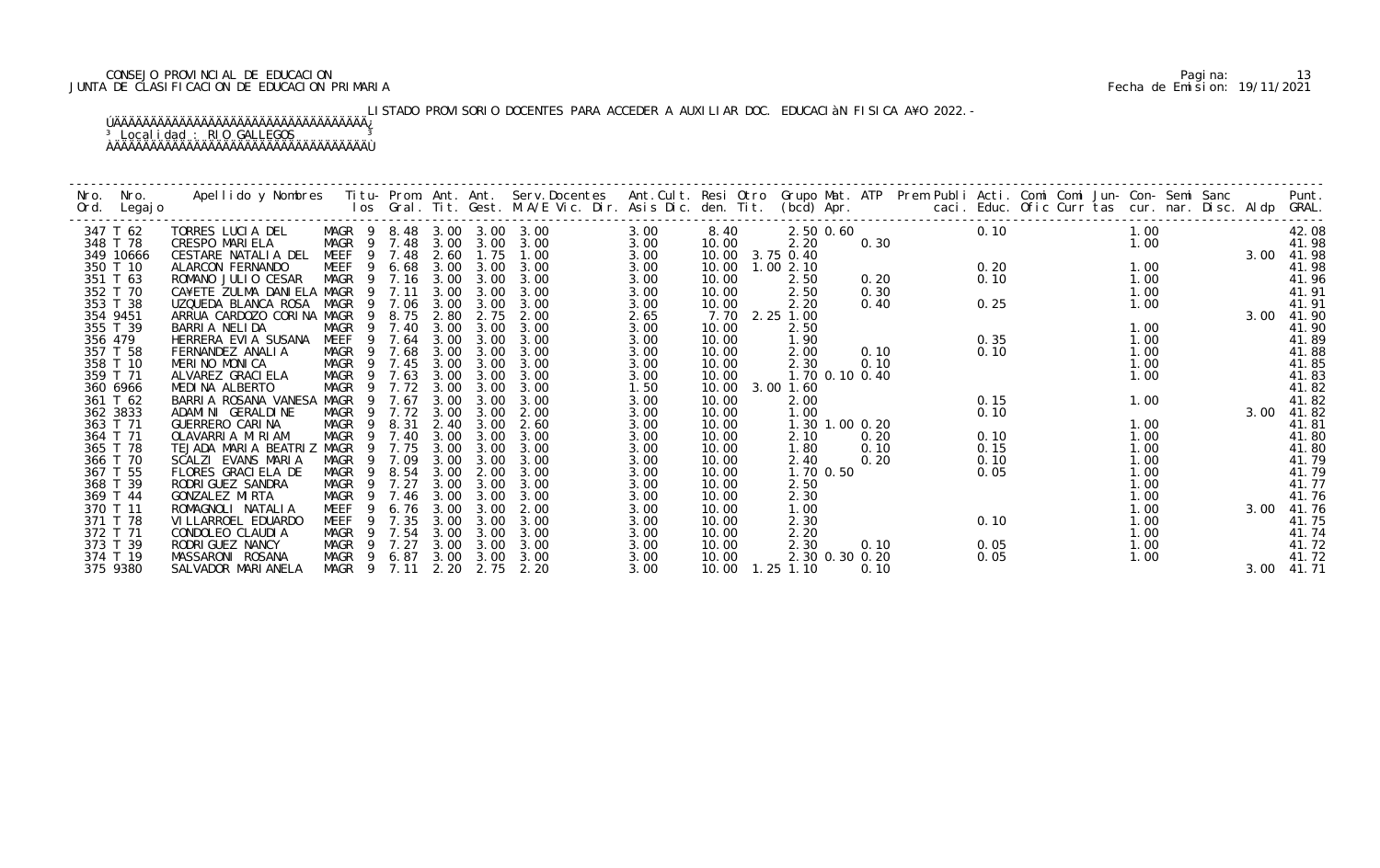# CONSEJO PROVINCIAL DE EDUCACION Pagina: 14 JUNTA DE CLASIFICACION DE EDUCACION PRIMARIA Fecha de Emision: 19/11/2021

# LISTADO PROVISORIO DOCENTES PARA ACCEDER A AUXILIAR DOC. EDUCACIàN FISICA A¥O 2022.-

| Nro.<br>Ord.         | Apellido y Nombres  Titu- Prom. Ant. Ant.  Serv.Docentes  Ant.Cult. Resi Otro  Grupo Mat. ATP  Prem Publi Acti. Comi Comi Jun- Con- Semi Sanc<br>Ios Gral. Tit. Gest. M.A/E Vic. Dir. Asis Dic. den. Tit.  (bcd) Apr.<br>Nro.<br>Legaj o |                            |                |              |              |              |              |                |                   |      |      |      |  |               |      | Punt.<br>GRAL. |
|----------------------|------------------------------------------------------------------------------------------------------------------------------------------------------------------------------------------------------------------------------------------|----------------------------|----------------|--------------|--------------|--------------|--------------|----------------|-------------------|------|------|------|--|---------------|------|----------------|
| 376 T 55             | COTTO ELSA ZUNILDA                                                                                                                                                                                                                       | MAGR 9 7.41 3.00 3.00 3.00 |                |              |              |              | 3.00         | 10.00          | 2.30              |      |      |      |  | 1.00          |      | 41.71          |
| 377 T 62             | HERNANDEZ SANDRA                                                                                                                                                                                                                         | MAGR 9 7.67                |                | 3.00         | 3.00         | 3.00         | 1.95         |                | 10.00  1.25  1.70 | 0.10 |      |      |  | 1.00          |      | 41.67          |
| 378 T 61             | VERA AMELIA EDITH                                                                                                                                                                                                                        | MAGR 9 7.36                |                | 3.00         | 3.00         | 3.00         | 3.00         | 10.00          | 2.20              |      |      | 0.05 |  | 1.00          |      | 41.61          |
| 379 T 39             | ANTONUCCI CAMPORRO                                                                                                                                                                                                                       | <b>MEEF</b>                | 9 6.24         | 3.00         | 3.00         | 3.00         | 3.00         | 10.00          | 1.002.10          |      |      | 0.25 |  | 1.00          |      | 41.59          |
| 380 T 11             | GOMEZ HUGO ALFREDO                                                                                                                                                                                                                       | MAGR <sub>9</sub>          | 7.38           | 3.00         | 3.00         | 3.00         | 3.00         | 10.00          | 2.10              | 0.10 |      |      |  | 1.00          |      | 41.58          |
| 381 8235             | SANDOVAL CORINA                                                                                                                                                                                                                          | MAGR 9 7.17                |                | 1.80         | 2.25         | 3.00         | 3.00         | 10.00          | $3.25$ $2.10$     |      |      |      |  |               |      | 41.57          |
| 382 T 61             | RAMIREZ MARIO                                                                                                                                                                                                                            | MAGR                       | 9 7.16         | 3.00         | 3.00         | 3.00         | 2.80         | 10.00          | 2.40              |      |      | 0.20 |  | 1.00          |      | 41.56          |
| 383 T 39             | CARO MARCELA ANALIA                                                                                                                                                                                                                      | MAGR                       | 9 7.35         | 3.00         | 3.00         | 3.00         | 3.00         | 10.00          | 2.10              | 0.10 |      |      |  | 1.00          |      | 41.55          |
| 384 T 58             | RISSO PATRON SELVA                                                                                                                                                                                                                       | <b>MAGR</b><br>-9          | 6.24           | 3.00         | 3.00         | 3.00         | 3.00         | 10.00          | 1.002.10          | 0.10 |      | 0.10 |  | 1.00          |      | 41.54          |
| 385 8133             | FREYTES MARIA                                                                                                                                                                                                                            | MEEF<br>-9                 | 7.69           | 3.00         | 3.00         | 2.40         | 3.00         | 9.10           | 1.20              |      |      | 0.15 |  |               | 3.00 | 41.54          |
| 386 T 63             | PAREDES RAUL LUIS                                                                                                                                                                                                                        | MAGR<br>-9                 | 6.53           | 3.00         | 3.00         | 3.00         | 3.00         | 10.00          | 2.80              | 0.20 |      |      |  | 1.00          |      | 41.53          |
| 387 T 58             | SANCHEZ ANALIA                                                                                                                                                                                                                           | MAGR<br>9                  | 7.63           | 3.00         | 3.00         | 3.00         | 3.00         | 10.00          | 1.80              | 0.10 |      |      |  | 1.00          |      | 41.53          |
| 388 TAD 1            | SALGUERO SANDRA                                                                                                                                                                                                                          | MAGR                       | 6.67           | 3.00         | 3.00         | 3.00         | 3.00         | 10.00          | 2.70              | 0.10 |      | 0.05 |  | 1.00          |      | 41.52          |
| 389 8965             | FERNANDEZ ANA MARIA                                                                                                                                                                                                                      | MAGR<br>-9                 | 8.60           | 2.80         | 3.00         | 2.30         | 3.00         | 7.70           | 4.00 1.10         |      |      |      |  |               |      | 41.50          |
| 390 4782             | ARRAUSI MARISA                                                                                                                                                                                                                           | MAGR<br>9                  | 8.89           | 3.00         | 3.00         | 3.00         | 3.00         | 9.80           | 1.70              | 0.10 |      |      |  |               |      | 41.49          |
| 391 T 81             | LOPEZ MARIA ELENA                                                                                                                                                                                                                        | MAGR<br>-9<br>-9           | 7.48           | 3.00         | 3.00         | 3.00<br>3.00 | 3.00         | 10.00          | 2.00<br>1.00 1.90 |      |      |      |  | 1.00          |      | 41.48          |
| 392 4874<br>393 T 61 | BERNASCONI OMAR<br>DI ALESSIO MARIA                                                                                                                                                                                                      | MAGR<br>MAGR               | 7.57<br>9 7.07 | 3.00<br>3.00 | 3.00<br>3.00 | 3.00         | 3.00<br>3.00 | 10.00<br>10.00 | 2.40              |      |      |      |  | 1.00          |      | 41.47<br>41.47 |
| 394 T 44             | GUTI ERREZ MARIO                                                                                                                                                                                                                         | MAGR<br>$\overline{9}$     | 7.41           | 3.00         | 3.00         | 3.00         | 3.00         | 9.80           | 2.20              |      |      |      |  | 1.00          |      | 41.41          |
| 395 T 15             | CARRI LLANCA ANDREA                                                                                                                                                                                                                      | MAGR<br>$\overline{9}$     | 7.81           | 3.00         | 3.00         | 3.00         | 3.00         | 10.00          | 1.60              |      |      |      |  | 1.00          |      | 41.41          |
| 396 T 62             | GONZALEZ DANTE                                                                                                                                                                                                                           | MAGR<br>- 9                | 6.32           | 3.00         | 3.00         | 3.00         | 3.00         | 10.00          | 2.50              | 0.20 |      | 0.25 |  | $1.00$ $0.10$ |      | 41.37          |
| 397 T 10             | MAI DANA MARI ELA                                                                                                                                                                                                                        | MAGR                       | 9 7.10         | 2.20         | 2.75         | 2.20         | 3.00         | 10.00          | 1.10              |      |      |      |  | 1.00          | 3.00 | 41.35          |
| 398 T 10             | CRABA MARCELA LORENA MAGR                                                                                                                                                                                                                | -9                         | 6.59           | 2.60         | 3.00         | 2.60         | 1.20         | 10.00          | 1.30 0.70 0.20    |      | 0.15 |      |  | 1.00          | 3.00 | 41.34          |
| 399 T 62             | CALI SMONTE MARIA                                                                                                                                                                                                                        | MAGR<br>- 9                | 6.87           | 3.00         | 3.00         | 3.00         | 3.00         | 10.00          | 2.30              | 0.10 |      | 0.05 |  | 1.00          |      | 41.32          |
| 400 T 83             | BLANCO ANGELA PAOLA                                                                                                                                                                                                                      | MAGR<br>-9                 | 7.72           | 3.00         | 3.00         | 3.00         | 3.00         | 10.00          | 1.60              |      |      |      |  | 1.00          |      | 41.32          |
| 401 T 11             | FEI NI NGER NORMA                                                                                                                                                                                                                        | MAGR                       | 9 9.16         | 3.00         | 1.75         | 2.80         | 3.00         | 4.20           | 3.00 1.40         |      |      |      |  | 1.00          | 3.00 | 41.31          |
| 402 T 91             | ALMONACI D NANCY                                                                                                                                                                                                                         | MAGR                       | 9 7.46 3.00    |              | 3.00         | 3.00         | 3.00         | 10.00          | 1.80              |      |      | 0.05 |  | 1.00          |      | 41.31          |
| 403 T 15             | GONZALEZ ISABEL DEL                                                                                                                                                                                                                      | MAGR<br>$\overline{9}$     | 6.50 3.00      |              | 3.00         | 3.00         | 3.00         | 10.00          | 2.50 0.20         |      |      | 0.10 |  | 1.00          |      | 41.30          |
| 404 5444             | SANCHEZ ARRIETA                                                                                                                                                                                                                          | MEEF 9 7.35 3.00 3.00      |                |              |              | 3.00         | 3.00         | 10.00          | 2.70 0.20         |      |      |      |  |               |      | 41.25          |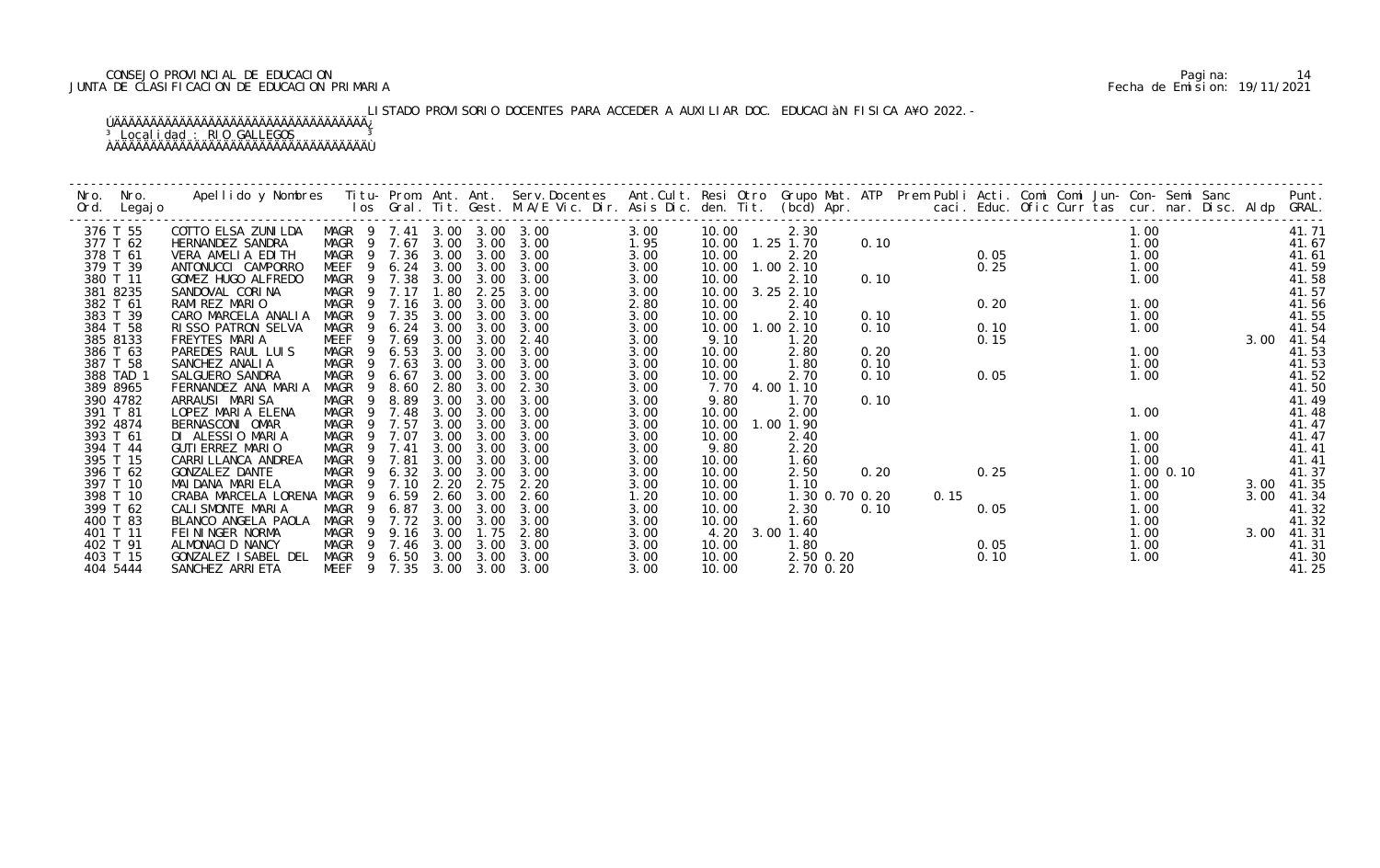# CONSEJO PROVINCIAL DE EDUCACION Pagina: 15 JUNTA DE CLASIFICACION DE EDUCACION PRIMARIA Fecha de Emision: 19/11/2021

# LISTADO PROVISORIO DOCENTES PARA ACCEDER A AUXILIAR DOC. EDUCACIàN FISICA A¥O 2022.-

| Nro.    | Nro.<br>Ord. Legajo | Apellido y Nombres  Titu- Prom. Ant. Ant.  Serv.Docentes  Ant.Cult. Resi Otro  Grupo Mat. ATP  Prem Publi Acti. Comi Comi Jun- Con- Semi Sanc          Punt.<br>Ios Gral. Tit. Gest. M.A/E Vic. Dir. Asis Dic. den. Tit. (bcd) Ap |                        |             |      |      |                |      |                   |                |                |      |      |      |      |      |      |            |
|---------|---------------------|-----------------------------------------------------------------------------------------------------------------------------------------------------------------------------------------------------------------------------------|------------------------|-------------|------|------|----------------|------|-------------------|----------------|----------------|------|------|------|------|------|------|------------|
|         | 405 T 55            | DAVILA MARINA ESTER MAGR 9 7.34 3.00 3.00 3.00                                                                                                                                                                                    |                        |             |      |      |                | 3.00 | 10.00             |                | 1.70 0.10      |      | 0.10 |      |      | 1.00 |      | 41.24      |
|         | 406 9269            | BRITO ELSA DANIELA                                                                                                                                                                                                                | MAGR 9 7.97 2.60       |             |      | 2.75 | 2.00           | 3.00 | 7.70              | 5.00 1.10 0.10 |                |      |      |      |      |      |      | 41.22      |
| 407 T11 |                     | DI AZ VERONICA LORENA MAGR                                                                                                                                                                                                        |                        | 9 7.92 3.00 |      | 3.00 | 2.90           | 1.80 | 10.00             |                | 1.80 0.70      |      |      | 0.10 |      | 1.00 |      | 41.22      |
|         | 408 T 39            | SAMIZ PATRICIA                                                                                                                                                                                                                    | MEEF 9 6.60            |             | 3.00 | 3.00 | 3.00           | 3.00 | 10.00             | 2.50           |                |      | 0.05 |      |      | 1.00 |      | 41.15      |
|         | 409 T 44            | RUIZ NELIDA ROSA                                                                                                                                                                                                                  | MAGR 9 7.17            |             | 3.00 | 3.00 | 3.00           | 0.45 | 10.00             | 1.50           |                |      |      |      |      | 1.00 |      | 3.00 41.12 |
|         | 410 8043            | CARRION NELSON                                                                                                                                                                                                                    | MAGR<br>- 9            | 8.41        | 2.80 | 3.00 | 2.80           | 0.70 | 10.00             | 1.40           |                |      |      |      |      |      | 3.00 | 41.11      |
|         | 411 5534            | REI¥ANCO VI VI ANA                                                                                                                                                                                                                | MAGR                   | 9 7.55      | 3.00 | 3.00 | 3.00           | 0.55 | 10.00             | 2.00           |                |      |      |      |      |      | 3.00 | 41.10      |
|         | 412 T 39            | SMART CHRISTIAN                                                                                                                                                                                                                   | MEEF<br>-9             | 6.56        | 3.00 | 3.00 | 3.00           | 3.00 | 10.00             | 2.40           |                |      | 0.10 |      |      | 1.00 |      | 41.06      |
|         | 413 T 15            | TOLEDO MABEL ALICIA                                                                                                                                                                                                               | MAGR<br>9              | 6.81        | 3.00 | 3.00 | 3.00           |      | 10.00             | 2.20           |                |      |      |      |      | 1.00 | 3.00 | 41.01      |
|         | 414 T 61            | LEANES FRANCI SCO                                                                                                                                                                                                                 | MAGR                   | 6.15        | 3.00 | 3.00 | $3.00 \, 0.30$ | 3.00 | 10.00             | 2.50           |                |      | 0.05 |      |      | 1.00 |      | 41.00      |
|         | 415 T 71            | SOLORZANO RUBEN                                                                                                                                                                                                                   | MAGR<br>- 9            | 6.99        | 3.00 | 3.00 | 3.00           | 2.35 | 10.00             | 2.60           |                |      | 0.05 |      |      | 1.00 |      | 40.99      |
|         | 416 T 63            | ESPER MARIANA                                                                                                                                                                                                                     | <b>MEEF</b><br>9       | 6.73        | 3.00 | 3.00 | 3.00           | 3.00 | 10.00             | 1.50           |                |      | 0.75 |      |      | 1.00 |      | 40.98      |
|         | 417 T 39            | STUTZ ANDREA SUSANA                                                                                                                                                                                                               | MAGR<br>9              | 7.22        | 3.00 | 3.00 | 3.00           | 3.00 | 10.00             | 1.60           |                |      | 0.10 |      |      | 1.00 |      | 40.92      |
|         | 418 T 11            | ACEVEDO OJEDA                                                                                                                                                                                                                     | MAGR<br>9              | 6.72        | 2.00 | 2.50 | 2.00           | 3.00 | 10.00             |                | 1.00 0.50 0.10 |      | 0.10 |      |      | 1.00 | 3.00 | 40.92      |
|         | 419 T 90            | BARRETO SI LVANA                                                                                                                                                                                                                  | MAGR<br>$\overline{9}$ | 7.01        | 3.00 | 3.00 | 3.00           | 3.00 | 10.00             | 1.80           |                |      | 0.10 |      |      | 1.00 |      | 40.91      |
|         | 420 3542            | GONZALEZ CLAUDIA                                                                                                                                                                                                                  | MAGR<br>$\overline{9}$ | 8.50        | 3.00 | 3.00 | 1.00           | 3.00 | 10.00 2.75 0.50   |                |                | 0.10 | 0.05 |      |      |      |      | 40.90      |
|         | 421 T 90            | PEREZ MONICA NOEMI                                                                                                                                                                                                                | MAGR<br>$\overline{9}$ | 6.19        | 3.00 | 3.00 | 3.00 0.30      | 3.00 | 10.00             | 2.30           |                |      | 0.10 |      |      | 1.00 |      | 40.89      |
|         | 422 T 19/71         | RODRI GUEZ JAVI ER                                                                                                                                                                                                                | MEEF<br>9              | 7.33        | 2.60 | 3.00 | 2.00           | 1.75 | 10.00             | 1.00           |                |      | 0.20 |      |      | 1.00 | 3.00 | 40.88      |
|         | 423 8018            | VEGA VILMA MABEL                                                                                                                                                                                                                  | MAGR<br>$\overline{9}$ | 6.56        | 3.00 | 3.00 | 2.60           | 3.00 | 9.80              | 1.00 1.50      |                |      | 0.40 |      |      | 1.00 |      | 40.86      |
|         | 424 5277            | SOSA LEI LA SI LVANA                                                                                                                                                                                                              | MEEF                   | 9 7.25      | 3.00 | 3.00 | 1.40           | 3.00 | 10.00             | 2.50 0.70      |                |      | 0.30 |      | 0.70 |      |      | 40.85      |
| 425 T 1 |                     | PI ZARRO GABRI ELA                                                                                                                                                                                                                | MEEF                   | 9 7.25      | 3.00 | 3.00 | 3.00           | 3.00 | 10.00             | 1.60           |                |      |      |      |      | 1.00 |      | 40.85      |
|         | 426 8221            | CARDOZO ERMELINDA                                                                                                                                                                                                                 | MAGR                   | 9 6.93      | 3.00 | 3.00 | 2.50           | 3.00 | 9.10              | 1.20           |                | 0.10 |      |      |      |      | 3.00 | 40.83      |
|         | 427 T 58            | VERGARA STELLA MARIS MAGR                                                                                                                                                                                                         | 9                      | 6.67        | 3.00 | 3.00 | 3.00           | 3.00 | 10.00             | 2.10           |                |      | 0.05 |      | 1.00 |      |      | 40.82      |
|         | 428 11474           | CARCAMO VILA MARIANA MAGR                                                                                                                                                                                                         |                        | 9 7.31      | 1.00 | 1.25 | 1.00           | 3.00 | 10.00             | 4.75 0.50      |                |      |      |      |      |      | 3.00 | 40.81      |
|         | 429 7426            | GOMEZ ALEJANDRA                                                                                                                                                                                                                   | MAGR<br>$\overline{9}$ | 6.60        | 3.00 | 3.00 | 3.00           | 3.00 | 10.00             | 1.50 1.50      |                | 0.20 |      |      |      |      |      | 40.80      |
|         | 430 5589            | MI LLALONCO SI LVANA                                                                                                                                                                                                              | MAGR<br>$\overline{9}$ | 7.69        | 3.00 | 3.00 | 3.00           | 3.00 | 10.00             | 1.90           |                | 0.10 | 0.10 |      |      |      |      | 40.79      |
|         | 431 9581            | BAHAMONDE PABLO                                                                                                                                                                                                                   | MAGR<br>- 9            | 8.13        | 2.00 | 2.50 | 2.10           | 3.00 | 10.00             | 1.00           |                |      |      |      |      |      | 3.00 | 40.73      |
|         | 432 0676            | ANTOLA SERGIO IVAN                                                                                                                                                                                                                | MEEF 9 7.36            |             | 3.00 | 3.00 | 2.80           | 2.85 | 10.00  1.25  1.40 |                |                |      | 0.05 |      |      |      |      | 40.71      |
|         | 433 T 78            | CABALLERO MARIA                                                                                                                                                                                                                   | MEEF 9 7.71            |             | 2.60 | 2.50 | 1.20           | 3.00 | 10.00             | 0.60           |                |      | 0.10 |      |      | 1.00 | 3.00 | 40.71      |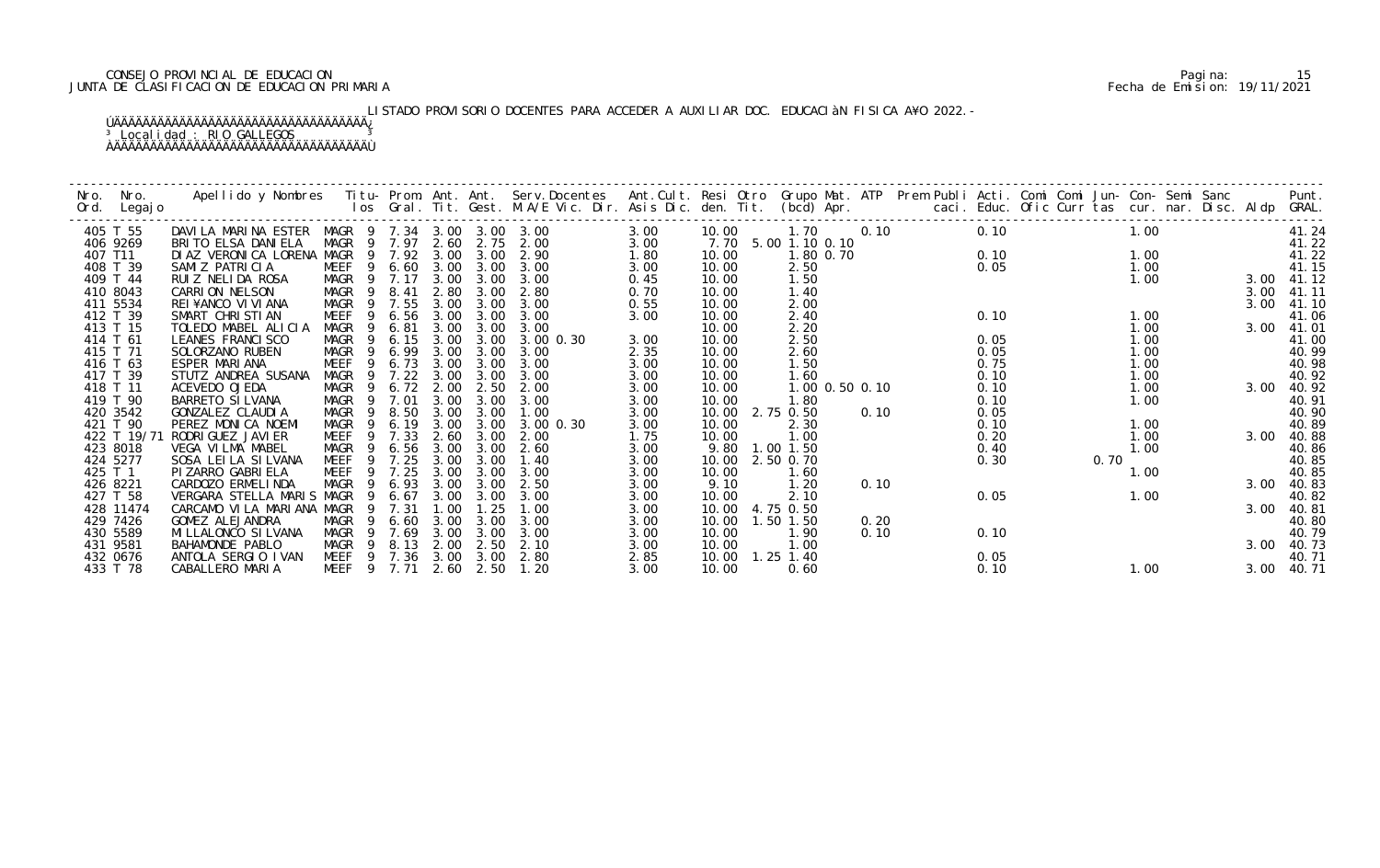# CONSEJO PROVINCIAL DE EDUCACION Pagina: 16 JUNTA DE CLASIFICACION DE EDUCACION PRIMARIA Fecha de Emision: 19/11/2021

# LISTADO PROVISORIO DOCENTES PARA ACCEDER A AUXILIAR DOC. EDUCACIàN FISICA A¥O 2022.-

| Nro.<br>Ord. | Nro.<br>Legaj o | Apellido y Nombres - Titu- Prom. Ant. Ant. Serv.Docentes - Ant.Cult. Resi Otro Grupo Mat. ATP Prem Publi Acti. Comi Comi Jun- Con- Semi Sanc - - - Punt.<br>Ios Gral. Tit. Gest. M.A/E Vic. Dir. Asis Dic. den. Tit. (bcd) Apr. - |                  |                |        |      |      |                            |           |       |            |                     |           |      |      |      |  |      |      |       |
|--------------|-----------------|-----------------------------------------------------------------------------------------------------------------------------------------------------------------------------------------------------------------------------------|------------------|----------------|--------|------|------|----------------------------|-----------|-------|------------|---------------------|-----------|------|------|------|--|------|------|-------|
|              |                 |                                                                                                                                                                                                                                   |                  |                |        |      |      |                            |           |       |            |                     |           |      |      |      |  |      |      |       |
|              | 434 7909        | ACOSTA MI LAGROS                                                                                                                                                                                                                  |                  |                |        |      |      | MAGR 9 8.86 3.00 3.00 2.70 | 3.00      | 9.80  |            | 1.30                |           |      |      |      |  |      |      | 40.66 |
|              | 435 4897        | ZAGARZAZU ROSANA                                                                                                                                                                                                                  | MAGR 9 6.73 3.00 |                |        |      | 3.00 | 3.00                       | 3.00      | 10.00 |            |                     | 2.40 0.50 |      |      |      |  |      |      | 40.63 |
|              | 436 9665        | FOGGETTA JULI ETA                                                                                                                                                                                                                 | MAGR 9 8.33      |                |        | 3.00 | 2.50 | 2.60                       | 2.90      | 7.00  |            | 1.30 1.00           |           |      |      |      |  |      | 3.00 | 40.63 |
|              |                 | 437 T 81/46 CAPDEVILA MARIA                                                                                                                                                                                                       | MEEF             |                | 9 7.33 | 2.80 | 3.00 | 2.40                       | 1.95      | 8.40  |            | 1.20                |           |      |      | 0.55 |  | 1.00 | 3.00 | 40.63 |
|              | 438 10015       | CABRERA PAOLA FATIMA MAGR                                                                                                                                                                                                         |                  | 9              | 8.57   | 3.00 | 2.25 | 3.00                       | 3.00      | 6.30  |            | 2.50                |           |      |      |      |  |      | 3.00 | 40.62 |
|              | 439 4950        | ALVARADO ALICIA DEL                                                                                                                                                                                                               | MAGR             | 9              | 6.00   | 3.00 | 3.00 | 3.00                       | 3.00      | 10.00 |            | 2.50                |           |      |      | 0.10 |  | 1.00 |      | 40.60 |
|              | 440 10263       | LOZA SI LVANA ANDREA                                                                                                                                                                                                              | MAGR             |                | 9 8.18 | 1.60 | 2.00 | 1.70                       | 3.00      | 10.00 |            | 1.00 0.80 0.30      |           |      |      |      |  |      | 3.00 | 40.58 |
|              | 441 0100        | LOAI ZA MIRIAN                                                                                                                                                                                                                    | MAGR             |                | 9 7.73 | 3.00 | 3.00 | 1.40                       | 3.00      | 10.00 |            | 2.25 0.70 0.30      |           |      |      | 0.10 |  |      |      | 40.48 |
|              | 442 7833        | BRAVO NI COLAS                                                                                                                                                                                                                    | MAGR             | - 9            | 7.72   | 3.00 | 3.00 | 1.00                       | 2.25      | 10.00 |            | 3.00 0.50           |           |      | 1.00 |      |  |      |      | 40.47 |
|              | 443 T.62        | MASSAD RAMONA                                                                                                                                                                                                                     | MAGR             | - 9            | 7.45   | 3.00 | 3.00 | 3.00                       | 1.95      | 10.00 |            | 1.90                |           | 0.10 |      |      |  | 1.00 |      | 40.40 |
|              | 444 9327        | GIMENEZ VANESA MARTA                                                                                                                                                                                                              | MAGR             | 9              | 8.18   | 3.00 | 2.75 | 2.20                       | 2.60      | 7.70  |            | 3.75 1.10           |           |      |      | 0.10 |  |      |      | 40.38 |
|              | 445 10131       | NUNO CARLOS FIDEL                                                                                                                                                                                                                 | MAGR             | - 9            | 8.22   | 2.60 | 2.00 | 0.60                       | 2.85      |       |            | 4.90 9.00 0.30 0.90 |           |      |      |      |  |      |      | 40.37 |
|              | 446 7403        | VI TULLI DANA                                                                                                                                                                                                                     | MAGR 9           |                | 7.75   | 3.00 | 3.00 | 2.30                       | 3.00      | 10.00 |            | 1.001.10            |           | 0.10 |      | 0.10 |  |      |      | 40.35 |
|              | 447 T 58        | RI CO GRACI ELA                                                                                                                                                                                                                   | MAGR             | - 9            | 7.89   | 3.00 | 2.75 | 2.00                       | 3.00      | 7.70  |            | 3.00 1.00           |           |      |      |      |  | 1.00 |      | 40.34 |
|              | 448 TAD 4       | BENITEZ MERCEDES                                                                                                                                                                                                                  | MAGR             | $\overline{9}$ | 5.16   | 3.00 | 3.00 | 3.00                       | 3.00      | 10.00 |            | 3.00                |           |      |      | 0.15 |  | 1.00 |      | 40.31 |
|              | 449 5247        | CHENA LORENA EDITH                                                                                                                                                                                                                | MEEF             | 9              | 8.03   | 3.00 | 3.00 | 1.10                       | 3.00 0.20 |       |            | 10.00  1.75  0.50   |           |      |      | 0.70 |  |      |      | 40.28 |
|              | 450 T 41        | LUKI EWI CZ FLAVI O                                                                                                                                                                                                               | <b>MEEF</b>      |                | 6.53   | 3.00 | 3.00 | 3.00                       | 3.00      | 10.00 |            | 1.60                |           |      |      | 0.15 |  | 1.00 |      | 40.28 |
|              | 451 T 91        | OCAMPO MIRTA GLADIS                                                                                                                                                                                                               | MAGR             | 9              | 6.72   | 3.00 | 3.00 | 3.00                       | 2.85      | 10.00 |            | 1.70                |           |      |      |      |  | 1.00 |      | 40.27 |
|              | 452 T 41        | LERMA CAROLINA                                                                                                                                                                                                                    | MAGR             | - 9            | 9.07   | 3.00 | 3.00 | 3.00                       | 0.50      | 10.00 |            | 1.60                |           | 0.10 |      |      |  | 1.00 |      | 40.27 |
|              | 453 T 47        | MORETTA ROMANO                                                                                                                                                                                                                    | MAGR             | 9              | 8.85   | 3.00 | 2.75 | 3.00                       | 3.00      | 7.70  |            | 1.90                |           |      |      |      |  | 1.00 |      | 40.20 |
|              | 454 T 39        | ZELASCHI LILIANA                                                                                                                                                                                                                  | MAGR             | - 9            | 7.16   | 3.00 | 2.00 | 3.00                       | 3.00      |       |            | 5.60 1.00 2.40      |           |      |      |      |  | 1.00 | 3.00 | 40.16 |
|              | 455 8028        | ESCOBAR RAMONA                                                                                                                                                                                                                    | MAGR             | 9              | 6.00   | 3.00 | 3.00 | 2.20                       | 3.00      | 9.10  |            | 3.75 1.10           |           |      |      |      |  |      |      | 40.15 |
|              | 456 0176        | FERNANDEZ ZULMA                                                                                                                                                                                                                   | MAGR             | 9              | 7.68   | 3.00 | 3.00 | 3.00                       | 2.35      | 10.00 |            | 2.00                |           |      |      | 0.10 |  |      |      | 40.13 |
|              | 457 5467        | JARA ALEJANDRA                                                                                                                                                                                                                    | MAGR             | - 9            | 7.50   | 3.00 | 3.00 | 3.00                       | 3.00      | 10.00 |            | 1.50                |           | 0.10 |      |      |  |      |      | 40.10 |
|              | 458 T 90        | RIVADENEIRA GIL                                                                                                                                                                                                                   | MAGR             | -9             | 8.07   | 3.00 | 2.75 | 2.00                       | 0.85      | 8.40  |            | 3.00 1.00 1.00      |           |      |      |      |  | 1.00 |      | 40.07 |
|              | 459 5283        | TREUQUI L SONI A                                                                                                                                                                                                                  | MEEF             | 9              | 7.02   | 3.00 | 3.00 | 3.00                       | 3.00      | 10.00 |            | 1.70                |           |      |      | 0.30 |  |      |      | 40.02 |
|              | 460 T 78        | ALMADA SONIA EVELIN                                                                                                                                                                                                               | MAGR             | - 9            | 8.45   | 3.00 | 2.75 | 3.00                       | 1.70      | 7.70  |            |                     | 2.30 1.00 |      |      | 0.10 |  | 1.00 |      | 40.00 |
|              | 461 11470       | ESTEVEZ CINTIA                                                                                                                                                                                                                    | MAGR 9 7.31      |                |        | 1.00 | 1.25 | 1.10                       | 1.75      |       | 10.00 5.25 |                     |           |      |      | 0.30 |  |      | 3.00 | 39.96 |
|              | 462 4568        | DENIS DAVID EDGAR                                                                                                                                                                                                                 | MEEF 9 7.57      |                |        | 3.00 | 3.00 | 2.80                       | 3.00      | 10.00 |            | 1.40                |           |      |      | 0.15 |  |      |      | 39.92 |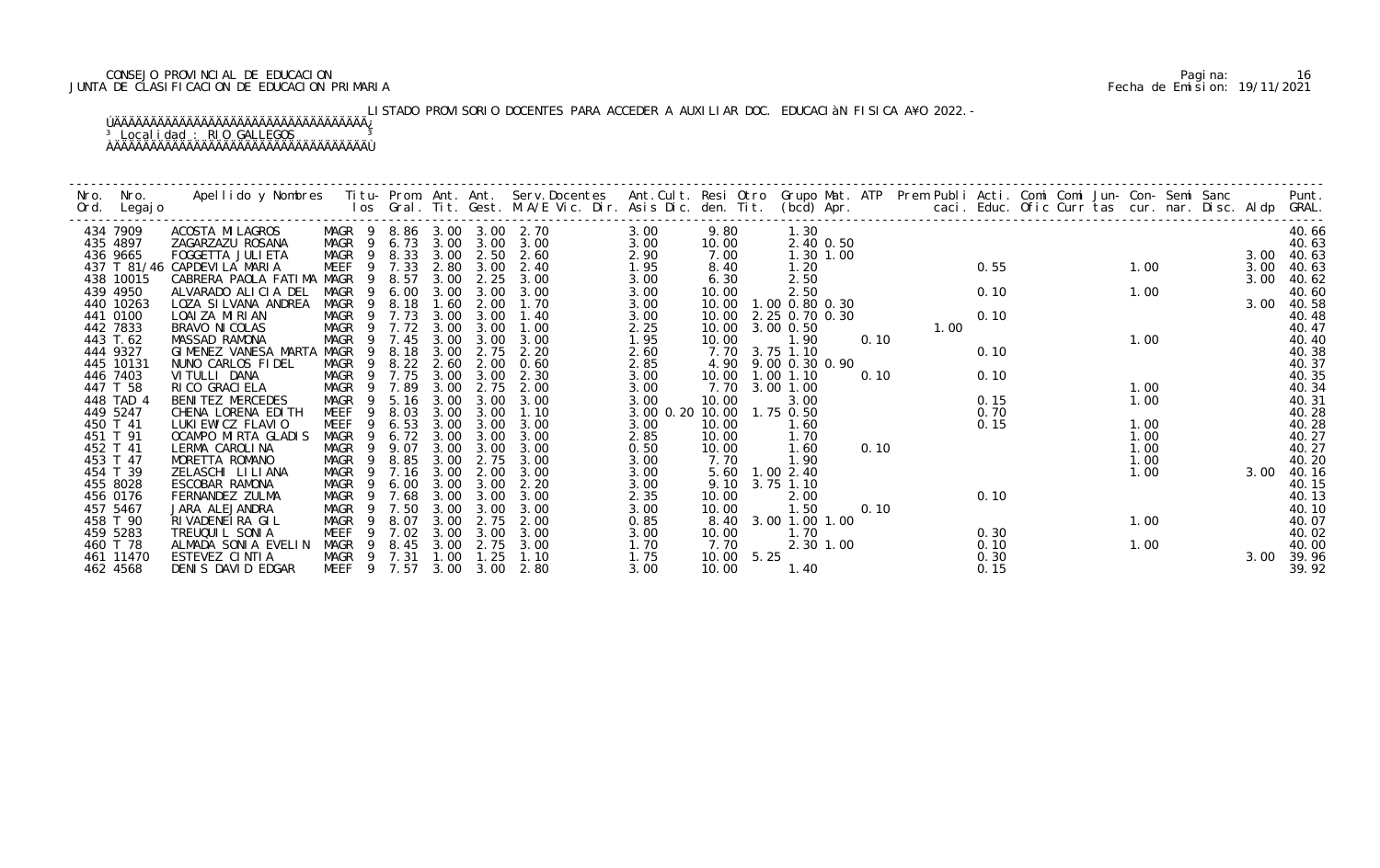# CONSEJO PROVINCIAL DE EDUCACION Pagina: 17 JUNTA DE CLASIFICACION DE EDUCACION PRIMARIA Fecha de Emision: 19/11/2021

# LISTADO PROVISORIO DOCENTES PARA ACCEDER A AUXILIAR DOC. EDUCACIàN FISICA A¥O 2022.-

| Nro.<br>Ord. Legajo   | Nro. | Apellido y Nombres Iitu-Prom. Ant. Ant. Serv.Docentes Ant.Cult. Resi Otro Grupo Mat. ATP Prem Publi Acti. Comi Comi Jun-Con-Semi Sanc Punt.<br>Ios Gral. Tit. Gest. M.A/E Vic. Dir. Asis Dic. den. Tit. (bcd) Apr. |                            |                |        |              |                       |                                       |                 |                           |      |                |      |      |      |  |        |      |  |              |                |
|-----------------------|------|--------------------------------------------------------------------------------------------------------------------------------------------------------------------------------------------------------------------|----------------------------|----------------|--------|--------------|-----------------------|---------------------------------------|-----------------|---------------------------|------|----------------|------|------|------|--|--------|------|--|--------------|----------------|
| 463 5561              |      | AGUI RRE FERNANDO                                                                                                                                                                                                  |                            |                |        |              |                       | MAGR 9 8.16 3.00 3.00 2.00            | 3.00            | 10.00                     |      | 1.00 0.60      |      | 0.15 |      |  |        |      |  |              | 39.91          |
| 464 10609             |      | FIGUEROA LILIANA DEL MAGR 9 8.45                                                                                                                                                                                   |                            | - 9            |        | 3.00         |                       | $1.75$ $2.20$                         | 3.00            |                           |      | 4.90 6.50 1.10 |      |      |      |  | $1.00$ |      |  |              | 39.90          |
| 465 T 90              |      | CHAMORRO SYLVIA                                                                                                                                                                                                    | MAGR<br>MAGR 9 7.68        |                |        |              |                       | 6.69 3.00 3.00 2.80<br>3.00 3.00 2.80 | 3.00<br>3.00    | 9.80<br>10.00             |      | 1.40<br>1.40   | 0.10 |      | 0.10 |  |        |      |  |              | 39.89<br>39.88 |
| 466 5688<br>467 5377  |      | DI SANTO SI LVI NA<br>GUI AZU GUSTAVO                                                                                                                                                                              | <b>MEEF</b>                |                | 9 7.93 |              | 3.00 3.00             | 1.20                                  | 3.00 0.30 10.00 |                           |      | 0.60           |      |      | 0.75 |  |        | 1.00 |  |              | 39.78          |
| 468 9226              |      | MARTINEZ MARIELA                                                                                                                                                                                                   | MAGR 9                     |                | 7.66   | 2.20         | 2.75                  | 1.80                                  | 2.00            | 10.00                     |      | 3.00 1.00 0.30 |      |      |      |  |        |      |  |              | 39.71          |
| 469 7643              |      | CARLOS QUI ROGA                                                                                                                                                                                                    | MAGR                       | 9              | 5.93   | 3.00         | 3.00                  | 2.60                                  | 1.85            | 10.00                     |      | 1.30           |      |      |      |  |        |      |  | 3.00         | 39.68          |
| 470 7240              |      | RIOJA NATALIA                                                                                                                                                                                                      | MAGR 9 7.70                |                |        | 3.00         | 3.00                  | 2.80                                  | 2.75            | 10.00                     |      | 1.40           |      |      |      |  |        |      |  |              | 39.65          |
| 471 T 58              |      | ROMERO PERALTA                                                                                                                                                                                                     | MEEF                       | 9              | 6.48   | 3.00         |                       | $3.00 \quad 0.60$                     | 3.00 0.20 10.00 |                           |      | 0.30           |      |      | 0.05 |  |        | 1.00 |  | 3.00         | 39.63          |
| 472 T 33              |      | TIMONI GERMAN RAUL                                                                                                                                                                                                 | MEEF                       | 9              | 6.97   | 2.80         | 3.00                  | 2.50                                  | 2.80            | 10.00                     |      | 1.20           |      |      | 0.35 |  |        | 1.00 |  |              | 39.62          |
| 473 10537             |      | LUNA BRENDA ROMINA                                                                                                                                                                                                 | MAGR                       | - 9            | 8.61   | 1.40         | 1.75                  | 1.40                                  | 3.00            | 7.70 3.75                 |      |                |      |      |      |  |        |      |  | 3.00         | 39.61          |
| 474 8224              |      | DUE PATRICIA                                                                                                                                                                                                       |                            |                |        |              | MAGR 9 7.66 2.60 3.00 | 2.60                                  | 2.50            | 10.00                     |      | 1.30 0.90      |      |      | 0.05 |  |        |      |  |              | 39.61          |
| 475 7884              |      | BARRIOS LAGOS SANDRA MAGR                                                                                                                                                                                          |                            | - 9            | 8.93   | 2.80         | 3.00                  |                                       | 3.00            | 9.80                      | 3.00 |                |      |      |      |  |        |      |  |              | 39.53          |
| 476 3606              |      | MI RANDA MI GUEL F                                                                                                                                                                                                 | MAGR 9                     |                | 5.74   | 3.00         | 3.00                  | 3.00                                  | 3.00            | 10.00                     |      | 1.70           |      |      | 0.05 |  |        | 1.00 |  |              | 39.49          |
| 477 8207              |      | ZARATE CLARISA                                                                                                                                                                                                     | MAGR 9 8.43                |                |        | 3.00         | 3.00                  | 2.80                                  | 1.90            | 9.80                      |      | 1.40           |      |      | 0.10 |  |        |      |  |              | 39.43          |
| 478 9500              |      | GEORGACOPULOS JUANA                                                                                                                                                                                                | MAGR 9 8.21                |                |        | 2.20         | 2.75                  | 1.90                                  | 2.15            | 10.00 2.00 0.90 0.30      |      |                |      |      |      |  |        |      |  |              | 39.41          |
| 479 9944              |      | DOMI NGUEZ SI LVANA                                                                                                                                                                                                | MAGR                       | $\overline{9}$ | 7.98   | 1.80         | 2.25                  | 1.80                                  | 1.40            | 10.00  1.25  0.90         |      |                |      |      |      |  |        |      |  | 3.00         | 39.38          |
| 480 6510              |      | PUENTES JORGE                                                                                                                                                                                                      | MEEF                       | - 9            | 6.50   | 3.00         | 3.00                  | 3.00                                  | 3.00            | 10.00                     |      | 1.60           |      |      | 0.25 |  |        |      |  |              | 39.35          |
| 481 6789              |      | PASTOR ALEJANDRA                                                                                                                                                                                                   | MAGR 9                     |                | 8.24   | 3.00         | 3.00                  | 2.00                                  | 3.00            | 10.00                     |      | 1.00           | 0.10 |      |      |  |        |      |  |              | 39.34          |
| 482 9595<br>483 10204 |      | ROBLEDO ALBEIRO<br>RODRI GUEZ SARA LIA                                                                                                                                                                             | MAGR 9 7.47<br>MAGR 9 7.06 |                |        | 2.00<br>2.40 | 2.50<br>2.00          | 2.00<br>1.50                          | 1.00<br>3.00    | 10.00  1.25  1.00<br>5.60 |      | 4.00 0.70 1.00 | 0.10 |      |      |  |        |      |  | 3.00<br>3.00 | 39.32<br>39.26 |
| 484 9481              |      | HUMANO BERNABE                                                                                                                                                                                                     | MEEF                       | 9              | 7.56   | 2.40         | 2.75                  | 1.50                                  | 2.35            | 10.00                     |      | 0.70           |      |      |      |  |        |      |  | 3.00         | 39.26          |
| 485 8692              |      | CORDOBA HUGO CESAR                                                                                                                                                                                                 | MAGR                       | - 9            | 6.77   | 2.60         | 2.75                  | 2.20                                  | 2.30            |                           |      | 8.40 1.00 1.10 | 0.10 |      |      |  |        |      |  | 3.00         | 39.22          |
| 486 200               |      | HEREDIA STELLA MARIS MAGR                                                                                                                                                                                          |                            | - 9            | 6.35   | 3.00         | 3.00                  | 1.40                                  | 3.00            | 10.00 2.50 0.70           |      |                |      |      | 0.25 |  |        |      |  |              | 39.20          |
| 487 6588              |      | RIGONATTO WALTER                                                                                                                                                                                                   | MAGR                       |                | 9 7.66 | 3.00         | 2.75                  | 3.00                                  | 2.05            | 10.00                     |      | 1.60           |      |      | 0.10 |  |        |      |  |              | 39.16          |
| 488 T 58              |      | VIDAL MARIANA                                                                                                                                                                                                      | MEEF                       |                | 9 7.46 | 3.00         | 3.00                  | 2.00                                  | 2.60            | 10.00                     |      | 1.00           |      |      | 0.10 |  |        | 1.00 |  |              | 39.16          |
| 489 7813              |      | NI EVA MI GUEL EDUARDO MEEF 9 8.34                                                                                                                                                                                 |                            |                |        | 3.00         | 3.00                  | 1.20                                  | 3.00            |                           |      | 9.10 1.75 0.60 |      |      | 0.15 |  |        |      |  |              | 39.14          |
| 490 0119              |      | SANCHEZ ROSA BEATRIZ MEEF 9 6.24 3.00 3.00                                                                                                                                                                         |                            |                |        |              |                       | 3.00                                  | 3.00            | 10.00                     |      | 1.50           |      |      | 0.40 |  |        |      |  |              | 39.14          |
| 491 9842              |      | BI ANCHI NI GABRI ELA                                                                                                                                                                                              | MAGR 9 7.73                |                |        |              | 1.80 2.25             | 2.00                                  | 0.90            |                           |      | 6.30 5.25 0.90 |      |      |      |  |        |      |  | 3.00         | 39.13          |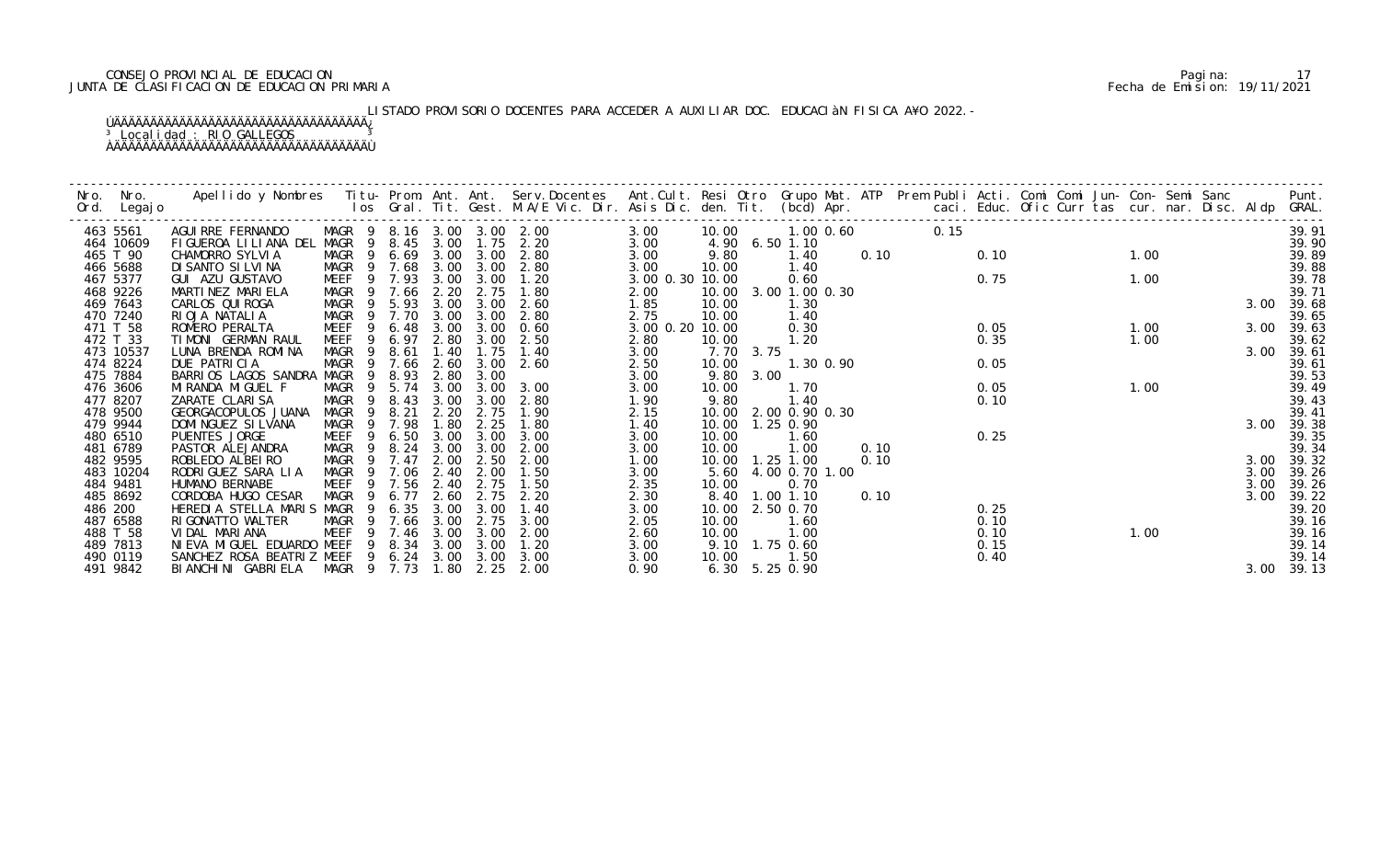# CONSEJO PROVINCIAL DE EDUCACION Pagina: 18 JUNTA DE CLASIFICACION DE EDUCACION PRIMARIA Fecha de Emision: 19/11/2021

# LISTADO PROVISORIO DOCENTES PARA ACCEDER A AUXILIAR DOC. EDUCACIàN FISICA A¥O 2022.-

| Nro. | Nro.<br>Ord. Legajo     | Apellido y Nombres - Titu- Prom. Ant. Ant. Serv.Docentes - Ant.Cult. Resi Otro Grupo Mat. ATP Prem Publi Acti. Comi Comi Jun- Con- Semi Sanc - - - Punt.<br>Ios Gral. Tit. Gest. M.A/E Vic. Dir. Asis Dic. den. Tit. (bcd) Apr. - |                            |                      |              |              |              |                                 |              |                |      |                           |           |      |      |      |      |  |      |  |      |                |
|------|-------------------------|-----------------------------------------------------------------------------------------------------------------------------------------------------------------------------------------------------------------------------------|----------------------------|----------------------|--------------|--------------|--------------|---------------------------------|--------------|----------------|------|---------------------------|-----------|------|------|------|------|--|------|--|------|----------------|
|      | 492 5662                | TOLEDO ELSA PATRICIA MAGR 9 8.03 3.00 3.00                                                                                                                                                                                        |                            |                      |              |              |              |                                 | 3.00         | 10.00 3.00     |      |                           |           |      |      |      | 0.10 |  |      |  |      | 39.13          |
|      | 493 8867<br>494 6447    | ROLDAN LAURA NOEMI<br>FRASER ERIC DOUGLAS                                                                                                                                                                                         | MAGR 9 8.17<br>MEEF 9 7.81 |                      |              | 3.00         |              | 3.00 3.00 0.40<br>$3.00$ $2.20$ | 3.00<br>3.00 | 10.00          |      | 9.10 3.25 0.20<br>1.10    |           |      |      |      |      |  |      |  |      | 39.12<br>39.11 |
|      | 495 8446                | LAZARTE GLORIA                                                                                                                                                                                                                    | MAGR 9 7.35                |                      |              | 3.00         | 3.00         | 2.40                            | 2.45         | 7.70           |      | 1.20                      |           |      |      |      |      |  |      |  | 3.00 | 39.10          |
|      | 496 8689                | PERA AGUSTIN                                                                                                                                                                                                                      | MEEF                       | 9 7.35               |              | 2.40         | 3.00         | 1.20                            | 1.80         | 10.00          |      | 2.75 0.60                 |           |      |      |      |      |  | 1.00 |  |      | 39.10          |
|      | 497 7710                | CATELI CAN ANGELA                                                                                                                                                                                                                 | MAGR                       | - 9                  | 8.21         | 3.00         | 3.00         | 2.80                            | 0.75         | 10.00          |      |                           | 1.30 1.00 |      |      |      |      |  |      |  |      | 39.06          |
|      | 498 9662                | RODRI GUEZ NORA                                                                                                                                                                                                                   | MAGR                       | -9                   | 8.82         | 2.00         | 2.50         | 1.70                            | 1.20         | 10.00          |      | 0.80                      |           |      |      |      |      |  |      |  | 3.00 | 39.02          |
|      | 499 9399                | PEREZ AI DA VERONI CA                                                                                                                                                                                                             | MAGR                       | -9                   | 7.65         | 2.20         | 2.75         | 1.80                            | 3.00         |                |      | 7.70 1.00 0.90            |           |      |      |      |      |  |      |  | 3.00 | 39.00          |
|      | 500 10421               | CORREA MARIA NOEMI                                                                                                                                                                                                                | MAGR                       | 9                    | 6.53         | 1.60         | 1.75         | 1.50                            | 2.20         |                |      | 4.90 7.50 0.70            |           |      |      | 0.30 |      |  |      |  | 3.00 | 38.98          |
|      | 501 9225                | BINET MARIA LAURA                                                                                                                                                                                                                 | MAGR                       | -9                   | 9.09         | 2.20         | 2.75         |                                 | 2.80         | 10.00          | 3.00 |                           | 0.10      |      |      |      |      |  |      |  |      | 38.94          |
|      | 502 8758<br>503 T 55    | BARON CRISTIAN<br>GONZALEZ SOLEDAD                                                                                                                                                                                                | MAGR<br>MAGR               | $\overline{9}$<br>-9 | 6.54<br>7.73 | 2.40<br>3.00 | 3.00         | $3.00$ $2.10$<br>3.00           | 1.45<br>0.35 | 7.70<br>10.00  |      | 2.75 1.00<br>1.70         |           | 0.10 |      |      |      |  | 1.00 |  | 3.00 | 38.94<br>38.88 |
|      | 504 8417                | LEGUNDA JULIA                                                                                                                                                                                                                     | MAGR                       | 9                    | 7.88         | 3.00         | 3.00         | 2.60                            |              | 9.10           |      | 1.30                      |           |      |      |      |      |  |      |  | 3.00 | 38.88          |
|      | 505 T 55                | AGUERO KARINA                                                                                                                                                                                                                     | MAGR                       |                      | 6.50         | 2.80         | 3.00         | 2.60                            | 2.55         | 10.00          |      | 1.30                      |           |      |      |      | 0.10 |  | 1.00 |  |      | 38.85          |
|      | 506 TP9760              | HOTUBOWKI OLGA                                                                                                                                                                                                                    | MAGR                       | 9                    | 7.51         | 3.00         | 2.50         | 3.00                            | 3.00         | 6.30           |      | 1.50                      |           |      |      |      |      |  |      |  | 3.00 | 38.81          |
|      | 507 7498                | AGUI RRE BEATRIZ                                                                                                                                                                                                                  | MAGR                       | 9                    | 6.60         | 3.00         | 2.75         | 1.70                            | 2.25         | 8.40           |      | 4.25 0.80                 |           |      |      |      |      |  |      |  |      | 38.75          |
|      | 508 8499                | SORIA SANDRA PAOLA                                                                                                                                                                                                                | <b>MAGR</b>                | 9                    | 8.71         | 3.00         | 3.00         | 2.40                            | 2.00         | 8.40           |      |                           | 1.20 1.00 |      |      |      |      |  |      |  |      | 38.71          |
|      | 509 7260                | ACU¥A MIRTA                                                                                                                                                                                                                       | <b>MAGR</b>                |                      | 7.62         | 3.00         | 3.00         | 2.60                            | 2.05         | 10.00          |      | 1.30                      |           | 0.10 |      |      |      |  |      |  |      | 38.67          |
|      | 510 7404                | OBANDO CO¥UECAR                                                                                                                                                                                                                   | MAGR                       |                      | 7.34         | 3.00         | 3.00         | 0.80                            | 3.00         | 10.00          |      | 2.00 0.40                 |           | 0.10 |      |      |      |  |      |  |      | 38.64          |
|      | 511 T 81/83<br>512 5511 | AMOR GASTON EDUARDO<br>ARNALDI ANDREA                                                                                                                                                                                             | MEEF<br>MEEF               | 9<br>9               | 6.58<br>7.51 | 3.00<br>3.00 | 3.00<br>3.00 | 1.80<br>0.20                    | 0.35<br>3.00 | 10.00<br>10.00 | 2.75 | 0.90                      |           |      |      |      | 0.15 |  | 1.00 |  | 3.00 | 38.63<br>38.61 |
|      | 513 8033                | MAYDANA FERNANDO                                                                                                                                                                                                                  | MEEF                       |                      | 6.94         | 2.80         | 3.00         | 2.40                            | 3.00         | 10.00          |      | 1.20                      |           |      |      |      | 0.25 |  |      |  |      | 38.59          |
|      | 514 8252                | MONZON DANIELA                                                                                                                                                                                                                    | MEEF                       | 9                    | 8.09         | 2.60         | 3.00         | 1.80                            | 1.10         | 9.10           |      | 0.90                      |           |      |      |      |      |  |      |  | 3.00 | 38.59          |
|      | 515 T 78                | RUIZ BORQUEZ LILIANA MAGR                                                                                                                                                                                                         |                            | -9                   | 7.04         | 2.00         | 2.50         | 1.80                            | 1.30         | 10.00          |      | 0.90                      |           |      |      |      |      |  | 1.00 |  | 3.00 | 38.54          |
|      | 516 10897               | BARLET MARTA ZULEMA                                                                                                                                                                                                               | MAGR                       | 9                    | 7.82         | 1.20         | 1.50         | 1.30                            | 0.55         | 10.00          |      | 4.00 0.60                 |           | 0.20 |      |      | 0.35 |  |      |  | 2.00 | 38.52          |
|      | 517 T 1                 | LOBOS MARIANA LIS                                                                                                                                                                                                                 | MAGR                       |                      | 8.59         | 2.20         | 3.00         | 1.80                            | 1.55         | 10.00          |      | 0.90                      |           |      | 0.25 |      | 0.20 |  | 1.00 |  |      | 38.49          |
|      | 518 0255                | PAIVA JUAN IGNACIO                                                                                                                                                                                                                | MEEF                       | - 9                  | 7.09         | 3.00         | 3.00         | 1.00                            | 3.00         |                |      | 10.00  1.75  0.50         |           |      |      |      | 0.15 |  |      |  |      | 38.49          |
|      | 519 9888<br>520 5326    | TRAVERSA NI COLAS<br>DEL PINO SARA                                                                                                                                                                                                | MEEF 9 9.17<br>MAGR 9 7.09 |                      |              | 2.00<br>3.00 | 2.50<br>3.00 | 1.90<br>1.40                    | 3.00<br>3.00 | 7.00           |      | 0.90<br>10.00  1.25  0.70 |           |      |      |      |      |  |      |  | 3.00 | 38.47<br>38.44 |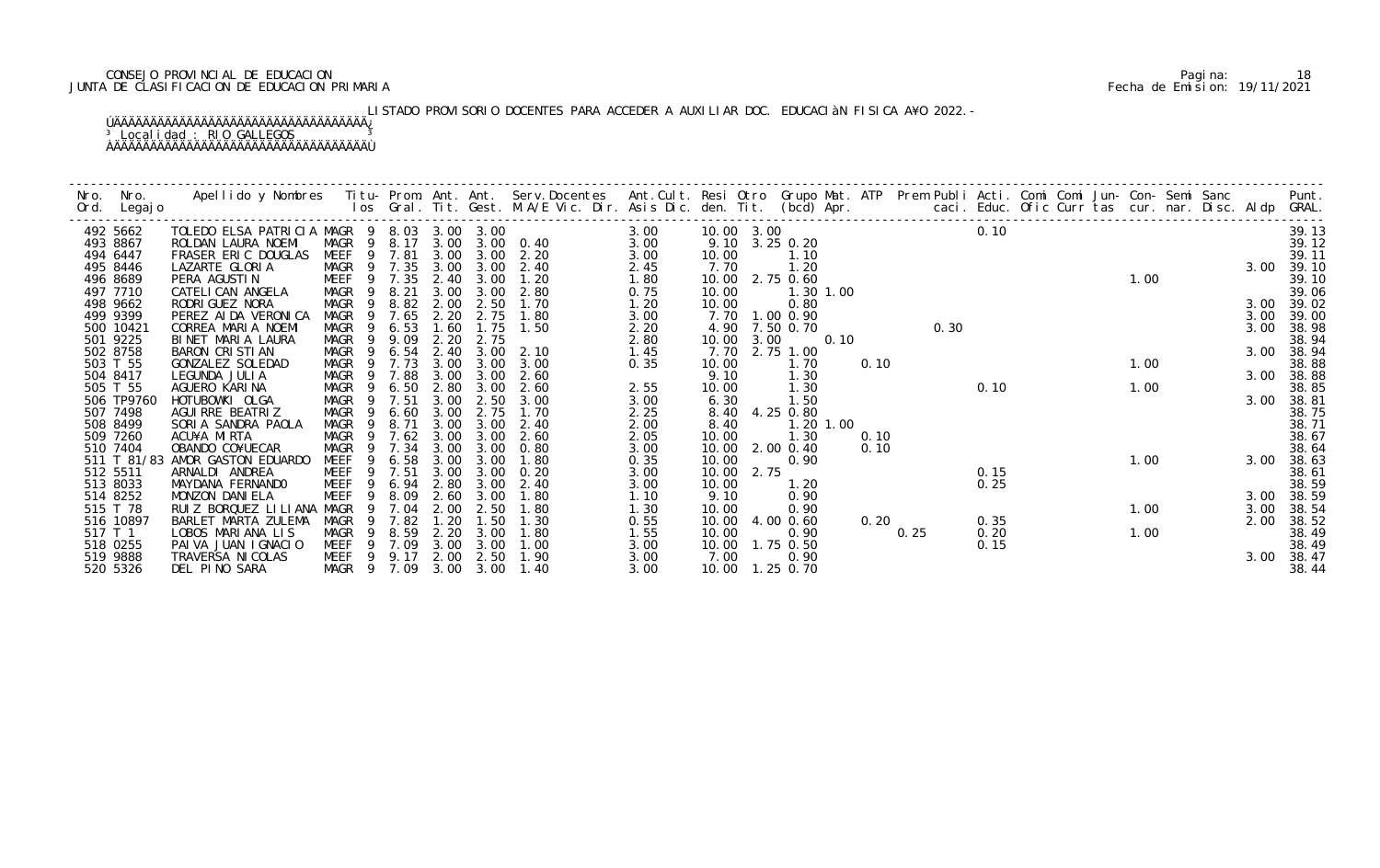# CONSEJO PROVINCIAL DE EDUCACION Pagina: 19 JUNTA DE CLASIFICACION DE EDUCACION PRIMARIA Fecha de Emision: 19/11/2021

# LISTADO PROVISORIO DOCENTES PARA ACCEDER A AUXILIAR DOC. EDUCACIÀN FISICA A¥O 2022.-

| Nro. | Nro.<br>Ord. Legajo    | Apellido y Nombres  Titu- Prom. Ant. Ant. Serv.Docentes  Ant.Cult. Resi Otro Grupo Mat. ATP Prem Publi Acti. Comi Comi Jun- Con- Semi Sanc         Punt.<br>Ios Gral. Tit. Gest. M.A/E Vic. Dir. Asis Dic. den. Tit. (bcd) Apr. |                         |              |              |                   |                |              |                |                |      |      |              |      |      |  |      |                     |
|------|------------------------|---------------------------------------------------------------------------------------------------------------------------------------------------------------------------------------------------------------------------------|-------------------------|--------------|--------------|-------------------|----------------|--------------|----------------|----------------|------|------|--------------|------|------|--|------|---------------------|
|      | 521 12064              | MILLER DANA ROCIO                                                                                                                                                                                                               | MEEF 9                  |              |              | 8.77 0.80 1.00    |                | 3.00         | 10.00 5.50     |                |      |      | 0.30         |      |      |  |      | 38.37               |
|      | 522 8963               | CORREA LORENA                                                                                                                                                                                                                   | MAGR 9                  | 8.36         |              |                   | 3.00 3.00 3.00 | 1.50         | 7.70           | 2.80           |      |      |              |      |      |  |      | 38.36               |
|      | 523 7880               | GONZALEZ MARIA                                                                                                                                                                                                                  | MAGR<br>- 9             | 8.31         |              |                   | 3.00 3.00 2.80 | 1.00         | 9.80           | 1.40           |      |      |              |      |      |  |      | 38.31               |
|      | 524 8201               | MANSILLA JORGE OMAR                                                                                                                                                                                                             | MAGR<br>- 9             | 6.80         | 2.80         | 3.00              | 2.60           | 0.50         | 9.10           | 1.30           | 0.10 |      | 0.10         |      |      |  | 3.00 | 38.30               |
|      | 525 T 47               | MORALES DANIEL                                                                                                                                                                                                                  | MEEF<br>- 9             | 7.38         |              | 3.00 3.00         | 2.40           | 1.20         | 10.00          | 1.20           |      |      | 0.10         |      | 1.00 |  |      | 38.28               |
|      | 526 T 62               | BARRAGAN CARLOS                                                                                                                                                                                                                 | MEEF<br>- 9<br>9        | 6.76         | 2.20         | 2.75              | 2.20<br>1.10   | 3.00         | 10.00          | 1.10           |      |      | 0.25         |      | 1.00 |  |      | 38.26               |
|      | 527 7586<br>528 8556   | PRENDES MARIA<br>GONZA NILDA DELICIA                                                                                                                                                                                            | MEEF<br>MAGR<br>- 9     | 6.89<br>6.40 | 3.00<br>3.00 | 3.00<br>3.00      | 3.00           | 1.95<br>1.55 | 9.80<br>9.10   | 0.50<br>3.00   |      | 0.15 |              |      |      |  |      | 3.00 38.24<br>38.20 |
|      | 529 7150               | LLAI TUREO WALTER                                                                                                                                                                                                               | MEEF<br>9               | 7.44         | 3.00         | 3.00              | 1.60           | 3.00         | 10.00          | 0.80           |      |      | 0.30         |      |      |  |      | 38.14               |
|      | 530 5281               | CRESPILLO ANA MARIA                                                                                                                                                                                                             | <b>MEEF</b><br>-9       | 7.41         | 3.00         | 3.00              | 1.40           | 3.00         | 10.00          | 0.70 0.50      |      |      | 0.10         |      |      |  |      | 38.11               |
|      | 531 4808               | VAHNOVAN LAURA                                                                                                                                                                                                                  | MEEF                    | 8.11         | 3.00         | 3.00              | 1.10           | 3.00         | 10.00          | 0.50           |      |      | 0.40         |      |      |  |      | 38.11               |
|      | 532 TP8928             | CUENCA CLAUDIA                                                                                                                                                                                                                  | MAGR<br>- 9             | 8.88         | 3.00         | 3.00              | 2.00           | 3.00         |                | 7.70 0.50 1.00 |      |      |              |      |      |  |      | 38.08               |
|      | 533 9714               | SANDOVAL MARINA                                                                                                                                                                                                                 | MAGR<br>- 9             | 6.47         | 2.00         | 2.50              | 2.00           | 1.00         | 10.00          | 1.00 1.00      | 0.10 |      |              |      |      |  | 3.00 | 38.07               |
|      | 534 7422               | VALENTIN JUAN MANUEL                                                                                                                                                                                                            | MAGR<br>- 9             | 7.91         | 3.00         | 3.00              | 3.00           | 0.55         | 10.00          | 1.50           |      |      |              |      |      |  |      | 37.96               |
|      | 535 9640               | TEJERINA IRMA INES                                                                                                                                                                                                              | MAGR                    | 7.96         | 2.40         | 2.75              | 2.40           |              | 9.10           | 3.00 1.20      | 0.10 |      |              |      |      |  |      | 37.91               |
|      | 536 T 63               | ALBARRACIN ALBERTO                                                                                                                                                                                                              | MEEF                    | 5.96         | 3.00         | 3.00              | 3.00           | 3.00         | 8.40           | 1.50           |      |      | 0.05         | 1.00 |      |  |      | 37.91               |
|      | 537 7618               | MOPARDO SILVIA                                                                                                                                                                                                                  | MAGR                    | 7.47         | 3.00         | 3.00              | 1.60           | 3.00         | 10.00          | 0.80           |      |      |              |      |      |  |      | 37.87               |
|      | 538 9388               | <b>LEGUI ZAMON GLADYS</b>                                                                                                                                                                                                       | MAGR<br>9               | 6.65         | 3.00         | 2.75              | 3.00           | 2.90         | 7.70           | 2.80           |      |      |              |      |      |  |      | 37.80               |
|      | 539 9740               | BARRIA ALICIA CARINA                                                                                                                                                                                                            | MAGR<br>9               | 7.04         | 2.00         | 2.50              | 1.90           | 1.35         | 10.00          | 0.90           | 0.10 |      |              |      |      |  | 3.00 | 37.79               |
|      | 540 8884               | CARRAZCO ELIANA                                                                                                                                                                                                                 | MEEF                    | 8.02         | 2.40         | 3.00              | 1.60           | 2.65         | 7.00           | 0.80           |      |      | 0.30         |      |      |  | 3.00 | 37.77               |
|      | 541 8217               | TORRES MONICA                                                                                                                                                                                                                   | MAGR<br>- 9             | 8.45         | 3.00         | 3.00              | 2.60           | 1.30         | 9.10           | 1.30           |      |      |              |      |      |  |      | 37.75               |
|      | 542 0140               | RAMOS CARLOS                                                                                                                                                                                                                    | MEEF<br>- 9             | 8.05         | 3.00         | 3.00              | 0.80           | 3.00         | 10.00          | $0.40$ $0.10$  |      |      | 0.40         |      |      |  |      | 37.75               |
|      | 543 10078              | ENRIQUE MARIA                                                                                                                                                                                                                   | MAGR<br>-9              | 8.44         | 1.80         | 2.25              | 1.60           | 0.25         | 10.00          | 1.40           |      |      |              |      |      |  |      | 3.00 37.74          |
|      | 544 T 61               | YAPURA LAURA                                                                                                                                                                                                                    | MEEF                    | 5.99         | 3.00         | 3.00              | 1.80           | 3.00         | 10.00          | 0.90           |      |      | 0.05         |      | 1.00 |  |      | 37.74               |
|      | 545 9318               | VUKASOVI C DI ANA                                                                                                                                                                                                               | MAGR                    | 7.87<br>7.52 | 2.20         | 2.75              | 0.60           | 3.00         | 10.00          | 2.00 0.30      |      |      |              |      |      |  |      | 37.72               |
|      | 546 TN5583<br>547 5243 | AGUI LAR DANI ELA<br>MOTA CESAR ALBERTO                                                                                                                                                                                         | MEEF<br>9<br>MEEF<br>-9 | 8.16         | 3.00         | 3.00<br>3.00 3.00 | 1.40<br>1.00   | 3.00         | 10.00<br>10.00 | 0.70<br>0.50   |      |      | 0.10<br>0.05 |      |      |  |      | 37.72               |
|      | 548 6985               | LOREFICE MARIA                                                                                                                                                                                                                  | MEEF<br>9               | 7.84         | 3.00         | 3.00              | 0.20           | 3.00<br>3.00 | 9.80           | 1.75 0.10      |      |      |              |      |      |  |      | 37.71<br>37.69      |
|      | 549 5262               | LEYENDA CLAUDIO                                                                                                                                                                                                                 | MEEF <sub>9</sub>       | 5.72         |              | $3.00\quad 3.00$  | 3.00           | 1.35         | 10.00          | 2.20           |      |      | 0.35         |      |      |  |      | 37.62               |
|      |                        |                                                                                                                                                                                                                                 |                         |              |              |                   |                |              |                |                |      |      |              |      |      |  |      |                     |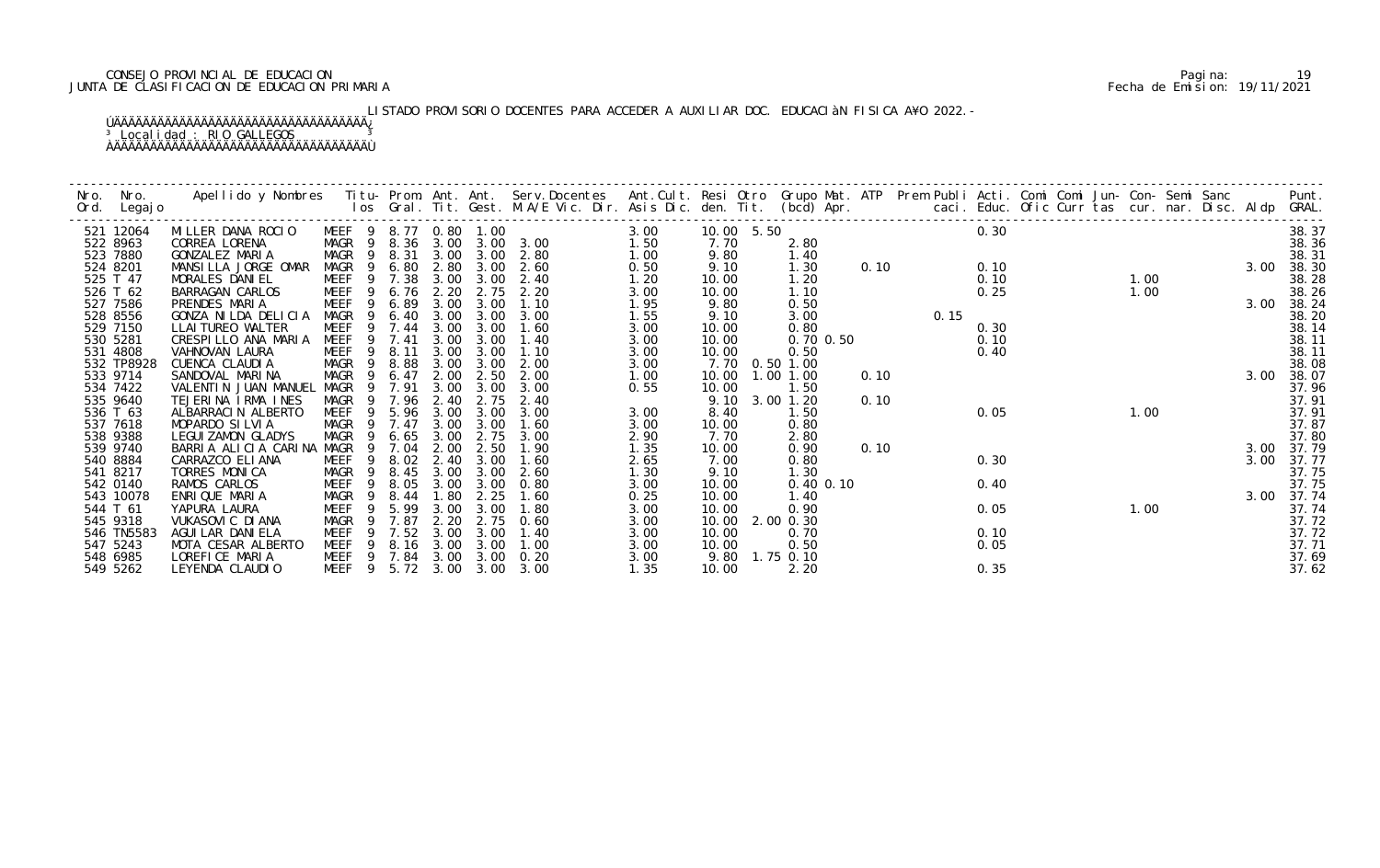# CONSEJO PROVINCIAL DE EDUCACION Pagina: 20 JUNTA DE CLASIFICACION DE EDUCACION PRIMARIA Fecha de Emision: 19/11/2021

# LISTADO PROVISORIO DOCENTES PARA ACCEDER A AUXILIAR DOC. EDUCACIÀN FISICA A¥O 2022.-

| 550 7289              | PAZ JOSE ARIEL MAGR 9 7.36 3.00 3.00 1.80<br>GALIANO GUAYTE SONIA MAGR 9 7.58 1.60 1.75 1.60 |                          |              |              |              |                           | 2.15            | 10.00          |      | 1.10                   |      | 0.10 | 0.10 |  |      |  |      | 37.61               |
|-----------------------|----------------------------------------------------------------------------------------------|--------------------------|--------------|--------------|--------------|---------------------------|-----------------|----------------|------|------------------------|------|------|------|--|------|--|------|---------------------|
| 551 10408<br>552 8256 | ORELLANO LETICIA                                                                             | MAGR 9                   | 6.98 2.60    |              |              | 1.15<br>$3.00 \quad 2.60$ | 3.00            | 9.10           |      | 5.60 5.50 0.80<br>1.30 |      |      |      |  |      |  |      | 3.00 37.58<br>37.58 |
| 553 9223              | MARIN PABLO ALEX                                                                             | MAGR 9 7.32              |              | 2.20         | 2.75         | 2.20                      |                 | 10.00          |      | 1.10                   |      |      |      |  |      |  | 3.00 | 37.57               |
| 554 8390              | SANTI LLAN MERCEDES                                                                          | MAGR<br>- 9              | 6.73         | 2.80         | 3.00         | 2.60                      |                 | 9.10           |      | 1.30                   |      |      |      |  |      |  | 3.00 | 37.53               |
| 555 9463              | ROJAS JORGE MARCELO                                                                          | MAGR<br>-9               | 6.73         | 3.00         | 2.50         | 2.90                      | 3.00            | 7.70           |      | $1.25$ 1.40            |      |      |      |  |      |  |      | 37.48               |
| 556 10011             | SOTO FIRNKORN PAULA                                                                          | MAGR                     | 7.32         | 2.00         | 2.25         | 1.80                      | 1.20            | 10.00          |      | 0.90                   |      |      |      |  |      |  |      | 3.00 37.47          |
| 557 T 78              | FERNANDEZ CARCAMO                                                                            | MAGR<br>- 9              | 6.89         | 3.00         | 3.00         | 3.00<br>3.00              |                 | 10.00          |      | 1.50                   |      |      |      |  | 1.00 |  |      | 37.39               |
| 558 7007<br>559 8686  | OJEDA MARIA DEL<br>ALVAREZ PABLO                                                             | MAGR<br>9<br>MEEF<br>9   | 6.62<br>6.52 | 3.00<br>2.40 | 3.00<br>3.00 | 0.30                      | 1.15<br>1.25    | 10.00<br>10.00 |      | 1.60<br>4.75 0.10      |      |      |      |  |      |  |      | 37.37<br>37.32      |
| 560 9590              | CORDOBA CARLA                                                                                | MAGR<br>- 9              | 7.45         | 2.00         | 2.50         | 2.00                      | 0.45            | 7.00           |      | 2.50 1.00 0.30         |      |      | 0.10 |  |      |  | 3.00 | 37.30               |
| 561 0386              | CAMPOS MIGUEL                                                                                | MAGR<br>9                | 6.79         | 3.00         | 3.00         | 1.30                      | 3.00 0.20 10.00 |                |      | $0.60$ $0.40$          |      |      |      |  |      |  |      | 37.29               |
| 562 3742              | MURUA ANGEL EDUARDO                                                                          | MAGR<br>- 9              | 8.28         | 3.00         | 3.00         | 0.70                      | 3.00            | 10.00          |      | 0.30                   |      |      |      |  |      |  |      | 37.28               |
| 563 10165             | TI ZZANO NATALI A                                                                            | MAGR<br>- 9              | 8.31         | 1.60         | 2.00         | 1.70                      | 0.80            | 10.00          |      | 0.80                   |      |      |      |  |      |  |      | 3.00 37.21          |
| 564 9777              | FERNANDEZ QUEJAS                                                                             | MAGR                     | 7.70         | 2.00         | 2.50         | 2.00                      |                 | 10.00          |      | 1.00                   |      |      |      |  |      |  | 3.00 | 37.20               |
| 565 8440              | DOMENGE MARIA                                                                                | MAGR<br>- 9              | 9.39         | 3.00         | 3.00         |                           | 3.00            | 6.30 3.50      |      |                        |      |      |      |  |      |  |      | 37.19               |
| 566 5664<br>567 4773  | MARTINEZ NATALIA DEL<br>FIGUEROA ROSANA                                                      | MAGR<br>-9<br>MAGR<br>9  | 8.88<br>8.25 | 3.00<br>3.00 | 3.00         | $3.00 \quad 0.50$<br>0.60 | 1.60<br>3.00    | 10.00<br>10.00 |      | $1.00$ 0.20<br>0.30    |      |      |      |  |      |  |      | 37.18<br>37.15      |
| 568 6454              | CEPEDA MIRNA INES                                                                            | MEEF<br>9                | 8.06         | 3.00         | 3.00         |                           | 3.00            | 10.00          | 1.00 |                        |      |      |      |  |      |  |      | 37.06               |
| 569 8355              | CAMPOS LORENA                                                                                | MAGR<br>- 9              | 7.38         | 2.80         |              | 3.00 0.80                 | 1.55            | 9.10           |      | 0.40                   |      |      |      |  |      |  | 3.00 | 37.03               |
| 570 7496              | MORALES GASTON                                                                               | MEEF<br>9                | 6.81         | 3.00         | 3.00         | 1.40                      | 1.10            | 10.00          |      | 1.70                   |      |      |      |  | 1.00 |  |      | 37.01               |
| 571 6851              | SALINAS MAURICIO                                                                             | MAGR<br>-9               | 6.89         | 3.00         | 3.00         | 1.80                      | 2.40            | 10.00          |      | 0.90                   |      |      |      |  |      |  |      | 36.99               |
| 572 7145              | CORONEL OSCAR NELSON MAGR                                                                    |                          | 6.23         | 3.00         | 3.00         | 1.80                      |                 | 10.00          |      | 0.90                   |      |      |      |  |      |  | 3.00 | 36.93               |
| 573 7245              | ALBARRACIN MARIA                                                                             | MAGR<br>- 9              | 8.02         | 3.00         | 3.00         | 2.60                      |                 | 10.00          |      | 1.30                   |      |      |      |  |      |  |      | 36.92               |
| 574 4511<br>575 9852  | CABI BBO ANGEL<br>FUENTES PATRICIA                                                           | MEEF<br>-9<br>MAGR<br>-9 | 8.72<br>6.97 | 3.00<br>1.80 | 3.00<br>2.25 | 1.80                      | 3.00<br>1.15    | 10.00<br>10.00 |      | 0.90                   |      |      | 0.20 |  |      |  | 3.00 | 36.92<br>36.87      |
| 576 6506              | <b>GUERRERO GRI SELDA</b>                                                                    | MAGR 9                   | 7.96         | 3.00         | 3.00         | 0.60                      | 3.00            | 10.00          |      | 0.30                   |      |      |      |  |      |  |      | 36.86               |
| 577 5681              | ANDALO I VANA ANDREA                                                                         | MEEF<br>- 9              | 7.75         |              |              | 3.00 3.00 0.60            | 3.00            | 10.00          |      | 0.30                   |      |      | 0.20 |  |      |  |      | 36.85               |
| 578 10047             | VILLARRUBIA VERONICA MAGR 9 8.57                                                             |                          |              | 3.00         | 2.25         | 1.70                      | 2.10            | 6.30           |      | 0.80                   | 0.10 |      |      |  |      |  |      | 3.00 36.82          |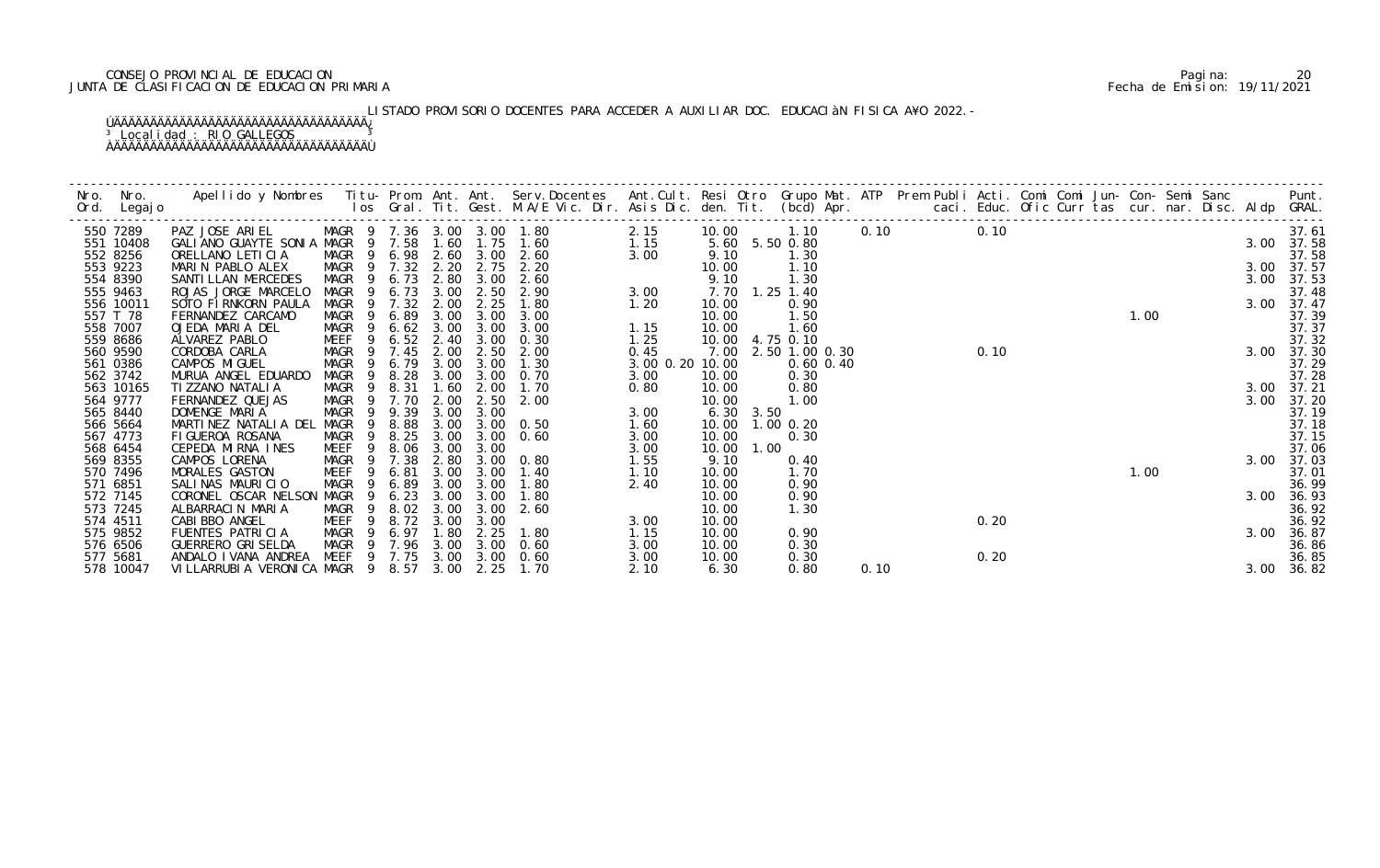# CONSEJO PROVINCIAL DE EDUCACION Pagina: 21 JUNTA DE CLASIFICACION DE EDUCACION PRIMARIA Fecha de Emision: 19/11/2021

# LISTADO PROVISORIO DOCENTES PARA ACCEDER A AUXILIAR DOC. EDUCACIàN FISICA A¥O 2022.-

| Nro. | Nro. In the New York of the New York of the United States and the United States of the New York of the New Yor<br>Ord. Legajo | Apellido y Nombres  Titu- Prom. Ant. Ant.  Serv.Docentes  Ant.Cult. Resi Otro  Grupo Mat. ATP  Prem Publi Acti. Comi Comi Jun- Con- Semi Sanc                    Punt.<br>Ios Gral. Tit. Gest. M.A/E Vic. Dir. Asis Dic. den. Tit |                            |                |        |      |                   |                            |                           |            |           |                               |  |                               |      |  |  |  |      |                     |
|------|-------------------------------------------------------------------------------------------------------------------------------|-----------------------------------------------------------------------------------------------------------------------------------------------------------------------------------------------------------------------------------|----------------------------|----------------|--------|------|-------------------|----------------------------|---------------------------|------------|-----------|-------------------------------|--|-------------------------------|------|--|--|--|------|---------------------|
|      | 579 8677                                                                                                                      | SALVATI ERRA SI LVANA MAGR 9 7.57 2.40 3.00 2.40                                                                                                                                                                                  |                            |                |        |      |                   | 1.10                       |                           | 10.00      |           |                               |  | 1. 20<br>0. 50<br>0. 90 0. 10 | 0.10 |  |  |  |      | 36.77               |
|      | 580 5683                                                                                                                      | GOTTA CARLA DANI ELA                                                                                                                                                                                                              |                            |                |        |      |                   | MEEF 9 7.02 3.00 3.00 1.00 | 3.00                      | 10.00      |           |                               |  |                               | 0.25 |  |  |  |      | 36.77               |
|      | 581 9738                                                                                                                      | GUI CHACOY ANA MARIA                                                                                                                                                                                                              |                            |                |        |      |                   | MAGR 9 6.78 2.00 2.50 2.00 | 0.45                      | 10.00      |           |                               |  |                               |      |  |  |  |      | 3.00 36.73          |
|      | 582 4242                                                                                                                      | RODRI GUEZ SUSANA                                                                                                                                                                                                                 |                            |                |        |      |                   | MEEF 9 7.24 3.00 3.00 0.80 | 3.00                      | 10.00      |           | 0.40                          |  |                               | 0.25 |  |  |  |      | 36.69               |
|      | 583 10794                                                                                                                     | TOLA NANCY MAVEL                                                                                                                                                                                                                  | MAGR 9 9.48                |                |        |      |                   | 1.40 1.75 0.80             | 3.00                      |            |           | 5.60 2.25 0.40                |  |                               |      |  |  |  |      | 3.00 36.68          |
|      | 584 0161                                                                                                                      | RIVADENEIRA FRANCO M MAGR 9 7.22 3.00                                                                                                                                                                                             |                            |                |        |      |                   | 3.00 0.55                  | 3.00                      | 10.00      |           |                               |  | $0.40$ 0.20 0.20              | 0.05 |  |  |  |      | 36.62               |
|      | 585 8036                                                                                                                      | VON PLOCKI SIGRID                                                                                                                                                                                                                 | MAGR 9 8.29                |                |        | 3.00 | 3.00              |                            | 0.30                      | 10.00 3.00 |           |                               |  |                               |      |  |  |  |      | 36.59               |
|      | 586 11832                                                                                                                     | CEBALLOS MELISA                                                                                                                                                                                                                   | MAGR 9 8.03                |                |        |      |                   | 0.80 1.00 0.90             | 0.85                      |            |           | 10.00  1.50  0.40  1.00  0.10 |  |                               |      |  |  |  |      | 3.00 36.58          |
|      | 587 10026                                                                                                                     | GARCES SAAVEDRA HADA MAGR                                                                                                                                                                                                         |                            | 9              | 6.56   | 1.80 | 2.25              | 1.70                       | 1.05                      |            |           | 10.00  1.00  0.80             |  |                               | 0.35 |  |  |  | 2.00 | 36.51               |
|      | 588 9736                                                                                                                      | GENTILE PAOLA GISEL                                                                                                                                                                                                               | MAGR                       | $\overline{9}$ | 7. 91  | 1.80 | 2.00              | 1.80                       |                           | 10.00      |           | 0.90                          |  | 0.10                          | 0.10 |  |  |  | 3.00 | 36.51               |
|      | 589 10333                                                                                                                     | CASAL ADRIANA DEL<br>FAJARDO MARCELO                                                                                                                                                                                              | MAGR 9 7.88<br>MAGR 9 7.43 |                |        | 1.60 | 1.75<br>2.80 3.00 | 1.20<br>2.80               | 2.35                      | 10.00      |           | 0.60<br>1.40                  |  |                               |      |  |  |  | 2.00 | 36.48               |
|      | 590 7853<br>591 8940                                                                                                          | GIONCO FLAVIA ROMINA MAGR 9                                                                                                                                                                                                       |                            |                | 8.43   |      | 2.40 3.00         |                            | 0.25                      | 9.80       | 7.70 1.75 |                               |  |                               | 0.10 |  |  |  |      | 36.48               |
|      | 592 9999                                                                                                                      | GASPARETTI MARIANA                                                                                                                                                                                                                | MAGR 9 8.04                |                |        | 1.80 | 2.00              | 1.10                       | 1.05<br>1.05              | 10.00      |           | 0.40                          |  |                               |      |  |  |  | 3.00 | 3.00 36.43<br>36.39 |
|      | 593 8220                                                                                                                      | WILLIAMS ANA MARIA                                                                                                                                                                                                                | MAGR 9 8.21                |                |        | 2.60 | 2.75              | 1.60                       | 1.40                      | 10.00      |           | 0.80                          |  |                               |      |  |  |  |      | 36.36               |
|      | 594 9385                                                                                                                      | JEREZ PABLO SERGIO                                                                                                                                                                                                                | MEEF <sub>9</sub>          |                | 6.84   |      | 2.40 2.75         | 1.40                       | 3.00                      |            |           | 7.00 3.00 0.70                |  |                               | 0.25 |  |  |  |      | 36.34               |
|      | 595 11454                                                                                                                     | ZUVIC MARIA LENKA                                                                                                                                                                                                                 | MAGR                       |                | 9 7.87 | 3.00 | 1.50              | 1.80                       | 2.65                      |            |           | 6.30 3.25 0.90                |  |                               |      |  |  |  |      | 36.27               |
|      | 596 8865                                                                                                                      | MELGAREJO ANA                                                                                                                                                                                                                     | MAGR 9                     |                | 6.49   | 3.00 | 2.75              | 2.40                       | 3.00                      | 8.40       |           | 1.20                          |  |                               |      |  |  |  |      | 36.24               |
|      | 597 9246                                                                                                                      | GUENCHUR GIMENA                                                                                                                                                                                                                   | MAGR 9                     |                | 7.68   | 2.20 | 2.75              | 1.00                       | 3.00                      | 10.00      |           | $0.50$ $0.10$                 |  |                               |      |  |  |  |      | 36.23               |
|      | 598 9936                                                                                                                      | MI RANDA MAGDALENA                                                                                                                                                                                                                | MAGR 9 7.42                |                |        | 1.80 | 2.25              | 1.30                       | 0.85                      | 10.00      |           | 0.60                          |  |                               |      |  |  |  | 3.00 | 36.22               |
|      | 599 9268                                                                                                                      | GUI X FRANCI SCO                                                                                                                                                                                                                  | MEEF 9 7.03                |                |        | 3.00 | 2.75              | 1.00                       | 1.50 0.30 10.00 1.00 0.50 |            |           |                               |  |                               | 0.10 |  |  |  |      | 36.18               |
|      | 600 10406                                                                                                                     | MOGRO JUANA MABEL                                                                                                                                                                                                                 | MAGR 9                     |                | 7.27   | 1.60 | 1.75              | 1.60                       | 2.55                      |            |           | 5.60 3.00 0.80                |  |                               |      |  |  |  |      | 3.00 36.17          |
|      | 601 8448                                                                                                                      | OJEDA FERNANDO ARIEL MAGR 9                                                                                                                                                                                                       |                            |                | 6.49   | 3.00 | 3.00              | 2.20                       | 1.25                      | 10.00      |           | 1.20                          |  |                               |      |  |  |  |      | 36.14               |
|      | 602 9035                                                                                                                      | ZAPATA NOEMI                                                                                                                                                                                                                      | MAGR 9 8.03                |                |        | 2.20 |                   | 2.75 2.20                  | 3.00                      | 7.70       |           | 1.10                          |  |                               | 0.15 |  |  |  |      | 36.13               |
|      | 603 8226                                                                                                                      | PIGNANELLI MERCEDES MEEF 9 7.58                                                                                                                                                                                                   |                            |                |        |      |                   | 3.00 3.00 0.80             | 3.00                      |            |           | 7.70 1.00 0.40                |  |                               | 0.65 |  |  |  |      | 36.13               |
|      | 604 8808                                                                                                                      | TORRES EMILIO ADRIAN MAGR                                                                                                                                                                                                         |                            |                |        |      | 8.66 2.40 3.00    |                            | 3.00                      | 10.00      |           |                               |  |                               |      |  |  |  |      | 36.06               |
|      | 605 9582                                                                                                                      | CATALAN NADIA CORINA MAGR 9 7.79 2.00 2.50 2.10                                                                                                                                                                                   |                            |                |        |      |                   |                            | 0.85                      | 10.00      |           | 1.00 0.60 0.10                |  |                               | 0.10 |  |  |  |      | 36.04               |
|      | 606 11079                                                                                                                     | PAREDES OSCAR                                                                                                                                                                                                                     | MEEF 9 8.08 1.20 1.50      |                |        |      |                   | 1.20                       | 0.40                      |            |           | 10.00  1.00  0.60             |  |                               | 0.05 |  |  |  |      | 3.00 36.03          |
|      | 607 9429                                                                                                                      | SORIA LEONCIO                                                                                                                                                                                                                     | MEEF 9 6.82 2.40 2.75      |                |        |      |                   | 1.40                       | 3.00                      |            |           | 4.90 4.00 1.30                |  |                               | 0.40 |  |  |  |      | 35.97               |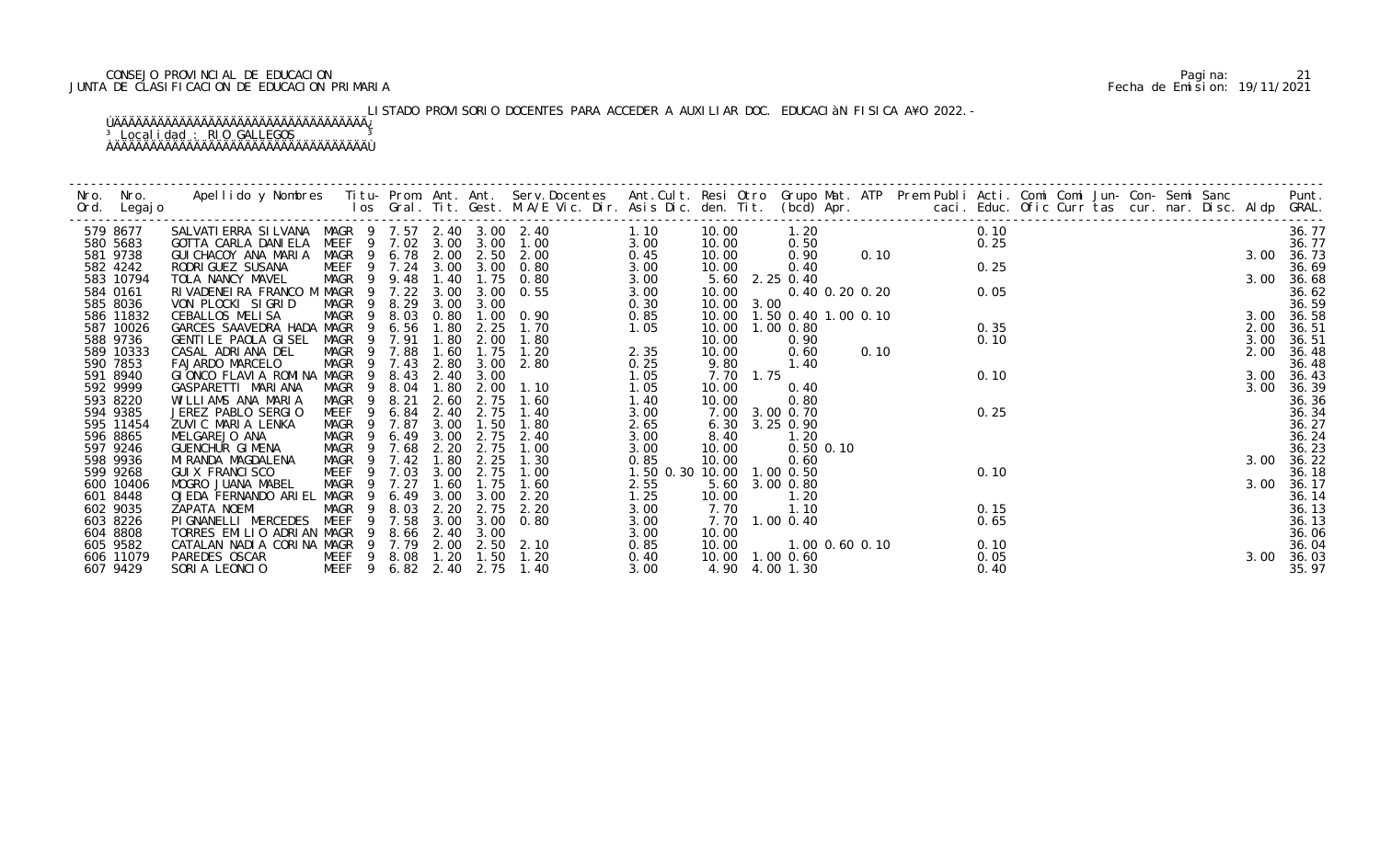# CONSEJO PROVINCIAL DE EDUCACION Pagina: 22 JUNTA DE CLASIFICACION DE EDUCACION PRIMARIA Fecha de Emision: 19/11/2021

# LISTADO PROVISORIO DOCENTES PARA ACCEDER A AUXILIAR DOC. EDUCACIàN FISICA A¥O 2022.-

| Nro. | Nro.<br>Ord. Legajo    | Apellido y Nombres - Titu- Prom. Ant. Ant. Serv.Docentes - Ant.Cult. Resi Otro Grupo Mat. ATP - Prem Publi Acti. Comi Comi Jun- Con- Semi Sanc - - - - Punt.<br>Ios Gral. Tit. Gest. M.A/E Vic. Dir. Asis Dic. den. Tit. (bcd) Ap |                            |                |              |              |                  |                                     |              |               |            |                       |      |      |      |  |      |      |  |      |                     |
|------|------------------------|-----------------------------------------------------------------------------------------------------------------------------------------------------------------------------------------------------------------------------------|----------------------------|----------------|--------------|--------------|------------------|-------------------------------------|--------------|---------------|------------|-----------------------|------|------|------|--|------|------|--|------|---------------------|
|      | 608 7848               | TOLOZA FELIX                                                                                                                                                                                                                      | MAGR 9 6.76 3.00 3.00 2.80 |                |              |              |                  |                                     |              | 10.00         |            | 1.40                  |      |      |      |  |      |      |  |      | 35.96               |
|      | 609 9870<br>610 4823   | PISANO TANIA VANESA<br>GONZALEZ GRACI ELA                                                                                                                                                                                         | MAGR 9 7.56<br>MEEF        | - 9            | 6.75         |              |                  | 2. 20 2. 50 1. 90<br>3.00 3.00 0.40 | 1.85<br>3.00 | 7.00<br>10.00 |            | 0.90<br>$0.20$ $0.50$ |      |      | 0.05 |  |      |      |  |      | 3.00 35.91<br>35.90 |
|      | 611 6714               | RANIERI GUILLERMO                                                                                                                                                                                                                 | MEEF                       | $\overline{9}$ | 8.35         |              | 3.00 3.00        |                                     | 2.10         | 10.00         |            |                       |      |      | 0.40 |  |      |      |  |      | 35.85               |
|      | 612 5581               | GIMENEZ GABRIEL                                                                                                                                                                                                                   | MEEF<br>- 9                |                | 7.65         |              | 3.00 3.00        |                                     | 3.00         | 10.00         |            |                       |      |      | 0.15 |  |      |      |  |      | 35.80               |
|      | 613 7121               | BARRIA ULLOA LUZ                                                                                                                                                                                                                  | MAGR 9                     |                | 8.04         | 3.00         | 3.00             | 1.20                                | 0.85         | 10.00         |            | 0.60                  |      |      |      |  | 0.10 |      |  |      | 35.79               |
|      | 614 6440               | OJEDA MARCELO                                                                                                                                                                                                                     | MEEF                       | 9              | 6.30         | 3.00         | 3.00             |                                     | 1.95         |               | 10.00 2.00 |                       |      |      | 0.45 |  |      |      |  |      | 35.70               |
|      | 615 9234               | PALERMO MARIANO                                                                                                                                                                                                                   | MEEF                       | 9              | 8.25         | 2.20         |                  | 2.75 0.20                           | 3.00         | 10.00         |            | 0.10                  |      |      | 0.20 |  |      |      |  |      | 35.70               |
|      | 616 TP8825             | DI AZ RAMONA EDELIRA                                                                                                                                                                                                              | MAGR                       | -9             | 7.29         | 3.00         | 3.00             | 0.80                                | 3.00         | 4.90          |            | 4.25 0.40             |      |      |      |  |      |      |  |      | 35.64               |
|      | 617 7732               | HERNANDEZ NATALIA                                                                                                                                                                                                                 | MEEF                       |                | 7.15         | 2.80         | 3.00             |                                     | 3.00         | 10.00         | 0.50       |                       |      |      | 0.15 |  |      |      |  |      | 35.60               |
|      | 618 8200               | BOGARIN MYRIAM                                                                                                                                                                                                                    | MAGR<br>- 9                |                | 6.99         | 3.00         | 3.00             | 3.00                                |              | 8.40          |            | 2.20                  |      |      |      |  |      |      |  |      | 35.59               |
|      |                        | 619 T 39/78 COSTA MIGUEL ANGEL                                                                                                                                                                                                    | <b>MEEF</b>                | 9              | 6.22         | 2.40         | 3.00             | 2.00                                | 0.70         | 10.00         |            | 1.00                  |      |      | 0.25 |  |      | 1.00 |  |      | 35.57               |
|      | 620 9330               | SOSA JORGELINA PAOLA MAGR                                                                                                                                                                                                         |                            | -9             | 6.71         | 3.00         | 2.75             | 2.20                                | 3.00         | 7.70          |            | 1.10                  | 0.10 |      |      |  |      |      |  |      | 35.56               |
|      | 621 11796              | HUAI QUI L OYARZO                                                                                                                                                                                                                 | MEEF                       |                | 8.56         | 0.80         | .00 <sub>1</sub> | 0.50                                | 1.50         | 10.00         |            | $1.00 \, 0.20$        |      |      |      |  |      |      |  |      | 3.00 35.56          |
|      | 622 7731               | LEIVA CINTHIA PAMELA MAGR                                                                                                                                                                                                         |                            | - 9            | 8.29         | 2.80         | 3.00             | 0.60                                | 1.50         | 10.00         |            | 0.30                  |      |      |      |  |      |      |  |      | 35.49               |
|      | 623 9791               | SOTO CLAUDIA MARIELA MAGR                                                                                                                                                                                                         |                            | -9             | 7.56         | 2.00         | 2.50             | 1.80                                | 1.70         | 7.00          |            | 0.90                  |      |      |      |  |      |      |  |      | 3.00 35.46          |
|      | 624 8370               | PUGLI ESE DANI ELA                                                                                                                                                                                                                | MEEF                       | 9              | 7.15         | 3.00         | 3.00             | 1.80                                | 3.00         | 7.70          |            | 0.80                  |      |      |      |  |      |      |  |      | 35.45               |
|      | 625 11212              | JUAREZ MARIA ISABEL<br>ULLOA DANIELA CARINA MEEF                                                                                                                                                                                  | MAGR                       |                | 6.52         | 3.00         | 1.50             | 1.80                                | 3.00         | 4.20          |            | 2.00 1.40             |      |      |      |  |      |      |  | 3.00 | 35.42               |
|      | 626 10243<br>627 10757 | VAZQUEZ JOSE EDUARDO MAGR                                                                                                                                                                                                         |                            | -9             | 5.52<br>8.16 | 1.60<br>3.00 | 2.00<br>1.75     | 0.50                                | 1.30<br>3.00 | 10.00         | 6.00       | 4.20 5.50 0.20        |      | 0.10 |      |  |      |      |  |      | 35.42<br>35.41      |
|      | 628 280                | SASTRE CESAR                                                                                                                                                                                                                      | <b>MEEF</b>                | 9              | 6.95         | 3.00         | 3.00             | 0.20                                | 3.00         | 10.00         |            | 0.10                  |      |      | 0.15 |  |      |      |  |      | 35.40               |
|      | 629 7484               | VIDES MARIA CAROLINA MAGR                                                                                                                                                                                                         |                            |                | 6.07         | 3.00         | 3.00             | 2.60                                | 0.40         | 10.00         |            | 1.30                  |      |      |      |  |      |      |  |      | 35.37               |
|      | 630 7268               | CANTERO RAMONA                                                                                                                                                                                                                    | MAGR                       | 9              | 6.36         | 3.00         | 3.00             |                                     | 3.00         | 10.00         | 1.00       |                       |      |      |      |  |      |      |  |      | 35.36               |
|      |                        | 631 T 71/33 CACHI VERONICA                                                                                                                                                                                                        | MEEF                       | -9             | 7.08         | 2.20         | 2.75             | 1.80                                | 0.60         | 10.00         |            | 0.90                  |      |      |      |  |      | 1.00 |  |      | 35.33               |
|      | 632 10138              | BARRI ONUEVO YANI NA                                                                                                                                                                                                              | <b>MAGR</b>                | -9             | 7.44         | 1.60         | 2.25             | 1.10                                | 0.40         | 10.00         |            | 0.50                  |      |      |      |  |      |      |  | 3.00 | 35.29               |
|      | 633 8690               | PAINEMIL MARIO                                                                                                                                                                                                                    | MEEF                       |                | 6.39         | 2.60         | 3.00             | 1.10                                | 2.65         | 10.00         |            | 0.50                  |      |      | 0.05 |  |      |      |  |      | 35.29               |
|      | 634 9340               | I BARRA MIRIAM ANAHI                                                                                                                                                                                                              | MAGR<br>- 9                |                | 7.41         | 2.40         | 2.75             | 1.80                                |              | 7.00          |            | $0.90$ 1.00           |      |      |      |  |      |      |  | 3.00 | 35.26               |
|      | 635 7613               | MARCO PAOLA                                                                                                                                                                                                                       | MAGR 9 7.03                |                |              |              | 3.00 3.00        |                                     | 2.20         | 10.00         | 1.00       |                       |      |      |      |  |      |      |  |      | 35.23               |
|      | 636 8219               | CLAVEL FERNANDO                                                                                                                                                                                                                   | MEEF <sub>9</sub>          |                | 7.11         |              |                  | 2.40 3.00 0.20                      | 3.00         | 10.00         |            | 0.10                  |      |      | 0.40 |  |      |      |  |      | 35.21               |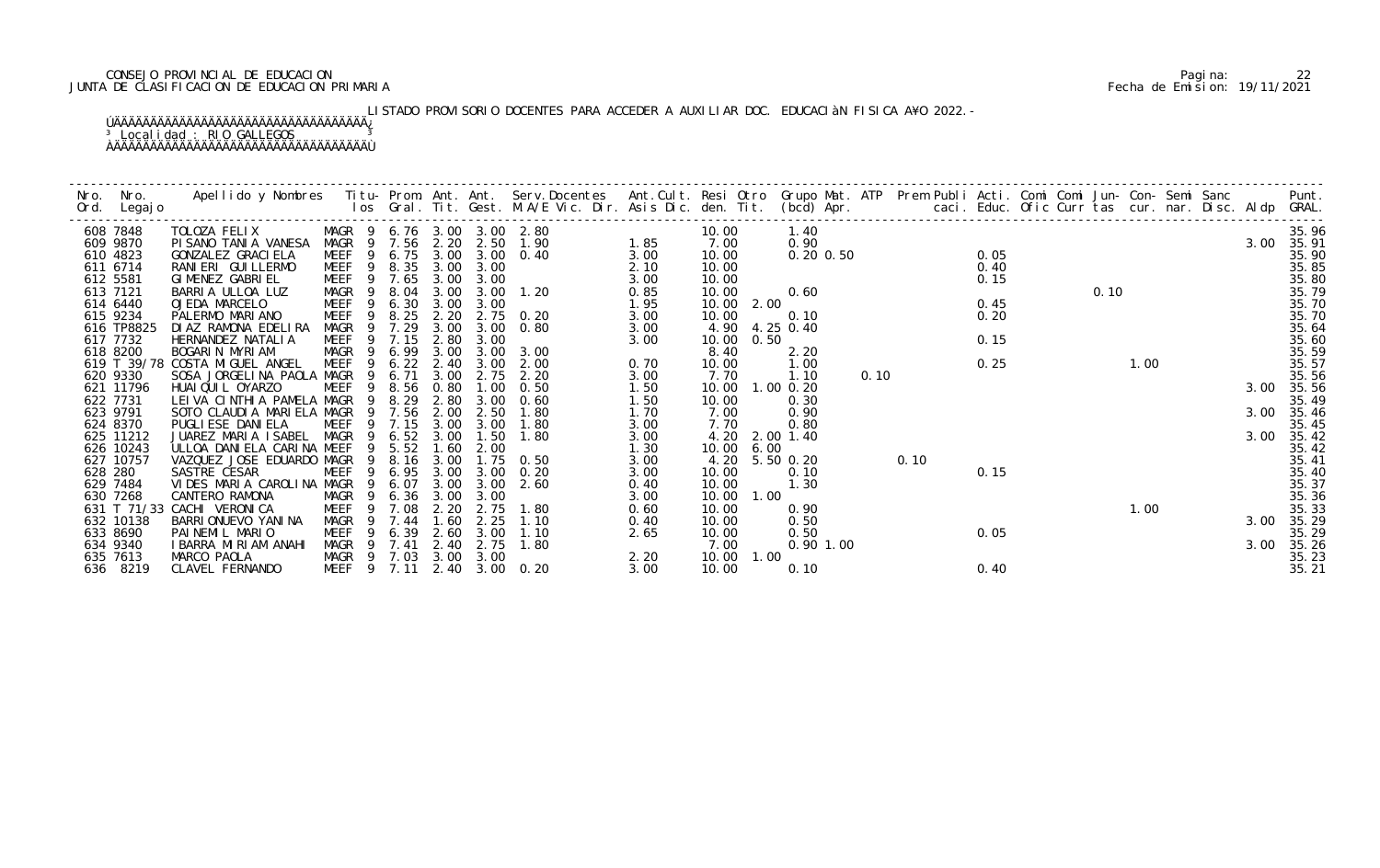# CONSEJO PROVINCIAL DE EDUCACION Pagina: 23 JUNTA DE CLASIFICACION DE EDUCACION PRIMARIA Fecha de Emision: 19/11/2021

# LISTADO PROVISORIO DOCENTES PARA ACCEDER A AUXILIAR DOC. EDUCACIàN FISICA A¥O 2022.-

| Nro.     | Nro. In the New York of the New York of the United States and the United States of the New York of the New Yor<br>Ord. Legajo | Apellido y Nombres Iitu-Prom. Ant. Ant. Serv.Docentes Ant.Cult. Resi Otro Grupo Mat. ATP Prem Publi Acti. Comi Comi Jun-Con-Semi Sanc Punt.<br>Ios Gral. Tit. Gest. M.A/E Vic. Dir. Asis Dic. den. Tit. (bcd) Apr. |                  |        |      |           |                |      |                   |                |      |                     |      |  |  |      |            |
|----------|-------------------------------------------------------------------------------------------------------------------------------|--------------------------------------------------------------------------------------------------------------------------------------------------------------------------------------------------------------------|------------------|--------|------|-----------|----------------|------|-------------------|----------------|------|---------------------|------|--|--|------|------------|
|          | 637 7259                                                                                                                      | URIBE JORGE MARTIN MEEF 9 7.06 3.00 3.00<br>URIBE JORGE MARTIN MEEF 9 7.06 3.00 3.00<br>RUIZ PENOY JEANNETTE MAGR 9 6.91 1.60 2.00 1.60                                                                            |                  |        |      |           |                | 3.00 | 10.00             |                |      |                     | 0.15 |  |  |      | 35.21      |
|          | 638 9849                                                                                                                      |                                                                                                                                                                                                                    |                  |        |      |           |                | 0.25 | 10.00             | 0.80           |      |                     |      |  |  |      | 3.00 35.16 |
|          | 639 7519                                                                                                                      | VIVAR MARIA FERNANDA MEEF 9 7.09 3.00 3.00 1.00                                                                                                                                                                    |                  |        |      |           |                | 0.65 | 10.00             | 0.50           |      |                     | 0.90 |  |  |      | 35.14      |
|          | 640 10583                                                                                                                     | VILCHE SERGIO DANIEL MEEF                                                                                                                                                                                          |                  | 9 7.38 | 2.20 |           | 2.25 0.90      | 0.95 | 10.00             | 1.75 0.40 0.30 |      |                     |      |  |  |      | 35.13      |
|          | 641 11808                                                                                                                     | SILVA FUENTES MARIA MAGR                                                                                                                                                                                           | - 9              | 8.87   | 0.80 | 1.00      | 0.70           | 1.35 | 10.00             | 0.30           |      |                     | 0.10 |  |  |      | 3.00 35.12 |
|          | 642 4074                                                                                                                      | MILLICAY JOSE BENITO MAGR 9                                                                                                                                                                                        |                  | 6.50   | 3.00 | 3.00      | 0.40           | 3.00 | 10.00             | 0.20           |      |                     |      |  |  |      | 35.10      |
|          | 643 8045                                                                                                                      | MOLINA JUANA MABEL                                                                                                                                                                                                 | MAGR 9 7.10      |        | 3.00 | 3.00      | 2.60           |      | 9.10              | 1.30           |      |                     |      |  |  |      | 35.10      |
|          | 644 8779                                                                                                                      | COPA BERINA ARMINDA MAGR                                                                                                                                                                                           | -9               | 6.30   | 3.00 | 2.75      | 3.00           | 0.25 | 8.40              | 2.30           |      | $0.05$<br>0.20 0.10 |      |  |  |      | 35.05      |
|          | 645 9905                                                                                                                      | ANDRADE GABRI ELA                                                                                                                                                                                                  | MEEF<br>- 9      | 6.45   | 2.20 | 2.25      | 0.90           | 0.55 | 10.00             | 0.40           |      |                     |      |  |  |      | 3.00 35.05 |
|          | 646 5684                                                                                                                      | FERREYRA MAXI MI LI ANO MEEF                                                                                                                                                                                       | 9                | 6.45   | 3.00 | 3.00      |                | 3.00 | 10.00             |                |      |                     | 0.55 |  |  |      | 35.00      |
|          | 647 9880                                                                                                                      | PENNATA IVANA                                                                                                                                                                                                      | MAGR 9           | 8.57   | 2.60 | 2.50      |                | 3.00 | $6.30 \quad 3.00$ |                |      |                     |      |  |  |      | 34.97      |
|          | 648 9945                                                                                                                      | VERA CATALINA                                                                                                                                                                                                      | MAGR 9 7.76      |        | 1.80 | 2.25      | 1.40           | 1.90 | 10.00             | 0.70           |      | 0.15                |      |  |  |      | 34.96      |
|          | 649 10610                                                                                                                     | FLORES ANA MARIA                                                                                                                                                                                                   | MAGR<br>- 9      | 7.98   | 2.00 | 1.75      | 1.40           | 2.55 | 4.90              | 1.00 0.70 0.50 |      |                     | 0.15 |  |  |      | 3.00 34.93 |
|          | 650 9338                                                                                                                      | CAVAGNERO JULI ETA                                                                                                                                                                                                 | MAGR 9           | 8.48   | 3.00 | 2.50      | 1.00           | 1.55 | 7.70              | 1.50           |      |                     | 0.20 |  |  |      | 34.93      |
|          | 651 9275                                                                                                                      | RIVERA GISELA                                                                                                                                                                                                      | MAGR 9           | 7.65   | 3.00 | 2.75      | 1.70           | 3.00 | 7.00              | 0.80           |      |                     |      |  |  |      | 34.90      |
| 652 9661 |                                                                                                                               | RUIZ FLAVIA ROMINA                                                                                                                                                                                                 | MAGR<br>- 9      | 7.60   | 2.00 | 2.50      | 2.00           | 0.80 | 10.00             | 1.00           |      |                     |      |  |  |      | 34.90      |
|          | 653 9949                                                                                                                      | CORDOBA JORGE LUIS                                                                                                                                                                                                 | MAGR<br>- 9      | 7.81   | 1.60 | 2.25      | 1.10           | 3.00 | 6.30              | 0.30           |      |                     | 0.50 |  |  | 3.00 | 34.86      |
|          | 654 9963                                                                                                                      | DI AZ RAFAEL SERGIO                                                                                                                                                                                                | MEEF<br>9        | 6.56   | 1.40 | 1.50      | 1.20           | 1.60 | 10.00             | 0.60           |      |                     |      |  |  | 3.00 | 34.86      |
|          | 655 10984                                                                                                                     | ALTAMI RANO MARTA                                                                                                                                                                                                  | MAGR             | 7.84   | 1.20 | 1.50      | 1.30           | 1.50 | 9.10              | $0.60$ $0.70$  |      |                     |      |  |  | 2.00 | 34.74      |
|          | 656 10273                                                                                                                     | ORDO¥EZ FEDERICO                                                                                                                                                                                                   | MAGR 9           | 8.85   | 3.00 | 2.00      | 1.60           | 0.75 | 5.60 3.00 0.80    |                |      |                     | 0.10 |  |  |      | 34.70      |
|          | 657 8795                                                                                                                      | ECHAVARRIA MARIA                                                                                                                                                                                                   | MAGR<br>- 9      | 8.52   | 2.40 | 3.00      | 0.40           | 1.00 | 10.00             | 0.20           | 0.10 |                     | 0.05 |  |  |      | 34.67      |
|          | 658 9741                                                                                                                      | ARMAS DELGADO NOEMI                                                                                                                                                                                                | MAGR<br>- 9      | 8.51   | 2.20 | 2.50      | 1.40           | 1.05 | 6.30              | 0.70           |      | $1.00 \t 0.20$      |      |  |  |      | 3.00 34.66 |
|          | 659 8450                                                                                                                      | ABRAHAM HECTOR                                                                                                                                                                                                     | MEEF<br>9        | 7.45   | 3.00 | 3.00      |                | 0.20 | 9.80 1.00         |                |      |                     |      |  |  |      | 34.65      |
|          | 660 10005                                                                                                                     | DAGATA CAROLINA                                                                                                                                                                                                    | MEEF<br>-9       | 8.40   | 1.80 | 2.25      | 0.20           | 3.00 | 10.00             |                |      |                     |      |  |  |      | 34.65      |
|          | 661 10663                                                                                                                     | RAMOS ELSA                                                                                                                                                                                                         | MAGR<br>9        | 7.88   | 2.60 | 1.75      | 1.60           | 3.00 | 2.10 3.00 0.70    |                |      |                     |      |  |  | 3.00 | 34.63      |
|          | 662 11312                                                                                                                     | GOROSI TO BRUNO                                                                                                                                                                                                    | -9<br>MEEF       | 8.41   | 2.40 | 1.50      |                | 2.80 | 10.00             | 0.50           |      |                     |      |  |  |      | 34.61      |
|          | 663 7195                                                                                                                      | VAI ANI RI CARDO                                                                                                                                                                                                   | MEEF 9           | 7.14   |      |           | 3.00 3.00 0.40 | 1.75 | 10.00             | 0.20           |      |                     | 0.10 |  |  |      | 34.59      |
|          | 664 8828                                                                                                                      | MURO TORENA MARIA                                                                                                                                                                                                  | MAGR 9           | 8.43   |      | 2.80 2.75 | 2.00           | 0.20 | 8.40              | 1.00           |      |                     |      |  |  |      | 34.58      |
|          | 665 10940                                                                                                                     | GOMEZ MARIA NILDA                                                                                                                                                                                                  | MAGR 9 7.52 2.20 |        |      |           | 1.75 1.70      | 3.00 | 5.60              | 0.80           |      |                     |      |  |  |      | 3.00 34.57 |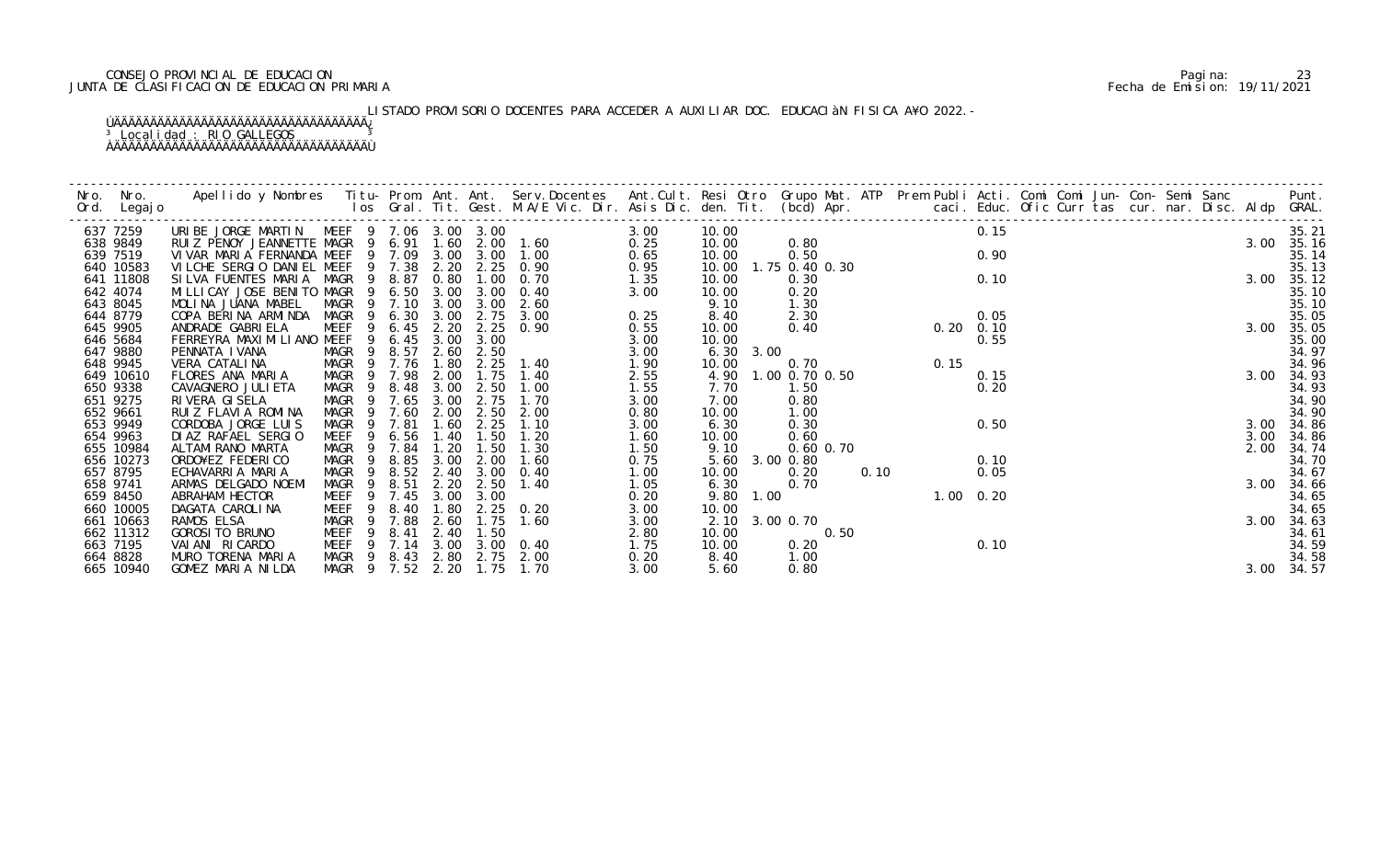# CONSEJO PROVINCIAL DE EDUCACION Pagina: 24 JUNTA DE CLASIFICACION DE EDUCACION PRIMARIA Fecha de Emision: 19/11/2021

# LISTADO PROVISORIO DOCENTES PARA ACCEDER A AUXILIAR DOC. EDUCACIàN FISICA A¥O 2022.-

| Nro. | Nro.<br>Ord. Legajo | Apellido y Nombres Iitu-Prom. Ant. Ant. Serv.Docentes Ant.Cult. Resi Otro Grupo Mat. ATP Prem Publi Acti. Comi Comi Jun-Con-Semi Sanc Punt.<br>Ios Gral. Tit. Gest. M.A/E Vic. Dir. Asis Dic. den. Tit. (bcd) Apr. |                                                          |                    |                   |                |                     |              |                |                |      |              |  |      |      |  |  |      |            |
|------|---------------------|--------------------------------------------------------------------------------------------------------------------------------------------------------------------------------------------------------------------|----------------------------------------------------------|--------------------|-------------------|----------------|---------------------|--------------|----------------|----------------|------|--------------|--|------|------|--|--|------|------------|
|      | 666 9884            | CARRIZO MIRIAM                                                                                                                                                                                                     | MAGR 9 7.84 2.00 2.50 1.50<br>MEEF 9 6.87 3.00 3.00 1.40 |                    |                   |                |                     | 0.95         | 10.00          |                | 0.70 |              |  |      |      |  |  |      | 34.49      |
|      | 667 0233            | CARLES FLAVIA ANA                                                                                                                                                                                                  |                                                          |                    |                   |                |                     | 2.76         | 7.70           |                | 0.70 |              |  | 0.05 |      |  |  |      | 34.48      |
|      | 668 8240            | DIAZ LIDIA AGUSTINA                                                                                                                                                                                                | MAGR<br>- 9                                              |                    |                   | 8.12 2.40 3.00 | 1.00                | 0.45         | 10.00          |                | 0.50 |              |  |      |      |  |  |      | 34.47      |
|      | 669 9297            | DI LEO PAOLA YANINA                                                                                                                                                                                                | MEEF<br>-9                                               | $6.75$ 2.40        |                   | 2.75           | 1.40                | 3.00         | 6.30 2.00 0.70 |                |      |              |  | 0.15 |      |  |  |      | 34.45      |
|      | 670 9602            | FERNANDEZ LUCIANA                                                                                                                                                                                                  | MAGR 9 7.84                                              |                    | 2.00              |                | $2.50$ 1.60         | 1.50         | 7.70 1.00 1.00 |                |      |              |  | 0.25 |      |  |  |      | 34.39      |
|      | 671 8822            | JUAREZ LORENA PAOLA                                                                                                                                                                                                | MAGR                                                     | 9 7.44 2.20        |                   |                | 2.75 0.60           | 2.10         | 10.00          |                | 0.30 |              |  |      |      |  |  |      | 34.39      |
|      | 672 8376            | ZALAZAR JORGE                                                                                                                                                                                                      | MEEF                                                     | 7.47               | 2.60              | 3.00           | 1.60                | 2.35         | 6.30           |                | 0.80 |              |  | 1.25 |      |  |  |      | 34.37      |
|      | 673 11084           | ABDALA MARIA ISABEL                                                                                                                                                                                                | MAGR 9 7.54                                              |                    | 3.00              | 1.50           | 1.20                | 1.55         | 4.20 2.75 0.60 |                |      |              |  |      |      |  |  |      | 3.00 34.34 |
|      | 674 9248            | PEREYRA DAVID                                                                                                                                                                                                      | MAGR 9                                                   | 6.89               | 2.40              | 2.75           | 1.90                | 0.50         | 7.00           |                | 0.90 |              |  |      |      |  |  | 3.00 | 34.34      |
|      | 675 10335           | BOGADO NATALIA                                                                                                                                                                                                     | MAGR<br>- 9                                              | 7.51               | 3.00              | 2.00           | 1.50                | 3.00         | 5.60           |                | 0.70 |              |  |      |      |  |  | 2.00 | 34.31      |
|      | 676 10658           | SASSETTI JUAN MANUEL MEEF                                                                                                                                                                                          | 9                                                        | 7.18               | 1.40              | 1.50           | 0.80                | 3.00         | 10.00          | $1.00 \, 0.40$ |      |              |  |      |      |  |  |      | 34.28      |
|      | 677 11550           | NI FOSI DANI ELA                                                                                                                                                                                                   | MAGR<br>9                                                | 8.33               | 1.00              | 1.25           | 0.80                | 0.55         | 10.00          |                | 0.30 |              |  |      |      |  |  | 3.00 | 34.23      |
|      | 678 9919            | OJEDA NATALIA PAOLA MEEF                                                                                                                                                                                           |                                                          | 9 7.48             | 1.80              | 2.25           | 0.40                | 3.00         | 10.00          |                | 0.20 |              |  |      |      |  |  |      | 34.13      |
|      | 679 9212            | DENIS VALERIA                                                                                                                                                                                                      | MEEF                                                     | $9$ 7.83<br>9 8.22 | $2.20$<br>$2.20$  | 2.75           |                     | 2.30         | 10.00          |                |      |              |  | 0.05 |      |  |  |      | 34.13      |
|      | 680 10790           | ESEN LEANDRO MAT AS                                                                                                                                                                                                | MAGR                                                     |                    |                   | 1.75           | 0.30                | 2.00         | 4.20 3.25      |                |      |              |  |      | 0.20 |  |  |      | 3.00 34.12 |
|      | 681 9565            | DEL ARCO ROMINA                                                                                                                                                                                                    | MEEF                                                     | 8.20               | 2.00              | 2.50           |                     | 0.65         | 10.00          | 1.75           |      |              |  |      |      |  |  |      | 34.10      |
|      | 682 11795           | GUTI ERREZ VERONI CA                                                                                                                                                                                               | MEEF<br>$\overline{9}$                                   | 8.10               | 0.80              |                | $1.00 \t 0.40$      | 1.60         | 10.00          |                | 0.20 |              |  |      |      |  |  |      | 3.00 34.10 |
|      | 683 8772            | GIMENEZ LILIANA DEL                                                                                                                                                                                                | MAGR<br>9                                                | 8.18               | 3.00              | 2.75           | 2.10                | 0.35         | 7.70           |                | 1.00 |              |  |      |      |  |  |      | 34.08      |
|      | 684 9698            | RODRI GUEZ MATI AS                                                                                                                                                                                                 | MEEF<br>9                                                | 6.96               | 2.00              |                | 2.50 0.60           | 1.70         | 10.00          | $1.00$ $0.30$  |      |              |  |      |      |  |  |      | 34.06      |
|      | 685 9604            | COLQUE ARMANDO                                                                                                                                                                                                     | MEEF<br>9                                                | 6.84               | 2.20              | 2.50           | 1.40                | 2.05         | 6.30           |                | 0.70 |              |  | 0.05 |      |  |  | 3.00 | 34.04      |
|      | 686 7117            | LUCERO CORTES STELLA MAGR                                                                                                                                                                                          | - 9                                                      | 7.05               | 3.00              |                | $2.25 \quad 0.90$   | 1.40         | 10.00          |                | 0.40 |              |  |      |      |  |  |      | 34.00      |
|      | 687 8683            | BARRIA ALFREDO                                                                                                                                                                                                     | MEEF 9 7.06                                              |                    | 2.40              | 3.00           |                     | 1.50         | 10.00          | 1.00           |      |              |  |      |      |  |  |      | 33.96      |
|      | 688 9584            | ACOSTA MONICA                                                                                                                                                                                                      | MAGR                                                     | 9 7.25             | 2.00              |                | 2.50 1.50           | 1.00         | 10.00          |                | 0.70 |              |  |      |      |  |  |      | 33.95      |
|      | 689 6861            | CAMPORRO GERARDO                                                                                                                                                                                                   | MEEF<br>- 9                                              | 7.74               | 3.00              | 3.00           | 0.30                | 0.80         | 10.00          |                | 0.10 |              |  |      |      |  |  |      | 33.94      |
|      | 690 10407           | ARGA¥ARAZ CRISTIAN                                                                                                                                                                                                 | MAGR                                                     | 6.61               | 3.00              | 1.75           | 2.80                | 1.30         | 4.90           |                | 1.40 |              |  | 0.15 |      |  |  | 3.00 | 33.91      |
|      | 691 10217           | ORUE CRISTIAN                                                                                                                                                                                                      | MEEF<br>- 9                                              | 9 7.59             | 2.60              | 2.00           |                     | 0.70         | 10.00 2.00     |                |      |              |  |      |      |  |  |      | 33.89      |
|      | 692 9242            | OYARZO SANDRA PAOLA                                                                                                                                                                                                | MAGR                                                     |                    |                   |                | 6.91 2.00 2.50 0.70 | 2.45         | 10.00          |                | 0.30 |              |  |      |      |  |  |      | 33.86      |
|      | 693 10124           | ESPINOSA MARIA                                                                                                                                                                                                     | MAGR 9<br>MAGR 9                                         |                    | $9.22 \quad 2.60$ | 8.06 1.60 2.00 | 1.80<br>2.75 0.30   | 0.10<br>1.30 | 10.00<br>7.70  |                |      | 0.90 0.40    |  |      |      |  |  |      | 33.86      |
|      | 694 9436            | CZAJKOWSKI AGUSTINA                                                                                                                                                                                                |                                                          |                    |                   |                |                     |              |                |                |      | $0.10\,0.80$ |  |      |      |  |  |      | 33.77      |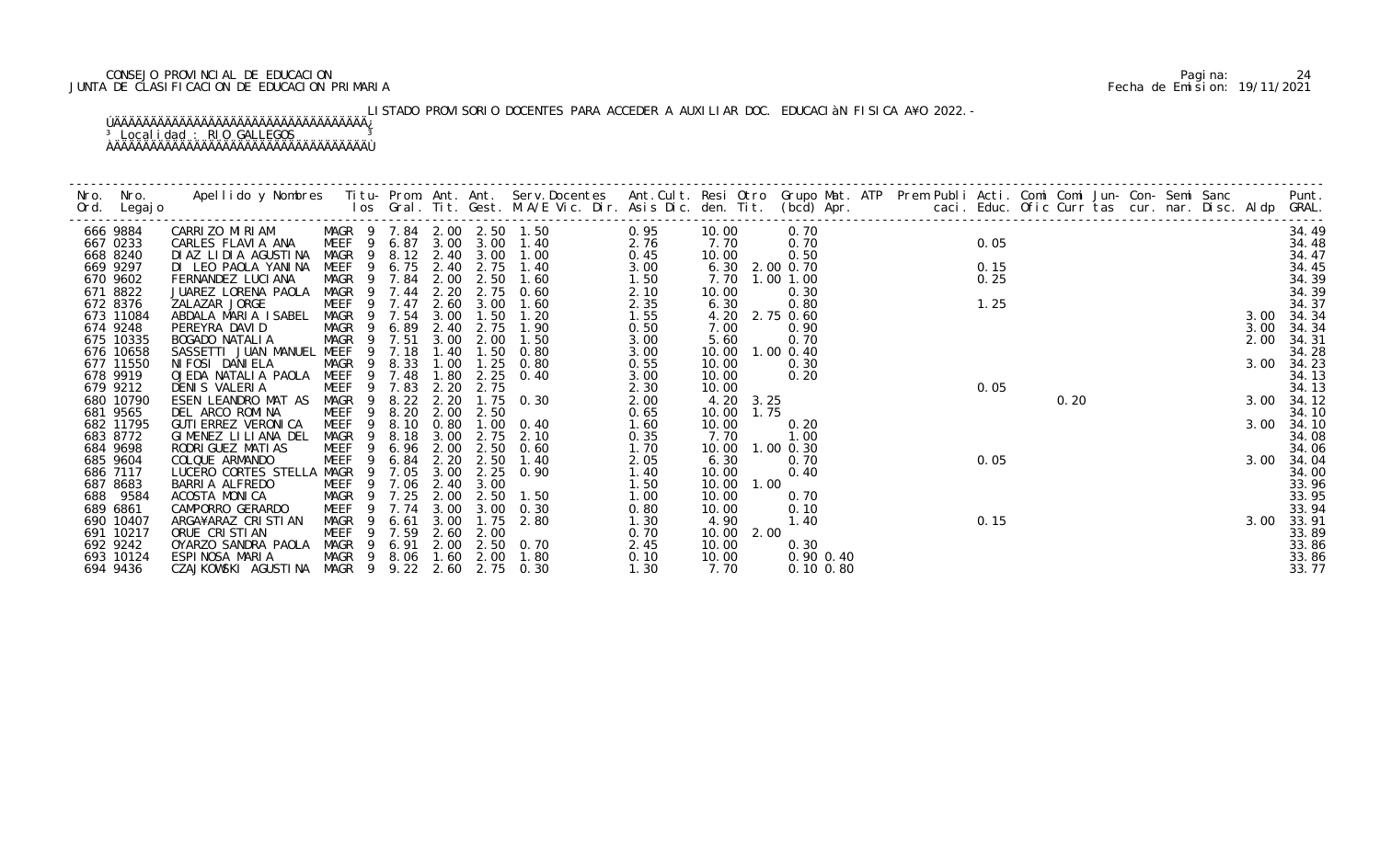# CONSEJO PROVINCIAL DE EDUCACION Pagina: 25 JUNTA DE CLASIFICACION DE EDUCACION PRIMARIA Fecha de Emision: 19/11/2021

# LISTADO PROVISORIO DOCENTES PARA ACCEDER A AUXILIAR DOC. EDUCACIàN FISICA A¥O 2022.-

|          | 695 10823 | AVI LA CLAUDI A             | MAGR 9 7.38 1.40 1.75 1.20 |           |                     |                   | 0.90           |      | 10.00  1.50  0.60 |                |      |      |  |  |  |      | 33.73 |
|----------|-----------|-----------------------------|----------------------------|-----------|---------------------|-------------------|----------------|------|-------------------|----------------|------|------|--|--|--|------|-------|
|          | 696 7730  | CANTERO MELISA              | MAGR 9 8.26 2.80 3.00      |           |                     |                   | 0.85           |      | 9.80              |                |      |      |  |  |  |      | 33.71 |
|          | 697 9892  | CARRAZCO DI ANA NURI        | MAGR <sub>9</sub>          | 8.14      |                     |                   | 1.80 2.25 1.90 | 0.40 | 6.30              | 0.90           |      |      |  |  |  | 3.00 | 33.69 |
|          | 698 10125 | ROJEL VALERIA               | MAGR 9 7.62                |           | 1.60                | 2.00              | 1.00           | 1.20 | 10.00             | $0.50$ $0.20$  |      | 0.55 |  |  |  |      | 33.67 |
|          | 699 10227 | FERREYRA NATALIA            | MAGR <sub>9</sub>          | 8.24      | 1.60                | 2.00              | 1.60           | 0.25 | 10.00             | 0.80           | 0.10 |      |  |  |  |      | 33.59 |
|          | 700 7209  | RODRI GUEZ DI EGO           | MEEF                       | 6.32      | 3.00                | 3.00              | 1.20           | 0.35 | 10.00             | 0.60           |      | 0.10 |  |  |  |      | 33.57 |
|          | 701 6840  | COI FMAN DI EGO CARLOS MEEF | - 9                        | 7.20      | 3.00                | 3.00              |                | 1.35 | 10.00             |                |      |      |  |  |  |      | 33.55 |
|          | 702 8501  | RAMIREZ NOVO SERGIO         | MAGR<br>- 9                | 7.63      | $\frac{3.00}{2.20}$ | 2.50              | 3.00           | 0.50 | 6.30              | 1.50           |      | 0.10 |  |  |  |      | 33.53 |
|          | 703 9956  | PULM CARMELA                | MAGR <sub>9</sub>          | 8.37      |                     | 2.25              | 1.80           | 1.45 |                   | 6.30 1.25 0.90 |      |      |  |  |  |      | 33.52 |
|          | 704 7875  | CUBILLA NATALIA             | MAGR 9 7.70                |           | 2.80                | 2.75              | 1.10           | 1.95 | 7.70              | 0.50           |      |      |  |  |  |      | 33.50 |
|          | 705 9232  | FEDERSPIL CINTIA            | <b>MEEF</b>                | 9 7.48    | 2.20                | 2.75              |                | 1.05 | 10.00             | 1.00           |      |      |  |  |  |      | 33.48 |
|          | 706 11053 | ALVAREZ CARLOS RUBEN MAGR 9 |                            | 6.99      |                     |                   | 3.00 1.50 3.00 | 3.00 | 4.20              | 2.70           |      |      |  |  |  |      | 33.39 |
|          | 707 10334 | GONZALEZ MAI DANA           | MEEF                       | 7.84      | 1.80                | 2.00              |                | 2.05 | 10.00             | 0.70           |      |      |  |  |  |      | 33.39 |
|          | 708 8737  | GARCIA ANABELLA             | MEEF <sub>9</sub>          | 8.64      | 2.20                | 2.75              |                | 0.75 | 10.00             |                |      | 0.05 |  |  |  |      | 33.39 |
|          | 709 6967  | JUAREZ GERMAN               | <b>MEEF</b><br>9           | 6.68      | 3.00                | 3.00              |                | 1.65 | 10.00             |                |      |      |  |  |  |      | 33.33 |
|          | 710 10230 | RACCA PATRICIA EDITH MAGR   | 9                          | 6.70      | 2.20                |                   | 2.00 1.80      | 1.10 | 5.60              | 0.901.00       |      |      |  |  |  | 3.00 | 33.30 |
|          | 711 9572  | LEI VA GABRI ELA            | MEEF                       | 8.45 2.00 |                     | 2.25              |                | 1.60 | 10.00             |                |      |      |  |  |  |      | 33.30 |
| 712 8951 |           | TEJEDA VALERIA DEL          | MEEF 9                     | 7.29      | 2.40                | 2.75              |                | 1.65 | 10.00             |                |      | 0.15 |  |  |  |      | 33.24 |
|          | 713 9413  | RIOS LORENA                 | MAGR 9                     | 7.65      | 3.00                | 2.75              | 1.10           | 0.60 | 7.70              | $0.50$ $0.90$  |      |      |  |  |  |      | 33.20 |
|          | 714 11077 | MARINOFF ACOSTA             | MAGR 9                     | 7.98      | 1.20                | 1.50              | 1.20           | 0.50 | 4.20              | 4.00 0.60      |      |      |  |  |  | 3.00 | 33.18 |
|          | 715 9302  | VI ERA JULI ETA             | MAGR <sub>9</sub>          | 8.67      | 2.40                | 2.50              | 1.40           | 3.00 | 5.60              | 0.60           |      |      |  |  |  |      | 33.17 |
|          | 716 12277 | DEL CAMPO JESICA            | MEEF<br>- 9                | 8.67      |                     | $0.40 \quad 0.50$ | 0.10           | 3.00 | 10.00 1.50        |                |      |      |  |  |  |      | 33.17 |
|          | 717 10127 | MEYER VERONICA              | <b>MEEF</b><br>9           | 9.27      | 1.80                | 2.00              | 0.60           | 0.20 | 10.00             | 0.30           |      |      |  |  |  |      | 33.17 |
|          | 718 8875  | DE LOS SANTOS MAURA         | <b>MEEF</b><br>9           | 8.10      | 2.60                | 3.00              | 2.00           | 0.55 | 7.00              | 0.90           |      |      |  |  |  |      | 33.15 |
|          | 719 9211  | DENIS VALERIA ANALIA MEEF   |                            | 7.47      | 2.20                | 2.75              |                | 1.70 | 10.00             |                |      |      |  |  |  |      | 33.12 |
|          | 720 9514  | RUSSO LEI LA MACARENA MEEF  | -9                         | 6.80      |                     |                   | 2.00 2.75 0.70 | 1.55 | 10.00             | 0.30           |      |      |  |  |  |      | 33.10 |
|          | 721 7576  | MI CHELI NI PABLO           | MEEF 9 7.69                |           |                     |                   | 3.00 3.00 2.30 |      | 7.00              | 1.10           |      |      |  |  |  |      | 33.09 |
|          | 722 10132 | ALVAREZ MI LLI CAY          | MAGR 9 7.35                |           | 1.60                | 2.00              | 1.20           |      | 10.00             | 1.00 0.60 0.30 |      |      |  |  |  |      | 33.05 |
|          | 723 8685  | BARBERIA LEANDRO            | MEEF 9 7.99 2.40 3.00      |           |                     |                   |                | 0.65 | 10.00             |                |      |      |  |  |  |      | 33.04 |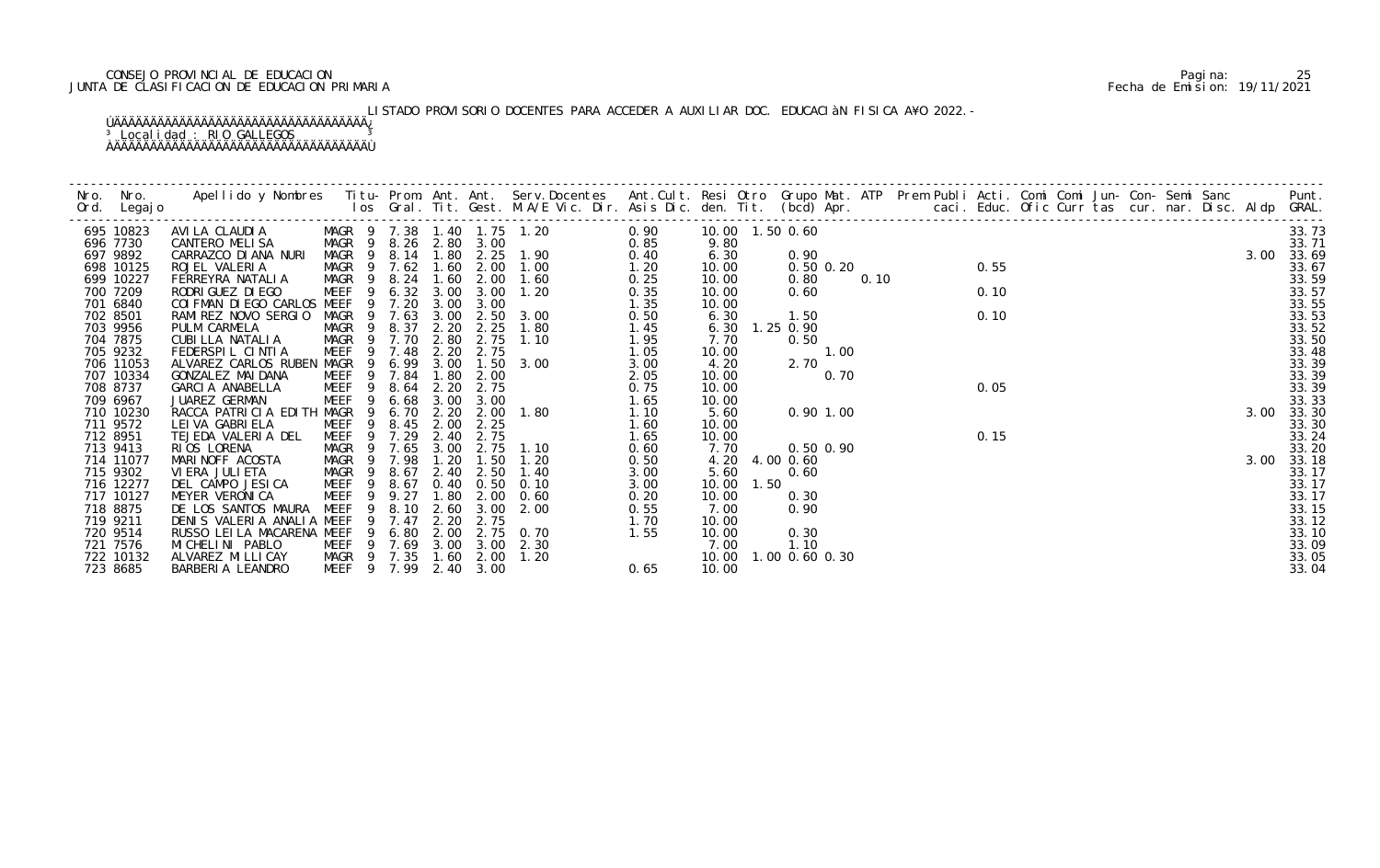# CONSEJO PROVINCIAL DE EDUCACION Pagina: 26 JUNTA DE CLASIFICACION DE EDUCACION PRIMARIA Fecha de Emision: 19/11/2021

# LISTADO PROVISORIO DOCENTES PARA ACCEDER A AUXILIAR DOC. EDUCACIÀN FISICA A¥O 2022.-

| 724 8780               | ASEVEDO LUCAS                         |                            |                |              |              |              | WEEF 9 $1.98$ $2.40$ $3.00$ $2.85$<br>MAGR 9 $6.87$ $2.00$ $2.25$ $0.10$ $3.00$<br>MAGR 9 $8.45$ $3.00$ |               | 7.70          |           |              |                                   |  |      |  |  |  |      | 32.93               |
|------------------------|---------------------------------------|----------------------------|----------------|--------------|--------------|--------------|---------------------------------------------------------------------------------------------------------|---------------|---------------|-----------|--------------|-----------------------------------|--|------|--|--|--|------|---------------------|
| 725 9992               | MOLINA MARIA DEL                      |                            |                |              |              |              |                                                                                                         |               |               |           |              | $7.70$<br>5.60 4.00<br>10.00 0.40 |  | 0.10 |  |  |  |      | 32.92               |
| 726 11023              | CORTEZ LUCIA ROSA                     | MAGR 9                     |                | 8.65 1.20    |              |              | 1.50 1.30                                                                                               | 0.65          | 10.00         |           | 0.60         |                                   |  |      |  |  |  |      | 32.90               |
| 727 8815               | ALVARENGA MARIA                       | MEEF 9 7.86                |                |              | 3.00         | 2.75         |                                                                                                         | 2.50          | 7.70          |           |              |                                   |  |      |  |  |  |      | 32.81               |
| 728 8216               | STEGMAM CINTIA                        |                            |                |              |              |              | MAGR 9 7.20 2.60 3.00 0.70                                                                              |               | 10.00         |           | 0.30         |                                   |  |      |  |  |  |      | 32.80               |
| 729 9367               | MANSILLA MARIA                        | MAGR 9                     |                | 7.34         | 2.60         |              | $1.25$ 0.80                                                                                             | 3.00          | 8.40          |           | 0.40         |                                   |  |      |  |  |  |      | 32.79               |
| 730 8154               | TRONCOSO PABLO                        | MEEF <sub>9</sub>          |                | 6.83         |              |              | 2.80 3.00 0.40                                                                                          | 0.55          | 10.00         |           | 0.20<br>0.70 |                                   |  |      |  |  |  |      | 32.78               |
| 731 10675<br>732 9860  | GONZALEZ YANEL<br>VASCONCEL VI VI ANA | MAGR 9<br>MAGR             | - 9            | 8.52<br>7.25 | 1.40<br>3.00 | 1.75         | 1.40<br>2.00 0.10                                                                                       | 2.10          | 4.90          |           |              |                                   |  |      |  |  |  |      | 3.00 32.77<br>32.75 |
| 733 11314              | COLLANTES EMILIO                      | MEEF                       | 9              | 7.51         | 1.00         | 1.00         |                                                                                                         | 3.00<br>1.20  | 8.40<br>10.00 | 3.00      |              |                                   |  |      |  |  |  |      | 32.71               |
| 734 7859               | DEMETRI PATRICIA                      | MEEF                       |                | 9 7.54       | 2.80         |              | 3.00 0.40                                                                                               | 2.65          | 7.00          |           | 0.20         |                                   |  | 0.10 |  |  |  |      | 32.69               |
| 735 10830              | BARON VALERIA ANDREA                  | MAGR                       | - 9            | 8.61         | 2.60         | 1.75         | 0.90                                                                                                    | 1.45          | 4.90          |           | 0.40         |                                   |  |      |  |  |  | 3.00 | 32.61               |
| 736 10701              | SERRANO CRISTIAN                      | MAGR 9                     |                | 7.39         | 1.40         | 1.75         | 1.40                                                                                                    | 3.00          | 4.90          | 1.00 0.70 |              |                                   |  |      |  |  |  | 2.00 | 32.54               |
| 737 9735               | GALARZA AMANDA                        | MEEF                       |                | 7.51         | 2.20         | 2.50         | 2.00                                                                                                    | 1.25          | 7.00          |           | 1.00         |                                   |  |      |  |  |  |      | 32.46               |
| 738 9693               | PERASCO FEDERICO                      | MEEF 9 7.94                |                |              | 2.00         | 2.50         | 2.00                                                                                                    | 1.00          | 7.00          |           | 1.00         |                                   |  |      |  |  |  |      | 32.44               |
| 739 11612              | TRONCOSO HERNAN                       | MEEF                       | 9              | 6.90         | 1.00         | 1.00         |                                                                                                         | 3.00          | 10.00 1.50    |           |              |                                   |  |      |  |  |  |      | 32.40               |
| 740 11345              | GAMARRA JESSICA                       | MAGR                       | - 9            | 7.60         | 1.20         | 1.25         | 1.20                                                                                                    | 2.95          | 3.50          | 3.00 0.60 |              |                                   |  |      |  |  |  | 2.00 | 32.30               |
| 741 9696               | NADALICH MARIA                        | MAGR                       | -9             | 7.87         | 2.00         | 2.50         |                                                                                                         | 0.90          | 10.00         |           |              |                                   |  |      |  |  |  |      | 32.27               |
| 742 10342              | MARECO LIDER RAMON                    | MAGR                       | 9              | 7.63         | 3.00         | 2.00         | 1.30                                                                                                    | 3.00          | 5.60          |           | 0.60         |                                   |  |      |  |  |  |      | 32.13               |
| 743 11422              | BURGOS MONICA                         | MAGR                       |                | 9 7.93       | 3.00         | 1.25         | 1.10                                                                                                    | 1.85          | 3.50          |           | 0.50 1.00    |                                   |  |      |  |  |  |      | 3.00 32.13          |
| 744 10357              | PAEZ BEATRIZ ISABEL                   | MAGR                       | $\overline{9}$ | 7.57         | 3.00         | 2.00         | 0. 70                                                                                                   | 1.60          | 4.90          |           | 0.30         |                                   |  |      |  |  |  | 3.00 | 32.07               |
| 745 8463               | JAUREGUI PAOLA NOEMI                  | MAGR                       |                | 7.90         | 3.00         | 3.00         |                                                                                                         |               | 9.10          |           |              |                                   |  |      |  |  |  |      | 32.00               |
| 746 11315              | VIDAL ANTINOPAI                       | MAGR                       | $\overline{9}$ | 8.78         | 1.20         | 1.50         | 1.00                                                                                                    |               | 10.00         |           | 0.50         |                                   |  |      |  |  |  |      | 31.98               |
| 747 8203               | ALOY MARTIN ALBERTO                   | MEEF                       | 9              | 6.82         | 2.40         | 2.75         | 1.90                                                                                                    | 1.10          | 7.00          |           | 0.90         |                                   |  | 0.10 |  |  |  |      | 31.97               |
| 748 11042              | VERAZAY SAMANTA                       | <b>MAGR</b>                | -9             | 7.51         | 1.20         | 1.50         | 1.20                                                                                                    | $1.65$ $2.10$ | 4.20          |           | 0.60         |                                   |  |      |  |  |  |      | 3.00 31.96          |
| 749 11085              | PRADO SONIA ROMINA                    | MAGR                       |                | 8.32         | 1.20         | 1.50         | 1.20                                                                                                    | 1.40          | 4.20          | 1.50 0.60 |              |                                   |  |      |  |  |  | 3.00 | 31.92               |
| 750 10215              | GUI DA NAHI R SOLEDAD                 | MEEF                       | - 9            | 7.60         | 1.60         | 2.00         |                                                                                                         | 0.70          | 10.00         | 1.00      |              |                                   |  |      |  |  |  |      | 31.90               |
| 751 10963<br>752 11135 | CORDOBA CARLOS<br>REI NOSO SUSANA     | MAGR 9 7.94<br>MAGR 9 5.26 |                |              | 1.20<br>3.00 | 1.50<br>1.25 | 1.30<br>3.00                                                                                            | 1.00<br>3.00  | 6.30<br>4.20  |           | 0.60<br>3.00 |                                   |  |      |  |  |  |      | 3.00 31.84<br>31.71 |
|                        |                                       |                            |                |              |              |              |                                                                                                         |               |               |           |              |                                   |  |      |  |  |  |      |                     |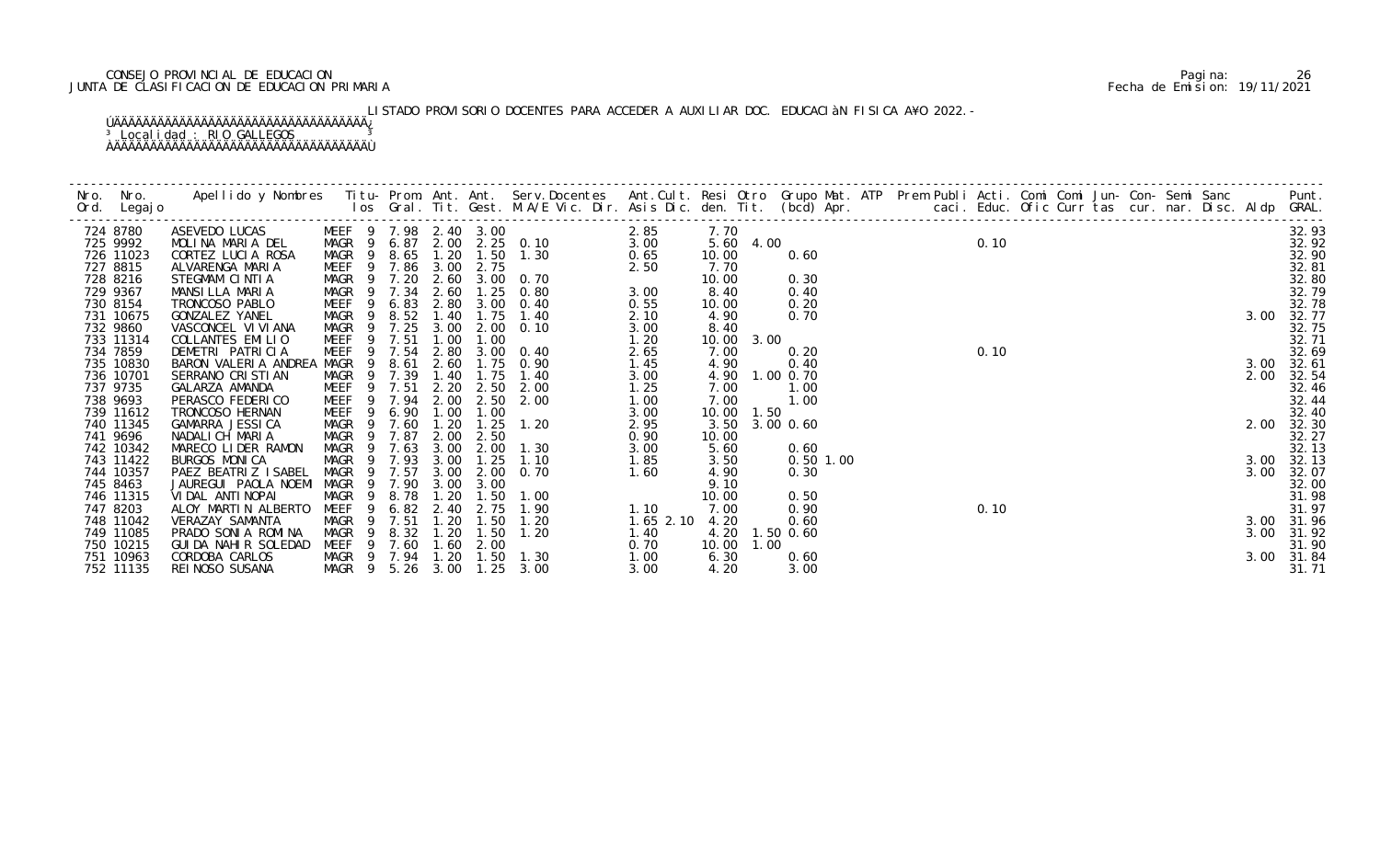# CONSEJO PROVINCIAL DE EDUCACION Pagina: 27 JUNTA DE CLASIFICACION DE EDUCACION PRIMARIA Fecha de Emision: 19/11/2021

# LISTADO PROVISORIO DOCENTES PARA ACCEDER A AUXILIAR DOC. EDUCACIÀN FISICA A¥O 2022.-

| 753 7517  | CARRARO MARCOS              | MEEF 9 7.00 3.00 2.00  |      |              |                  | 0. 20<br>0. 20<br>0. 20<br>0. 05 | 0.70            | 10.00          |             |                     |      |      |  |  |  |      | 31.70      |
|-----------|-----------------------------|------------------------|------|--------------|------------------|----------------------------------|-----------------|----------------|-------------|---------------------|------|------|--|--|--|------|------------|
| 754 9474  | LLANCALAHUEN RAMON          | MAGR 9 7.44            |      |              |                  | 2. 20 2. 75 0. 20                |                 | 10.00          |             | 0.10                | 0.15 |      |  |  |  |      | 31.69      |
| 755 7045  | BURGOS SAUL ADRIAN          | MAGR 9                 |      |              |                  | 6.33 3.00 3.00 0.20              |                 | 10.00          |             | 0.10                |      |      |  |  |  |      | 31.68      |
| 756 11061 | COSTILLA IRMA               | MAGR 9 9.00            |      | 1.40         | 1.50             | 0.60                             | 3.00            | 3.50 0.50      |             |                     |      |      |  |  |  |      | 3.00 31.65 |
| 757 10547 | BAHAMONDE EVELYN            | MAGR<br>- 9            | 8.69 | 1.40         | 1.75             | 0.60                             |                 | 10.00          |             | 0.20                |      |      |  |  |  |      | 31.64      |
| 758 11139 | FERREYRA LAURA              | MAGR <sub>9</sub>      | 8.08 | 1.40         | 1.50             | 1.20                             | 2.65            | 4.20           |             | 0.60                |      |      |  |  |  |      | 3.00 31.63 |
| 759 12172 | COZZUOL LORENA              | MAGR<br>$\overline{9}$ | 8.09 | 2.00         | 0.75             |                                  |                 | 10.00 1.75     |             |                     |      |      |  |  |  |      | 31.59      |
| 760 11442 | TORRES JOSE MARIA           | MEEF 9                 | 7.72 | 1.00         |                  | $1.25 \quad 0.60$                | 1.75            | 10.00          |             | 0.20                |      |      |  |  |  |      | 31.52      |
| 761 9935  | LOPEZ OJEDA PABLO           | MAGR<br>- 9            | 7.69 | 1.80         | 2.00             |                                  | 1.00            | 10.00          |             |                     |      |      |  |  |  |      | 31.49      |
| 762 11374 | CARMONA VIRGINIA            | MEEF<br>- 9            | 7.84 | 2.60         | 1.25             | 1.50                             | 3.00            | 5.60           |             | 0.70                |      |      |  |  |  |      | 31.49      |
| 763 9319  | BRIZUELA DELFINA            | MAGR 9                 | 7.73 | 2.40         | 2.75             | 2.00                             | 0.35            | 6.30           |             | 0.90                |      |      |  |  |  |      | 31.43      |
| 764 10428 | SARAPURA GIMENA             | MEEF<br>9              | 6.53 | 1.40         | 1.75             | 0.10                             | 1.65            | 10.00          | 1.00        |                     |      |      |  |  |  |      | 31.43      |
| 765 10973 | ORMACHEA VALENCIA           | <b>MEEF</b><br>9       | 7.13 | 1.20         | 1.50             | 0.60                             | 1.70            | 10.00          |             | 0.30                |      |      |  |  |  |      | 31.43      |
| 766 10726 | FALABELLA JUAN CRUZ         | MEEF                   | 6.42 | 2.40         | l. 75            | 0.30                             | 3.00            | 4.20           | $1.25$ 0.10 |                     |      |      |  |  |  |      | 3.00 31.42 |
| 767 9734  | LAMAS IRMA BEATRIZ          | MEEF<br>-9             | 6.97 | 1.80         | 2.75             | 0.60                             | 3.00            | 7.00           |             | 0.30                |      |      |  |  |  |      | 31.42      |
| 768 11462 | BARGAS ORTIZ SILVANA MAGR   | - 9                    | 8.05 | 2.80         | 1.25             | 1.00                             | 3.00            | 2.80           |             | 0.50                |      |      |  |  |  |      | 3.00 31.40 |
| 769 12016 | CARDENAS GODOY              | MAGR<br>$\overline{9}$ | 7.14 | 0.60<br>2.00 |                  | $0.75$ 0.60                      |                 | 10.00          |             | 0.30                |      |      |  |  |  | 3.00 | 31.39      |
| 770 9743  | NEGRETE FRANCO              | MEEF<br>9              | 6.39 |              | 2.50             |                                  | 1.35 0.10 10.00 |                |             |                     |      |      |  |  |  |      | 31.34      |
| 771 9236  | ROLFE JOHN HAROLD           | MEEF<br>- 9            | 7.35 | 2.20         |                  | 2.00 0.30                        | 0.25            | 10.00          |             | 0.10                |      |      |  |  |  |      | 31.20      |
| 772 11641 | ESPECHE GUI DO OMAR         | MAGR<br>- 9            | 7.47 | 3.00         | 1.25             | 3.00                             | 2.25            | 3.50           |             | 1.70                |      |      |  |  |  |      | 31.17      |
| 773 9712  | SILVA ANGEL DANIEL          | MEEF<br>- 9            | 9.29 | 3.00         | 2.25             |                                  | 1.30            | 6.30           |             |                     |      |      |  |  |  |      | 31.14      |
| 774 11467 | OLIVA CLAUDIA DEL           | MAGR<br>- 9            | 7.91 | 2.00         | 1.50             | 1.20                             | 1.65            | 4.20           |             | 0.60                |      |      |  |  |  |      | 3.00 31.06 |
| 775 11305 | CABEZAS KARINA              | MEEF<br>-9             | 8.01 | 1.40         | $\overline{.50}$ | 0.20                             | 0.35            | 10.00          |             | $0.10$ $0.50$       |      |      |  |  |  |      | 31.06      |
| 776 9692  | ARRUA CARDOZO CARMEN MAGR 9 |                        | 8.11 | 2.20         | 2.50             | 0.80                             | 1.00            | 7.00           |             | 0.40                |      |      |  |  |  |      | 31.01      |
| 777 9703  | SOTO CRISTINA               | MEEF<br>-9             | 7.03 | 2.00         | 2.25             | 0.20                             | 0.40            | 10.00          |             | 0.10                |      |      |  |  |  |      | 30.98      |
| 778 8369  | TI TO I RMA ALEJANDRA       | MEEF<br>-9             | 6.63 | 2.60         | 3.00             | 1.00                             | 3.00            | 4.90           |             | 0.50                |      | 0.30 |  |  |  |      | 30.93      |
| 779 11721 | ORELLANA ROXANA             | MAGR 9                 |      | 8.22 2.60    | 1.25             | 1.00                             | 0.35            | 3.50 1.50 0.50 |             |                     |      |      |  |  |  | 3.00 | 30.92      |
| 780 10145 | ARGARA¥AZ MANZUR            | MAGR 9                 | 6.88 |              | 1.80 2.00        | 1.20                             | 2.00            |                |             | 5.60 1.50 0.60 0.30 |      |      |  |  |  |      | 30.88      |
| 781 10651 | URQUIA JUANA VALERIA MEEF 9 |                        | 6.00 | 1.40         | 1.75             | 1.20                             | 3.00            | 4.90 1.00 0.60 |             |                     |      |      |  |  |  |      | 2.00 30.85 |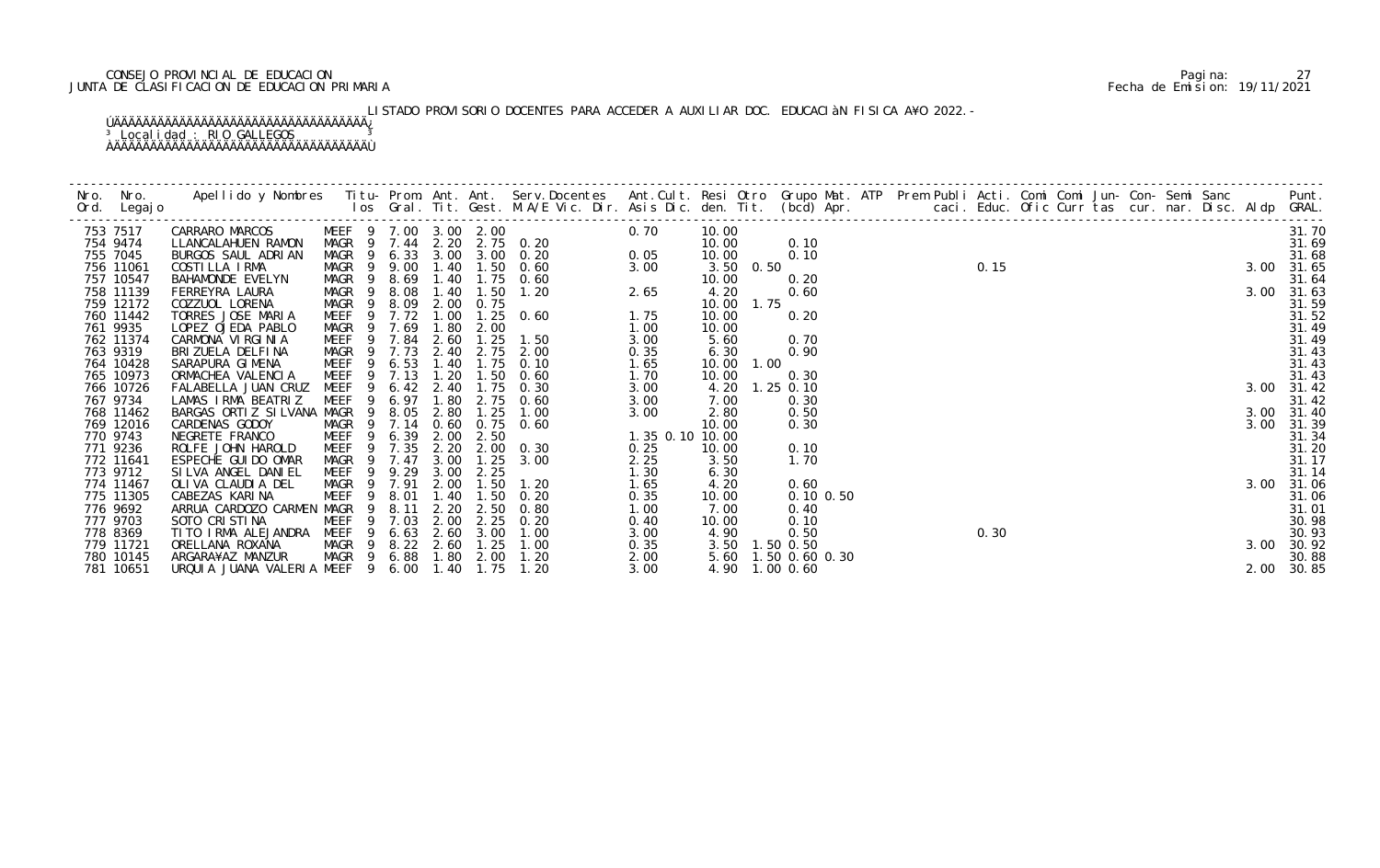# CONSEJO PROVINCIAL DE EDUCACION Pagina: 28 JUNTA DE CLASIFICACION DE EDUCACION PRIMARIA Fecha de Emision: 19/11/2021

# LISTADO PROVISORIO DOCENTES PARA ACCEDER A AUXILIAR DOC. EDUCACIÀN FISICA A¥O 2022.-

| 782 10959              | RUIZ BRUNO ANDRES                          | MEEF 9 7.86 1.00 1.25 0.70                     |                |      |           | $0.76$<br>$-3.00$<br>$-75$<br>$2.75$ 1.10<br>$-1.37$<br>$-50$ 0.20 |      | 10.00          | 0.30           |  |      |  |      |  |      | 30.81          |
|------------------------|--------------------------------------------|------------------------------------------------|----------------|------|-----------|--------------------------------------------------------------------|------|----------------|----------------|--|------|--|------|--|------|----------------|
| 783 T 91               | ARMOA RAMONA                               | MAGR 9 8.08 3.00 1.25 3.00                     |                |      |           |                                                                    |      | 3.50           | 1.90           |  |      |  | 1.00 |  |      | 30.73          |
| 784 10719              | DIAZ LEONARDO MARTIN MEEF 9 7.82 1.40 1.50 |                                                |                |      |           |                                                                    |      | 10.00          |                |  |      |  |      |  |      | 30.72          |
| 785 10268              | MI RANDA MAURO                             | MEEF 9 8.59 2.40 2.00                          |                |      |           |                                                                    |      | 5.60           |                |  |      |  |      |  |      | 30.59          |
| 786 12141              | FI OCCHETTA LEONARDO                       | MAGR 9 8.13                                    |                |      | 1.40 0.75 |                                                                    |      | 10.00          |                |  |      |  |      |  |      | 30.58          |
| 787 9667               | PUCCI TELLI EMANUEL                        | MEEF <sub>9</sub>                              | $6.16$ $2.20$  |      |           |                                                                    |      | 4.90           | 0.50           |  |      |  |      |  | 3.00 | 30.56          |
| 788 11169              | LUGONES BARBARA                            | MEEF 9 7.79                                    |                | 1.20 |           |                                                                    |      | 10.00          | 0.20           |  |      |  |      |  |      | 30.54          |
| 789 11259              | CASTELLANO LUIS                            | MEEF <sub>9</sub>                              | 8.44           | 1.40 | 1.50      |                                                                    |      | 10.00          |                |  | 0.15 |  |      |  |      | 30.49          |
| 790 12352              | MU¥OZ JEREMIAS                             | $\overline{9}$<br>MEEF                         | 7.90           | 1.00 | 0.25      | 0.20                                                               |      | 10.00          | 0.10           |  |      |  |      |  | 2.00 | 30.45          |
| 791 9785               | NAVARRO CELIA                              | MEEF                                           | 9 7.64 2.40    |      |           | $2.50 \t 0.20$                                                     | 3.00 | 5.60           | 0.10           |  |      |  |      |  |      | 30.44          |
| 792 11420              | CARABAJAL EBER                             | MAGR                                           | 9 7.23         | 1.40 | 1.25      | 1.10                                                               | 0.90 |                | 3.50 2.50 0.50 |  |      |  |      |  | 3.00 | 30.38          |
| 793 9587               | SORIA SEBASTIAN                            | MEEF                                           | 9 7.92 2.00    |      | 2.50      |                                                                    | 1.90 | 7.00           |                |  |      |  |      |  |      | 30.32          |
| 794 10786              | RODRI GUEZ ANALI A                         | MAGR 9                                         | 7.00           | 1.40 |           | 1.75 0.20                                                          | 0.80 | 10.00          | 0.10           |  |      |  |      |  |      | 30.25          |
| 795 11419              | PERALTA GALLO CARINA MAGR                  |                                                | 9 7.10         | 1.40 | 1.25      | 1.10                                                               | 0.85 |                | 3.50 2.50 0.50 |  |      |  |      |  | 3.00 | 30.20          |
| 796 10910              | HAHN MARIA EUGENIA                         | <b>MEEF</b>                                    | 9 7.61         | 1.20 | 1.50      |                                                                    | 0.85 | 10.00          |                |  |      |  |      |  |      | 30.16          |
| 797 11092              | CHACON MARCELA                             | MEEF<br>9                                      | 8.04           | 1.20 | 1.50      |                                                                    | 0.35 | 10.00          |                |  |      |  |      |  |      | 30.09          |
| 798 11459              | PEREYRA ROMANELA                           | 9<br>MAGR                                      | 8.36           | 2.00 |           | 1.00 0.90                                                          | 0.30 | 2.10           | 3.00 0.40      |  |      |  |      |  | 3.00 | 30.06          |
| 799 10753              | BALDOVI NO ROSAURA                         | MAGR<br>$\overline{9}$                         | 7.08           | 1.40 | 1.75      | 1.40                                                               | 0.10 | 5.60           | 0.70           |  |      |  |      |  | 3.00 | 30.03          |
| 800 11745              | TORRES MARIELA                             | MAGR<br>- 9                                    | 6.65           | 3.00 | 1.00      | 2.90                                                               | 2.70 | 2.10           | 2.60           |  |      |  |      |  |      | 29.95          |
| 801 10528              | OJEDA PAOLA VANESA                         | MEEF 9 6.85                                    |                | 1.40 | 1.75      |                                                                    | 0.95 | 10.00          |                |  |      |  |      |  |      | 29.95          |
| 802 11887              | OLI VERA GABRI ELA                         | MAGR 9                                         | 7.98           | 1.40 |           | $1.00 \quad 0.80$                                                  | 2.25 | 2.80           | $1.25$ 0.40    |  |      |  |      |  | 3.00 | 29.88          |
| 803 9927               | LOPEZ CLEIP MARIA                          | MEEF                                           | 9 7.49         | 2.00 |           | $2.25$ 0.60                                                        | 3.00 | 4.90           | 0.60           |  |      |  |      |  |      | 29.84          |
| 804 9763               | KENNY ACOSTA CECILIA MAGR                  |                                                | 9 9.15         | 2.00 | 2.25      |                                                                    | 1.60 | 2.80           | 3.00           |  |      |  |      |  |      | 29.80          |
| 805 9716               | LOCKETT LUCAS                              | MEEF<br>-9                                     | 8.18           | 2.80 | 2.25      |                                                                    | 1.25 | 6.30           |                |  |      |  |      |  |      | 29.78          |
| 806 11814<br>807 11186 | LASBAINA LUCERO                            | 9<br>MEEF<br>MEEF                              | 7.98<br>9 7.16 | 0.80 | 1.00      |                                                                    | 1.00 | 10.00<br>10.00 | 0.30           |  |      |  |      |  |      | 29.78          |
| 808 9475               | CASTIGLIONI SOFIA                          |                                                |                | 1.20 |           | $1.50 \quad 0.60$                                                  |      | 7.00           | 0.30           |  | 0.05 |  |      |  |      | 29.76          |
| 809 10779              | VACAFLORES DEBORA<br>BARANI MELISSA        | MAGR 9 6.35 2.60 2.75 0.60<br>MEEF 9 7.70 1.40 |                |      | 1.50      | $\frac{1}{2}$ . 10                                                 | 0.15 | 10.00          |                |  |      |  |      |  |      | 29.75<br>29.75 |
| 810 9939               | QUI ROGA DI AZ NI LDA                      | MEEF 9 7.48 3.00                               |                |      |           | $2.25$ 0.10                                                        | 3.00 | 4.90           |                |  |      |  |      |  |      | 29.73          |
|                        |                                            |                                                |                |      |           |                                                                    |      |                |                |  |      |  |      |  |      |                |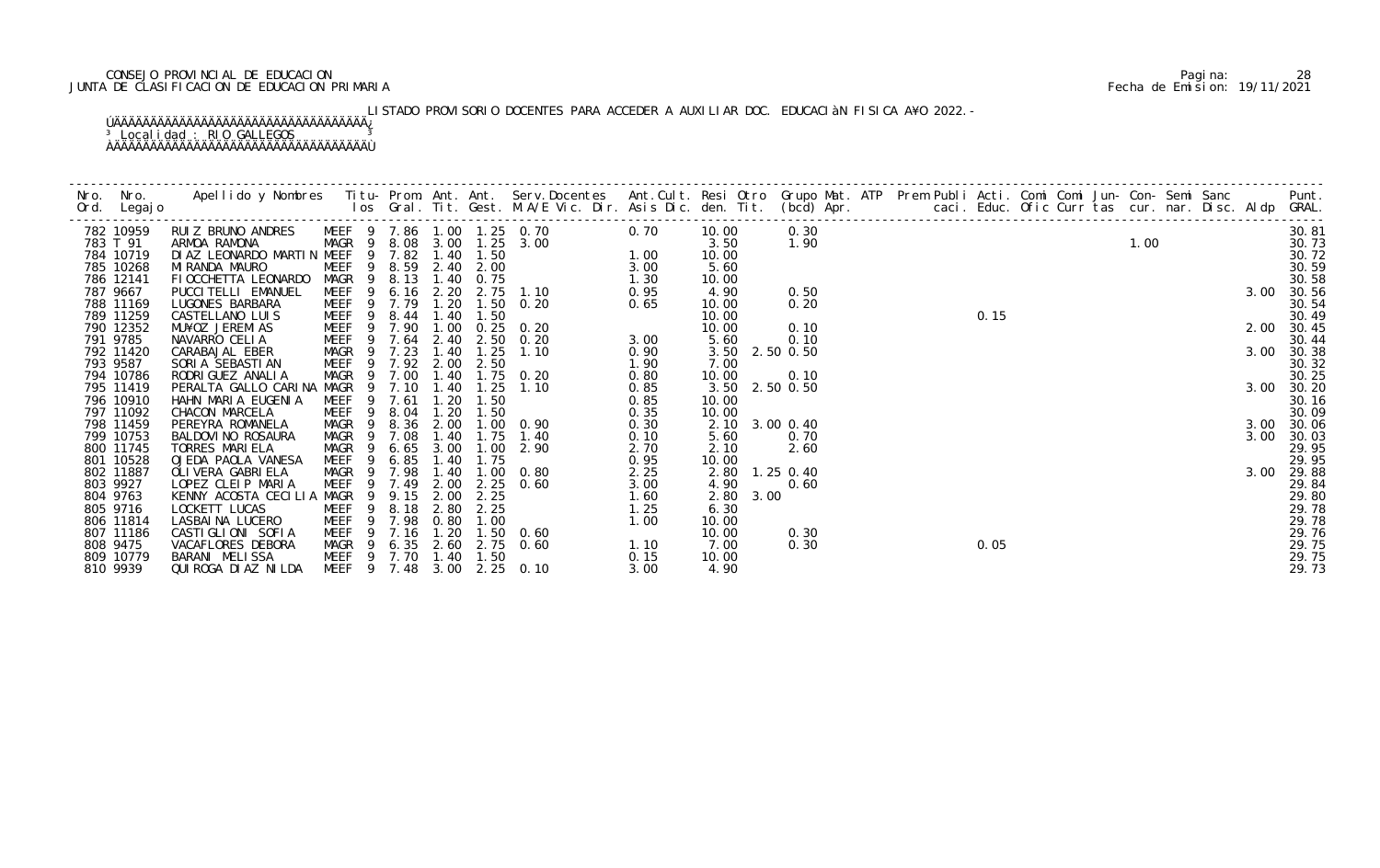# CONSEJO PROVINCIAL DE EDUCACION Pagina: 29 JUNTA DE CLASIFICACION DE EDUCACION PRIMARIA Fecha de Emision: 19/11/2021

# LISTADO PROVISORIO DOCENTES PARA ACCEDER A AUXILIAR DOC. EDUCACIÀN FISICA A¥O 2022.-

|          | Ord. Legajo |                                  |                   |                |        |      |                   |                                                                                        |      |                |             |      |  |        |  |  |  |      |            |
|----------|-------------|----------------------------------|-------------------|----------------|--------|------|-------------------|----------------------------------------------------------------------------------------|------|----------------|-------------|------|--|--------|--|--|--|------|------------|
|          | 811 10769   | OJEDA VALERIA<br>MONTFCINO ERIKA |                   |                |        |      |                   | MAGR 9 7.57 1.40 1.75 1.40<br>MAGR 9 7.41 1.40 1.75 1.50<br>MAGR 9 7.04 1.20 1.25 1.10 |      |                |             | 0.70 |  | $0.15$ |  |  |  |      | 3.00 29.72 |
|          | 812 10618   | MONTECINO ERIKA                  |                   |                |        |      |                   |                                                                                        |      |                |             | 0.70 |  |        |  |  |  | 3.00 | 29.66      |
|          | 813 11071   | VILLEGAS EMILIO                  |                   |                |        |      |                   |                                                                                        |      |                | $1.50$ 0.50 |      |  |        |  |  |  | 3.00 | 29.64      |
|          | 814 10003   | ORLANDO MATIAS                   | <b>MEEF</b>       |                | 9 7.02 | 1.60 | 1.75              |                                                                                        | 0.25 | 10.00          |             |      |  |        |  |  |  |      | 29.62      |
|          | 815 11054   | CARCANO JORGE LUIS               | MAGR <sub>9</sub> |                |        |      |                   | 6.80 3.00 1.50 3.00                                                                    | 0.50 | 4.20           |             | 1.60 |  |        |  |  |  |      | 29.60      |
|          | 816 11627   | MAI TA GRI MALDI NA              | MAGR              | - 9            | 6.66   | 1.60 | 1.25              | 1.00                                                                                   | 3.00 | 3.50           |             | 0.50 |  |        |  |  |  |      | 3.00 29.51 |
|          | 817 10969   | DURE FACUNDO MARTIN              | MEEF              | -9             | 7.24   | 1.60 | 1.50              |                                                                                        | 0.15 | 10.00          |             |      |  |        |  |  |  |      | 29.49      |
|          | 818 11578   | RIVADENEIRA MAIRA                | MAGR              | - 9            | 9.13   | 1.00 | 1.25              | 1.00                                                                                   | 0.10 | 3.50 1.00 0.50 |             |      |  |        |  |  |  |      | 3.00 29.48 |
|          | 819 10384   | OYARZUN HECTOR RAUL              | MAGR              | -9             | 8.24   | 1.60 | 1.75              |                                                                                        | 1.10 | 7.70           |             |      |  |        |  |  |  |      | 29.39      |
|          | 820 11672   | MANSILLA MARISA                  | MAGR              | - 9            | 7.01   | 3.00 |                   | $1.25 \quad 0.90$                                                                      | 3.00 | 2.80           |             | 0.40 |  |        |  |  |  |      | 2.00 29.36 |
|          | 821 11364   | INSAURRALDE LAUTARO              | MAGR              |                | 7.68   | 1.20 | 1.25              | 1.20                                                                                   | 2.00 | 3.50           |             | 0.50 |  |        |  |  |  | 3.00 | 29.33      |
|          | 822 9420    | ACEVEDO NELSON                   | MEEF 9 7.42       |                |        | 2.40 | 2.75              | 0.20                                                                                   | 1.70 | 5.60           |             | 0.10 |  |        |  |  |  |      | 29.32      |
|          | 823 12022   | TORRES CARDENAS                  | MAGR <sub>9</sub> |                | 8.44   |      | $0.60 \quad 0.75$ | 0.40                                                                                   |      | 10.00          |             | 0.10 |  |        |  |  |  |      | 29.29      |
|          | 824 10755   | CARRANZA CRISTIAN                | MEEF              | $\overline{9}$ | 7.26   | 1.60 | 1.75              | 1.25<br>0.80                                                                           |      | 4.20           |             | 0.40 |  |        |  |  |  |      | 3.00 29.26 |
|          | 825 10619   | MOYANO CRISOL YANET              | MAGR              | -9             | 8.54   | 1.40 | 1.75              | 1.00                                                                                   | 1.45 | 5.60           |             | 0.50 |  |        |  |  |  |      | 29.24      |
|          | 826 10210   | BAZAN WALTER DANIEL              | MAGR              |                | 6.84   | 3.00 | 2.00              | 1.60                                                                                   | 0.35 | 5.60           |             | 0.80 |  |        |  |  |  |      | 29.19      |
|          | 827 11072   | SI SNEROS PATRICIA               | MAGR 9            |                | 7.47   | 1.20 | 1.50              | 1.20                                                                                   | 1.00 | 4.20           |             | 0.60 |  |        |  |  |  |      | 3.00 29.17 |
|          | 828 8712    | MANSILLA LILIANA                 | MAGR              | - 9            | 6.40   | 3.00 | 2.75              |                                                                                        | 0.25 | 7.70           |             |      |  | 0.05   |  |  |  |      | 29.15      |
|          | 829 12468   | CARDENAS GODOY                   | MAGR 9            |                | 9.24   | 0.20 | 0.25              |                                                                                        | 0.45 | 10.00          |             |      |  |        |  |  |  |      | 29.14      |
|          | 830 12217   | BAQUERA ADRIANA N.               | MAGR              | - 9            | 8.12   |      |                   | 0.40 0.50 0.40                                                                         | 0.50 | 10.00          |             | 0.20 |  |        |  |  |  |      | 29.12      |
|          | 831 11461   | FELGUEROSO MARIA LUZ MEEF        |                   | -9             | 6.35   | 1.60 | 1.25              | $0.90$<br>$0.90$<br>$3.00$<br>$0.50$                                                   |      | 10.00          |             |      |  |        |  |  |  |      | 29.10      |
|          | 832 11158   | LARRALDE MAXIMILIANO MEEF        |                   | $\overline{9}$ | 7.38   | 1.20 | 1.50              |                                                                                        |      | 10.00          |             |      |  |        |  |  |  |      | 29.08      |
|          | 833 10999   | MAMANI ARMANDO                   | MEEF              |                | 9 7.01 | 1.80 | 1.75              |                                                                                        |      | 3.50           | 3.00        |      |  |        |  |  |  |      | 29.06      |
|          | 834 11036   | ZAVALEY CORINA DEL               | MAGR              | $\overline{9}$ | 7.83   | 1.20 | 1.50              | 1.20                                                                                   |      | 4.20           |             | 0.60 |  |        |  |  |  | 3.00 | 29.03      |
|          | 835 11571   | LARRALDE MARIANO                 | MEEF              | -9             | 7.73   | 1.00 | 1.25              |                                                                                        |      | 10.00          |             |      |  |        |  |  |  |      | 28.98      |
|          | 836 11272   | COPA RODRIGO EMANUEL MEEF        |                   | 9              | 6.87   | 1.60 | 1.50              | $3.00$<br>$3.00$<br>$3.00$                                                             |      | 7.00           |             |      |  |        |  |  |  |      | 28.97      |
|          | 837 11134   | DECIMA MARIA IVANA               | MEEF              | -9             | 7.36   | 1.40 |                   | $1.50 \t 0.80$                                                                         |      | 3.50 2.00 0.40 |             |      |  |        |  |  |  |      | 28.96      |
|          | 838 12270   | JARAMI LLO MARI ANELA            | MEEF              | 9              |        |      | 8.00 0.40 0.25    | 1.30                                                                                   |      | 10.00          |             |      |  |        |  |  |  |      | 28.95      |
| 839 9359 |             | ESCOBAR LUCIANA                  | MAGR 9 7.17 2.20  |                |        |      |                   | 1.75 0.80                                                                              | 2.80 | 4.90           |             | 0.30 |  |        |  |  |  |      | 28.92      |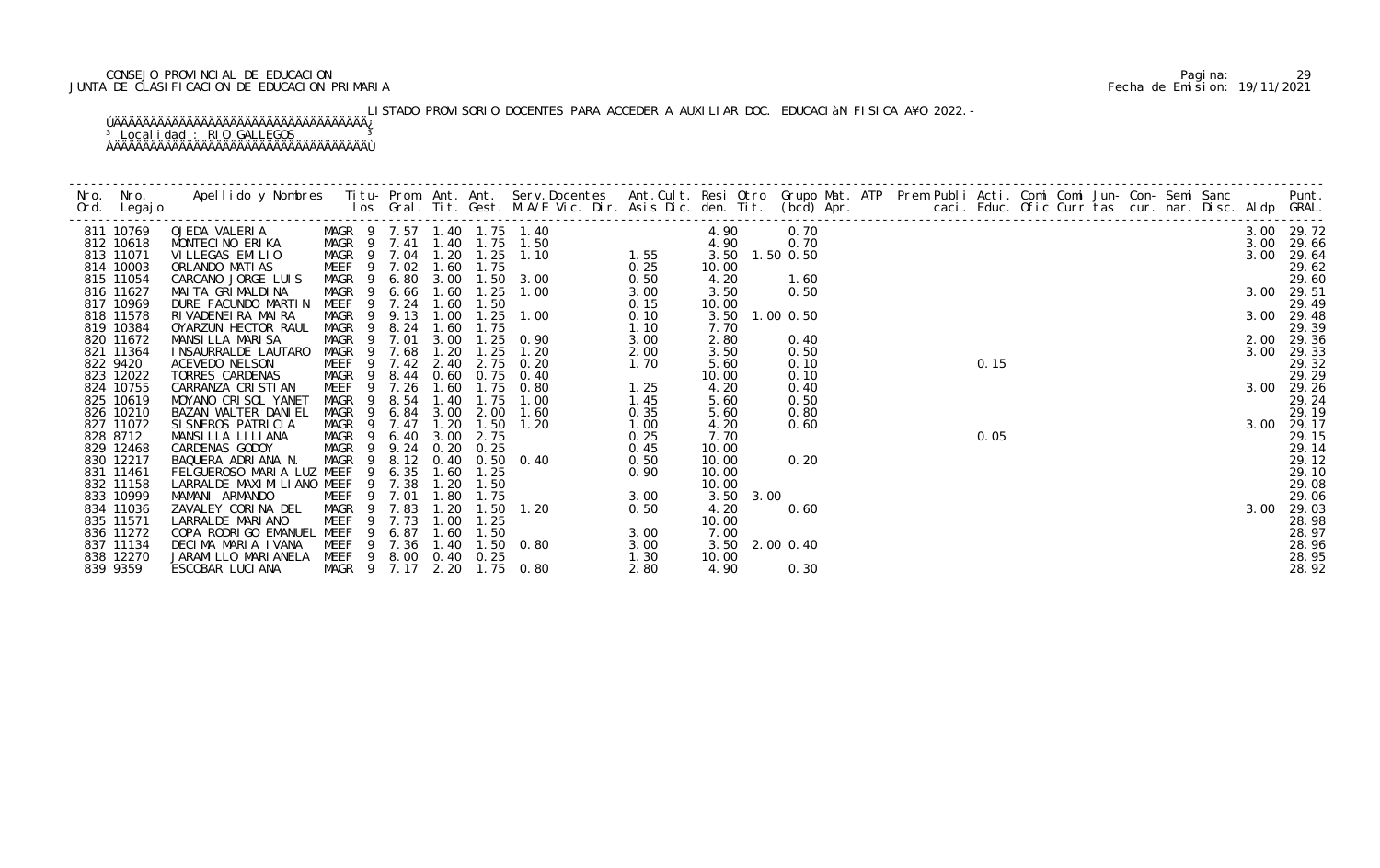# CONSEJO PROVINCIAL DE EDUCACION Pagina: 30 JUNTA DE CLASIFICACION DE EDUCACION PRIMARIA Fecha de Emision: 19/11/2021

# LISTADO PROVISORIO DOCENTES PARA ACCEDER A AUXILIAR DOC. EDUCACIÀN FISICA A¥O 2022.-

| 840 10391              | ROMERO CLAUDIA                                     |                        |                       |              |                               | MAGR 9 6.77 3.00 2.00 1.60 | 0.15         | 5.60           | 0.80          |      |      |  |  |  |      | 28.92          |
|------------------------|----------------------------------------------------|------------------------|-----------------------|--------------|-------------------------------|----------------------------|--------------|----------------|---------------|------|------|--|--|--|------|----------------|
| 841 10531              | VERGARA FERNANDO                                   |                        | MEEF 9 6.77 1.40 1.75 |              |                               |                            |              | 10.00          |               |      |      |  |  |  |      | 28.92          |
| 842 11319              |                                                    |                        |                       |              |                               |                            |              | 4.90           | 0.60          |      | 0.15 |  |  |  |      | 28.90          |
| 843 11883              | HERMAN BETTI ANA                                   |                        | MAGR 9 7.49           |              | 0.80 1.00                     | 0.40                       |              | 10.00          | 0.20          |      |      |  |  |  |      | 28.89          |
| 844 11251              | ACOSTA GUSTAVO                                     |                        | MAGR 9 7.93           | 1.40         | 1.50                          | $2.40$<br>0.75<br>1.20     |              | 4.20           | 0.60          |      |      |  |  |  |      | 3.00 28.83     |
| 845 12204              | RASJIDO ANABEL DE                                  | $\overline{9}$<br>MEEF | 7.23                  | 1.20         |                               | $0.75$ 0.40                |              | 1.40 3.25 0.20 |               |      |      |  |  |  | 3.00 | 28.83          |
| 846 10758              | CEBALLOS GABRI EL                                  |                        | MEEF 9 7.73           | 2.20         | 1.50                          |                            |              | 4.90 2.75      |               |      |      |  |  |  |      | 28.83          |
| 847 9378               | CRUZ WALTER BENJAMIN MEEF                          | -9                     | 6.63                  |              |                               | 2.20 2.75 0.60             | 1.00         | 6.30           | 0.30          |      | 0.05 |  |  |  |      | 28.83          |
| 848 11351              | SOSA LORENA ELISABET MAGR                          | - 9                    | 7.80                  | 1.20         | 1.50                          | 1.20                       | 3.00         | 3.50           | $0.60$ 1.00   |      |      |  |  |  |      | 28.80          |
| 849 12086              | DE DIOS FEDERICO                                   | MEEF<br>-9             | 7.69                  | 0.60         | 0.75                          |                            | 0.75         | 10.00          |               |      |      |  |  |  |      | 28.79          |
| 850 11352              | GALLARDO NATALIA                                   | $\overline{9}$         | MAGR 9 7.18           | 1.20         | 1.25                          | 1.20                       | 1.35         | 3.50           | 1.00<br>0.60  | 0.10 |      |  |  |  | 3.00 | 3.00 28.78     |
| 851 11193<br>852 10074 | PINTOS PATRICIA NAIR MAGR<br>BARRI ONUEVO CLAUDI A | MAGR<br>- 9            | 7.08<br>7.13          | 1.60<br>3.00 | 1.50<br>2.25                  | 1.20<br>0.70               | 0.60         | 4.20<br>6.30   |               |      |      |  |  |  |      | 28.78<br>28.78 |
| 853 11039              | JUAREZ VICTOR HUGO                                 | MAGR 9                 | 6.77                  | 3.00         | 1.25                          | 3.00                       | 0.10         | 3.50           | 0.30<br>2.20  |      |      |  |  |  |      | 28.77          |
| 854 11799              | JARAMI LLO MELI SA                                 | MEEF <sub>9</sub>      | 7.50                  | 0.80         | 1.00                          |                            | 0.05<br>0.45 | 10.00          |               |      |      |  |  |  |      | 28.75          |
| 855 11347              | DE DOMINGO NOELIA                                  | MAGR 9                 | 8.48                  | 1.20         | 1.50                          | 1.30                       | 1.75         | 4.90           | 0.60          |      |      |  |  |  |      | 28.73          |
| 856 12438              | SOTO MI CAELA BELEN                                | MEEF<br>$\overline{9}$ | 8.37                  |              | $0.40 \quad 0.50$             |                            | 0.45         | 10.00          |               |      |      |  |  |  |      | 28.72          |
| 857 10055              | DI AZ CAROLA ANALIA                                | MAGR<br>9              | 8.16                  | 3.00         | 1.50                          | 1.80                       | 0.50         | 2.10           | 1.75 0.90     |      |      |  |  |  |      | 28.71          |
| 858 12238              | SANCHEZ IGNACIO                                    | MEEF<br>- 9            | 8.29                  |              | $0.40 \quad 0.50$             |                            | 0.50         | 10.00          |               |      |      |  |  |  |      | 28.69          |
| 859 11623              | SOTO GABRIEL DARIO                                 | MEEF <sub>9</sub>      | 6.03                  | 1.00         |                               | $1.25 \t 0.80$             | 0.05         | 10.00          | 0.50          |      | 0.05 |  |  |  |      | 28.68          |
| 860 11152              | FERNANDEZ MIRTA                                    | MAGR<br>- 9            | 8.47                  | 1.40         | 1.50                          | 1.20                       | 2.05         | 4.20           | 0.60          |      | 0.25 |  |  |  |      | 28.67          |
| 861 11757              | SANTI LLAN MARIA                                   | MAGR 9                 | 8.35                  | 3.00         | $\overline{\phantom{0}}$ . 25 | 0.80                       | 3.00         | 2.80           | 0.40          |      |      |  |  |  |      | 28.60          |
| 862 11307              | CHEUQUEMAN JOAQUIN                                 | MEEF <sub>9</sub>      | 7.39                  | 1.00         | 1.00                          | 0.10                       | 0.10         | 10.00          |               |      |      |  |  |  |      | 28.59          |
| 863 10711              | ALMIRON VIVIAN                                     |                        | MAGR 9 7.13           | 1.60         | 1.75                          | 1.40                       | 2.10         | 4.90           | 0.70          |      |      |  |  |  |      | 28.58          |
| 864 10067              | MARQUEZ NOELIA BELEN MEEF                          | 9                      | 7.31                  | 1.80         | 2.25                          | 0. 70                      | 2.15         | 4.90           | 0.30          |      | 0.05 |  |  |  |      | 28.46          |
| 865 12311              | GONZALEZ VI CTORI A                                | MEEF                   | 6.78                  | 0.40         | 0.50                          | 0.30                       | 0.85         | 10.00          | $0.50$ $0.10$ |      |      |  |  |  |      | 28.43          |
| 866 9583               | RODRI GUEZ CARLOS                                  | MEEF 9                 |                       |              |                               | 6.76 2.00 2.50 0.80        | 1.90         | 4.90           | 0.50          |      |      |  |  |  |      | 28.36          |
| 867 11580              | FERREYRA ANA CECILIA MAGR 9 8.78                   |                        |                       |              | $1.00$ $1.25$                 | 1.00                       | 0.30         | 3.50           | 0.50          |      |      |  |  |  | 3.00 | 28.33          |
| 868 10623              | GARAVANO PABLO                                     | MEEF <sub>9</sub>      | 8.66                  | 1.80         |                               | $1.75 \t 0.20$             | 0.15         | 4.90 1.75 0.10 |               |      |      |  |  |  |      | 28.31          |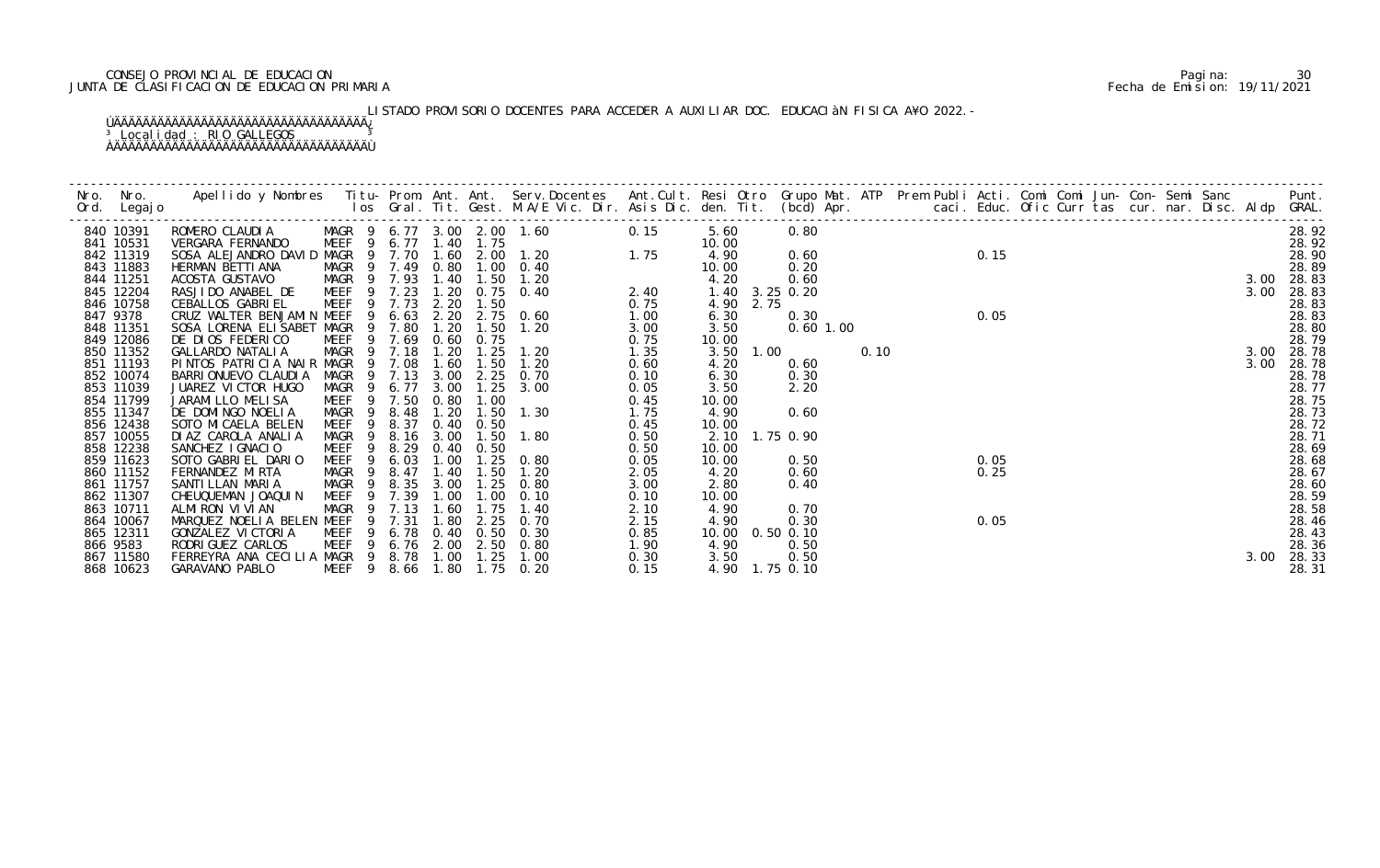# CONSEJO PROVINCIAL DE EDUCACION Pagina: 31 JUNTA DE CLASIFICACION DE EDUCACION PRIMARIA Fecha de Emision: 19/11/2021

# LISTADO PROVISORIO DOCENTES PARA ACCEDER A AUXILIAR DOC. EDUCACIÀN FISICA A¥O 2022.-

| 869 12639              | RODRIGUEZ JUAN CRUZ MEEF 9 7.81 0.20 0.25<br>CARDOZO LUCAS MARTIN MEEF 9 7.06 1.00 1.25 |                                                     |               |      |                   | 1.05                                                                                                    |      | 10.00       |                |  |      |  |  |  |      | 28.31          |
|------------------------|-----------------------------------------------------------------------------------------|-----------------------------------------------------|---------------|------|-------------------|---------------------------------------------------------------------------------------------------------|------|-------------|----------------|--|------|--|--|--|------|----------------|
| 870 11740              |                                                                                         |                                                     |               |      |                   |                                                                                                         |      | 10.00       |                |  |      |  |  |  |      | 28.31          |
| 871 10611              | ARAMAYO ROSANA                                                                          | MAGR 9 7.31                                         |               | 1.60 |                   |                                                                                                         |      | 4.20        | 0.40           |  |      |  |  |  |      | 28.26          |
| 872 12013              | SOLIS REYES JIMENA                                                                      | MAGR 9 7.11                                         |               |      |                   | 0.60 0.75 0.50                                                                                          |      | 10.00       | 0.20           |  |      |  |  |  |      | 28.26          |
| 873 10378              | GIL LUIS RUBEN                                                                          | MAGR 9                                              |               |      |                   | 6.04 3.00 1.75 1.20                                                                                     |      | 4.90        | 0.40           |  |      |  |  |  |      | 28.24          |
| 874 11822<br>875 12776 | LOPEZ MI CAELA<br>POETA MARIANO                                                         | MAGR 9 7.82                                         | 9.18          |      |                   | 0.80 1.00 0.70                                                                                          |      | 10.00       | 2.10 3.50 0.30 |  |      |  |  |  | 3.00 | 28.22          |
| 876 7246               | UZQUEDA JUSTINA                                                                         | 9<br>MEEF<br>MEEF 9 7.57                            |               |      | 3.00 3.00         |                                                                                                         |      | $3.50$ 1.25 |                |  |      |  |  |  |      | 28.18<br>28.17 |
| 877 12140              | AGUI LA QUEVEDO                                                                         | MEEF 9 7.81                                         |               |      | $0.60$ $0.75$     |                                                                                                         |      | 10.00       |                |  |      |  |  |  |      | 28.16          |
| 878 12366              | VI VANCO YAMI LA                                                                        | 9<br>MEEF                                           | 8.19          |      | $0.40 \quad 0.50$ |                                                                                                         |      | 10.00       |                |  |      |  |  |  |      | 28.09          |
| 879 11755              | ARTI EDA EZEQUI EL                                                                      | MEEF <sub>9</sub>                                   | 8.84          |      | $1.40 \quad 0.50$ | 1.00 3.00<br>0.50 0.10<br>1.20 1.95<br>0.70 0.85<br>0.35<br>0.75<br>1.60 0.75<br>1.80 0.75<br>1.30 1.35 |      | 7.70        |                |  | 0.25 |  |  |  |      | 28.04          |
| 880 12267              | TOLEDO JOAQUIN OSCAR MEEF                                                               | 9                                                   | 8.14          |      | $0.40 \quad 0.50$ |                                                                                                         |      | 10.00       |                |  |      |  |  |  |      | 28.04          |
| 881 12058              | LIES MU OZ FERNANDO                                                                     | MEEF 9 7.38                                         |               |      | $0.40 \quad 0.50$ |                                                                                                         |      | 10.00       |                |  |      |  |  |  |      | 28.03          |
| 882 9185               | ROMERO GRACI ELA                                                                        | MAGR 9                                              | 6.30          |      |                   | 2.60 2.00 1.60                                                                                          |      | 5.60        | 0.80           |  |      |  |  |  |      | 28.00          |
| 883 12711              | GARAY ANA SOLEDAD                                                                       | - 9<br>MAGR                                         | 9.00          |      |                   |                                                                                                         |      | 10.00       |                |  |      |  |  |  |      | 28.00          |
| 884 8906               | CABRERA GABRI ELA                                                                       | MEEF <sub>9</sub>                                   | 7.88          |      |                   | 2.60 2.50 0.90                                                                                          | 0.50 | 4.20        | 0.40           |  |      |  |  |  |      | 27.98          |
| 885 10995              | RIOS CEPEDA LAURA                                                                       | MAGR<br>$\overline{9}$                              | 8.62          |      |                   | 1.40 1.50 1.30<br>1.35                                                                                  |      | 4.20        | 0.60           |  |      |  |  |  |      | 27.97          |
| 886 12773              | TUBIO LEANDRO ANDRES MEEF                                                               | 9                                                   | 8.02          | 0.80 |                   | $0.10$<br>3.00<br>0.40                                                                                  |      | 10.00       |                |  |      |  |  |  |      | 27.92          |
| 887 12070              | PALACIOS, MELINA                                                                        | MEEF <sub>9</sub>                                   | 6.85          |      | $0.80 \quad 0.25$ |                                                                                                         |      | 10.00       | 1.00           |  |      |  |  |  |      | 27.90          |
| 888 11423              | MAZZOCATO LUIS                                                                          | MEEF <sub>9</sub>                                   | $6.46$ $2.00$ |      | 1.50              |                                                                                                         |      | 2.80 3.00   |                |  | 0.10 |  |  |  |      | 27.86          |
| 889 12407              | MOROSO SABRINA                                                                          | MEEF 9 7.95                                         |               |      | $0.40 \quad 0.50$ |                                                                                                         |      | 10.00       |                |  |      |  |  |  |      | 27.85          |
| 890 11809              | PEREZ MATIAS RODRIGO MEEF                                                               | - 9                                                 | 6.63          | 0.80 | 1.00              |                                                                                                         | 0.40 | 10.00       |                |  |      |  |  |  |      | 27.83          |
| 891 10714              | AGUI RRE I VANA                                                                         | MAGR 9                                              | 8.31          | 1.40 |                   | 1.75 0.80                                                                                               | 1.25 | 4.90        | 0.40           |  |      |  |  |  |      | 27.81          |
| 892 11915              | BATTOCHA MARCOS                                                                         | <b>MEEF</b><br>- 9                                  | 6.41          | 0.80 | 1.00              |                                                                                                         |      | 10.00       |                |  |      |  |  |  |      | 27.81          |
| 893 12358              | NEGRI MAURO ADRIEL                                                                      | MEEF<br>- 9                                         | 8.14          |      | $0.40 \quad 0.25$ |                                                                                                         |      | 10.00       |                |  |      |  |  |  |      | 27.79          |
| 894 11446              | NAVARRO VERONICA                                                                        | MAGR<br>- 9                                         | 8.06          | 3.00 | 1.25              | $-110$ 1.35                                                                                             |      | 3.50        | 0.50           |  |      |  |  |  |      | 27.76          |
| 895 11923              | CAMPORRO DANIEL                                                                         | MEEF 9 6.95                                         |               | 0.80 | 1.00              |                                                                                                         |      | 10.00       |                |  |      |  |  |  |      | 27.75          |
| 896 12630              | ESCUDERO GI ULANA                                                                       | MEEF 9 7.97 0.40 0.25<br>MEEF 9 6.71 0.80 0.75 0.30 |               |      |                   |                                                                                                         | 0.10 | 10.00       |                |  |      |  |  |  |      | 27.72<br>27.71 |
| 897 12200              | ESPINOZA PATRICIA                                                                       |                                                     |               |      |                   |                                                                                                         | 0.15 | 10.00       |                |  |      |  |  |  |      |                |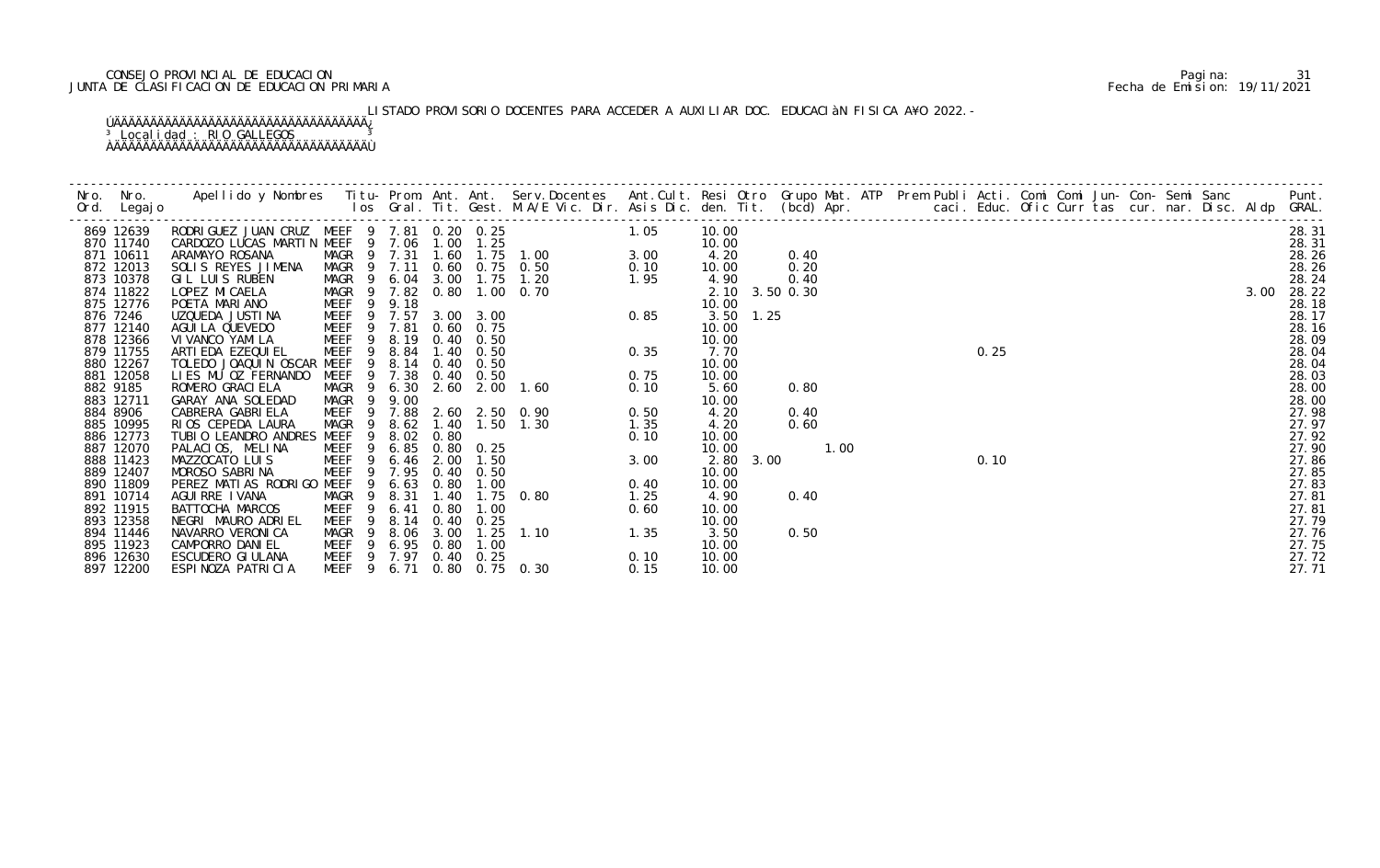# CONSEJO PROVINCIAL DE EDUCACION Pagina: 32 JUNTA DE CLASIFICACION DE EDUCACION PRIMARIA Fecha de Emision: 19/11/2021

# LISTADO PROVISORIO DOCENTES PARA ACCEDER A AUXILIAR DOC. EDUCACIàN FISICA A¥O 2022.-

|           |                               |                       |      |  |                        |      |           |                |  |  |  |  |  |  | Punt.      |
|-----------|-------------------------------|-----------------------|------|--|------------------------|------|-----------|----------------|--|--|--|--|--|--|------------|
| 898 10631 |                               |                       |      |  |                        |      | 4.90      | 0.30           |  |  |  |  |  |  | 27.70      |
| 899 12519 |                               |                       |      |  |                        |      | 10.00     |                |  |  |  |  |  |  | 27.69      |
| 900 11812 |                               |                       |      |  |                        |      | 10.00     |                |  |  |  |  |  |  | 27.69      |
| 901 12635 |                               |                       |      |  |                        |      | 10.00     |                |  |  |  |  |  |  | 27.69      |
| 902 10275 |                               |                       |      |  |                        |      | 5.60      | 0.20           |  |  |  |  |  |  | 27.63      |
| 903 10704 |                               |                       |      |  |                        |      | 4.90      | 0.70           |  |  |  |  |  |  | 27.59      |
| 904 11271 |                               |                       |      |  |                        |      | 3.50      | 0.60           |  |  |  |  |  |  | 3.00 27.57 |
| 905 12774 |                               |                       |      |  |                        |      | 10.00     |                |  |  |  |  |  |  | 27.57      |
| 906 12467 |                               |                       |      |  |                        |      | 10.00     | 0.10           |  |  |  |  |  |  | 27.55      |
| 907 11336 |                               |                       |      |  |                        |      | 3.50      | 0.60           |  |  |  |  |  |  | 3.00 27.54 |
| 908 12853 |                               |                       |      |  |                        |      | 10.00     |                |  |  |  |  |  |  | 27.52      |
| 909 12643 |                               |                       |      |  |                        |      | 10.00     |                |  |  |  |  |  |  | 27.47      |
| 910 10608 |                               |                       |      |  |                        |      | 4.20      | 0.50           |  |  |  |  |  |  | 27.40      |
| 911 12622 |                               |                       |      |  |                        |      | 10.00     |                |  |  |  |  |  |  | 27.40      |
| 912 10994 |                               |                       |      |  |                        |      | 4.20      | 1.50           |  |  |  |  |  |  | 27.38      |
| 913 11270 |                               |                       |      |  |                        |      | 2.80      | 0.40           |  |  |  |  |  |  | 3.00 27.36 |
| 914 10544 |                               |                       |      |  |                        |      | 4.90      | 0.70           |  |  |  |  |  |  | 27.30      |
| 915 12815 |                               |                       |      |  |                        |      | 10.00     |                |  |  |  |  |  |  | 27.30      |
| 916 11224 |                               |                       |      |  |                        |      |           | 4.20 1.50 0.60 |  |  |  |  |  |  | 27.25      |
| 917 11636 |                               |                       |      |  |                        |      |           | 3.50 4.00 0.50 |  |  |  |  |  |  | 27.19      |
| 918 12151 |                               |                       |      |  |                        |      | 10.00     |                |  |  |  |  |  |  | 27.19      |
| 919 11148 |                               |                       |      |  |                        |      | 3.50 1.00 |                |  |  |  |  |  |  | 27.18      |
| 920 12347 |                               |                       |      |  |                        |      | 10.00     |                |  |  |  |  |  |  | 27.17      |
| 921 12516 |                               |                       |      |  |                        |      | 10.00     |                |  |  |  |  |  |  | 27.16      |
| 922 11365 |                               |                       |      |  |                        |      | 3.50      | $0.60$ 1.00    |  |  |  |  |  |  | 27.13      |
| 923 10289 | GIL HERNAN SEBASTIAN MEEF     | 9                     | 6.37 |  | 1.45<br>1.60 2.00 0.80 |      | 5.60      | 0.30           |  |  |  |  |  |  | 27.12      |
| 924 12533 | GUI DA NADI A WANDA           | MAGR 9 7.65 0.20 0.25 |      |  | 0.50                   |      | 10.00     |                |  |  |  |  |  |  | 27.10      |
| 925 9746  | MORALES SERGIO<br>MEEF 9 7.09 |                       |      |  | 2.20 2.50 0.40         |      | 4.20      | $0.20$ 1.00    |  |  |  |  |  |  | 27.09      |
| 926 12719 | ARGUMOSA LUCAS                | <b>MEEF</b><br>- 9    | 7.88 |  |                        | 0.15 | 10.00     |                |  |  |  |  |  |  | 27.03      |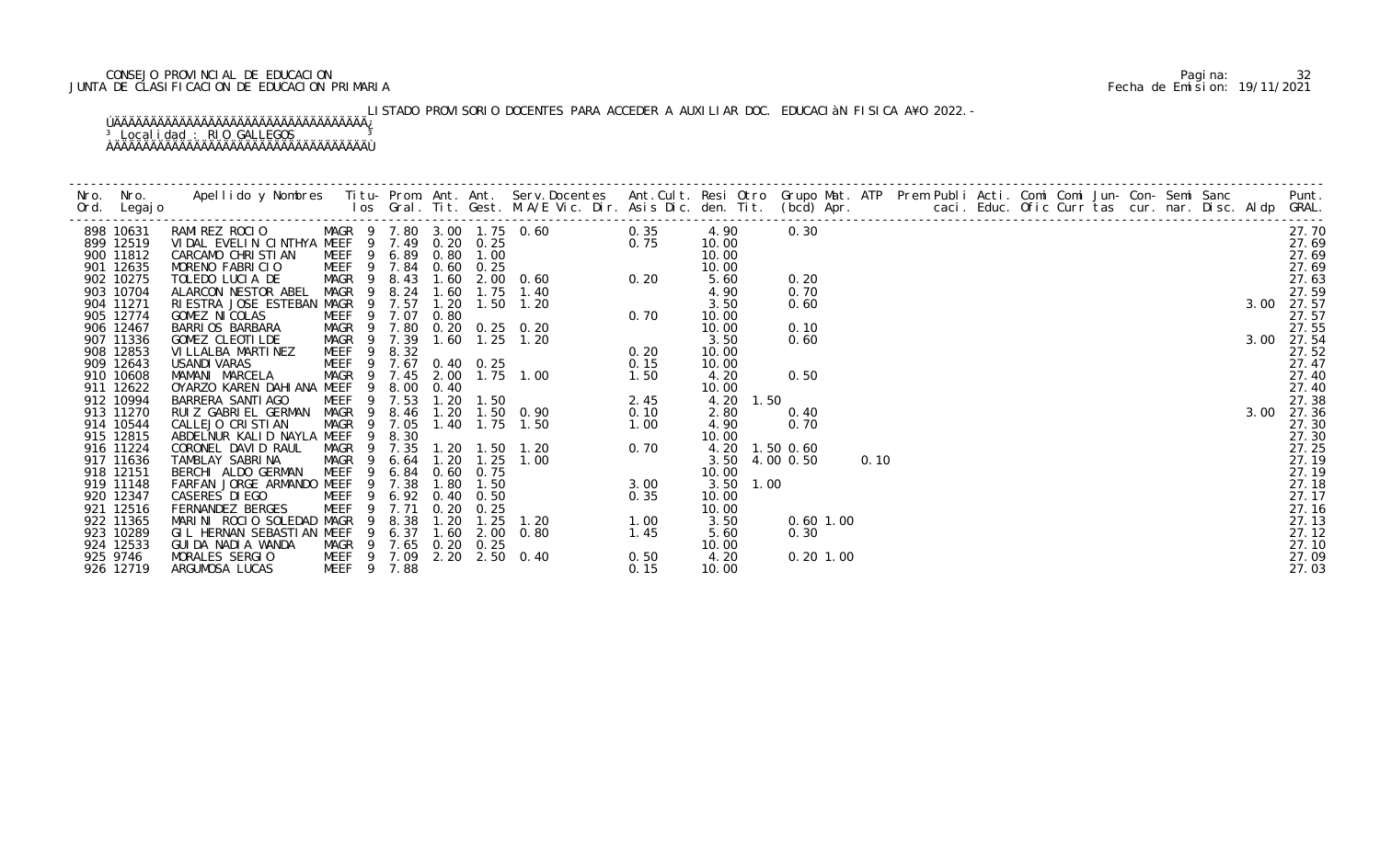# CONSEJO PROVINCIAL DE EDUCACION Pagina: 33 JUNTA DE CLASIFICACION DE EDUCACION PRIMARIA Fecha de Emision: 19/11/2021

# LISTADO PROVISORIO DOCENTES PARA ACCEDER A AUXILIAR DOC. EDUCACIÀN FISICA A¥O 2022.-

| Nro. Nro.<br>Ord. Legajo | Apellido y Nombres Titu- Prom. Ant. Ant. Serv.Docentes Ant.Cult. Resi Otro Grupo Mat. ATP Prem Publi Acti. Comi Comi Jun- Con- Semi Sanc Punt.<br>Ios Gral. Tit. Gest. M.A/E Vic. Dir. Asis Dic. den. Tit. (bcd) Apr. |  |  |  |                |               |  |  |  |  |  |      |                |
|--------------------------|-----------------------------------------------------------------------------------------------------------------------------------------------------------------------------------------------------------------------|--|--|--|----------------|---------------|--|--|--|--|--|------|----------------|
| 927 12404                |                                                                                                                                                                                                                       |  |  |  | 10.00          |               |  |  |  |  |  |      | 26.98          |
| 928 10295                |                                                                                                                                                                                                                       |  |  |  | 3.50 2.00 0.10 |               |  |  |  |  |  |      | 26.97          |
| 929 10768                |                                                                                                                                                                                                                       |  |  |  | 4.20           | 0.70          |  |  |  |  |  |      | 26.96          |
| 930 12059                |                                                                                                                                                                                                                       |  |  |  | 10.00          |               |  |  |  |  |  |      | 26.93          |
| 931 12804<br>932 10400   |                                                                                                                                                                                                                       |  |  |  | 10.00<br>5.60  |               |  |  |  |  |  |      | 26.88<br>26.85 |
| 933 12633                |                                                                                                                                                                                                                       |  |  |  | 10.00          |               |  |  |  |  |  |      | 26.85          |
| 934 12679                |                                                                                                                                                                                                                       |  |  |  | 10.00          |               |  |  |  |  |  |      | 26.82          |
| 935 12728                |                                                                                                                                                                                                                       |  |  |  | 10.00          |               |  |  |  |  |  |      | 26.77          |
| 936 12620                |                                                                                                                                                                                                                       |  |  |  | 10.00          |               |  |  |  |  |  |      | 26.71          |
| 937 10804                |                                                                                                                                                                                                                       |  |  |  | 4.90           | 0.20          |  |  |  |  |  |      | 26.68          |
| 938 10673                |                                                                                                                                                                                                                       |  |  |  | 4.90           | 0.50          |  |  |  |  |  |      | 26.67          |
| 939 11447                |                                                                                                                                                                                                                       |  |  |  | 3.50           | 0.50          |  |  |  |  |  |      | 26.65          |
| 940 11806                |                                                                                                                                                                                                                       |  |  |  | 2.80           | 0.40          |  |  |  |  |  | 3.00 | 26.57          |
| 941 10989                |                                                                                                                                                                                                                       |  |  |  | 3.50           | 0.10          |  |  |  |  |  |      | 26.54          |
| 942 12724                |                                                                                                                                                                                                                       |  |  |  | 10.00          |               |  |  |  |  |  |      | 26.54          |
| 943 12770                |                                                                                                                                                                                                                       |  |  |  | 10.00          |               |  |  |  |  |  |      | 26.54          |
| 944 11554                |                                                                                                                                                                                                                       |  |  |  | 2.80           | 0.40          |  |  |  |  |  | 3.00 | 26.53          |
| 945 10750                |                                                                                                                                                                                                                       |  |  |  | 3.50 1.25 0.10 |               |  |  |  |  |  |      | 26.51          |
| 946 12626                |                                                                                                                                                                                                                       |  |  |  | 10.00          |               |  |  |  |  |  |      | 26.51          |
| 947 12714                |                                                                                                                                                                                                                       |  |  |  | 10.00          |               |  |  |  |  |  |      | 26.34          |
| 948 12734                |                                                                                                                                                                                                                       |  |  |  | 10.00          |               |  |  |  |  |  |      | 26.34          |
| 949 12875                |                                                                                                                                                                                                                       |  |  |  | 10.00          |               |  |  |  |  |  |      | 26.30          |
| 950 10376                |                                                                                                                                                                                                                       |  |  |  | 4.90           | $0.10\,0.10$  |  |  |  |  |  |      | 26.24          |
| 951 10042                |                                                                                                                                                                                                                       |  |  |  | 4.20           | 0.60          |  |  |  |  |  |      | 26.22          |
| 952 10979                |                                                                                                                                                                                                                       |  |  |  | 4.20           | $0.60$ $0.50$ |  |  |  |  |  |      | 26.20          |
| 953 10312<br>954 12721   |                                                                                                                                                                                                                       |  |  |  | 4.20           | 0.10          |  |  |  |  |  |      | 26.14<br>26.12 |
| 955 10884                |                                                                                                                                                                                                                       |  |  |  | 10.00<br>4.20  | 0.20          |  |  |  |  |  |      | 26.11          |
|                          |                                                                                                                                                                                                                       |  |  |  |                |               |  |  |  |  |  |      |                |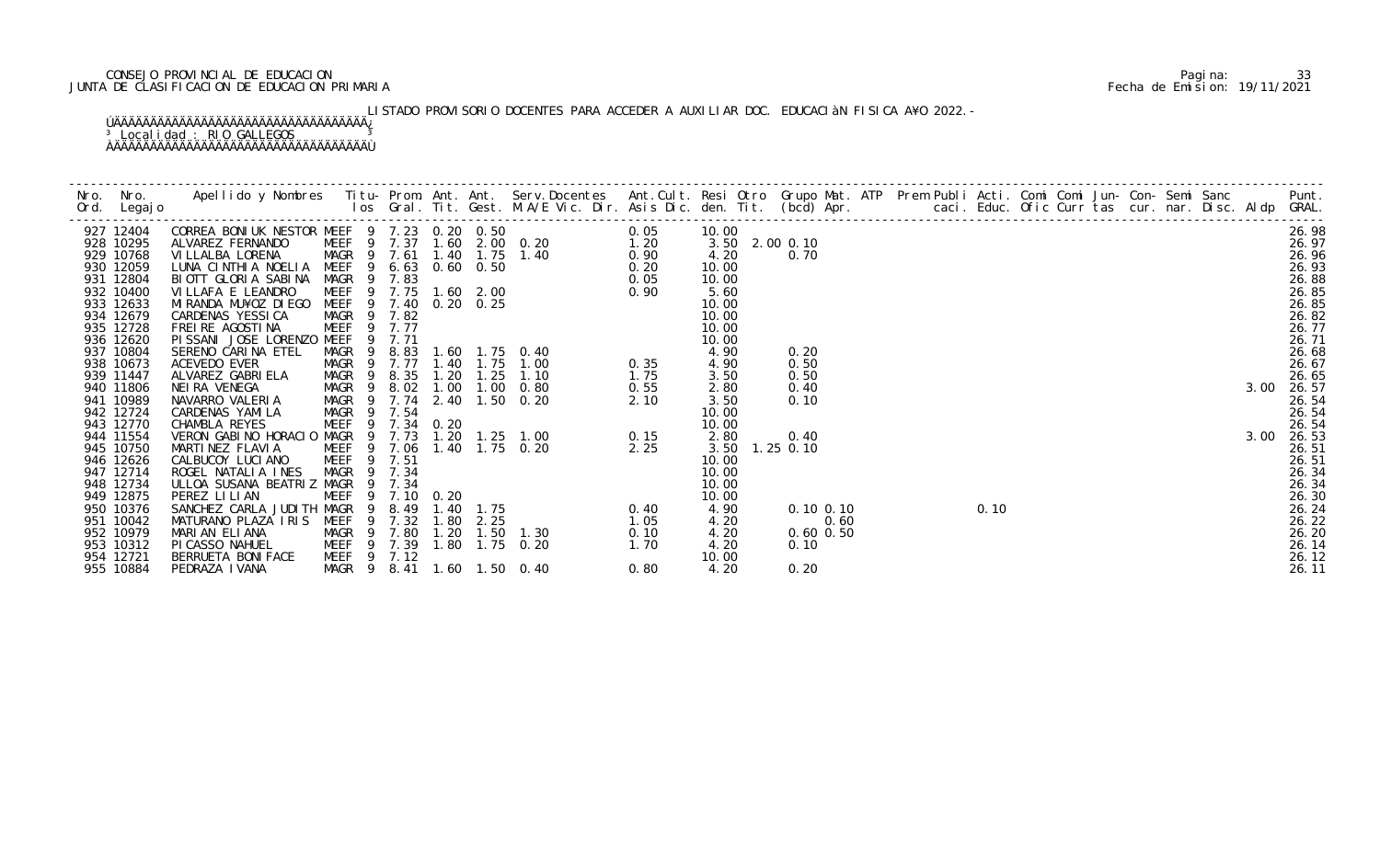# CONSEJO PROVINCIAL DE EDUCACION Pagina: 34 JUNTA DE CLASIFICACION DE EDUCACION PRIMARIA Fecha de Emision: 19/11/2021

# LISTADO PROVISORIO DOCENTES PARA ACCEDER A AUXILIAR DOC. EDUCACIàN FISICA A¥O 2022.-

|          | Nro. Nro.<br>Ord. Legajo | Apellido y Nombres Titu- Prom. Ant. Ant. Serv.Docentes Ant.Cult. Resi Otro Grupo Mat. ATP Prem Publi Acti. Comi Comi Jun- Con- Semi Sanc Punt.<br>Ios Gral. Tit. Gest. M.A/E Vic. Dir. Asis Dic. den. Tit. (bcd) Apr. |                   |                |        |                |                |                                                                                                                      |              |                |              |  |  |  |  |  |                                                                                     |                |
|----------|--------------------------|-----------------------------------------------------------------------------------------------------------------------------------------------------------------------------------------------------------------------|-------------------|----------------|--------|----------------|----------------|----------------------------------------------------------------------------------------------------------------------|--------------|----------------|--------------|--|--|--|--|--|-------------------------------------------------------------------------------------|----------------|
|          | 956 11223                | STRUSI AT PATRI CI A                                                                                                                                                                                                  |                   |                |        |                |                | MAGR 9 7.38 1.20 1.50 0.50 3.00<br>MAGR 9 7.98 1.20 1.50 1.20 0.40<br>MAGR 9 7.07<br>MAGR 9 7.83 1.20 1.50 1.30 0.40 |              | 3.50           |              |  |  |  |  |  |                                                                                     | 26.08          |
|          | 957 10956                | SAYAGO HECTOR                                                                                                                                                                                                         |                   |                |        |                |                |                                                                                                                      |              | 4.20           | 0.60         |  |  |  |  |  |                                                                                     | 26.08          |
|          | 958 12725                | CELIS LILIANA                                                                                                                                                                                                         |                   |                |        |                |                |                                                                                                                      |              | 10.00          |              |  |  |  |  |  |                                                                                     | 26.07          |
|          | 959 11080                | GONZALEZ FEDERICO                                                                                                                                                                                                     |                   |                |        |                |                |                                                                                                                      |              | 4.20           | 0.60         |  |  |  |  |  |                                                                                     | 26.03          |
|          | 960 11416                | MILAN ROMINA DEL                                                                                                                                                                                                      | MAGR 9 7.65       |                |        |                |                | 1.00  1.25  0.80                                                                                                     |              | 2.10           | 0.50         |  |  |  |  |  | 3.00                                                                                | 26.00          |
|          | 961 12729                | HERNANDEZ BRIAN                                                                                                                                                                                                       | MAGR <sub>9</sub> |                | 6.89   |                |                |                                                                                                                      |              | 10.00          |              |  |  |  |  |  |                                                                                     | 25.89          |
|          | 962 12024                | PROCLEMER VANINA                                                                                                                                                                                                      |                   |                |        |                |                | $0.70$<br>$0.30$<br>MAGR 9 8.96 0.60 0.75 0.40<br>$0.3c$<br>$0.70$                                                   |              | 5.60           | 0.20         |  |  |  |  |  |                                                                                     | 25.81          |
|          | 963 10590                | BOTO CLAUDIA PAOLA                                                                                                                                                                                                    | MAGR 9 7.63       |                |        | 1.80           | 1.75           |                                                                                                                      |              | 4.90           |              |  |  |  |  |  |                                                                                     | 25.78          |
|          | 964 11921                | PRADO LUCIA DEL                                                                                                                                                                                                       | MAGR 9 7.77       |                |        |                |                | 0.80 1.00 0.80                                                                                                       |              | 2.80           | 0.40 0.10    |  |  |  |  |  |                                                                                     | 3.00 25.67     |
|          | 965 12106                | MALDONE SILVINA                                                                                                                                                                                                       | MAGR 9 7.86       |                |        |                |                | 1.00 1.00 0.50                                                                                                       | 0.90         | 2.10           | 0.20         |  |  |  |  |  |                                                                                     | 25.56          |
|          | 966 10869                | SPROVIERI MARIANA                                                                                                                                                                                                     | MAGR 9            | $\overline{9}$ | 7.60   | 1.40           | 1.50           | 0.40                                                                                                                 | 0.60         | 4.90           | 0.10         |  |  |  |  |  |                                                                                     | 25.50<br>25.47 |
|          | 967 11257<br>968 10811   | BONO MARIANO NICOLAS MEEF                                                                                                                                                                                             | MEEF 9 7.31       |                | 7.07   | 2.80           | 1.40 1.75 0.60 | $1.50 \t 0.80$                                                                                                       | 0.60         | 3.50           | 0.20<br>0.30 |  |  |  |  |  |                                                                                     |                |
|          | 969 10975                | SALAS SEBASTI AN<br>ABREGU NOELIA DE LOS MAGR 9                                                                                                                                                                       |                   |                | 8.43   | 1.40           | 1.50           |                                                                                                                      | 3.00<br>0.85 | 2.10<br>4.20   |              |  |  |  |  |  |                                                                                     | 25.46          |
|          | 970 11256                | CASTRO DAI ANA                                                                                                                                                                                                        | MAGR 9 7.69       |                |        | 1.40           | 1.50           | 1.00                                                                                                                 | 0.75         | 3.50           | 0.50         |  |  |  |  |  |                                                                                     | 25.38<br>25.34 |
|          | 971 12300                | COCHA MARIA                                                                                                                                                                                                           | MEEF 9 7.29       |                |        | 0.40           | 0.25           |                                                                                                                      |              | 8.40           |              |  |  |  |  |  |                                                                                     | 25.34          |
|          | 972 11807                | VALLEJOS ALEJANDRA                                                                                                                                                                                                    | MAGR 9 7.56       |                |        | 0.80           |                | $1.00 \t 0.80$                                                                                                       | 0.55         | 5.60           |              |  |  |  |  |  |                                                                                     | 25.31          |
|          | 973 11931                | LOPEZ NANCI BEATRIZ                                                                                                                                                                                                   | <b>MAGR</b>       |                | 9 7.11 | 1.20           | 1.25           | 0.60                                                                                                                 |              | 2.80           | 0.30         |  |  |  |  |  |                                                                                     | 3.00 25.26     |
|          | 974 11522                | IMFELD SIXTO                                                                                                                                                                                                          |                   |                | 9 7.90 |                | 1.25           | 1.00                                                                                                                 | 0.80         | 3.50           | 0.50         |  |  |  |  |  |                                                                                     | 25.15          |
|          | 975 11434                | SAEZ VILLEGAS BRIAN                                                                                                                                                                                                   | MAGR<br>MEEF      | 9              | 7.42   | 1. 20<br>1. 80 | 1.25           |                                                                                                                      | 2.85         | 2.80           |              |  |  |  |  |  |                                                                                     | 25.12          |
|          | 976 10659                | TOLEDO MORALES                                                                                                                                                                                                        | MEEF <sub>9</sub> |                | 7.61   | 1.40           | 1.75           | 1.00                                                                                                                 | 1.05         | 2.80           | 0.50         |  |  |  |  |  |                                                                                     | 25.11          |
|          | 977 11530                | SAYAGO DANI EL                                                                                                                                                                                                        | MAGR 9 7.70       |                |        | 1.20           | 1.25           | 0.60                                                                                                                 | 1.55         | 3.50           | 0.30         |  |  |  |  |  |                                                                                     | 25.10          |
|          | 978 11815                | RODRI GUEZ MI RI AN                                                                                                                                                                                                   | MAGR 9 7.59       |                |        | 1.40           | 1.00           | 0. 70                                                                                                                |              | 2.10           | 0.30         |  |  |  |  |  |                                                                                     | 25.09          |
|          | 979 10662                | PEREYRA ANALIA                                                                                                                                                                                                        | <b>MEEF</b>       | 9              | 6.84   | 2.00           |                | 1.75 0.20<br>1.00                                                                                                    |              | 4.20           | 0.10         |  |  |  |  |  |                                                                                     | 25.09          |
|          | 980 11788                | YAPURA LAURA BEATRIZ MAGR                                                                                                                                                                                             |                   | - 9            | 5.73   | 1.40           | 1.25           |                                                                                                                      |              | 7.70           |              |  |  |  |  |  |                                                                                     | 25.08          |
| 981 9553 |                          | OVIEDO CESAR ADRIAN MEEF                                                                                                                                                                                              |                   |                | 9 7.24 | 1.80           |                | $1.50 \t 0.30$                                                                                                       | 3.00         | 2.10           | 0.10         |  |  |  |  |  |                                                                                     | 25.04          |
|          | 982 10982                | FRYDRYK, JOHANA                                                                                                                                                                                                       |                   |                |        |                |                | MEEF 9 7.48 1.40 1.50 0.60                                                                                           | 1.25         | 3.50           | 0.30         |  |  |  |  |  |                                                                                     | 25.03          |
|          | 983 11800                | GUZMAN GARCIA CLARA MAGR 9 7.57 0.80 1.00 0.80                                                                                                                                                                        |                   |                |        |                |                |                                                                                                                      | 0.35         | 2.10 3.00 0.40 |              |  |  |  |  |  |                                                                                     | 25.02          |
|          | 984 10882                | <b>TORRES ESTEFANIA</b>                                                                                                                                                                                               | MEEF <sub>9</sub> |                | 6.41   | 1.80           | 1.75           |                                                                                                                      | 1.05         | $3.50$ 1.50    |              |  |  |  |  |  | 3. 0<br>3. 00<br>$\frac{1}{2}$<br>$\frac{2}{2}$<br>$\frac{2}{25}$<br>$\frac{2}{25}$ | 25.01          |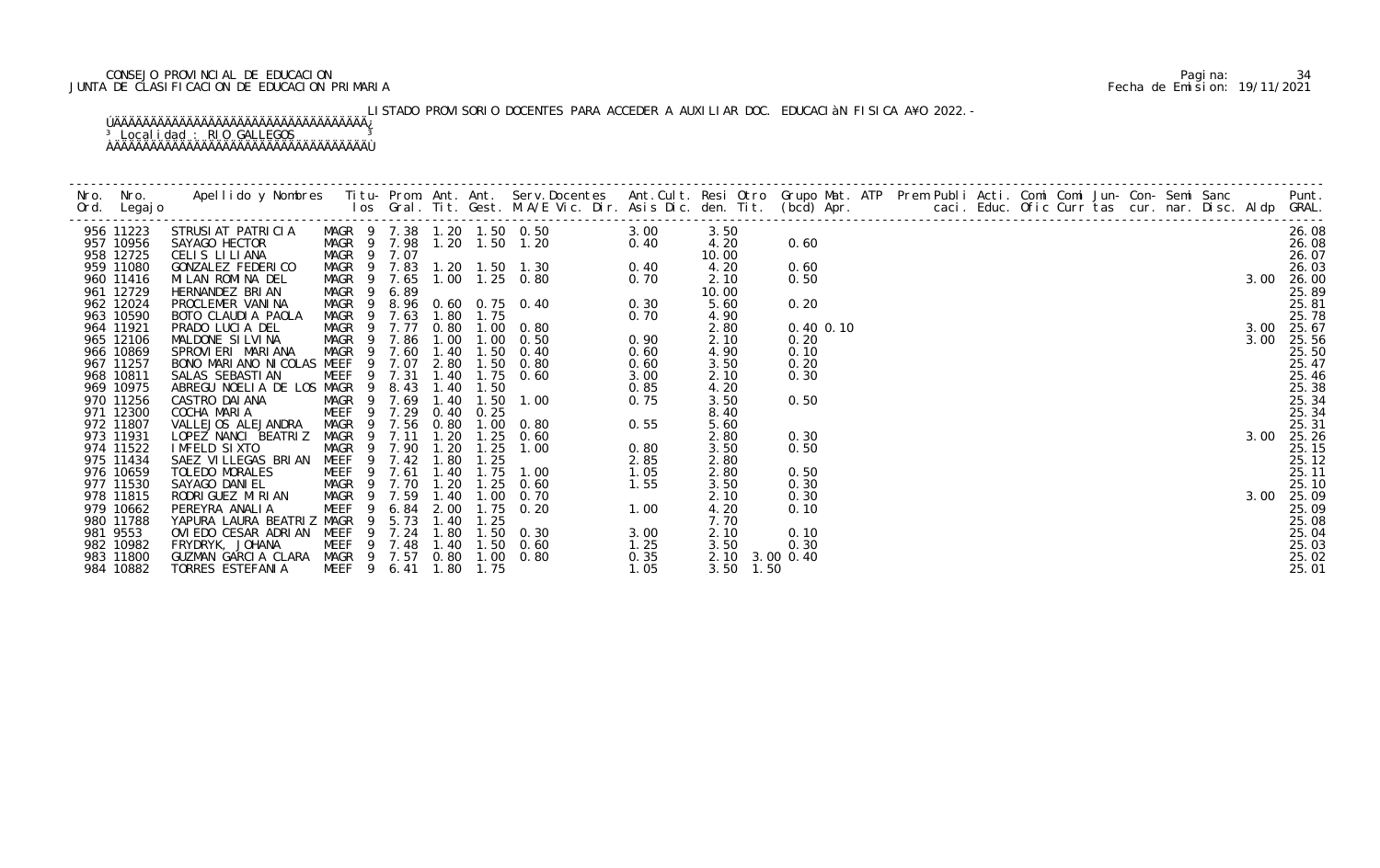# CONSEJO PROVINCIAL DE EDUCACION Pagina: 35 JUNTA DE CLASIFICACION DE EDUCACION PRIMARIA Fecha de Emision: 19/11/2021

# LISTADO PROVISORIO DOCENTES PARA ACCEDER A AUXILIAR DOC. EDUCACIÀN FISICA A¥O 2022.-

|           | 985 11524                | RIOS MAXIMILIANO MAGR 9 8.21 1.60 1.25 0.40 0.80<br>SCHOENBURG ASTRID MAGR 9 8.46 1.60 1.00 1.35<br>SORIA CRISTIAN DARIO MEEF 9 6.59 1.80 1.75 0.60 2.00<br>MASTROLORENZO FRANCO MEEF 9 7.14 1.60 1.25 3.00<br>KAUFMAN FABIO MAGR 9 7. |                                        |     |              |                |                   |                                      |      | 3.50              | 0.20     | 3.00<br>3.00<br>3.00<br>3.00<br>3.00<br>3.00<br>$\frac{1}{2}$<br>$\frac{2}{2}$<br>$\frac{2}{2}$<br>$\frac{2}{2}$<br>3.00<br>$\frac{2}{2}$<br>$\frac{2}{2}$<br>$\frac{2}{2}$<br>$\frac{2}{2}$<br>$\frac{2}{2}$<br>$\frac{2}{2}$<br>$\frac{2}{2}$<br>$\frac{2}{2}$<br>$\frac{2}{2}$<br>$\frac{2}{2}$<br>$\frac{2}{2}$<br>$\frac{2}{2}$<br>$\frac$ |  |  |  |  | 24.96               |
|-----------|--------------------------|----------------------------------------------------------------------------------------------------------------------------------------------------------------------------------------------------------------------------------------|----------------------------------------|-----|--------------|----------------|-------------------|--------------------------------------|------|-------------------|----------|-------------------------------------------------------------------------------------------------------------------------------------------------------------------------------------------------------------------------------------------------------------------------------------------------------------------------------------------------|--|--|--|--|---------------------|
|           | 986 11493                |                                                                                                                                                                                                                                        |                                        |     |              |                |                   |                                      |      | 3.50              |          |                                                                                                                                                                                                                                                                                                                                                 |  |  |  |  | 24.91               |
|           | 987 10548                |                                                                                                                                                                                                                                        |                                        |     |              |                |                   |                                      |      | 2.80              | 0.30     |                                                                                                                                                                                                                                                                                                                                                 |  |  |  |  | 24.84               |
|           | 988 11620                |                                                                                                                                                                                                                                        |                                        |     |              |                |                   |                                      |      | 2.80              |          |                                                                                                                                                                                                                                                                                                                                                 |  |  |  |  | 24.79               |
|           | 989 11346                |                                                                                                                                                                                                                                        |                                        |     |              |                |                   |                                      |      | 3.50              |          |                                                                                                                                                                                                                                                                                                                                                 |  |  |  |  | 24.58               |
|           | 990 10634                |                                                                                                                                                                                                                                        |                                        |     |              |                |                   |                                      |      | 2.80              | 0.10     |                                                                                                                                                                                                                                                                                                                                                 |  |  |  |  | 24.57               |
|           | 991 11091                |                                                                                                                                                                                                                                        |                                        |     |              | 1. 20<br>1. 20 |                   |                                      |      | 3.50              | 0.10     |                                                                                                                                                                                                                                                                                                                                                 |  |  |  |  | 24.53               |
|           | 992 11435                | VERAZAY DAMI AN                                                                                                                                                                                                                        | MAGR 9 7.29                            |     |              |                |                   | $1.25$ $1.10$                        | 0.60 | 3.50              | 0.50     |                                                                                                                                                                                                                                                                                                                                                 |  |  |  |  | 24.44               |
|           | 993 11283                | SANTI LLAN TAMARA                                                                                                                                                                                                                      | MEEF <sub>9</sub>                      |     | 7.19         | 1.40           | 1.50              |                                      |      | 2.80              |          |                                                                                                                                                                                                                                                                                                                                                 |  |  |  |  | 24.44               |
|           | 994 12153                | ARRUA CARDOZO                                                                                                                                                                                                                          | 9<br>MAGR                              |     | 8.05         | 1.20           | 0.75              | $2.55$<br>$2.55$<br>$1.80$<br>$2.40$ |      | 2.10 1.50         |          |                                                                                                                                                                                                                                                                                                                                                 |  |  |  |  | 24.40               |
|           | 995 11358                | ALVAREZ ERIC MEEF 9 7.00                                                                                                                                                                                                               |                                        |     |              | 1.40           |                   | $1.00 \t 0.10$                       |      | 3.50              |          |                                                                                                                                                                                                                                                                                                                                                 |  |  |  |  | 24.40               |
|           | 996 10550                | FAJARDO NATALIA                                                                                                                                                                                                                        | MEEF 9 7.92 2.40                       |     |              |                | 1.50              | 1.40                                 |      | 1.40              | 0.70     |                                                                                                                                                                                                                                                                                                                                                 |  |  |  |  | 24.32               |
|           | 997 12350                | SANCHEZ ESTEFANIA                                                                                                                                                                                                                      | <b>MEEF</b>                            | -9  | 6.67         |                |                   | 1.00 0.50 0.30                       | 3.00 | 0.70              | 0.10     |                                                                                                                                                                                                                                                                                                                                                 |  |  |  |  | 24.27               |
|           | 998 11153                | AGUIRRE CARLA NOELIA MEEF                                                                                                                                                                                                              |                                        | 9   | 6.15         | 1.60<br>1.60   |                   | $1.50 \t 0.60$                       | 1.60 | 3.50              | 0.30     |                                                                                                                                                                                                                                                                                                                                                 |  |  |  |  | 24.25               |
|           | 999 10687                | TAMAYO JORGE DAMIAN                                                                                                                                                                                                                    | MAGR                                   |     | 6.45         |                | 1.50              |                                      |      | 5.60              |          |                                                                                                                                                                                                                                                                                                                                                 |  |  |  |  | 24.15               |
|           | 1000 12640<br>1001 12258 | SANCHEZ ANGEL RAUL<br>VARGAS NI TOR JORGE                                                                                                                                                                                              | MAGR <sub>9</sub><br>MAGR <sub>9</sub> |     | 7.38<br>9.07 | 1.20           | 0.25              | 0.40 0.50 0.30                       | 2.60 | 0.70 3.00<br>0.70 | 0.101.00 |                                                                                                                                                                                                                                                                                                                                                 |  |  |  |  | 24.13<br>3.00 24.07 |
|           | 1002 10772               | FERNANDEZ MARIELA                                                                                                                                                                                                                      | MEEF                                   | - 9 | 8.64         | 1.80           | 1.50              | 0.40                                 | 0.40 | 2.10              | 0.20     |                                                                                                                                                                                                                                                                                                                                                 |  |  |  |  | 24.04               |
|           | 1003 12323               | ZUAREZ SILVIA LORENA MAGR                                                                                                                                                                                                              |                                        | 9   | 8.67         |                | 0.40 0.50         |                                      | 1.50 | 1.40<br>2.50      |          |                                                                                                                                                                                                                                                                                                                                                 |  |  |  |  | 23.97               |
|           | 1004 11512               | PAEZ AMANDA ABIGAIL                                                                                                                                                                                                                    | MAGR 9                                 |     | 7.36         | 1.00           | 1.25              | 1.00                                 | 0.35 | 3.50              | 0.50     |                                                                                                                                                                                                                                                                                                                                                 |  |  |  |  | 23.96               |
|           | 1005 11557               | ROBLES FRANCI SCO                                                                                                                                                                                                                      | MAGR 6 7.33                            |     |              | 1.00           | 1.25              | 1.00                                 | 0.35 | 3.50              | 0.50     |                                                                                                                                                                                                                                                                                                                                                 |  |  |  |  | 23.93               |
|           | 1006 10648               | OLMEDO LUIS RAMON                                                                                                                                                                                                                      | MEEF                                   |     | 9 7.49       | 1.60           | 1.75              |                                      | 2.65 | 1.40              |          |                                                                                                                                                                                                                                                                                                                                                 |  |  |  |  | 23.89               |
|           | 1007 12371               | VI LA LUCIA VI VI ANA                                                                                                                                                                                                                  | MAGR<br>$\overline{9}$                 |     | 8.80         | 3.00           |                   | $0.25$ 0.20                          | 2.45 |                   | 0.10     |                                                                                                                                                                                                                                                                                                                                                 |  |  |  |  | 23.80               |
|           | 1008 11112               | HERNANDEZ NATALIA                                                                                                                                                                                                                      | MEEF                                   | - 9 | 6.70         | 1.80           | 1.50              | 0.60                                 | 1.75 | 2.10              | 0.30     |                                                                                                                                                                                                                                                                                                                                                 |  |  |  |  | 23.75               |
| 1009 9395 |                          | SOCOMBA SANTOS                                                                                                                                                                                                                         | MAGR 9 7.28                            |     |              | 3.00           | 2.50              |                                      | 0.50 | 1.40              |          |                                                                                                                                                                                                                                                                                                                                                 |  |  |  |  | 23.68               |
|           | 1010 11575               | ARANDA JUAN CARLOS                                                                                                                                                                                                                     | MEEF                                   | - 9 | 7.43         | 1.80           | 1.50              | 0.40                                 | 1.85 | 1.40              | 0.20     |                                                                                                                                                                                                                                                                                                                                                 |  |  |  |  | 23.58               |
|           | 1011 12117               | PRADO ALEXIS                                                                                                                                                                                                                           | MAGR 9 7.67                            |     |              |                |                   | 1.20 0.75 0.50                       |      | 1.40              |          |                                                                                                                                                                                                                                                                                                                                                 |  |  |  |  | 23.52               |
|           | 1012 11076               | GEREZ MIRTA RAQUEL                                                                                                                                                                                                                     | MAGR 9 6.16 3.00                       |     |              |                |                   | $1.00 \quad 0.30$                    | 3.00 | 0.70              | 0.30     |                                                                                                                                                                                                                                                                                                                                                 |  |  |  |  | 23.46               |
|           | 1013 12049               | BI GLI ONE GUGGI ARI                                                                                                                                                                                                                   | MEEF 9 7.47                            |     |              |                | $0.60 \quad 0.75$ |                                      |      | 5.60              |          |                                                                                                                                                                                                                                                                                                                                                 |  |  |  |  | 23.42               |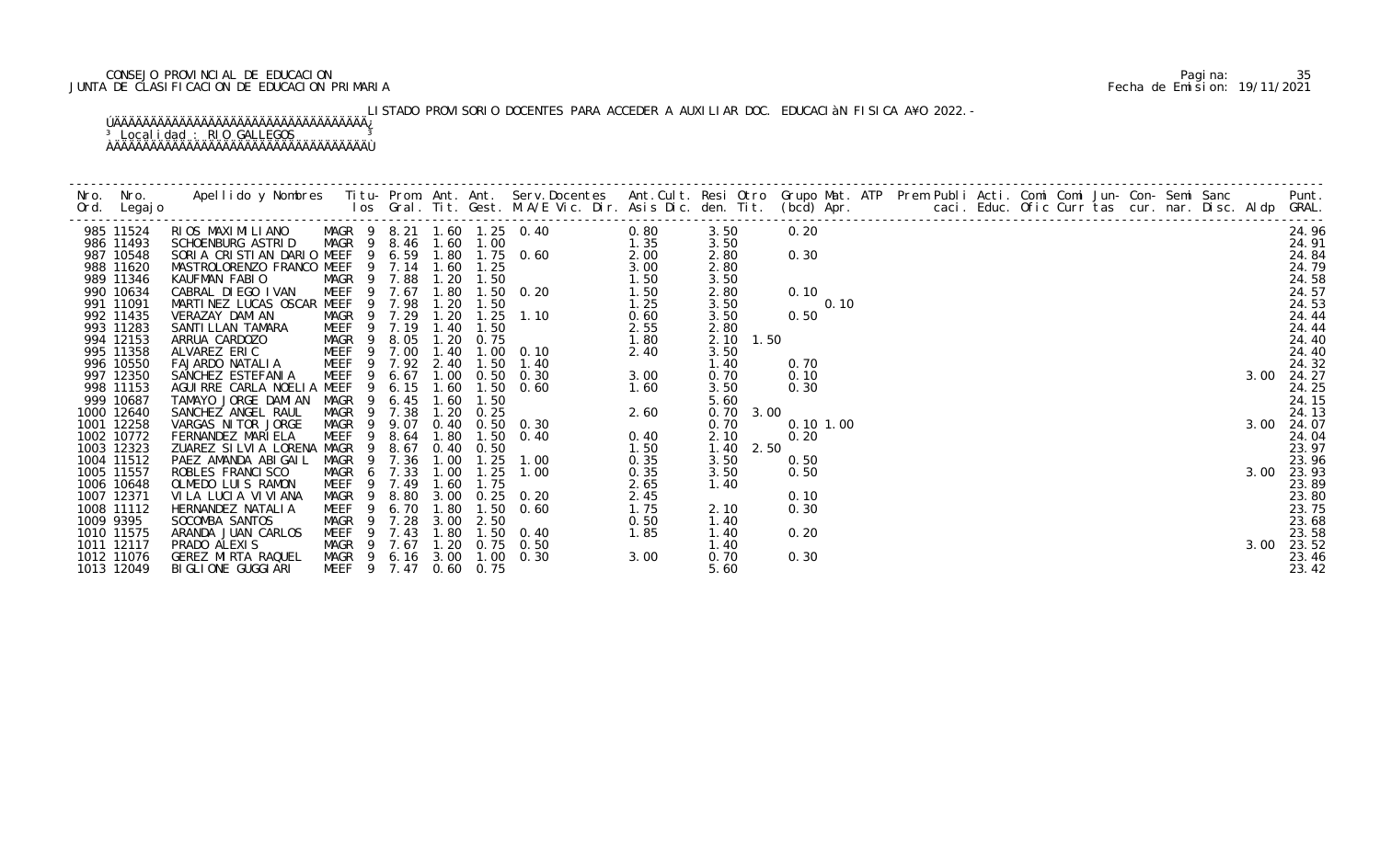# CONSEJO PROVINCIAL DE EDUCACION Pagina: 36 JUNTA DE CLASIFICACION DE EDUCACION PRIMARIA Fecha de Emision: 19/11/2021

# LISTADO PROVISORIO DOCENTES PARA ACCEDER A AUXILIAR DOC. EDUCACIÀN FISICA A¥O 2022.-

|           | 1014 11801               | MERCADO CLAUDIA MEEF 9 8.06 2.60 1.00     |                        |              |              |               | 0.65                                                                                                 | 2.10              |              |      |  |  |  |  |      | 23.41          |
|-----------|--------------------------|-------------------------------------------|------------------------|--------------|--------------|---------------|------------------------------------------------------------------------------------------------------|-------------------|--------------|------|--|--|--|--|------|----------------|
|           | 1015 10976               | CRUZ MIGUEL EUSEBIO MEEF 9 6.95 1.40 1.50 |                        |              |              |               | 0. 70<br>0. 70<br>0. 70<br>1. 85<br>0. 20<br>0. 20<br>0. 20<br>0. 70<br>0. 70                        | 3.50              |              |      |  |  |  |  |      | 23.20          |
| 1016 8232 |                          | CHEIJ MARISA ESTER                        | MAGR 9                 |              |              |               | 6.46 3.00 1.50 0.70                                                                                  | 2.10              | 0.30         |      |  |  |  |  |      | 23.06          |
|           | 1017 11570               | MONTI VERO ANGEL                          | MEEF 9 7.68            |              |              | $1.60$ $1.25$ |                                                                                                      | 2.80              |              |      |  |  |  |  |      | 23.03          |
|           | 1018 11544               | IOSA ESTEFANIA DEL                        | 9<br>MEEF              | 7.52         | 1.20         | 1.25          |                                                                                                      | 2.10              |              | 0.10 |  |  |  |  |      | 23.02          |
| 1019 9753 |                          | PEREZ PI ERONI                            | 9<br>MEEF              | 6.19         | 3.00         | 2.50          |                                                                                                      | 2.10              |              |      |  |  |  |  |      | 22.99          |
|           | 1020 12232               | FARIAS SILVANA                            | MAGR 9<br>9            | 6.98         | 1.00         |               | $0.75$ 0.40                                                                                          | 1.40              | 0.20         |      |  |  |  |  |      | 3.00 22.73     |
|           | 1021 12133<br>1022 11978 | HUAI HUAS NADYA                           | <b>MEEF</b><br>MAGR 9  | 8.19<br>7.58 | 2.00<br>2.20 | 0.50          | $0.75$ 0.70                                                                                          | 0.70<br>2.10      | 0.50<br>0.30 |      |  |  |  |  |      | 22.69          |
|           | 1023 11452               | RIOS MAYRA ERIKA<br>SAAVEDRA MARIA        | MAGR                   | 6.59         | 1.00         | 1.00          | 0.90                                                                                                 | 3.50              | 0.50         |      |  |  |  |  |      | 22.63<br>22.49 |
|           | 1024 11362               | GUERRA MARTIN MIGUEL MEEF                 | 9                      | 7.19         | 1.00         | 1.25          |                                                                                                      | 2.10 1.25         |              |      |  |  |  |  |      | 22.49          |
|           | 1025 12266               | DELGADO CRISTHIAN                         | MAGR<br>- 9            | 8.35         |              |               | $\begin{bmatrix} 70 & 0.70 \\ 90 & 0.70 \\ .30 & 1.70 \\ .60 & 0.70 \end{bmatrix}$<br>0.40 0.50 0.30 | 0.70              | 0.10         |      |  |  |  |  | 3.00 | 22.35          |
|           | 1026 11843               | OLI VERA ARI EL                           | 9<br>MEEF              | 7.05         | 0.80         | 1.00          |                                                                                                      | 2.80              |              |      |  |  |  |  |      | 22.35          |
|           | 1027 11433               | ALMIRON MARIA BELEN                       | MEEF 9                 | 7.40         | 1.00         | 1.25          |                                                                                                      | 2.10              |              |      |  |  |  |  |      | 22.25          |
|           | 1028 11541               | MINUE CESIA NAHIR                         | MAGR 9                 | 6.39         | 1.00         |               | 1. 00<br>$0.30$<br>$3.00$<br>$0.10$<br>$0.75$<br>$1.15$<br>0. 30<br>$1.65$<br>$1.25$ $1.00$          | 2.80              | 0.50         |      |  |  |  |  |      | 22.24          |
|           | 1029 12742               | GALLEGO JESSI CA                          | MAGR <sub>9</sub>      | 7.85         | 1.00         |               |                                                                                                      |                   | 1.25         |      |  |  |  |  |      | 22.10          |
|           | 1030 11252               | AYALA PATRICIA                            | 9<br>MAGR              | 8.39         | 3.00         | 1.50          |                                                                                                      |                   |              |      |  |  |  |  |      | 21.99          |
|           | 1031 10964               | ARANDA SILVIA NOELIA MAGR                 | $\overline{9}$         | 8.18         | 1.20         | 1.50          |                                                                                                      | $0.70 \quad 0.50$ |              |      |  |  |  |  |      | 21.83          |
|           | 1032 11897               | MARTINEZ YANINA                           | MEEF 9                 | 6.78         | 1.00         | 1.00          |                                                                                                      | 2.80              |              |      |  |  |  |  |      | 21.73          |
|           | 1033 12726               | CHI FFLET CI NTI A                        | $\overline{9}$<br>MAGR | 7.53         |              |               |                                                                                                      | 4.90              |              |      |  |  |  |  |      | 21.43          |
|           | 1034 12337               | GALVAN RITA EUGENIA                       | MAGR 9                 | 7.84         |              |               | $0.60$ $0.50$ $0.30$                                                                                 | 1.40              | 0.10         |      |  |  |  |  |      | 21.39          |
|           | 1035 11909               | DIAZ MARIA SOL                            | MEEF<br>- 9            | 7.63         | 1.60         | 1.00          |                                                                                                      | 0.70              |              |      |  |  |  |  |      | 21.33          |
|           | 1036 12209               | FUENTES GABRIELA                          | MAGR<br>- 9            | 7.39         |              |               | 1.80 0.75 0.40                                                                                       | 1.40              | 0.20         |      |  |  |  |  |      | 21.29          |
|           | 1037 12830               | GIL MAURO LEANDRO                         | MEEF<br>9              | 8.63         | 0.80         |               |                                                                                                      | 2.80              |              |      |  |  |  |  |      | 21.23          |
|           | 1038 12634               | MONTENEGRO DI EGO                         | 9<br>MEEF              | 7.97         | 3.00         |               | 1. 03<br>1. 40<br>1. 40<br>0. 35<br>2. 80<br>1. 45<br>0. 45<br>1. 00<br>0.80                         |                   | 0.40         |      |  |  |  |  |      | 21.17          |
|           | 1039 11198               | ZACARIAS CAROLINA                         | MEEF 9 7.45            |              | 1.20         | 1.25          |                                                                                                      | 0.70              |              |      |  |  |  |  |      | 21.05          |
| 1040 9676 |                          | ABENDANO CECILIA                          | MAGR 9 7.26            |              | 1.80         | 1.00          |                                                                                                      | 1.40              |              |      |  |  |  |  |      | 20.91          |
|           | 1041 10857               | GORRIZ SABRINA                            | $\overline{9}$<br>MEEF | 6.32         | 1.80         | 1.25          |                                                                                                      | 1.40              |              |      |  |  |  |  |      | 20.77          |
|           | 1042 12781               | SALAS VERONICA DEL                        | MEEF 9 7.76 0.80       |              |              |               |                                                                                                      | 2.80              |              |      |  |  |  |  |      | 20.36          |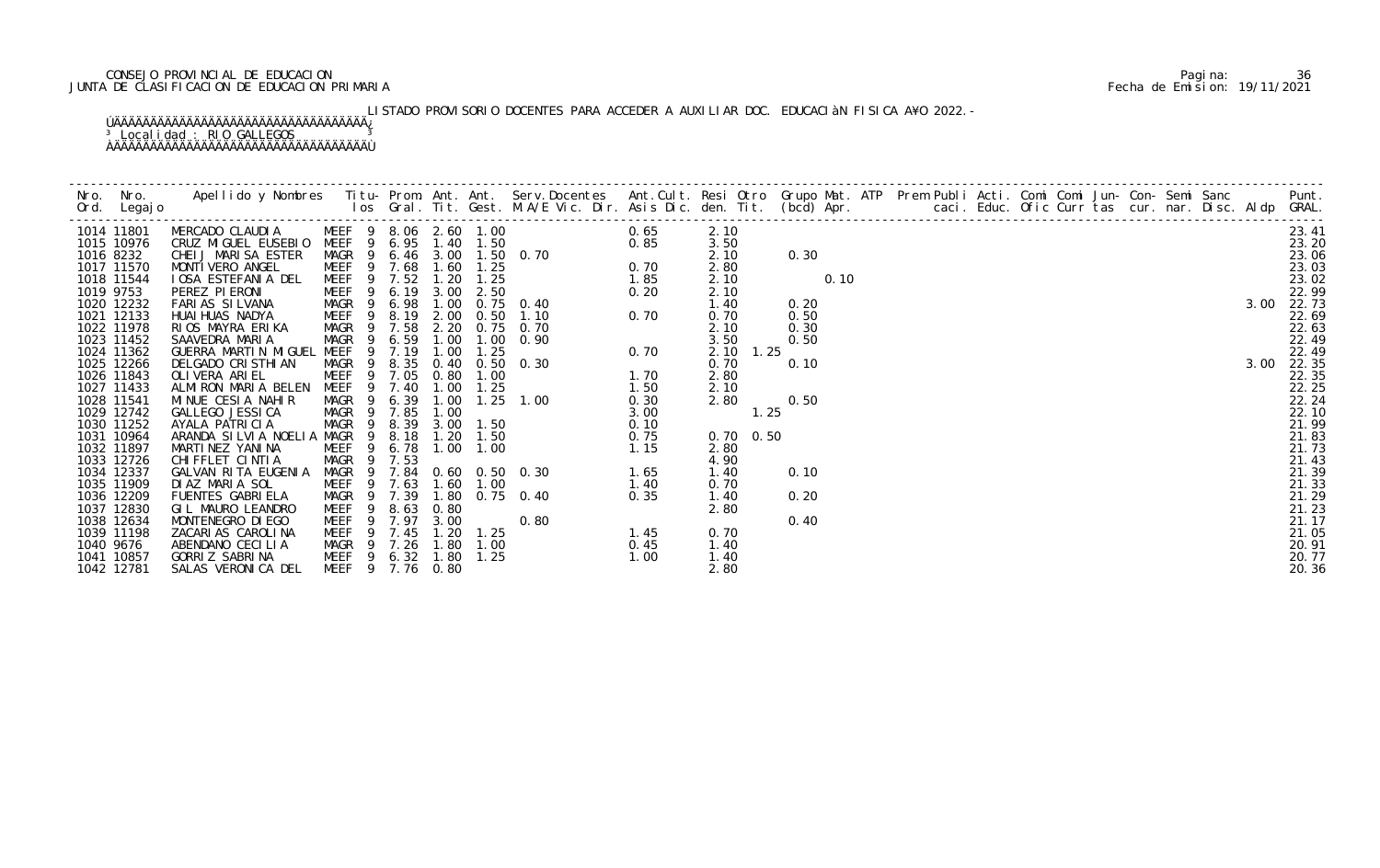# CONSEJO PROVINCIAL DE EDUCACION Pagina: 37 JUNTA DE CLASIFICACION DE EDUCACION PRIMARIA Fecha de Emision: 19/11/2021

# LISTADO PROVISORIO DOCENTES PARA ACCEDER A AUXILIAR DOC. EDUCACIàN FISICA A¥O 2022.-

|           |                          |                                            |                                                |        |             |      |                   |                                                                                                                                                                                                                                                                                    |      |       |      |  |  |  |  | Punt.          |
|-----------|--------------------------|--------------------------------------------|------------------------------------------------|--------|-------------|------|-------------------|------------------------------------------------------------------------------------------------------------------------------------------------------------------------------------------------------------------------------------------------------------------------------------|------|-------|------|--|--|--|--|----------------|
|           |                          |                                            |                                                |        |             |      |                   |                                                                                                                                                                                                                                                                                    |      |       |      |  |  |  |  |                |
| 1043 9690 |                          | REFOJOS GERARDO MEEF 9 6.85 2.00 2.50      |                                                |        |             |      |                   |                                                                                                                                                                                                                                                                                    |      |       |      |  |  |  |  | 20.35          |
|           | 1044 11532               | ZENTENO NOELIA NANCY MEEF 9 6.95 1.00      |                                                |        |             |      | 1. 25             | $2.05$<br>$2.05$                                                                                                                                                                                                                                                                   |      | 2.10  |      |  |  |  |  | 20.30          |
|           | 1045 12632               | MENDOZA ROCIO DEL                          | MAGR 9 7.25 1.00 0.25                          |        |             |      |                   |                                                                                                                                                                                                                                                                                    |      | 0.70  |      |  |  |  |  | 20.25          |
|           | 1046 12215               | ARGUELLO FACUNDO                           |                                                |        |             |      |                   | MEEF 9 7.70 0.80 0.75 0.40                                                                                                                                                                                                                                                         |      | 1.40  | 0.20 |  |  |  |  | 20.25          |
|           | 1047 12231               | LLAMPA CESAR DAVID                         | MAGR 9 7.69 0.60                               |        |             |      |                   | 1.15<br>$0.75$ 0.20                                                                                                                                                                                                                                                                |      | 0.70  | 0.10 |  |  |  |  | 20.19          |
|           | 1048 12641               | SANCHEZ LUCI ANA                           | MAGR 9 8.68 0.60                               |        |             |      | 0.25              |                                                                                                                                                                                                                                                                                    | 0.95 | 0.70  |      |  |  |  |  | 20.18          |
|           | 1049 12309               | SANABRIA ALEJANDRO                         | MEEF                                           |        |             |      |                   | 9 8.19 0.40 0.50 0.40                                                                                                                                                                                                                                                              |      | 1.40  | 0.20 |  |  |  |  | 20.09          |
|           | 1050 12411               | MEZA MARCO ANTONIO                         | MAGR 9 7.13                                    |        |             | 0.80 |                   | $0.50 \quad 0.20$                                                                                                                                                                                                                                                                  | 1.65 | 0.70  | 0.10 |  |  |  |  | 20.08          |
|           | 1051 11491               | ALFONZO ANGELA                             | MAGR                                           | 9      | 8.03        | 1.20 | 1.25              |                                                                                                                                                                                                                                                                                    | 0.60 |       |      |  |  |  |  | 20.08          |
|           | 1052 12304               | FERREYRA MI LENA                           | MAGR 9 7.65                                    |        |             | 0.40 |                   | $0.50 \quad 0.40$                                                                                                                                                                                                                                                                  | 0.45 | 1.40  | 0.20 |  |  |  |  | 20.00          |
|           | 1053 12403               | VELIZ KAREN GISEL                          | MAGR 9 8.33                                    |        |             |      | $0.60 \quad 0.50$ | 0. 50 0. 40 0. 45<br>0. 50 0. 40 0. 45<br>0. 50 0. 10<br>2. 45<br>0. 50 1. 10<br>0. 75<br>0. 20<br>1. 10<br>0. 20<br>1. 10<br>0. 35<br>0. 35<br>0. 35<br>0. 35<br>0. 35<br>0. 35<br>0. 35<br>0. 35<br>0. 35<br>0. 35<br>0. 35<br>0. 35<br>0. 35<br>0. 35<br>0. 35<br>0. 35<br>0. 2 | 0.10 | 1.40  |      |  |  |  |  | 19.93          |
|           | 1054 12071               | PALMA LUCAS GASPAR                         | MEEF <sub>9</sub>                              |        |             |      | $0.60 \quad 0.25$ |                                                                                                                                                                                                                                                                                    |      | 10.00 |      |  |  |  |  | 19.85          |
|           | 1055 11514               | VERA ROBERTO                               | MEEF 9 6.90 1.20                               |        |             |      | 1.50              |                                                                                                                                                                                                                                                                                    |      | 0.70  |      |  |  |  |  | 19.85          |
|           | 1056 12671               | LOTO CARLA YANINA                          | MAGR 9 7.78 0.40                               |        |             |      |                   |                                                                                                                                                                                                                                                                                    |      |       |      |  |  |  |  | 19.63          |
|           | 1057 12384               | MURAT GABRIEL                              | MEEF 9 7.98 1.00 0.50                          |        |             |      |                   |                                                                                                                                                                                                                                                                                    |      |       |      |  |  |  |  | 19.58          |
|           | 1058 12191               | LOPEZ MARLENE BELEN                        | MEEF 9 7.62                                    |        |             |      | 1.40 0.75         |                                                                                                                                                                                                                                                                                    |      | 0.70  |      |  |  |  |  | 19.47          |
|           | 1059 12621               | GARCIA PAULA VANINA                        | MAGR 9 8.07 1.80                               |        |             |      |                   |                                                                                                                                                                                                                                                                                    |      |       |      |  |  |  |  | 19.07          |
|           | 1060 11972               | GONZALEZ GRISELDA                          | MAGR 9 8.15 0.80                               |        |             |      |                   |                                                                                                                                                                                                                                                                                    |      |       |      |  |  |  |  | 19.05          |
|           | 1061 12816               | ANDRADE YAMILA<br>CASTRO DANI EL           | MEEF                                           | 9      |             |      |                   |                                                                                                                                                                                                                                                                                    |      | 10.00 |      |  |  |  |  | 19.00          |
|           | 1062 11871<br>1063 11677 | GUTI ERREZ GABRI EL                        | MEEF 9 6.23 1.00 1.00<br>MAGR 9 8.05 1.00 0.50 |        |             |      |                   |                                                                                                                                                                                                                                                                                    |      |       |      |  |  |  |  | 18.98<br>18.90 |
|           | 1064 12408               | MEDINA MARIA JOSE                          | MAGR                                           |        |             |      | 9 8.34 0.80 0.50  |                                                                                                                                                                                                                                                                                    |      |       |      |  |  |  |  | 18.84          |
|           | 1065 12771               | AREVALO JESICA MARIA MAGR 9 6.13           |                                                |        |             | 1.40 |                   |                                                                                                                                                                                                                                                                                    |      |       | 1.00 |  |  |  |  | 18.68          |
|           | 1066 12869               | MENDOZA ANDREA                             | MEEF                                           |        | 9 6.98 0.60 |      |                   |                                                                                                                                                                                                                                                                                    |      | 2.10  |      |  |  |  |  | 18.68          |
|           | 1067 11166               | RIOS LEONARDO                              | MEEF                                           | 9 7.07 |             | 0.80 |                   | $1.00 \quad 0.10$                                                                                                                                                                                                                                                                  | 0.65 |       |      |  |  |  |  | 18.62          |
|           | 1068 12495               | CUELLAR MARIELA                            | MAGR 9 8.60 0.20 0.25 0.10                     |        |             |      |                   |                                                                                                                                                                                                                                                                                    | 0.45 |       |      |  |  |  |  | 18.60          |
|           | 1069 12488               | GEREZ YANINA MARCELA MAGR 9 8.12 0.20 0.25 |                                                |        |             |      |                   |                                                                                                                                                                                                                                                                                    | 1.00 |       |      |  |  |  |  | 18.57          |
|           | 1070 11973               | ALVEZ CURTI BRANCO                         | MEEF 9 7.73 0.80                               |        |             |      | 1.00              |                                                                                                                                                                                                                                                                                    |      |       |      |  |  |  |  | 18.53          |
|           | 1071 12769               | BENITEZ ALFREDO                            | MEEF 9 7.77 0.40                               |        |             |      |                   |                                                                                                                                                                                                                                                                                    | 1.30 |       |      |  |  |  |  | 18.47          |
|           |                          |                                            |                                                |        |             |      |                   |                                                                                                                                                                                                                                                                                    |      |       |      |  |  |  |  |                |